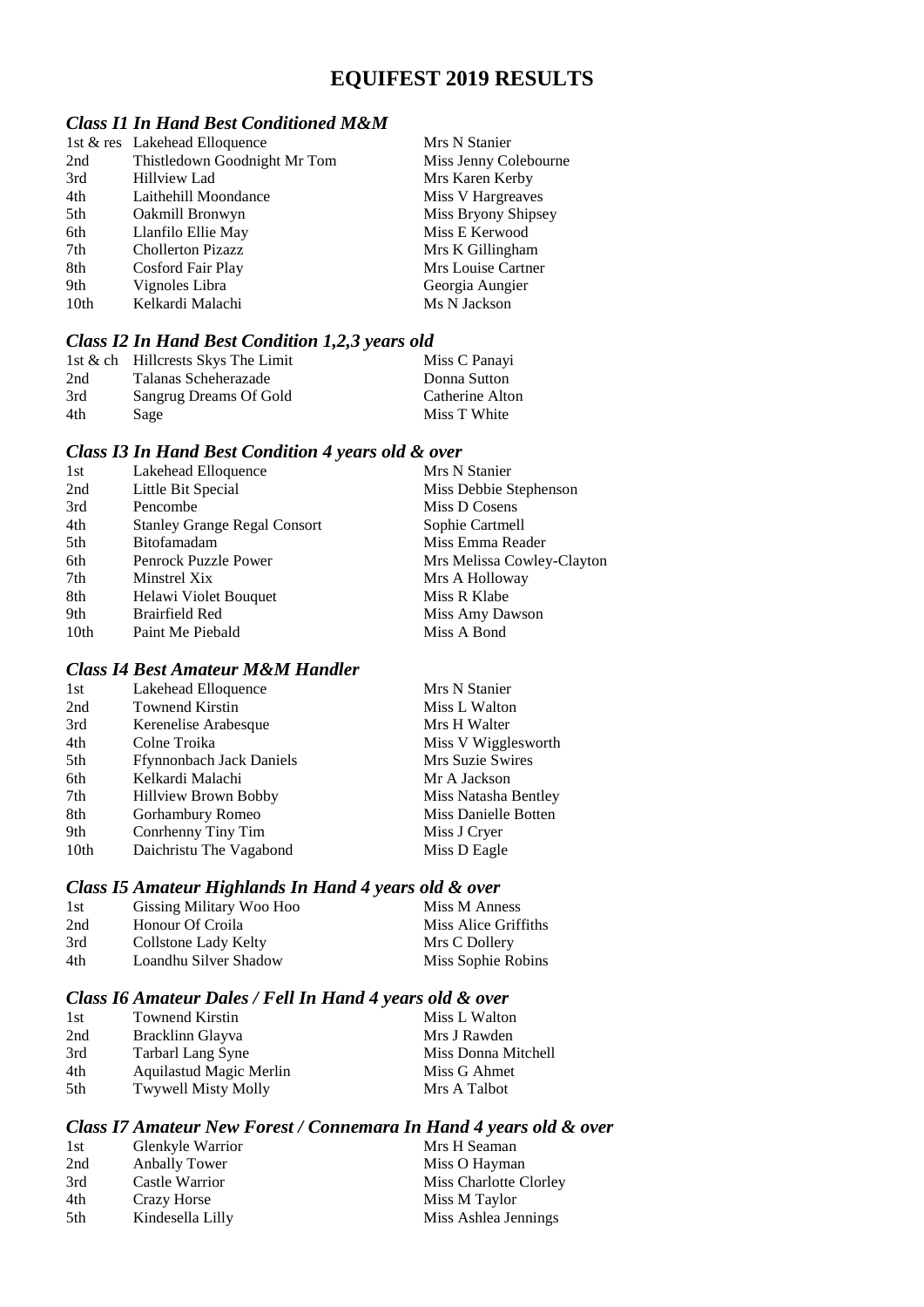# *Class I8 Amateur In Hand Shetlands 4 years old & over*

| 1st  | Lakehead Elloquence         | Mrs N Stanier                 |
|------|-----------------------------|-------------------------------|
| 2nd  | Merkisayre Brainstorm       | Mrs S Cowie-Bland             |
| 3rd  | Kerloch Pilgrim             | Miss Sian Greene              |
| 4th  | Pankymoor Eugenie           | Hackamore Stud - Mrs M Parker |
| 5th  | <b>Beltoy Rose Talon</b>    | Bobbi Shepherd                |
| 6th  | Thordale Cookie             | Debra Rogers                  |
| 7th  | <b>Broadspring Topaz</b>    | Mrs K Howell                  |
| 8th  | <b>Toohoots Simply Red</b>  | Mrs Kerry Rule                |
| 9th  | Chasend Monarch Of The Glen | Miss S Cotton                 |
| 10th | Littlewitty Fandango        | Mrs Jamie Hall                |

### *Class I9 Amateur Dartmoor / Exmoor In Hand 4 years old & over*

| 1st | Oswald                | Lisa Mewes        |
|-----|-----------------------|-------------------|
| 2nd | Kingshaugh Jocasta    | Mrs D Twitchen    |
| 3rd | Pricklegate Annie May | Mrs Joanna Allsop |
| 4th | Springwater Pirate    | CA Raybould       |

### *Class I10 Amateur Welsh Section A In Hand 4 years old & over*

|      | 1st & ch Blethyn Star Flower    | Mrs Sue Day         |
|------|---------------------------------|---------------------|
| 2nd  | <b>Amilas Motet</b>             | Mr Chris Piper      |
| 3rd  | Garnelog Heledd                 | Miss Sarah Pearce   |
| 4th  | <b>Ffynnonbach Jack Daniels</b> | Mrs Suzie Swires    |
| 5th  | Cwmmeudwy Silwli                | Miss E Thompson     |
| 6th  | Telaid Barracuda                | Mrs Clare Peterson  |
| 7th  | Colne Troika                    | Miss V Wigglesworth |
| 8th  | Kelkardi Malachi                | Ms N Jackson        |
| 9th  | Gelliniog Meredith              | Miss Kayleigh Smith |
| 10th | <b>Trindod Showgirl</b>         | Mrs A Talbot        |

### *Class I11 Amateur Welsh Section B In Hand 4 years old & over*

|     | 1st & res Corkhills Sky Lark | Eleanor Crate  |
|-----|------------------------------|----------------|
| 2nd | Milford Fair Breeze          | Mrs J Hewitt   |
| 3rd | Skellorn Tamara              | Mrs D Stafford |
| 4th | Llanarth Grenade             | Mr B Helyer    |

### *Class I12 Amateur Welsh Sections C & D In Hand 4 years old & over*

| 1st  | Stormyoak Just Divine          | Mr B Helyer         |
|------|--------------------------------|---------------------|
| 2nd  | <b>Corstan Rixton</b>          | Lisa Mewes          |
| 3rd  | <b>Y</b> stwyth Royal Princess | Mrs C Waldron       |
| 4th  | <b>Foxton Fire Dancer</b>      | Mrs Louise Cartner  |
| 5th  | Corstan Rivendell              | Miss E Thompson     |
| 6th  | Rangehill September Morn       | Carly Ferrier       |
| 7th  | Penbee Sonic                   | Mrs Melanie Rampley |
| 8th  | Llwynhywel The President       | Mrs Rachael Steele  |
| 9th  | Daichristu The Vagabond        | Miss D Eagle        |
| 10th | Pennal Hooch 76142             | Miss D Eagle        |

### *Class I13 Amateur M&M In Hand Small Breeds Yearling*

| 1st | Lacy Jagger          | Mr Chris Piper    |
|-----|----------------------|-------------------|
| 2nd | Weigelas Secret      | Mr John Checkley  |
| 3rd | Laithehill Moondance | Miss V Hargreaves |

# *Class I14 Amateur M&M In Hand Small Breeds 2-3 years*

| 1st | Kerenelise Arabesque      | Mrs H Walter         |
|-----|---------------------------|----------------------|
| 2nd | Hillcrests Skys The Limit | Miss C Panayi        |
| 3rd | Cosford Fair Play         | Mrs Louise Cartner   |
| 4th | <b>Banksy Dauaberyn</b>   | <b>Eleanor Crate</b> |
| 5th | Conrhenny Tiny Tim        | Miss J Cryer         |
| 6th | <b>Idyllic Perseus</b>    | Georgia Crouchman    |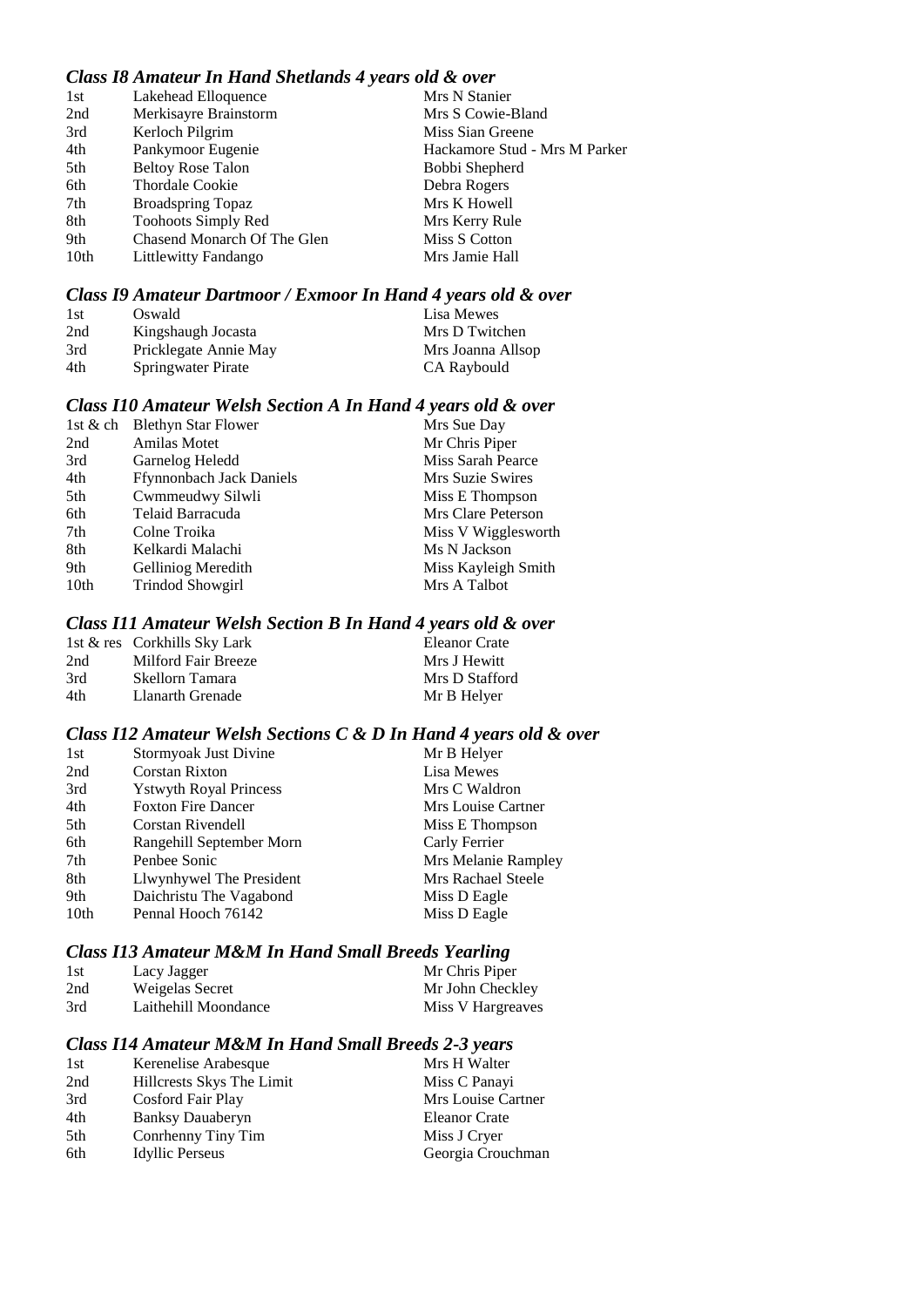# *Class I15 Amateur M&M In Hand Large Breeds Yearling*

| 1st | Sangrug Dreams Of Gold | Catherine Alton |
|-----|------------------------|-----------------|
|-----|------------------------|-----------------|

# *Class I16 Amateur M&M In Hand Large Breeds 2-3 years*

| 1st | Horeb The High Roller | Mr T Hall             |
|-----|-----------------------|-----------------------|
| 2nd | Carlung Viscount      | Mrs M Dagati          |
| 3rd | Callan Of Cauldwell   | Mrs Catherine Whetton |
| 4th | Hillview Brown Bobby  | Miss Natasha Bentley  |
|     |                       |                       |

### *Class I17 In Hand Riding Pony 1,2,3 years*

|     | 1st & res Palmfields Dream Catcher | Mrs S M Palmer    |
|-----|------------------------------------|-------------------|
| 2nd | Tiger Moon                         | Miss K Harris     |
| 3rd | Poppets Prince Ruben               | Elisabeth Edmonds |
| 4th | Llanai Arianna                     | Natasha Walter    |
|     |                                    |                   |

# *Class I18 In Hand Riding Pony 4 years & over*

|     | 1st & ch Stanley Grange Songbird | Mrs J Parker        |
|-----|----------------------------------|---------------------|
| 2nd | <b>Stychlands Chevalier</b>      | Tim Gibson          |
| 3rd | Tinsleigh Cherry Blossom         | Mrs Louise Robinson |

### *Class I19 In Hand Hunter Pony 1,2,3 years old*

|     | 1st & res Banksy Dauaberyn | <b>Eleanor Crate</b> |
|-----|----------------------------|----------------------|
| 2nd | Conrhenny Tiny Tim         | Miss J Cryer         |

### *Class I20 In Hand Hunter Pony 4 years old & over*

|      | 1st & ch Corkhills Sky Lark | Eleanor Crate    |
|------|-----------------------------|------------------|
| 2nd  | Rotherwood Mr Motivator     | Emma Peel        |
| 3rd  | Mosstown Lord               | Mrs Ann Cullwick |
| 4th  | <b>Stychlands Chevalier</b> | Tim Gibson       |
| .5th | Llyncathbury Nennius        | Mrs C Crawford   |

# *Class I21 Young Handler 13 - 18 years*

| 1st              | <b>Stanley Grange Songbird</b> | Mrs J Parker          |
|------------------|--------------------------------|-----------------------|
| 2nd              | Llanfilo Ellie May             | Miss E Kerwood        |
| 3rd              | Brackenthwaite Rio             | Mrs Gill Rawlinson    |
| 4th              | Oakmill Bronwen                | Mrs Helen Spurdens    |
| 5th              | Llyncathbury Nennius           | Mrs C Crawford        |
| 6th              | Rose Dale Black Orchid         | Alicia Roberts        |
| 7th              | <b>Broadspring Topaz</b>       | Mrs K Howell          |
| 8th              | Libertys Delia                 | Miss M Hearsum        |
| 9th              | Ellenbrook Glamour Girl        | Miss S Jones Percival |
| 10 <sub>th</sub> | Dycot Mab-Y-Brenin             | Mrs Emilia Hewer      |
|                  |                                |                       |

# *Class I22 Young Handler 9 - 12 years*

|     | 1st & ch Gelliniog Meredith   | Miss Kayleigh Smith |
|-----|-------------------------------|---------------------|
| 2nd | <b>Rowquest Copper Rivers</b> | Mrs H Rodgers       |
| 3rd | Trenleygrove Stella           | Ms A Brown          |
| 4th | Roseview Phoenix              | Mr John Reid        |
| 5th | Waitwith Dekota Mist          | Mrs Z Johnstone     |
| 6th | Whitley Village Opal          | Oliver Archer       |
| 7th | Puzzle                        | Mrs Tina Sambucci   |
| 8th | Tinsleigh Cherry Blossom      | Mrs Louise Robinson |
| 9th | Ceannaiteach Marseille        | Mrs Helen Spurdens  |
|     |                               |                     |

# *Class I23 Young Handlers 8 years & under*

| 1st & res Dolrhedyn Cardinal | Jenny Wellens        |
|------------------------------|----------------------|
| Islyn Balch                  | Mrs L Carey          |
| Fronllan Lilly Grace         | Mrs F Gibbs          |
| Parkvale Jac Y Do            | Mrs D Bugg           |
| Underhill Playtime           | Mrs Joanne Himsworth |
| Wynnmere Renita              | Rebecca Sharp        |
| Vean Nightingale             | Mrs Caroline Bradley |
| Churchwood Obsession         | Miss E Caley         |
| Filska Jaycie Jane           | Mrs H Whyman-Naveh   |
|                              |                      |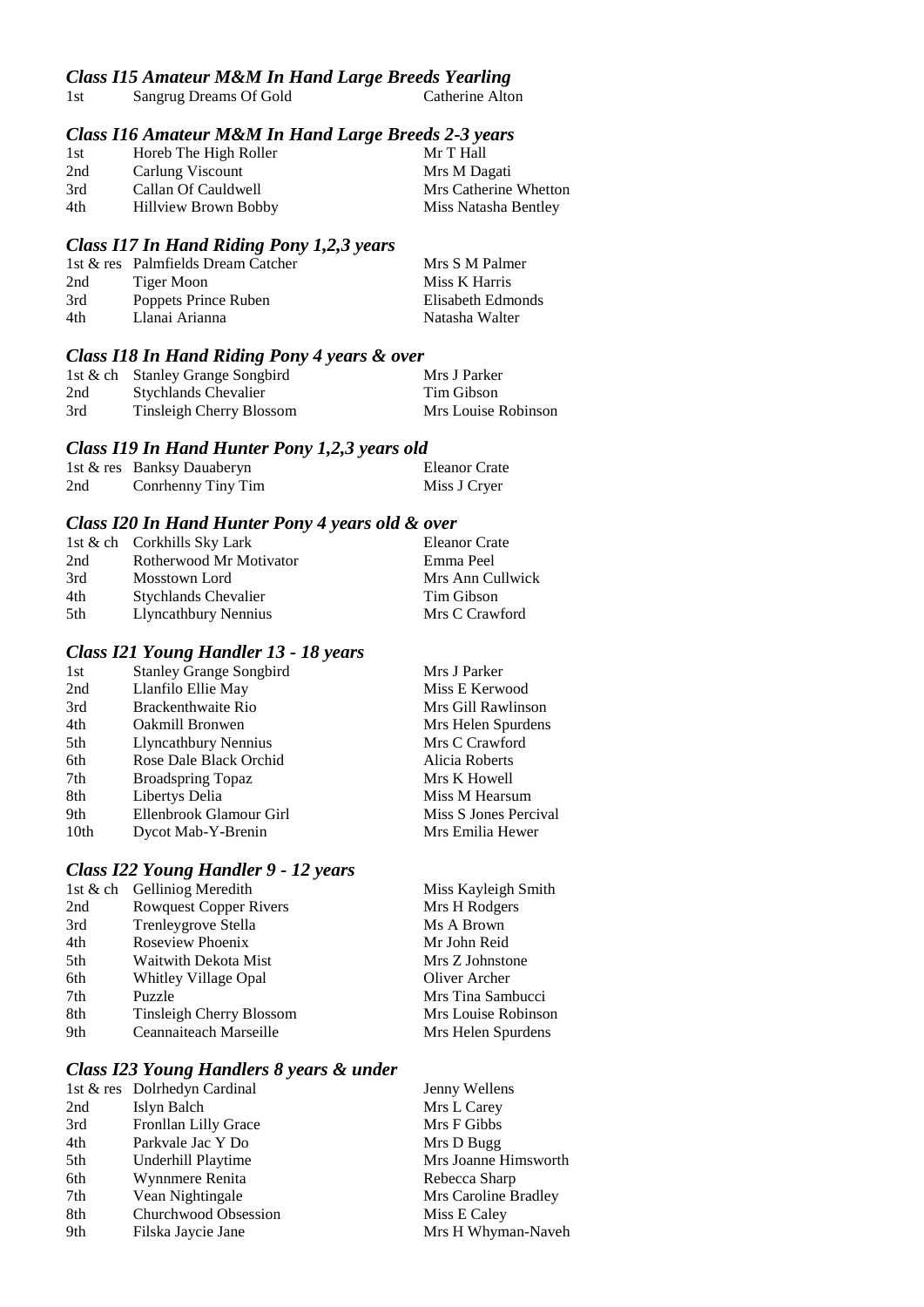10th Sharptor Skyfall Mrs Sarah Murphy

# *Class I24 In Hand Veteran Pony*

| 1st  | Cottrell Riverdance | Millie Bowles          |
|------|---------------------|------------------------|
| 2nd  | Dycot Mab-Y-Brenin  | Mrs Emilia Hewer       |
| 3rd  | Bijou Bernie Baru   | Mrs S Summers          |
| 4th  | Wynbrook Patriot    | Miss Charlotte Clorley |
| .5th | Sir Faux Fur        | Miss Z Wyatt           |

# *Class I25 In Hand Veteran Horses*

| 1st | <i><u><b>Ouocosidor</b></u></i> | Mrs Juli Carter         |
|-----|---------------------------------|-------------------------|
| 2nd | <b>Storm Dancer</b>             | Miss A Macdonald        |
| 3rd | Brechfa Ninian                  | Mrs Caryn Wilkinson     |
| 4th | <b>Bitofamadam</b>              | Miss Emma Reader        |
| 5th | Miss Money Penny                | Mrs Gail Wynne-Rogerson |
| 6th | Owfen Mr Softee                 | Miss Z Rudd             |
| 7th | Minstrel Xix                    | Mrs A Holloway          |

# *Class I26 In Hand Cobs - Hogged - Any height*

|     | 1st & res Anablagha Lad | Miss Nichole Woodford |
|-----|-------------------------|-----------------------|
| 2nd | Sage                    | Miss T White          |
| 3rd | Morrows Poacher Jack    | <b>Heather Steel</b>  |
| 4th | Lady Lightning          | Miss D Clarke         |
| 5th | Torviscus Lad           | Mrs Jennifer Gates    |
| 6th | Brairfield Red          | Miss Amy Dawson       |

## *Class I27 In Hand Traditional or Native Cob*

|     | 1st & ch Greenacres Gypsy Boss | <b>Miss Brooke Matthews</b> |
|-----|--------------------------------|-----------------------------|
| 2nd | Charlie                        | <b>Charlotte Bunting</b>    |
| 3rd | Rough Diamond                  | Mr & Mrs A Streeter         |
| 4th | <b>Bree</b>                    | Ms Ellie Scott              |
| 5th | Clickham Junior                | Mrs N Jordan                |
| 6th | Budweiser II                   | Mrs Esther Fowler           |
| 7th | Hermits Sahara Secret          | Mrs Lisa Metcalfe           |
| 8th | Teddy Bear III                 | Megan Brown                 |
| 9th | <b>Sd Sitting Pretty</b>       | Mrs Janet Piper             |

# *Class I28 In Hand Part Breds 1,2,3 years old*

| 1st | Aredis Little Ben        | <b>Bronte Thompson</b> |
|-----|--------------------------|------------------------|
| 2nd | Ladies Man               | Miss Ashleigh Walters  |
| 3rd | Poppets Prince Ruben     | Elisabeth Edmonds      |
| 4th | Palmfields Dream Catcher | Mrs S M Palmer         |
| 5th | Tiger Moon               | Miss K Harris          |
| 6th | <b>Ryehall Mon Amour</b> | Mrs Clare Felce        |
| 7th | Bathleyhills Vallye Vue  | Miss V Leggett         |
| 8th | Llanai Arianna           | Mrs H Walter           |
| 9th | Fenmere Kingsleigh       | Ms C Plume             |
|     |                          |                        |

## *Class I29 In Hand Part Breds 4 yrs & over*

|     | 1st & ch Nutwoodaudacity            | Miss K Harris       |
|-----|-------------------------------------|---------------------|
|     | 2nd & res Royal Amethyst            | Miss V Eggleston    |
| 3rd | <b>Stanley Grange Regal Consort</b> | Sophie Cartmell     |
| 4th | Linzgarth Crusader Of Hope          | Mrs Katie Snow      |
| 5th | Bridgehill Crackerjack              | Mrs Karen Clarke    |
| 6th | <b>DJP</b> Center Stage             | Miss Bethany Taylor |
| 7th | Llanidan Silk Stockings             | Miss Emma Davis     |
| 8th | Burghwallis Dippity Doo Da          | Miss A Cronshaw     |
| 9th | <b>Acresdale Bang Tidy</b>          | Miss S Shaw         |
|     |                                     |                     |

# *Class I30 In Hand Sports Horse 1,2,3 years old*

|     | 1st & ch Ladies Man | Miss Ashleigh Walters  |
|-----|---------------------|------------------------|
| 2nd | Aredis Little Ben   | <b>Bronte Thompson</b> |
| 3rd | Ricochet            | Miss J Gummer          |
| 4th | Hobart Rozanne      | Donna Sutton           |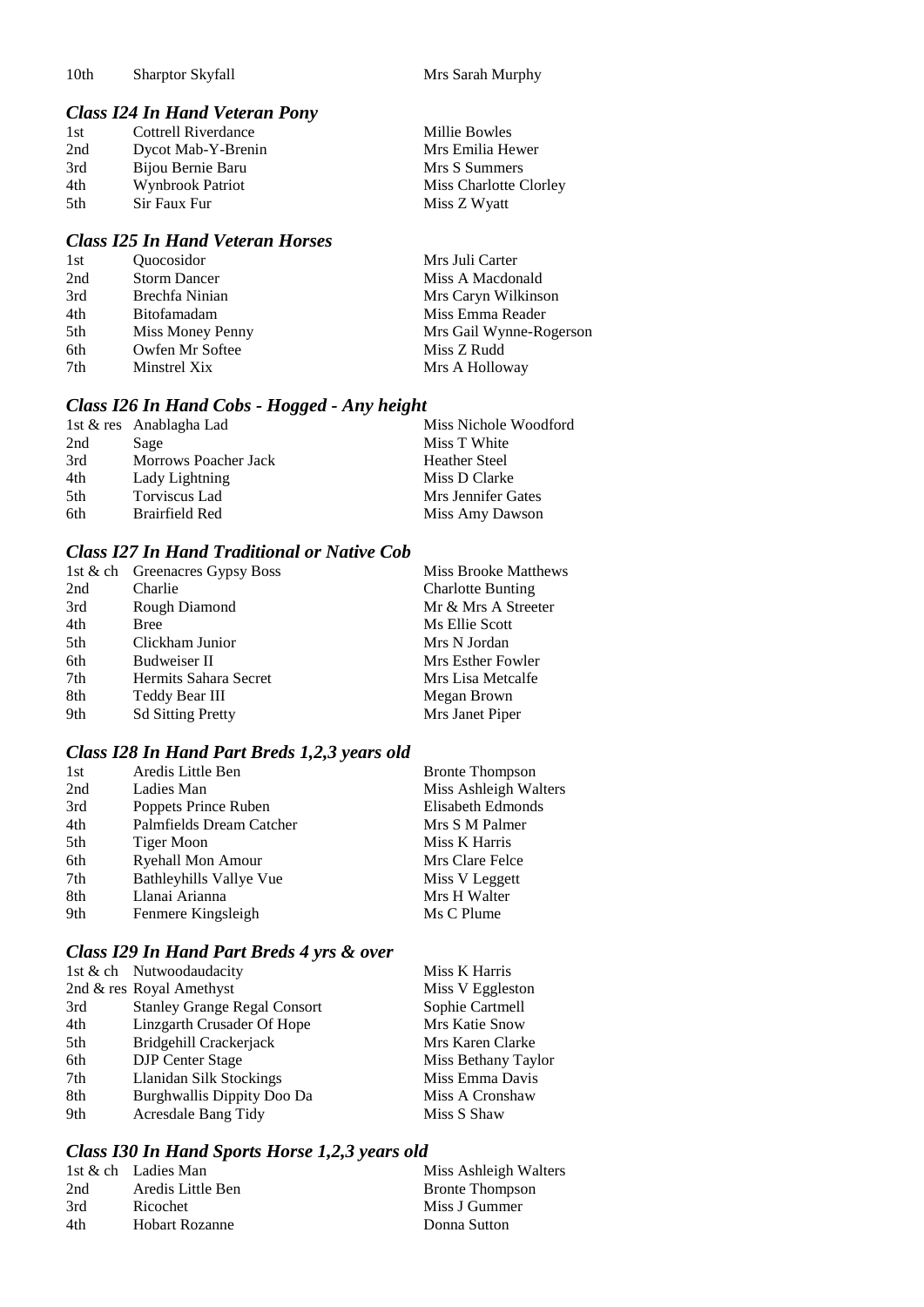### *Class I31 In Hand Sports Horse 4 years old & over*

|     | 1st & res High Treason | Miss Lisa Hall          |
|-----|------------------------|-------------------------|
| 2nd | Miss Money Penny       | Mrs Gail Wynne-Rogerson |
| 3rd | Newtown Oak            | Mrs J Benbow            |

# *Class R32 Novice Ridden Highlands*

| 1st | Lochlands Lord Byron                    | Ms Steph Allen       |
|-----|-----------------------------------------|----------------------|
| 2nd | Hamish Of Blengside                     | Mrs A Fligg          |
| 3rd | <b>Ballantrae Bruce of Castle Green</b> | Miss Emma Longden    |
| 4th | Loandhu Silver Shadow                   | Miss Sophie Robins   |
| 5th | Honour Of Croila                        | Miss Alice Griffiths |
|     |                                         |                      |

# *Class R33 Novice Ridden Dales & Fell*

| <b>Wellbrow Swift</b><br>1st |
|------------------------------|
|------------------------------|

Miss T Sharp

### *Class R34 Novice Ridden Connemara / New Forest*

| 1st | Bens Lightening Star       | Miss Jodie Risdon      |
|-----|----------------------------|------------------------|
| 2nd | <b>Shanvoher Corcus</b>    | Miss Emma Clutterbuck  |
| 3rd | <b>St Flannans Liam</b>    | Mrs Kate Simmons       |
| 4th | Glencarrig Felix           | Ruby Venni             |
| 5th | <b>City View Dexter</b>    | Miss E Marshall        |
| 6th | <b>Anbally Tower</b>       | Miss O Hayman          |
| 7th | Creebeck Falcons Footprint | Miss D Fitzpatrick     |
| 8th | Larkvale King Of Diamonds  | Miss Ellie May Cannell |

#### *Class R35 Novice Ridden Dartmoor/Exmoor/Shetland*

| 1st | Springwater Guillot   | Mrs Fiona Bailey       |
|-----|-----------------------|------------------------|
| 2nd | Heatherden Wildflower | Miss Charlotte Bunting |
| 3rd | Toohoots Simply Red   | Mrs Kerry Rule         |

# *Class R36 Novice Ridden Welsh A*

|     | 1st & ch Hope Nemo | Abigail Marshall |
|-----|--------------------|------------------|
| 2nd | Holthall Bantum    | Miss Hannah Law  |
| 3rd | Cosford Chairman   | Georgia Ahmet    |

### *Class R37 Novice Ridden Welsh B*

| 1st | Cadlanvalley Valegro          | Mrs Gemma Rice          |
|-----|-------------------------------|-------------------------|
| 2nd | Thistledown Lone Ranger       | Miss Ashleigh Walters   |
| 3rd | Laithehill Choirmaster        | Mrs Gail Wynne-Rogerson |
| 4th | Thistledown Prince Of Thieves | Mrs Victoria Dorans     |
| 5th | Moelgarnedd Dakota            | Miss Chloe Hazell       |
| 6th | Skellorn Tamara               | Zara Stafford           |

### *Class R38 Novice Ridden Welsh C*

| 1st              | Corstan Valero             |
|------------------|----------------------------|
| 2nd              | Done It                    |
| 3rd              | <b>Ashmeadow Moonstone</b> |
| 4th              | Nebo Lois Haf              |
| 5th              | Atinas Classic Boy         |
| 6th              | Chesmere Kiss Me Kate      |
| 7th              | Glynceirch Arwel           |
| 8th              | <b>Brohedydd Lewis</b>     |
| 9th              | Templedruid Getz           |
| 10 <sub>th</sub> | Hafodyrynys The Maverick   |
|                  |                            |

### *Class R39 Novice Ridden Welsh D*

|     | 1st & res Cascob First Edition |
|-----|--------------------------------|
| 2nd | Dearnevalley Fiery Jack        |
| 3rd | Northwick Estelle              |
| 4th | Durkar Gloriana                |
| 5th | Maesmynis Tywysog Noah         |
| 6th | <b>Willowcourt Buzz</b>        |
| 7th | Kylebeck Chieftain             |
|     |                                |

Mrs H Coe Miss Jodie Shepherd Miss Victoria Selfe Miss Y Hart Miss R Carmell Gemma Armstrong Mrs H Gheorghiu-Gould Miss Kim Rawson **Mrs Katie Snow** Miss I Tesloff

Miss Gemma Kent Miss M Sweeting Miss Ellie May Cannell Miss L Powell Miss N Lock Mrs Julie Edmead Miss N Hilton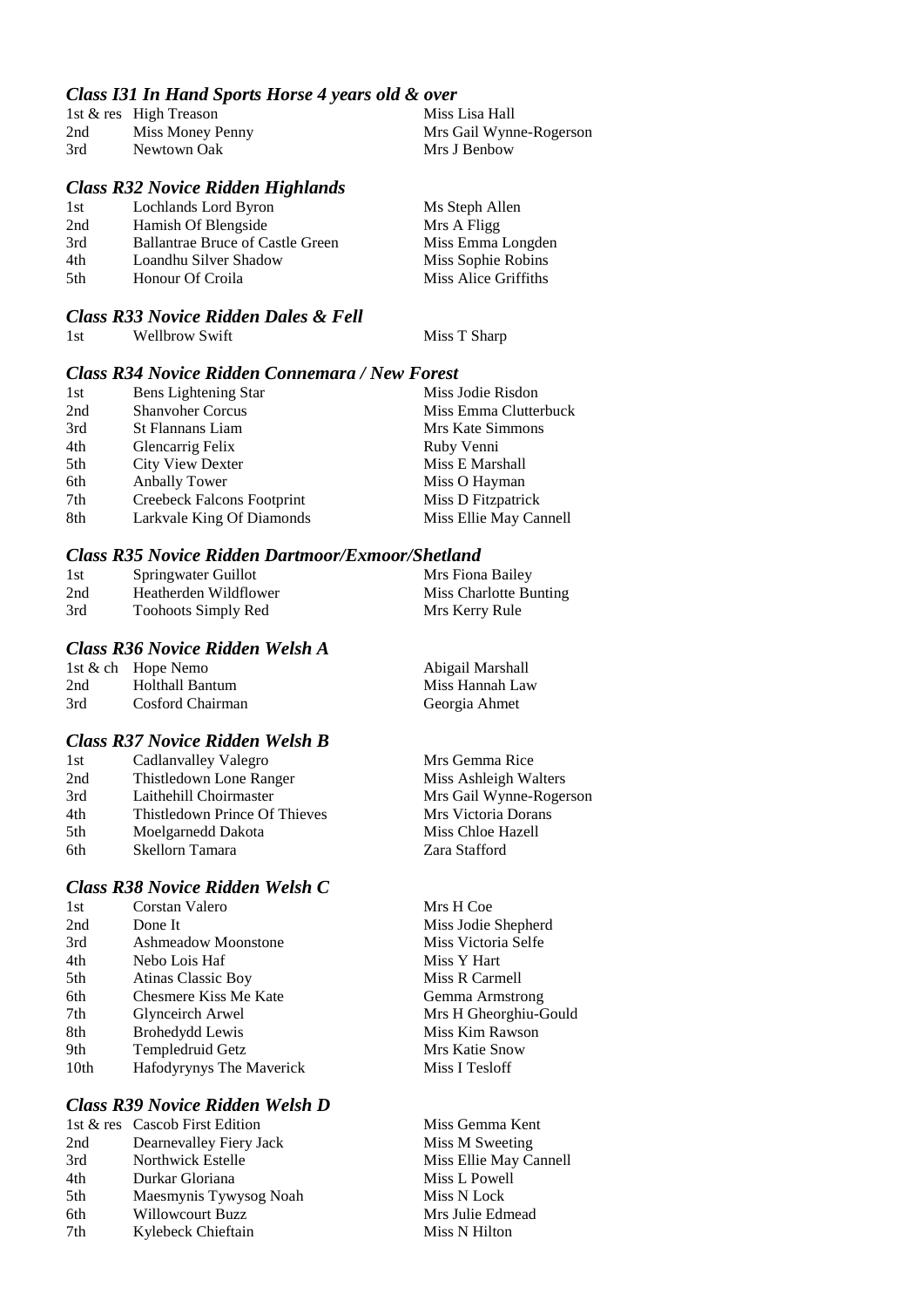| -8th | Senators Golden Girl | Mrs Emilia Hewer     |
|------|----------------------|----------------------|
| 9th  | Renvarg Flyte        | Miss S Postlethwaite |
| 10th | Willowcourt Rio      | Miss O Stansfield    |

# *Class R40 Amateur Ridden Dartmoor, Exmoor, Shetland*

| 1st | Sweetcombe Sunmaker      | Miss V Casey           |
|-----|--------------------------|------------------------|
| 2nd | Heatherden Wildflower    | Miss Charlotte Bunting |
| 3rd | Firle Gideon             | Mrs Fiona McNaught     |
| 4th | Springwater Guillot      | Mrs Fiona Bailey       |
| 5th | <b>Beltoy Rose Talon</b> | Bobbi Shepherd         |
| 6th | Kingshaugh Jocasta       | Mrs D Twitchen         |

# *Class R41 Amateur Ridden Welsh Sections A & B*

| 1st              | Glansevin Gallileo        | Mrs Donna McGregor  |
|------------------|---------------------------|---------------------|
| 2nd              | Cadlanvalley Valegro      | Mrs Gemma Rice      |
| 3rd              | Rose Dale Black Orchid    | Alicia Roberts      |
| 4th              | Cosford Sapphoe           | Mrs S Ramsden       |
| 5th              | Nantfforchog Blue Romishe | Mrs Jolie Darton    |
| 6th              | Sarum Charlie             | Mrs J Parish        |
| 7th              | Oakhouse Sandpiper        | Mrs Melanie Rampley |
| 8th              | Pinewell Hector           | Mrs S Tierney       |
| 9th              | Jolaikes Glamour Puss     | Mrs Pauline Jauncey |
| 10 <sub>th</sub> | <b>Belchford Mel</b>      | Miss Kim Rawson     |

# *Class R42 Amateur Ridden Welsh C*

| 1st              | Done It               | Miss Jodie Shepherd  |
|------------------|-----------------------|----------------------|
| 2nd              | Stormyoak Just Divine | Mr B Helyer          |
| 3rd              | Gems Malt Whiskey     | Miss April Gilmartin |
| 4th              | Neuaddparc Singsong   | Marie Dyson          |
| 5th              | Mossgate In The Mix   | Georgia Crouchman    |
| 6th              | Popsters Lolli Pop    | Mrs Elizabeth Dickie |
| 7th              | Nebo Lois Haf         | Miss Y Hart          |
| 8th              | Corstan Valero        | Mrs H Coe            |
| 9th              | Bluehaven Requiem     | Rachael Midgley      |
| 10 <sub>th</sub> | Chesmere Kiss Me Kate | Gemma Armstrong      |

# *Class R43 Amateur Ridden Welsh Section D*

| <b>Magef Rhion</b>         | Kim Rawson             |
|----------------------------|------------------------|
| Morry Imari                | Mr Bobby Bright        |
| Menai Castaway             | <b>Holly Charnock</b>  |
| Renvarg Flyte              | Miss S Postlethwaite   |
| Cwmtynant Cardiganbay      | Mrs M Crawford         |
| Maesmynis Tywysog Banderas | Anna Morter            |
| Northwick Estelle          | Miss Ellie May Cannell |
| Kylebeck Chieftain         | Miss N Hilton          |
| Llwynhywel The President   | Mrs Rachael Steele     |
| Rangehill September Morn   | Carly Ferrier          |
|                            |                        |

### *Class R44 Amateur Ridden Highlands*

| 1st | Lochlands Lord Byron                    | Ms Steph Allen      |
|-----|-----------------------------------------|---------------------|
| 2nd | Hamish Of Blengside                     | Mrs A Fligg         |
| 3rd | Loandhu Silver Shadow                   | Miss Sophie Robins  |
| 4th | Shanohah Finnley                        | <b>Chloe Carter</b> |
| 5th | <b>Ballantrae Bruce of Castle Green</b> | Miss Emma Longden   |
| 6th | Gissing Military Woo Hoo                | Miss M Anness       |
| 7th | Holmedown Champaign                     | Miss H Pearce       |
|     |                                         |                     |

# *Class R45 Amateur Ridden Fell*

|     | 1st & ch Bybeck Kingfisher | Miss Lauren Nichols  |
|-----|----------------------------|----------------------|
| 2nd | <b>Townend Stevie</b>      | Miss V Casey         |
| 3rd | Murthwaite Think On        | Mrs Tara Buckley     |
| 4th | Ludworth Viking            | Ms Kerry Whiteman    |
| 5th | Lunesdale Spirit           | Miss E Lewis         |
| 6th | Greenholme Falcon Fp71838g | Miss Victoria Oliver |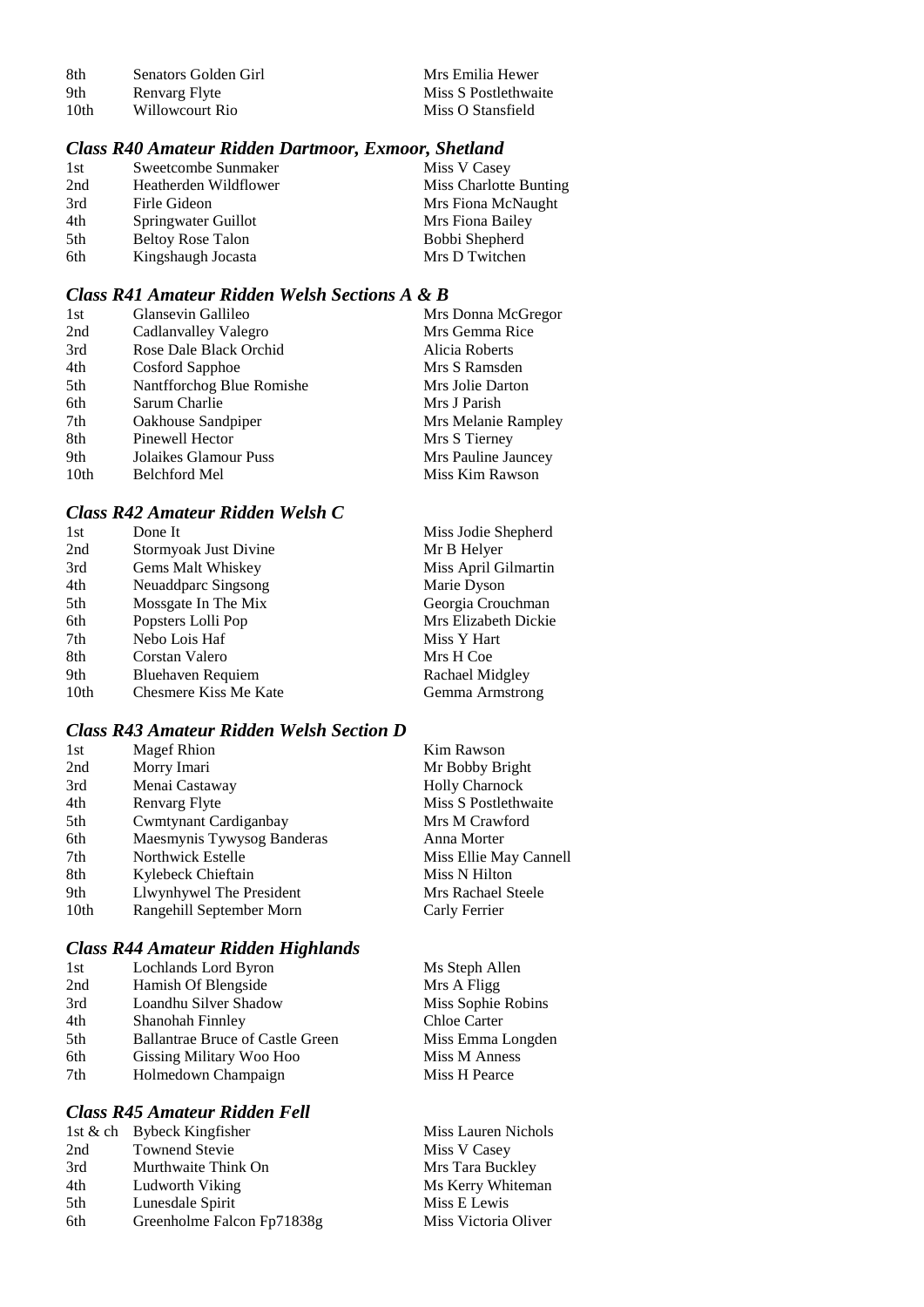| 8th | <b>Townend Kirstin</b> | Miss L Walto |
|-----|------------------------|--------------|
| 9th | Lyvdale Jacob          | Miss J White |

# II Georgina Lewis-Roberts Miss L Walton

# *Class R46 Amateur Ridden Dales*

| 1st | Tarbarl Hogmonay         | Miss Katherine Marks |
|-----|--------------------------|----------------------|
| 2nd | <b>Hepworth Grey Boy</b> | Ms Alison Ray        |
| 3rd | Lowhouses Jessica Ii     | Mrs L Hallam         |
| 4th | Aquilastud Magic Merlin  | Miss G Ahmet         |
| 5th | Tarbarl Lang Syne        | Miss Donna Mitchell  |
| 6th | Lummas Sapphire          | Mrs Gill Rawlinson   |

### *Class R47 Amateur Ridden Connemara / New Forest*

|                  | 1st & res Kilpatrick Kestrel | Mrs P E Farmbrough      |
|------------------|------------------------------|-------------------------|
| 2nd              | Nire Valley Charlie          | <b>Charlotte Alford</b> |
| 3rd              | Frederiksminde Volcano       | Miss V Casey            |
| 4th              | Bens Lightening Star         | Miss Jodie Risdon       |
| 5th              | <b>Mulroy Harry</b>          | Jessica Lucy Baxandall  |
| 6th              | Eimears Lad                  | Sophie Baxandall        |
| 7th              | Monaincha Boy                | Mrs D Holmes            |
| 8th              | Clonberne Temple Fir Boi     | Poppy Carr              |
| 9th              | Crazy Horse                  | Miss M Taylor           |
| 10 <sub>th</sub> | Castle Warrior               | Miss Charlotte Clorley  |

# *Class R48 Open Ridden M&M Small Breeds*

|     | 1st & res Idyllic Spartacus | Mrs Kate Smith     |
|-----|-----------------------------|--------------------|
| 2nd | <b>Anchor Bustard</b>       | Mrs S Townes       |
| 3rd | Wintersend Nimbus           | Abigail Marshall   |
| 4th | Glansevin Gallileo          | Mrs Donna McGregor |
| 5th | Eyarth Osprey               | Mrs D Ranken       |
| 6th | <b>Chollerton Pizazz</b>    | Mrs K Gillingham   |

# *Class R49 Open M&M Large Breeds*

|     | 1st & ch Crusheen Shadow       | Miss Claire Smalley   |
|-----|--------------------------------|-----------------------|
| 2nd | Shanohah Finnley               | Chloe Carter          |
| 3rd | Stennerskeugh Harry 11         | Miss Sally Baker      |
| 4th | Morry Imari                    | Mr Bobby Bright       |
| 5th | Monaincha Boy                  | Mrs D Holmes          |
| 6th | Menai Castaway                 | <b>Holly Charnock</b> |
| 7th | <b>Bessalone Burleys Pride</b> | Mrs H Roddis          |
|     |                                |                       |

#### *Class R50 Novice Welsh Section A Lead Rein*

| 1st  | <b>Witchhill Candy Cotton</b> | Mrs H Aydin             |
|------|-------------------------------|-------------------------|
| 2nd  | <b>Boldershof Alejandro</b>   | Mr Ryan Baxter          |
| 3rd  | Garnelog Heledd               | Miss Sarah Pearce       |
| 4th  | Pipson Gladiator              | Miss Michelle Jacques   |
| 5th  | Islyn Tartan                  | Miss S Roberts          |
| 6th  | Cwmmeudwy Welsh Rarebit       | Miss E Thompson         |
| 7th  | Aberhendre Cariad             | Mrs Caroline Tomkins    |
| 8th  | Fronllan Lilly Grace          | Mrs F Gibbs             |
| 9th  | Elcon Heavanna                | Miss Stephanie Jaworski |
| 10th | Shamrocklake Wake Up Call     | Mrs Sheila Sulsh        |
|      |                               |                         |

### *Class R51 Novice Lead Rein Small Breeds*

|     | 1st & ch Lowlandview James Bond    | Miss Nikki Ashcroft   |
|-----|------------------------------------|-----------------------|
| 2nd | Hollydell Harken                   | Miss M Halsall        |
| 3rd | <b>Shilstone Rocks Storms Down</b> | Matilda Whitehead     |
| 4th | Langfield Hollywood Hills          | Miss Leanne Johnston  |
| 5th | <b>Melliver Jack Daniels</b>       | Mikileigh Batchelor   |
| 6th | Springbank Another Rose            | Miss Donna Mitchell   |
| 7th | Pricklegate Annie May              | Mrs Joanna Allsop     |
| 8th | Meering Meteor                     | Mrs T Langton-Ballard |
|     |                                    |                       |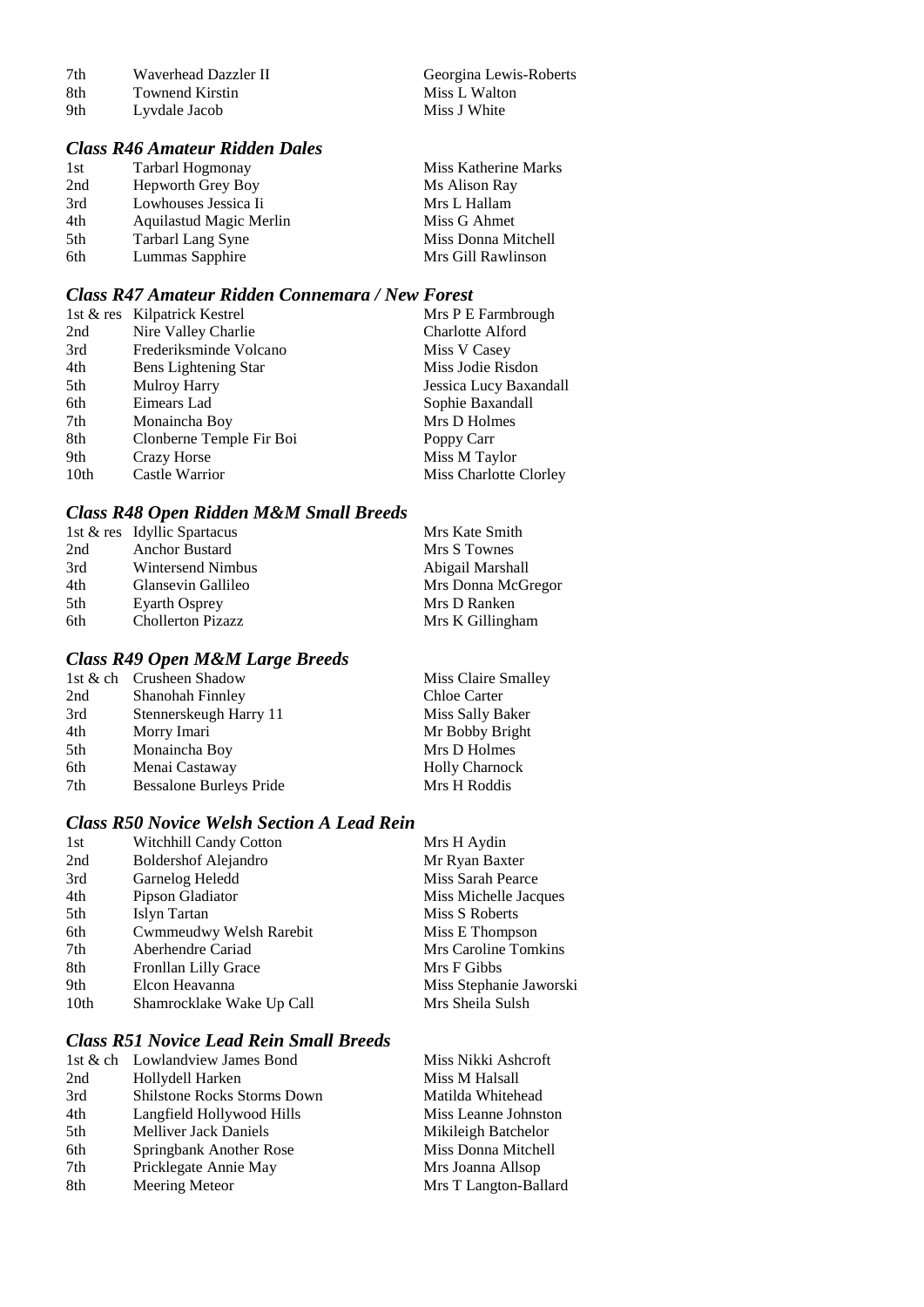# *Class R52 Novice First Ridden Welsh A & B*

|     | 1st & res Ysseluliedts Nushki | Georgia Aungier     |
|-----|-------------------------------|---------------------|
| 2nd | Waitwith Red Sky              | Miss M Finney       |
| 3rd | Melchael Yurianna             | Elisabeth Edmonds   |
| 4th | Amilas Chorizo                | Mrs Teresa Wilks    |
| 5th | <b>Elberry Suilen</b>         | Lucy Richardson     |
| 6th | Northgrove Panther            | Ms C Peters         |
| 7th | Harwel Sunshine               | Mrs Francine Spurr  |
| 8th | Elvet Anwen                   | Mrs Lynsey Crayston |

#### *Class R53 Novice M&M First Ridden Non-Welsh*

| 1st | Dixieland Liberty | Mrs Lisa Crompton   |
|-----|-------------------|---------------------|
| 2nd | Upsy Daisy        | Mrs Pip Wood        |
| 3rd | Rushfield Maltman | Jenny Wellens       |
| 4th | Newoak Blizard    | <b>Shannon Meer</b> |
| 5th | Coppice Brigitta  | Miss Jodie Shepherd |

# *Class R54 Tiny Tots M&M Lead Rein*

| 1st  | <b>Briar Snowman</b>             | Lucy Richardson         |
|------|----------------------------------|-------------------------|
|      | 2nd & res Witchhill Candy Cotton | Mrs H Aydin             |
| 3rd  | Littlestones Silver Lady         | <b>Shannon Meer</b>     |
| 4th  | Elcon Heavanna                   | Miss Stephanie Jaworski |
| 5th  | Cranford Fantasia                | Mrs Dina Taylor         |
| 6th  | Lucren Little Gem                | Miss Hayley Pottle      |
| 7th  | <b>Uphill Megan Fox</b>          | Gillian Neve            |
| 8th  | <b>Ewok General Wicket</b>       | Miss H Mylott           |
| 9th  | Hermits Bolero                   | Mrs J Bush              |
| 10th | Wilcrick Sandpiper               | Miss B Hemingway        |
|      |                                  |                         |

#### *Class R55 Tiny Tots M&M First Ridden*

| Briar Snowman            | Lucy Richardson    |
|--------------------------|--------------------|
| Cayberry Hotshot         | Mrs Jodie Allen    |
| Westfirle Golden Oriole  | Miss T Paskins     |
| Melchael Yurianna        | Elisabeth Edmonds  |
| <b>Cosford Beatrice</b>  | Mrs K Benton-Jones |
| <b>Broadspring Tango</b> | Miss M Halsall     |
| Islyn Balch              | Mrs L Carey        |
| Conrhenny Jellybaby      | Miss V Hargreaves  |
| Northgrove Panther       | Ms C Peters        |
| Desarbre Sparrow Hawk    | Mrs Gemma Price    |
|                          |                    |

### *Class R56 Lead Rein Veteran M&M / Native Type Pony*

|     | 1st & ch Littlestones Silver Lady | Shannon Meer       |
|-----|-----------------------------------|--------------------|
|     | 2nd & res Ceannaiteach Marseille  | Mrs Helen Spurdens |
| 3rd | Pizzicato Pollyanna               | Miss S Johnson     |
| 4th | Blackmountain Carina              | Mrs J Sanders      |

# *Class R57 First Ridden Veteran &M / Native Type Pony*

| 1st | Sianlee Megamix          | Mrs C Collier   |
|-----|--------------------------|-----------------|
| 2nd | Chester                  | Miss N Ashcroft |
| 3rd | <b>Broadspring Tango</b> | Miss M Halsall  |

### *Class R58 Beginners Side Saddle*

| 1st  | Red Letter Day           | Hollie Baker          |
|------|--------------------------|-----------------------|
| 2nd  | O Fon Vanilla            | Mrs L Hallam          |
| 3rd  | Grand Classique          | Emma Message          |
| 4th  | <b>Blackhill Kestrel</b> | Lucia Cable           |
| 5th  | Briars Aspen             | Miss T Paskins        |
| 6th  | Parkvale Jac Y Do        | Mrs D Bugg            |
| 7th  | Greendown Ruby           | Miss Kirsten Theobald |
| 8th  | Brackenthwaite Rio       | Mrs Gill Rawlinson    |
| 9th  | Knavesgreen Honey Pippin | Miss L Shadbolt       |
| 10th | Carngham-Valley Echo     | Mrs Louise Ryan       |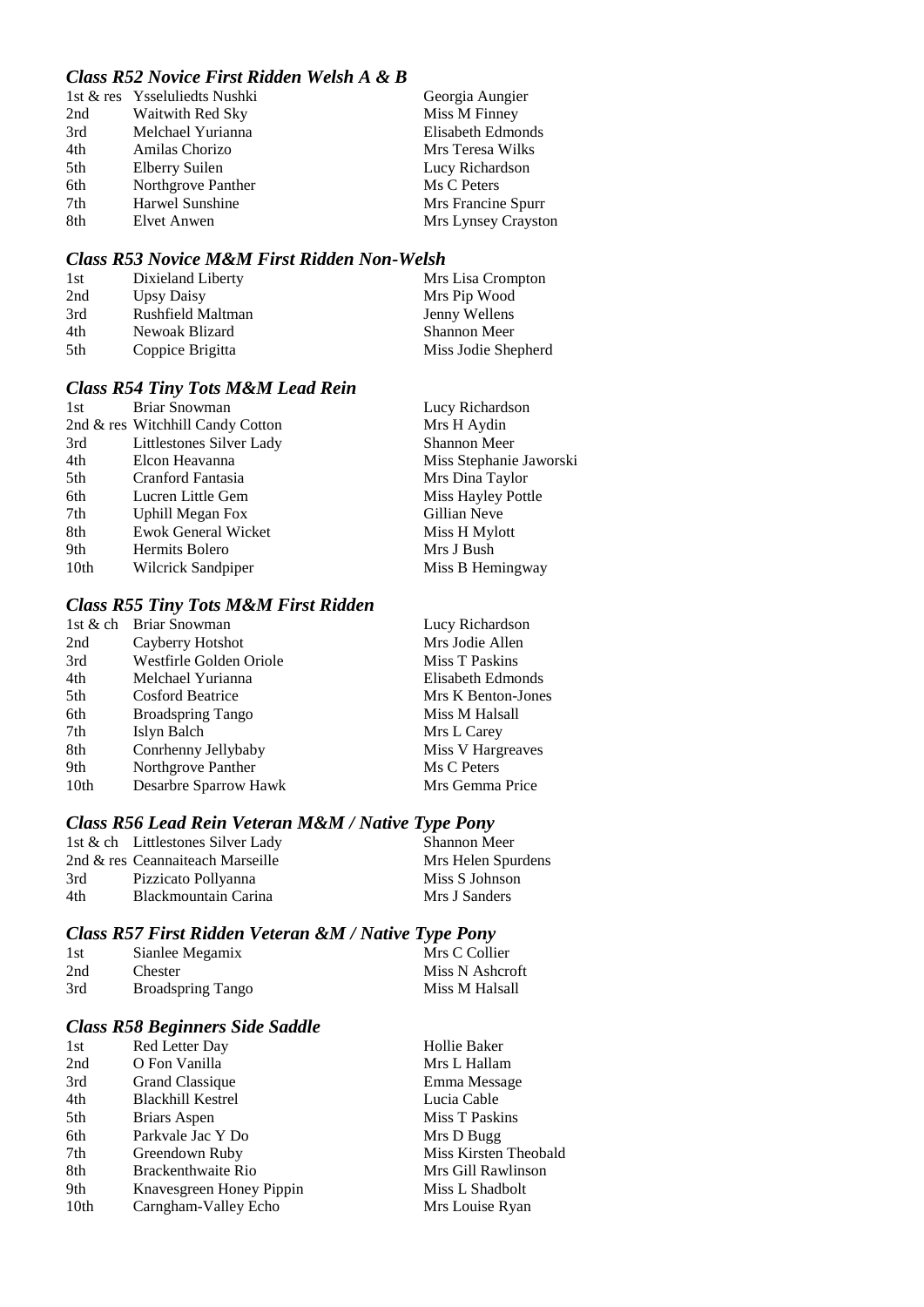# *Class R59 Open M&M Lead Rein*

| 1st $&$ ch       | Aberhendre Cariad                  | Mrs Caroline Tomkins  |
|------------------|------------------------------------|-----------------------|
| 2nd              | <b>Sharptor Skyfall</b>            | Mrs Sarah Murphy      |
| 3rd              | <b>Briar Snowman</b>               | Lucy Richardson       |
| 4th              | Islyn Balch                        | Mrs L Carey           |
| 5th              | Vean Nightingale                   | Mrs Caroline Bradley  |
| 6th              | Hermits Bolero                     | Mrs J Bush            |
| 7th              | <b>Shilstone Rocks Storms Down</b> | Matilda Whitehead     |
| 8th              | <b>Blanche Goldleaf</b>            | Miss Vicki Hillyard   |
| 9th              | Pipson Gladiator                   | Miss Michelle Jacques |
| 10 <sub>th</sub> | Newoak Wizard                      | Mrs Kate Slattery     |

# *Class R60 Open M&M First Ridden*

|                  | 1st & res Briar Snowman    | Lucy Richardson      |
|------------------|----------------------------|----------------------|
| 2nd              | Coppice Brigitta           | Miss Jodie Shepherd  |
| 3rd              | <b>Upsy Daisy</b>          | Mrs Pip Wood         |
| 4th              | Thistledown Livius         | Mrs Sarah Lambert    |
| 5th              | Pumphill Brosnan           | Mrs Carrie Simmonds  |
| 6th              | Springwater Stop The Music | Mrs Katie Snow       |
| 7th              | <b>Rushton Revellor</b>    | Mrs Sarah Cunningham |
| 8th              | Cranford Fiddledydee       | Mrs Dina Taylor      |
| 9th              | <b>Waxwing Panama</b>      | Mrs Pauline Hadley   |
| 10 <sub>th</sub> | Evies Pride                | Miss M Halsall       |

### *Class R61 Open Show Pony / SHP Lead Rein*

| 1st | Kniviers Keepsake       | Tommy Lee             |
|-----|-------------------------|-----------------------|
| 2nd | Woodview Iola           | Miss S Woolerton      |
| 3rd | Greendown Ruby          | Miss Kirsten Theobald |
| 4th | Hemsbrook West Wind     | Mrs E Harris          |
| 5th | Linksbury Smartie Pants | Mrs I Bell            |
| 6th | Cassandra               | Mr K Harrison         |

### *Class R62 Open Show Pony / SHP First Ridden*

| 1st | Gryngallt Perditta        | Mrs S Millsom       |
|-----|---------------------------|---------------------|
| 2nd | Barkway Razmataz          | Miss C Gibson       |
| 3rd | Linksbury Smartie Pants   | Mrs I Bell          |
| 4th | Beecott Miss Independence | Mrs Carrie Simmonds |
| 5th | Cortworth Mr Bojangles    | Miss L Stagg        |

# *Class R63 Novice Show Pony Lead Rein*

|     | 1st & ch Barkway Take That | Anya Dewey Clarke   |
|-----|----------------------------|---------------------|
| 2nd | Royal Park Heart Breaker   | Miss Vicki Hillyard |
| 3rd | Bradmore Sovereign         | Miss Samantha Jakes |
| 4th | Lechlade Peaony            | Miss M Halsall      |
| 5th | Rhapsody in Blue           | Miss Jennie Holland |

# *Class R64 Novice SHP Lead Rein*

|     | 1st & res Willowfen Flying Scotsman | Mrs E Souster            |
|-----|-------------------------------------|--------------------------|
| 2nd | Alidantes Dream                     | Mrs M Nicoll Thompson    |
| 3rd | Linksbury Smartie Pants             | Mrs I Bell               |
| 4th | <b>Sparkling George</b>             | Mrs N Johnson            |
| 5th | Whw Cobweb                          | <b>Mrs Kirsty Warnes</b> |
| 6th | Coringwould Windhover               | Miss Hannah Leage        |

# *Class R65 Novice Show Pony First Ridden*

| 1st | Rye Hall Cuvee Noir       | Mr Ryan Baxter      |
|-----|---------------------------|---------------------|
| 2nd | Beecott Miss Independence | Mrs Carrie Simmonds |

# *Class R66 Novice SHP First Ridden*

| 1st | Megland Moondance         | Daisy-May Allen  |
|-----|---------------------------|------------------|
| 2nd | Linksbury Smartie Pants   | Mrs I Bell       |
| 3rd | Ingle Jack Sparrow        | Mr G Barraclough |
| 4th | Willowfen Flying Scotsman | Mrs Ella Souster |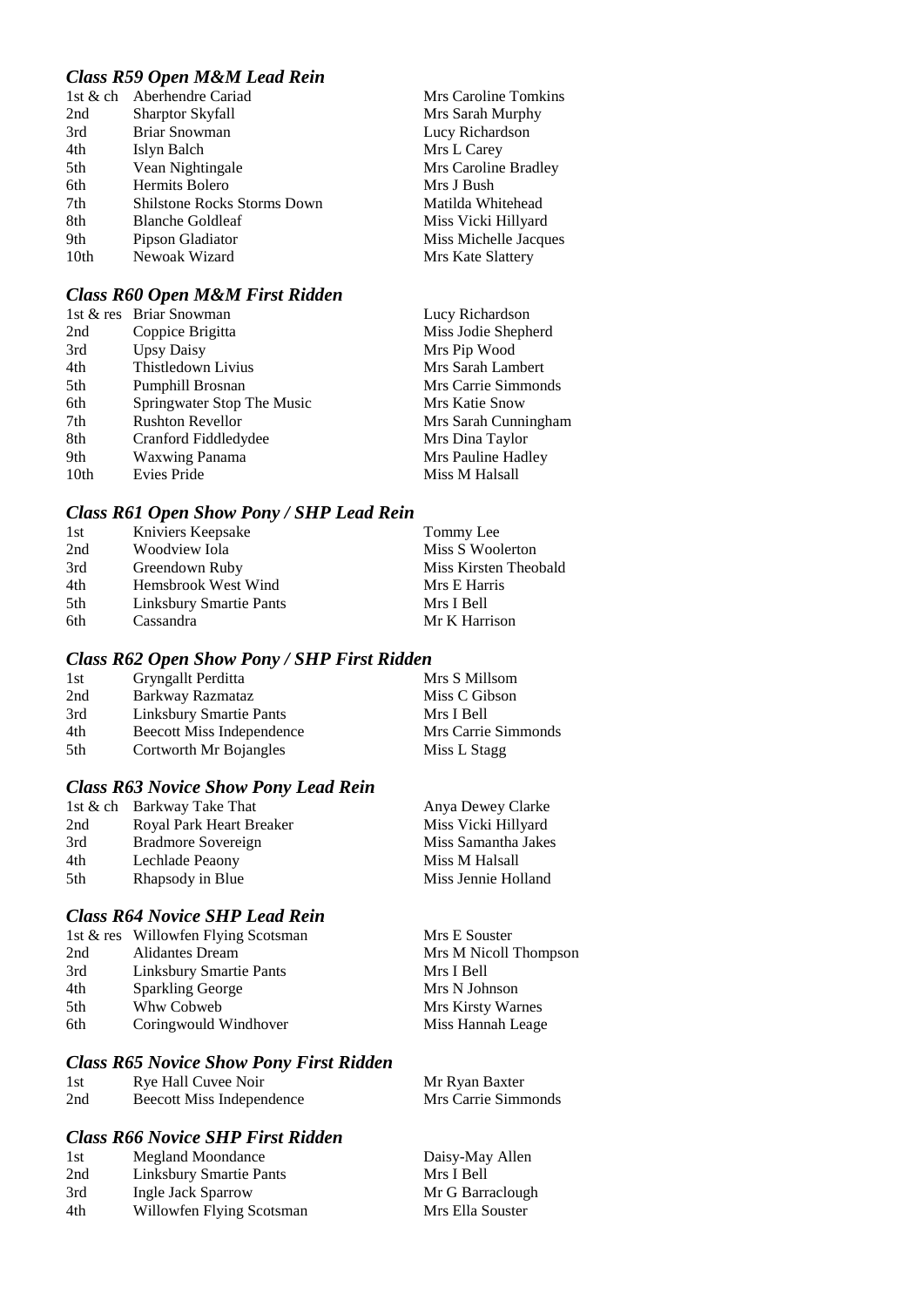# *Class R67 Tiny Tots Show Pony/Show Hunter Pony Lead Rein*

|     | 1st & ch Barkway Take That    | Anya Dewey Clarke |
|-----|-------------------------------|-------------------|
| 2nd | Hightopps China Town          | Mrs J Rawden      |
| 3rd | Willowfen Flying Scotsman     | Mrs Ella Souster  |
| 4th | Newoak Rockstar               | Miss Emma Longden |
| 5th | <b>Rowquest Copper Rivers</b> | Mrs H Rodgers     |
| 6th | Wilmira Matylda               | Elena Ray         |
| 7th | Hemsbrook West Wind           | Mrs E Harris      |
| 8th | <b>Sparkling George</b>       | Mrs N Johnson     |

### *Class R68 Tiny Tots SP / SHP First Ridden*

|     | 1st & res Friarly Gamepoint | Mrs Greta Fuller       |
|-----|-----------------------------|------------------------|
| 2nd | Chywoon Jonh Smith          | Evie Daffin            |
| 3rd | Oldmere Linnet              | Miss Charlotte Bunting |

# *Class R69 Novice Small Hack*

|     | 1st & res Romanno Royal Bronze | Miss Caroline Ainley  |
|-----|--------------------------------|-----------------------|
| 2nd | Lostock Silent Dreams          | Miss Ashleigh Walters |

### *Class R70 Novice Large Hack*

|     | 1st $\&$ ch Assagart Dew    | Mrs Katie Snow    |
|-----|-----------------------------|-------------------|
| 2nd | <b>Stretcholt Hourglass</b> | Sarah Sharp       |
| 3rd | Pink Champers               | Mrs Becky Chapman |

#### *Class R71 Novice Ridden Piebald/Skewbald Native Horse/Pony*

| 1st | Dees Total Eclipse                 | Janet Smith          |
|-----|------------------------------------|----------------------|
| 2nd | <b>Addien Toy Soldier</b>          | Miss H Jackson       |
| 3rd | <b>Founthill Trudie Two Shoes</b>  | Mrs Carole Dagless   |
| 4th | Ey Up Dave                         | Miss K Morton        |
| 5th | Great Eaves Wishful Thinking       | Miss Emma Bell       |
| 6th | Little Charlie Brown               | Mrs Joanne Himsworth |
| 7th | <b>Charlie Browns Jack Daniels</b> | Mrs Jillian Ward     |
| 8th | Constable                          | Miss Olivia Ciccone  |
| 9th | Blaenmorlais The Captain           | Natalie Hulme        |

# *Class R72 Novice Piebald / Skewbald Traditional/Hogged Horse or Pony*

| Carltonlima Maserati     | Miss Lauren Nichols   |
|--------------------------|-----------------------|
| Rocky Vii                | Mrs Kayleigh Annan    |
| <b>Sd Sitting Pretty</b> | Mrs Janet Piper       |
| Tick Tac Tilda           | Mr L Morrison         |
| Dudley Do Right          | Miss K Morton         |
| <b>Ruby Slippers</b>     | Ms Laura Jane Hartley |
| Lucky Llamedos           | Miss Danielle Boot    |
| Valentino Kid            | Miss Poppy Daly       |
| Lil Darlin               | Miss L Howard         |
| Double Denim             | Mrs Nikki Reeder      |
|                          |                       |

### *Class R73 Novice Ridden Piebald/Skewbald Plaited Horse*

| 1st  | Oo La La                        | Ms Heather Baker      |
|------|---------------------------------|-----------------------|
| 2nd  | Kilurnay Patch                  | Miss Clare Hardstone  |
| 3rd  | <b>Shooters River Of Dreams</b> | Miss R Sackfield      |
| 4th  | Desach Sparky                   | Mrs Jackie Broadhurst |
| .5th | <b>Forever Franco</b>           | Miss P Short          |
| 6th  | Logan                           | Mrs Isobel Nicholls   |
| 7th  | Harlie                          | Miss H Nelson         |

# *Class R74 Novice RIdden Piebald/Skewbald Plaited Pony*

|     | 1st & res Wot Perfection         | Miss Lindsay McCulloch |
|-----|----------------------------------|------------------------|
| 2nd | Penpont Indigo Aura              | Miss K Newell          |
| 3rd | <b>Bobby Blue Eyes</b>           | Miss H Mylott          |
| 4th | Kellythorpes Spot The Difference | Janet Piper            |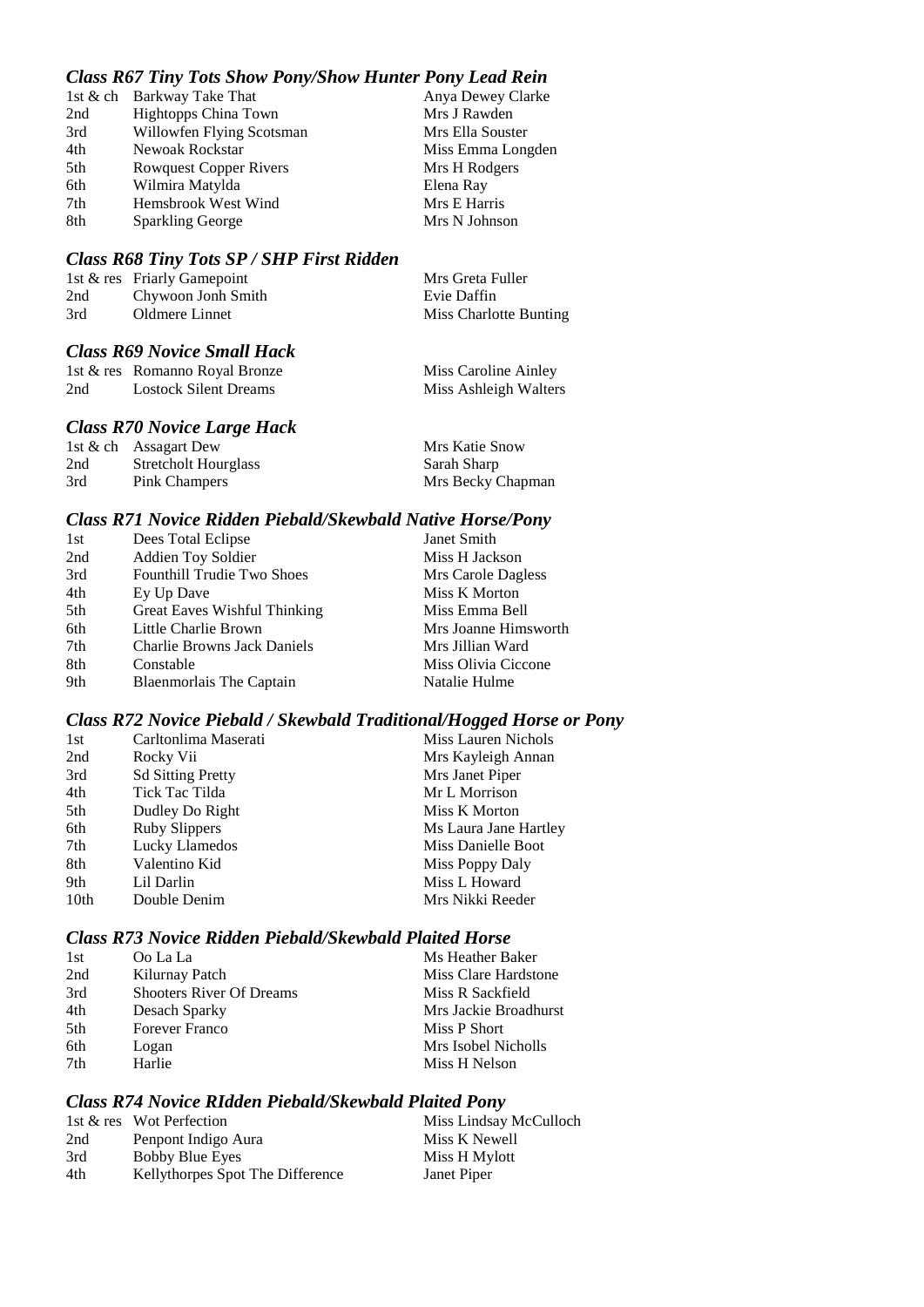### *Class R75 Amateur Ridden Part Breds exceeding 148cms*

| 1st | Hollycreek Sir Benson                 | Mrs B Hatton-ritchie |
|-----|---------------------------------------|----------------------|
|     | 2nd & ch Brindlebrook Under Suspision | Mrs L Phipps         |
| 3rd | Royal Amethyst                        | Miss V Eggleston     |
| 4th | The Timetraveller                     | Mrs Juli Carter      |
| 5th | Jeanfield Regal Prince                | Mrs J Milner         |
| 6th | Carrhouse Deal Me In                  | Miss Kristie Short   |
| 7th | Grovelan Addiction                    | Miss J Andrew        |
| 8th | Casanova Iv                           | Miss T Hunt          |

#### *Class R76 Amateur Ridden Part Breds not exceeding 148cms*

| 1st | <b>Stanley Grange Sea Shells</b>  | Mrs Leeanne Crowe  |
|-----|-----------------------------------|--------------------|
|     | 2nd & res Greenbarrow Art of Gold | Miss S Simpson     |
| 3rd | Teddy Bear III                    | Miss Megan Brown   |
| 4th | <b>Hightopps Dark Opal</b>        | Miss G Coles       |
| 5th | Deanshill Lady                    | Mr N Murray        |
| 6th | Downhills Enigma                  | Alicia Roberts     |
| 7th | Rotherwood Peeping Star           | Mr L Burton        |
| 8th | Kalusta Huckleberry Finn          | Mrs Vicki Jasinski |
| 9th | Meillion Sovereign                | Miss E Taylor      |
|     |                                   |                    |

#### *Class R77 Amateur Small Hacks*

1st & res Romanno Royal Bronze Miss Caroline Ainley

#### *Class R78 Amateur Large Hacks*

|     | 1st & ch Hollycreek Sir Benson | Mrs B Hatton-ritchie |
|-----|--------------------------------|----------------------|
| 2nd | <b>Stretcholt Hourglass</b>    | Sarah Sharp          |

### *Class R79 Amateur Piebald / Skewbald Plaited horse/pony*

| 1st  | Nijinski Lilly White      | Keira Jasinski         |
|------|---------------------------|------------------------|
| 2nd  | Aliyan                    | Miss Charlie Rossiter  |
| 3rd  | Maplebridge Good Friday   | Mrs S Millsom          |
| 4th  | Mojita                    | Mrs M Collings         |
| 5th  | <b>Cathmor Opposition</b> | Mr P Gaughran          |
| 6th  | Ucs Repertoires Design    | Miss S Bradley         |
| 7th  | Lynivan Hudson Hawke      | Mrs Fiona Bailey       |
| 8th  | May Day                   | Courtney Jones         |
| 9th  | Call The Shots            | Miss Charlotte Bunting |
| 10th | Kilurnay Patch            | Miss Clare Hardstone   |

# *Class R80 Amateur Pie/Skew Native/Trad/Hogged Horse*

|     | 1st & res Triplicate     | Mr R Williams       |
|-----|--------------------------|---------------------|
| 2nd | Colourful Life           | Miss Emma A Croft   |
| 3rd | Constable                | Miss Olivia Ciccone |
| 4th | Rocky Vii                | Mrs Kayleigh Annan  |
| 5th | Puzzle                   | Mrs Tina Sambucci   |
| 6th | Corky                    | Mrs Janet Piper     |
| 7th | Taimawr Gladiator        | Miss K Hughes       |
| 8th | Blaenmorlais The Captain | Natalie Hulme       |
|     |                          |                     |

#### *Class R81 Amateur Piebald / Skewbalds Traditional/Native/Hogged Pony*

|                  | 1st & ch Splashdown Lenny | Ms D Birdsey           |
|------------------|---------------------------|------------------------|
| 2nd              | <b>Hot Gossip</b>         | Mrs Ella Souster       |
| 3rd              | Subtle Affair             | <b>Kimberley Dyson</b> |
| 4th              | Conker                    | Miss L Green           |
| 5th              | Pride                     | Miss Victoria Oliver   |
| 6th              | <b>Budweiser II</b>       | Mrs Esther Fowler      |
| 7th              | Plumbuck Bunny Squiggle   | Miss Hanna Sillitoe    |
| 8th              | Thunder                   | Mrs Jillian Ward       |
| 9th              | <b>Ruby Slippers</b>      | Ms Laura Jane Hartley  |
| 10 <sub>th</sub> | Just Joe                  | Ms Tracey Fountain     |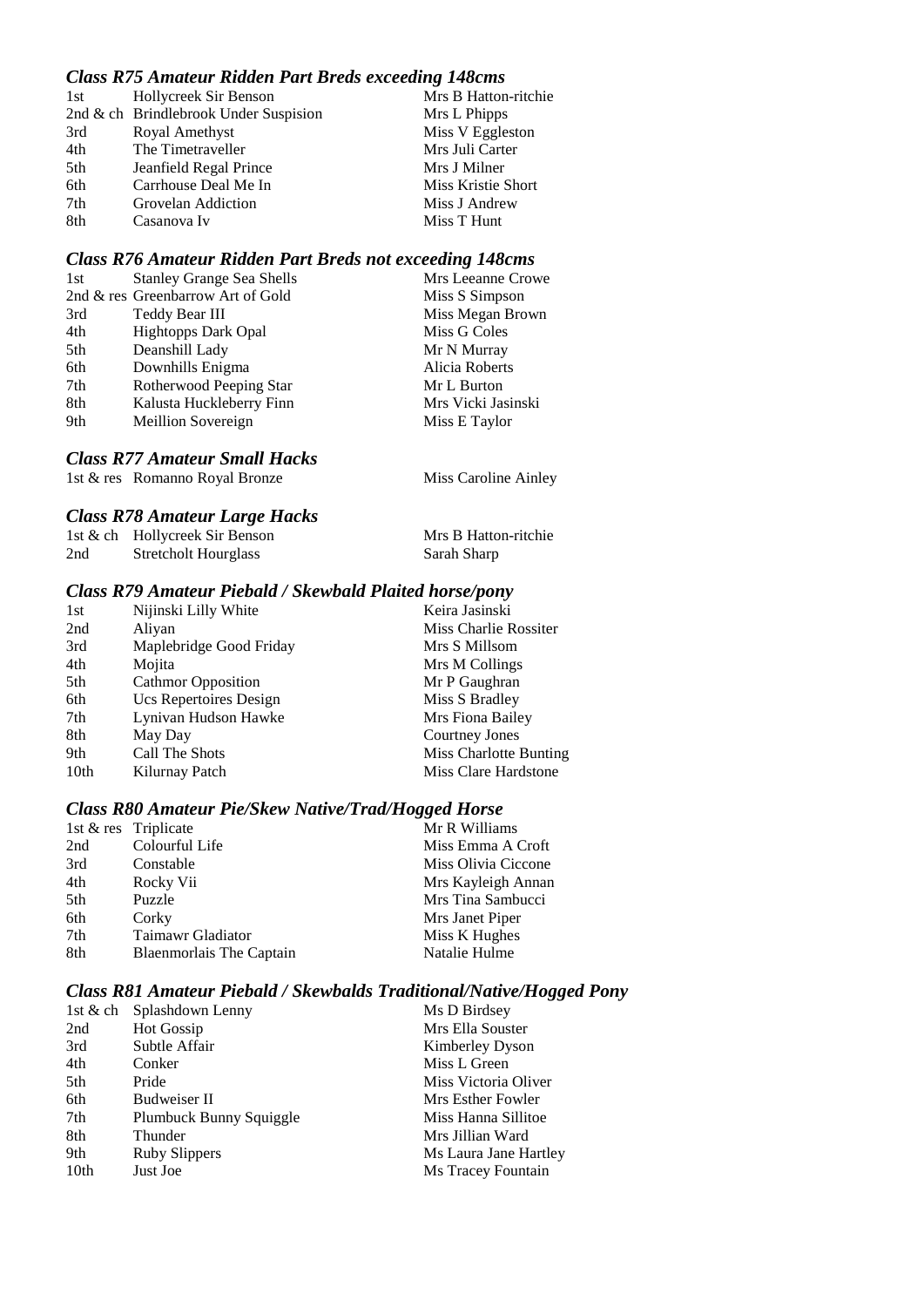# *Class R82 Novice Hunter capable of carrying up to 13 stone*

|      | 1st & ch Kingsman                   | Miss Felicity Vaughan |
|------|-------------------------------------|-----------------------|
|      | 2nd & res Kilmastulla Ruby Slippers | Mrs K Talbot          |
| 3rd  | Lord Liquorice                      | Miss Emma Nunn        |
| 4th  | Dragons Den                         | Miss Vickey Eggleston |
| 5th  | <b>Busker</b>                       | Mrs Jane Scott        |
| 6th  | Fred                                | Miss L Cave           |
| 7th  | <b>Fables First Monet</b>           | Miss J Davis          |
| 8th  | Redtape                             | Amanda Court          |
| 9th  | <b>Heart Throb</b>                  | Miss Farrah Sanbrook  |
| 10th | Gentlemans Manhattan                | Miss L Oliver         |

## *Class R83 Novice Hunter capable of carrying over 13 stone*

| -1st | Kilmovee Kings View  | Mrs Caryn Wilkinson   |
|------|----------------------|-----------------------|
| 2nd  | Castlegar Smash      | Miss Hermione Edmonds |
| 3rd  | <b>Sandtoft Duke</b> | Miss Karen Prince     |
| 4th  | Logan                | Mrs Isobel Nicholls   |

### *Class R84 Novice Small Hunter*

| 1st | Mb Pygmalion     | Miss K Harris    |
|-----|------------------|------------------|
| 2nd | Fredie Girl      | Victoria Rhodes  |
| 3rd | Cotswold Cadbury | Mrs S Tanner     |
| 4th | Irish Warrior    | Miss Jordan Keal |
| 5th | Tamlet Genne Va  | Suzanne Camm     |
| 6th | Mr Crumlin       | Ms Gill Hare     |

### *Class R85 Novice Small Riding Horse*

|      | 1st & ch Melin Moldavite | Emma Peel               |
|------|--------------------------|-------------------------|
| 2nd  | King Leo                 | Mrs Emma Sarah Matthews |
| 3rd  | Silken Liberty           | Miss J Legge            |
| 4th  | Carnsdale Iron Man       | Ms L Powdrill           |
| .5th | Summer Gale Force        | Miss G Beesley          |
|      |                          |                         |

### *Class R86 Novice Large Riding Horse*

|     | 1st & res Clonmorans Skyrofino    | Mrs Lottie Moore       |
|-----|-----------------------------------|------------------------|
| 2nd | <b>Templebready Total Eclipse</b> | Miss J Steel           |
| 3rd | For Fanny                         | Mrs Jeanette McDonnell |
| 4th | <b>Canto Springs</b>              | Miss Z Cuthbertson     |
| 5th | Yaggdrasil Goldfaxi               | <b>Felicity Saint</b>  |

# *Class R87 Novice Re-Trained Racehorse*

| 1st | <b>Shift The Blame</b> | Mrs L Simpson        |
|-----|------------------------|----------------------|
| 2nd | Seymour Star           | Mrs A Field          |
| 3rd | <b>Birthday Guest</b>  | Miss S Williams      |
| 4th | Vancouverite           | <b>Emily Simpson</b> |
| 5th | <b>Pink Champers</b>   | Mrs Becky Chapman    |
| 6th | Drap Dor               | Mrs J Rattray        |
| 7th | Pencombe               | Miss D Cosens        |
|     |                        |                      |

### *Class R88 Amateur LWT Hunter*

|                  | 1st & ch Red Letter Day      |
|------------------|------------------------------|
| 2nd              | Mickey Finn II               |
| 3rd              | Dragons Den                  |
| 4th              | Delta Storm                  |
| 5th              | Redtape                      |
| 6th              | Roberto C                    |
| 7th              | <b>Bowland Shooting Star</b> |
| 8th              | Lutz                         |
| 9th              | <b>Chance Encounter</b>      |
| 10 <sub>th</sub> | <b>Heart Throb</b>           |

Miss Melanie Taylor Mrs Jane Scott Miss Vickey Eggleston Mrs Rose Menhinick Amanda Court Miss L Lee Mrs Nicola Bond

Jean Smith Miss D Forsey Miss Farrah Sanbrook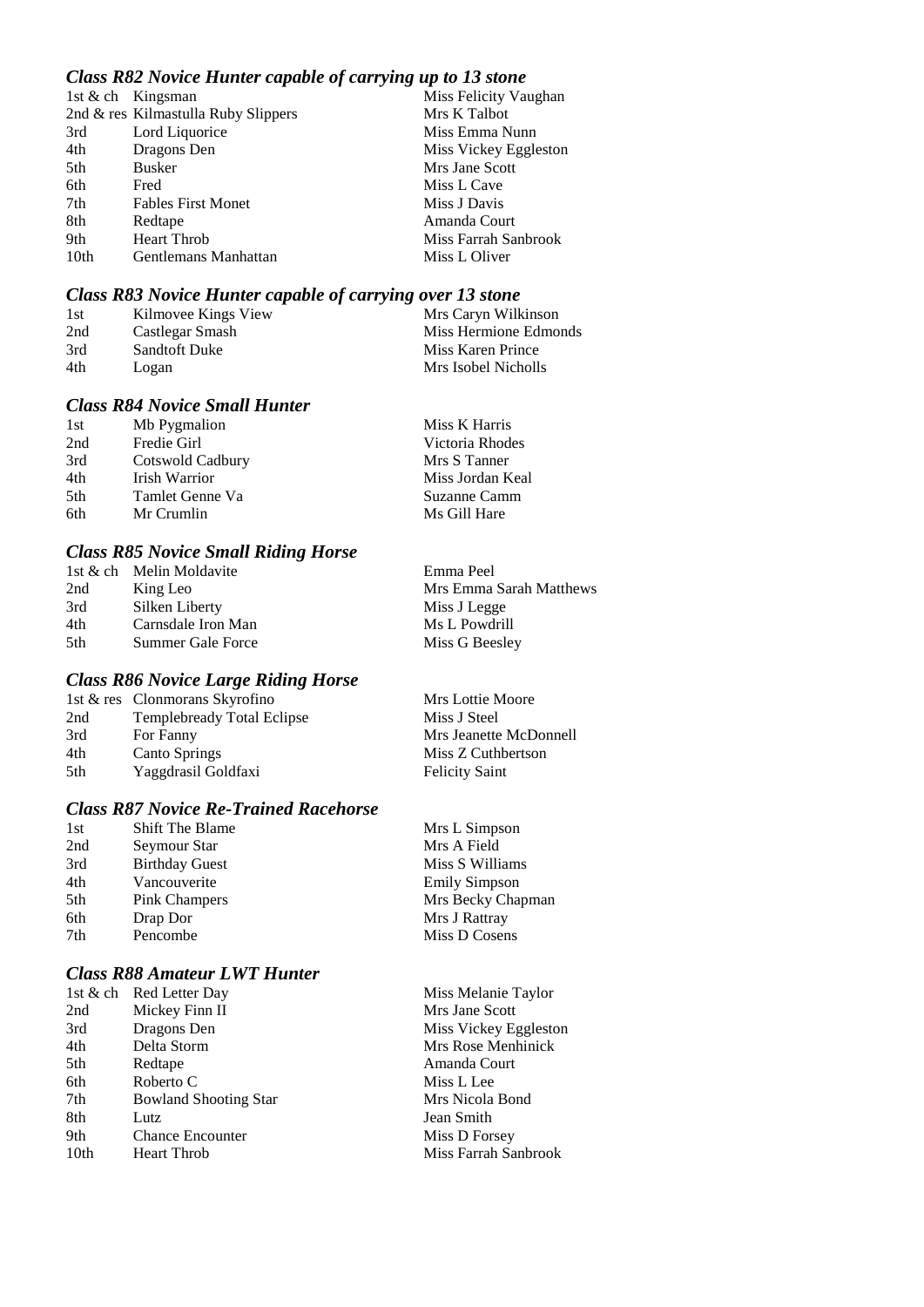# *Class R89 Amateur MWT Hunter*

| 1st | King Clovers Pride          | Miss Roberta Baston |
|-----|-----------------------------|---------------------|
| 2nd | Dawn Bouncer                | Miss B Pope         |
| 3rd | <b>Broadriver Ruby Moon</b> | Miss C Elding       |
| 4th | Logan                       | Mrs Isobel Nicholls |
|     |                             |                     |

### *Class I90 Amateur HWT Hunter*

1st Gransha Cuhullian Miss Polly Coles 2nd & res Elyssiums New Dawn Bronte Thompson 3rd Sandtoft Duke Miss Karen Prince

### *Class R91 Amateur Small Riding Horse*

|     | 1st & res Sansara Super Nova | Miss H Bowker           |
|-----|------------------------------|-------------------------|
| 2nd | Quocosidor                   | Mrs Juli Carter         |
| 3rd | Millrowes Money Talks        | Ms Deborah Oakes        |
| 4th | Leander Royale               | Mr Liam Conway          |
| 5th | Carnsdale Iron Man           | Ms L Powdrill           |
| 6th | King Leo                     | Mrs Emma Sarah Matthews |
| 7th | Flynns Girl                  | Mrs Paula Shrimpton     |
| 8th | Crochallam Man Of Dreams     | Mrs Marissa Bollard     |
|     |                              |                         |

### *Class R92 Amateur Large Riding Horse*

|      | 1st & ch High Treason             | Miss Lisa Hall       |
|------|-----------------------------------|----------------------|
| 2nd  | Ferrer De Hus                     | Mrs Carole Dagless   |
| 3rd  | Moylaw Monarch                    | Miss Georgia Edwards |
| 4th  | Kingsleypark Panther              | Miss Clare Drury     |
| 5th  | <b>Atlantic Flight</b>            | Mrs Julie Edmead     |
| 6th  | <b>Freckleton First Class</b>     | Mrs Carole Dagless   |
| 7th  | Pencombe                          | Miss D Cosens        |
| 8th  | <b>Templebready Total Eclipse</b> | Miss J Steel         |
| 9th  | <b>Quantum of Solace</b>          | Rachel Eaton         |
| 10th | A Amelusiena 4                    | Miss C Thorpe        |
|      |                                   |                      |

### *Class R93 Amateur Small Hunter*

| The Time Traveller         |
|----------------------------|
| Gadbury Northern Showgirl  |
| <b>Sterling One</b>        |
| <b>Bawnmore Boy</b>        |
| <b>Woodview Lady Luck</b>  |
| Whitewaters Shade And Tone |
| Summer Gale Force          |
| Tamlet Genne Va            |
|                            |

# *Class R94 Novice LWT / HWT Cobs*

| 1st  | Kayben Warwick              | Ms V Joyce      |
|------|-----------------------------|-----------------|
|      | 2nd & ch Lockside Bobby Joe | Miss H Menhin   |
| 3rd  | <b>Hortons Cut Above</b>    | Miss Hayley Er. |
| 4th  | Cobacobana                  | Miss G Wilkes   |
| 5th  | <b>Morrows Street Wise</b>  | Miss Teresa Nic |
| 6th  | Sir Spartacus               | Georgina Mayw   |
| 7th  | Mr Fox                      | Mrs J Aikman    |
| 8th  | Kavanaghs Lord Of The Rings | Mrs S Pritchard |
| 9th  | Kilnlane Mine               | Miss Kathleen I |
| 10th | Fastjet 617 Dambuster       | Mrs N Pargeter  |

# *Class R95 Novice Maxi Cob*

| Higherview King Of The Ring |
|-----------------------------|
| Carry On Cob                |
| Autumn Star                 |
| Coleman                     |
| Cohan                       |
| Belle Isle Jamie            |
|                             |

Mrs Juli Carter Mrs Samantha Jones Ms L Saunters Mrs Ann Trenter Miss Sarah Horsnell Miss J Jackman Miss G Beesley Suzanne Camm

Ms V Joyce Miss H Menhinick Miss Hayley Erner Miss G Wilkes Miss Teresa Nicholls Georgina Maywood Mrs J Aikman Mrs S Pritchard Miss Kathleen Haughey

Hollie Crowe Mrs Janet Piper Miss Fran Hunt Miss A Goody Mrs L Attwood Mrs Dina Taylor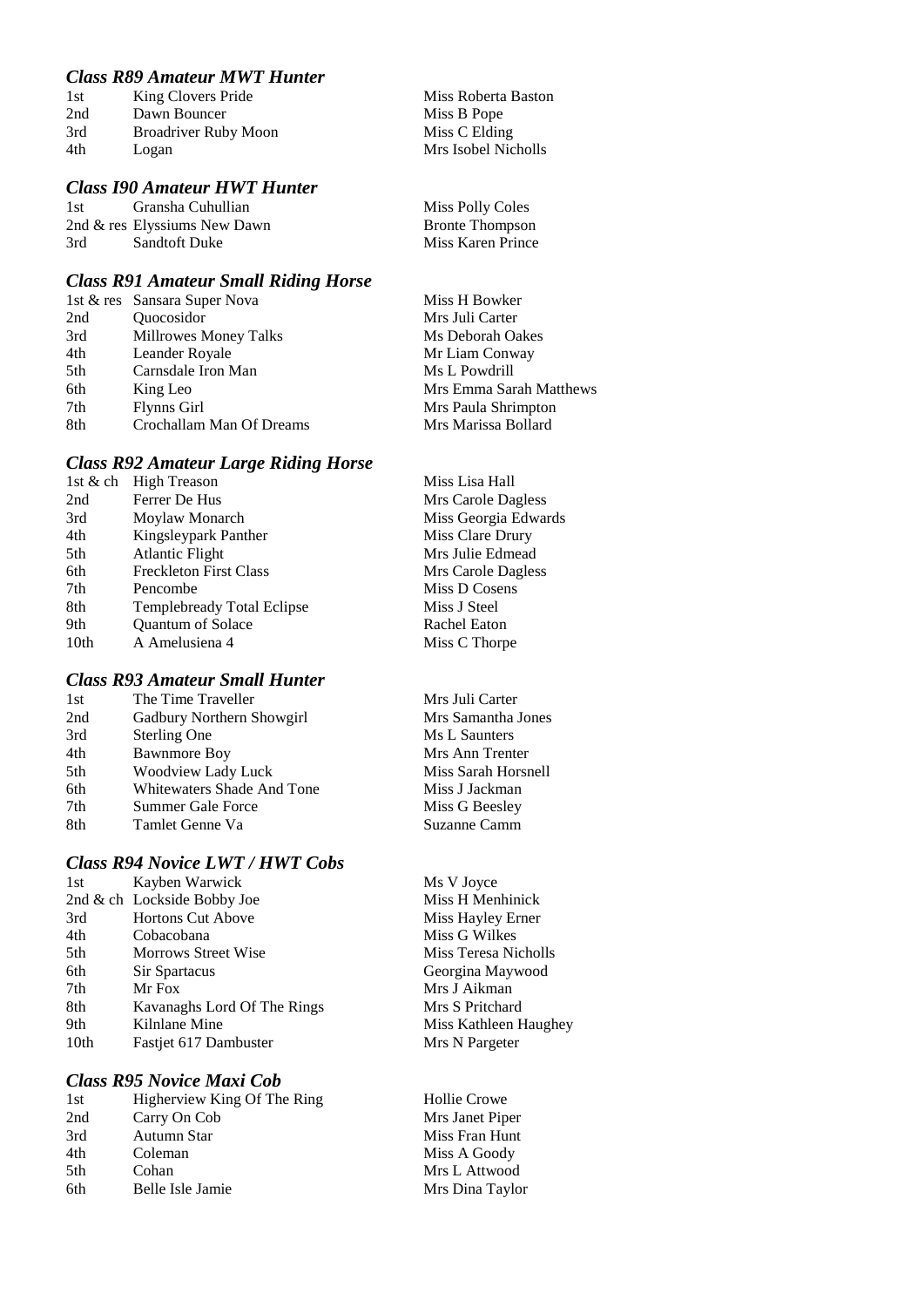# *Class R96 Amateur Maxi Cobs*

| 1st | Crossfire            | Mrs K Gillam          |
|-----|----------------------|-----------------------|
| 2nd | Clantara Shadow Play | Mrs Avril Bartolomy   |
| 3rd | Hooligans Double R   | Mrs Georgina Blantern |
| 4th | White Wood Boy       | Mrs Tracy Tomlinson   |
| 5th | <b>Bugalugs</b>      | Mrs S Pine            |
| 6th | The Cobstopper       | Miss Emma Olsen       |
| 7th | Just By Chance       | Mrs Felicity Benton   |
|     |                      |                       |

### *Class R97 Amateur Lightweight Cobs*

|      | 1st & res High Society | Mrs Hermione Blakeway     |
|------|------------------------|---------------------------|
| 2nd  | Winterfell             | Miss L Green              |
| 3rd  | <b>Baby Grand</b>      | Miss Teresa Nicholls      |
| 4th  | <b>Hortons Groovey</b> | Mrs K Gillam              |
| 5th  | <b>Snap Desion</b>     | Amanda Court              |
| 6th  | Red Robin              | Mrs Louise Whiteley-Guest |
| 7th  | Wilkismoor Highwayman  | Mrs R Sandell             |
| 8th  | Morrows Poacher Jack   | Mrs Heather Steel         |
| 9th  | Carnacula Jameson      | Miss G Langley            |
| 10th | Anablagha Lad          | Miss Nichole Woodford     |

### *Class R98 Amateur Heavyweight Cobs*

| 1st & ch Rathnagrew Tom | Mrs Jo Tomlinson |
|-------------------------|------------------|
| Aero                    | Mrs Kim Booty    |
| Lockside Bobby Joe      | Miss H Menhinick |
| Fastjet 617 Dambuster   | Mrs N Pargeter   |
| Perrys Girl             | Mrs E Parker     |
| <b>Situation Lad</b>    | Mrs V A Redgrave |
| <b>Jack Daniels</b>     | Mrs C Lanni      |
|                         |                  |

# *Class R99 Amateur Ridden Re-Trained Racehorse*

| 1st | Jay Bee Blue                    | Miss Laraine Taylor |
|-----|---------------------------------|---------------------|
| 2nd | <i><u><b>Ouocosidor</b></u></i> | Mrs Juli Carter     |
| 3rd | Vancouverite                    | Mrs Emily Simpson   |
| 4th | <b>Shift The Blame</b>          | Mrs L Simpson       |
| 5th | <b>Birthday Guest</b>           | Miss S Williams     |
| 6th | Seymour Star                    | Mrs A Field         |

### *Class R100 Novice SHP not exceeding 133cms*

|     | 1st & res Annandale Prince Charming | Mrs Petrina Philp |
|-----|-------------------------------------|-------------------|
| 2nd | Nellsdale Johnny B Goode            | Hayley Shippey    |

### *Class R101 Novice SHP not exceeding 153cms*

|     | 1st & ch Rosegate Valentine | Mr L Morrison       |
|-----|-----------------------------|---------------------|
| 2nd | <b>Master Moon</b>          | Miss Jacqui Kemp    |
| 3rd | Porterhouse Sweet Raphael   | Mrs J Milner        |
| 4th | Parciau Wil Bach            | Lauren Hatswell     |
| 5th | Chesswood Sandpiper         | Mrs C Excell-outram |
| 6th | Flecknoe Final Impression   | Fiona Titterton     |
|     |                             |                     |

# *Class R102 Novice Ridden Part Bred*

| 1st | Grovelan Addiction         | Miss J Andrew  |
|-----|----------------------------|----------------|
| 2nd | Warleigh Charisma          | Miss T Ward    |
| 3rd | Linzgarth Crusader Of Hope | Mrs Katie Snow |

### *Class R103 Novice Intermediate SRT*

1st & ch Leander Royale Mr L Conway

## *Class R104 Novice Intermediate SHT*

|     | 1st & res Fredie Girl |
|-----|-----------------------|
| 2nd | Folly Glen Clover     |

Victoria Rhodes Ms Gill Hare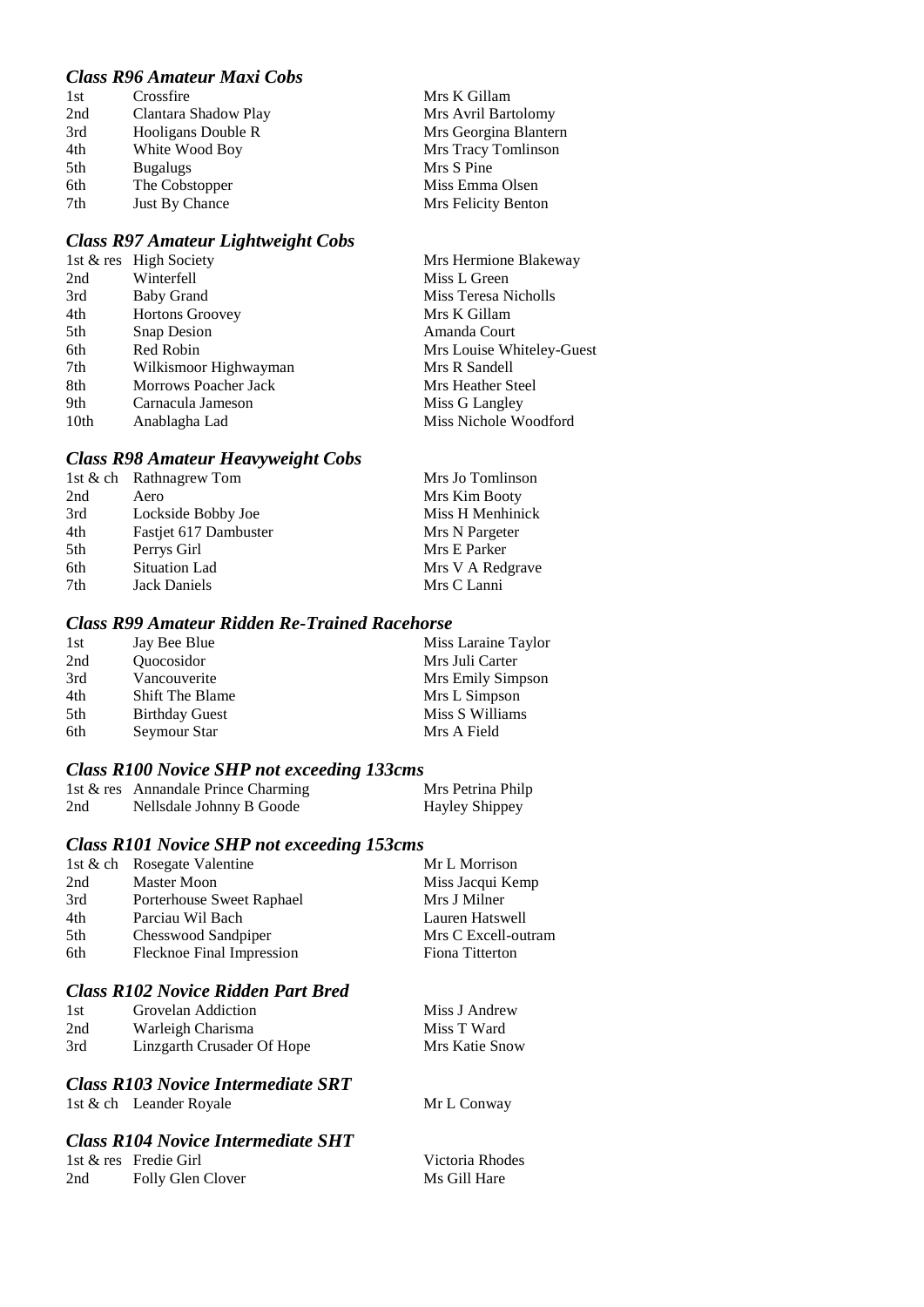## *Class R105 Novice Show Pony not exceeding 138cms*

|                                   |                              | Mrs Lynsey Crayston |
|-----------------------------------|------------------------------|---------------------|
| Cosford Skype                     |                              | Miss D Kershaw      |
| <b>DJP</b> Center Stage           |                              | Miss Bethany Taylor |
| Warleigh Charisma                 |                              | Miss T Ward         |
| Mount Pleasant Lightening McQueen |                              | Ms A Smith          |
|                                   | 1st & ch Kenilwood Hurricane |                     |

#### *Class R106 Novice Show Pony not exceeding 148cms*

|     | 1st & res Hollyland High Hopes | Miss L Hillyard       |
|-----|--------------------------------|-----------------------|
| 2nd | Kavanaghs Pipedream            | Miss Holly Donaldson  |
| 3rd | Ellenbrook Glamour Girl        | Miss S Jones Percival |

### *Class R107 Open Show Hunter Pony not exceeding 133cms*

|     | 1st & res Maplebridge Good Friday | Mrs S Millsom      |
|-----|-----------------------------------|--------------------|
| 2nd | Cottrell Riverdance               | Millie Bowles      |
| 3rd | Bryngwennol Colorado              | Mrs Francine Spurr |
| 4th | <b>Tresparrett Beach Boy</b>      | Mrs Katie Snow     |

### *Class R108 Open Show Hunter Pony not exceeding 153cms*

|     | 1st & ch Brindlebrook Under Suspision | Mrs L Phipps      |
|-----|---------------------------------------|-------------------|
| 2nd | Rosegate Valentine                    | Mr L Morrison     |
| 3rd | Flecknoe Final Impression             | Fiona Titterton   |
| 4th | Jeanfield Regal Prince                | Mrs J Milner      |
| 5th | Rotherwood Mr Motivator               | Emma Peel         |
| 6th | <b>Stychlands Chevalier</b>           | Tim Gibson        |
| 7th | Mosstown Lord                         | Jessica Davenport |
| 8th | <b>Westhill Queen Of Hearts</b>       | Rachel Sharp      |

### *Class R109 Open Intermediate SHT*

|                           | Ms R Cowan         |
|---------------------------|--------------------|
| Gadbury Northern Showgirl | Mrs Samantha Jones |
| Mosstown Lord             | Miss A Davenport   |
| Jackson Fair And Square   | Miss J Else        |
| Fredie Girl               | Victoria Rhodes    |
|                           | 1st & ch So Sweet  |

#### *Class R110 Open Intermediate SRT*

|     | 1st & res Stanley Grange Regal Consort | Sophie Cartmell       |
|-----|----------------------------------------|-----------------------|
| 2nd | Lostock Silent Dreams                  | Miss Ashleigh Walters |
| 3rd | Casanova Iv                            | Miss T Hunt           |

# *Class R111 Open Show Pony not exceeding 128cms*

1st Stanley Grange Charisma Mrs Kate Smith

#### *Class R112 Open Show Pony not exceeding 138cms*

| 1st | Mount Pleasant Raffle Prize | Mrs Sharon White    |
|-----|-----------------------------|---------------------|
| 2nd | Kenilwood Hurricane         | Mrs Lynsey Crayston |

### *Class R113 Open Show Pony not exceeding 148cms*

|     | 1st $\&$ ch Deanshill Lady         | Mr N Murray          |
|-----|------------------------------------|----------------------|
|     | 2nd $\&$ res Stychlands Chevalier  | Tim Gibson           |
| 3rd | Anndalyse Maddison Park            | Mrs J Dean           |
| 4th | <b>Greenbarrow Picture Perfect</b> | Mrs Elizabeth Dickie |
| 5th | Rotherwood Peeping Star            | Mr L Burton          |

### *Class R114 RC/PC Best Turned Out - Grass Kept*

|     | 1st & res Genisis Sunshine | Mrs J Crossley        |
|-----|----------------------------|-----------------------|
| 2nd | Thistledown Spanish Rose   | Miss Sarah Cooper     |
| 3rd | Anablagha Lad              | Miss Nichole Woodford |
| 4th | Wynnmere Renita            | Rebecca Sharp         |
| 5th | Hepworth Grey Boy          | Ms Alison Ray         |
| 6th | Clickham Junior            | Mrs N Jordan          |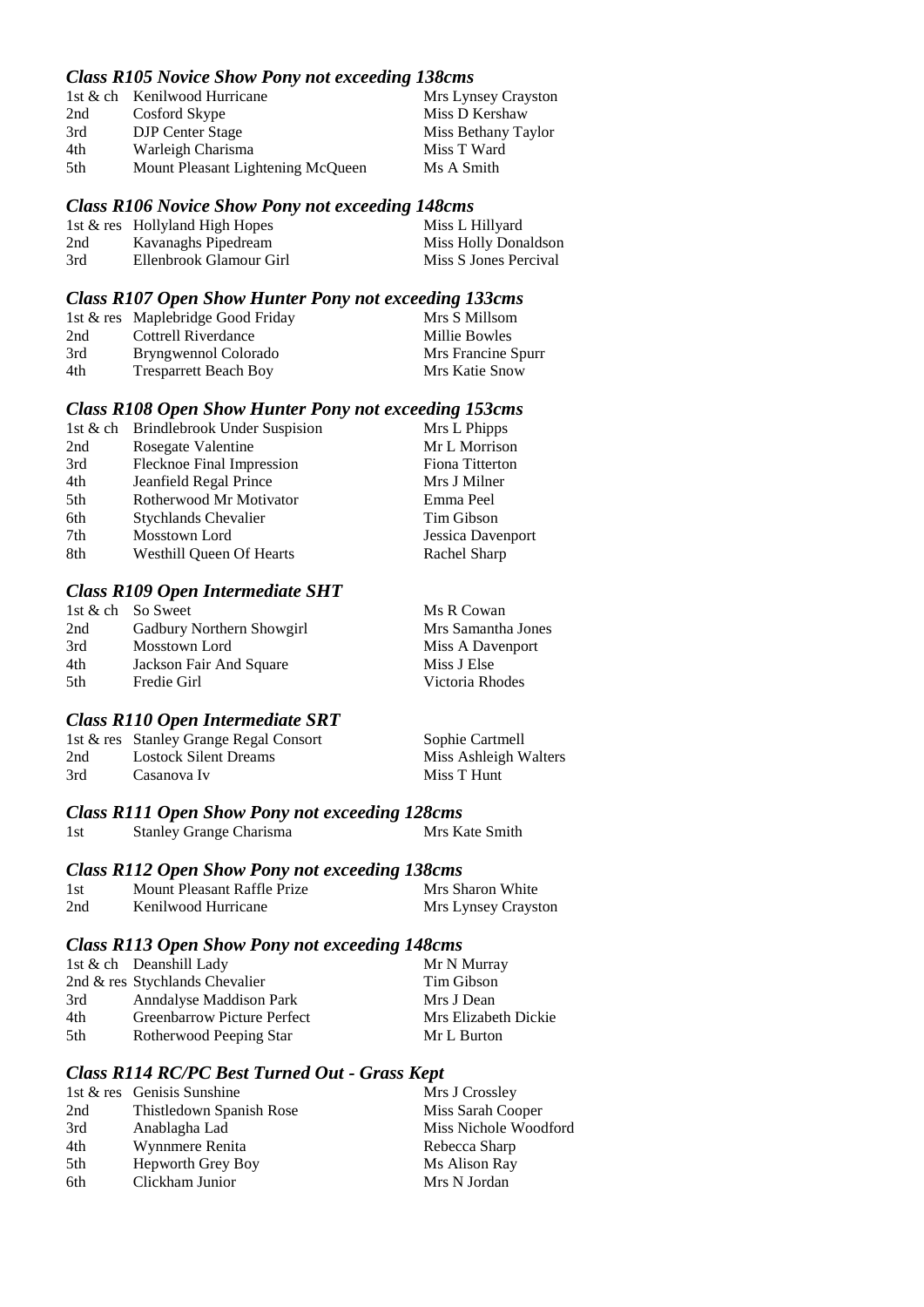# *Class R115 RC/PC Best Turned Out - Stable Kept*

|      | 1st & ch Kenilwood Hurricane | Mrs Lynsey Crayston |
|------|------------------------------|---------------------|
| 2nd  | Newoak Rockstar              | Miss Emma Longden   |
| 3rd  | Hatterall Matilda            | Miss J Brown        |
| 4th  | Westfirle Golden Oriole      | Miss T Paskins      |
| 5th  | Charn Secret Legend          | Mrs Sara Kershaw    |
| 6th  | Thistledown Spring Spirit    | Ms Amy Metcalf      |
| 7th  | Angel                        | Miss Bryony Shipsey |
| 8th  | Amilas Slumberdown           | Mrs Jo Stewart      |
| 9th  | Northgrove Panther           | Ms C Peters         |
| 10th | Robert                       | Miss G Sheridan     |
|      |                              |                     |

# *Class R116 Riding Club Pony*

|      | 1st & ch Swallowfields Dragonfly | Miss A Hinchly          |
|------|----------------------------------|-------------------------|
|      | 2nd & res Frothen Calon Melys    | Mrs C Crawford          |
| 3rd  | Genisis Sunshine                 | <b>Stevie Crossley</b>  |
| 4th  | <b>Cottrell Riverdance</b>       | Millie Bowles           |
| 5th  | Hepworth Grey Boy                | Ms Alison Ray           |
| 6th  | <b>Anchor Bustard</b>            | Mrs S Townes            |
| 7th  | Out Of The Blue                  | Grace Elizabeth Furniss |
| 8th  | Westfirle Golden Oriole          | Miss T Paskins          |
| 9th  | Laithehill Choirmaster           | Tia Wynne-rogerson      |
| 10th | Summer                           | Miss J Barlow           |

### *Class R117 RC / PC Riding Club Horse*

| 1st | Kingsleypark Panther | Miss Clare Drury |
|-----|----------------------|------------------|
| 2nd | Sheriff Woddy        | Miss L Burbidge  |
| 3rd | Phoebe               | Miss H Bailey    |
| 4th | <b>Black Jack</b>    | Molly Kate Stowe |
| 5th | Lord Loxley          | Mrs M Mccarthy   |
|     |                      |                  |

Lillie May Felicity Saint Mrs Michelle Dixon Mrs Jo Stewart Mrs Michelle Dixon Mrs J Crossley Mrs N Holden Mrs N Jordan Miss K Harris

### *Class R118 RC / PC Novice Pony*

| 1st | <b>Rosemount Prince Danny</b> |
|-----|-------------------------------|
| 2nd | Holmelodgeelffie              |
| 3rd | Kemysfawr Delightful          |
| 4th | Amilas Slumberdown            |
| 5th | Penech Touch Of Class         |
| 6th | Genisis Sunshine              |
| 7th | Gwendon Three Wishes          |
| 8th | Clickham Junior               |
| 9th | Whiteladies Matilda           |
|     |                               |

# *Class R119 RC / PC Novice Horse*

|     | 1st & ch Newtown Oak               | Mrs J Benbow        |
|-----|------------------------------------|---------------------|
|     | 2nd & res Black Jack               | Molly Kate Stowe    |
| 3rd | <b>Charlie Browns Jack Daniels</b> | Mrs Jillian Ward    |
| 4th | Harlie                             | Miss H Nelson       |
| 5th | Bella Cob                          | Mrs S Wright        |
| 6th | Little Diamond Ronnie              | Jessica-lee Speight |
| 7th | Red House Karim                    | Miss Kelly Cornwell |
|     |                                    |                     |

# *Class R120 Beginners Showing Riders 9 years & under*

|      | 1st & ch Penech Touch Of Class | Mrs Michelle Dixon    |
|------|--------------------------------|-----------------------|
| 2nd  | <b>Brookstones</b> Show Girl   | Miss Michelle Jacques |
| 3rd  | Meering Meteor                 | Mrs T Langton-Ballard |
| 4th  | Kilfrew Holly                  | Georgia Smith         |
| 5th  | Thistledown Spanish Rose       | Miss Sarah Cooper     |
| 6th  | Gwendon Three Wishes           | Mrs N Holden          |
| 7th  | <b>Telaid Carys</b>            | Mrs Kerry Rule        |
| 8th  | Zennor Fudge                   | Mrs Petrina Philp     |
| 9th  | <b>Trefaes Celtic Star</b>     | Miss J Brown          |
| 10th | Winneydene Justyn              | Mrs Greta Fuller      |
|      |                                |                       |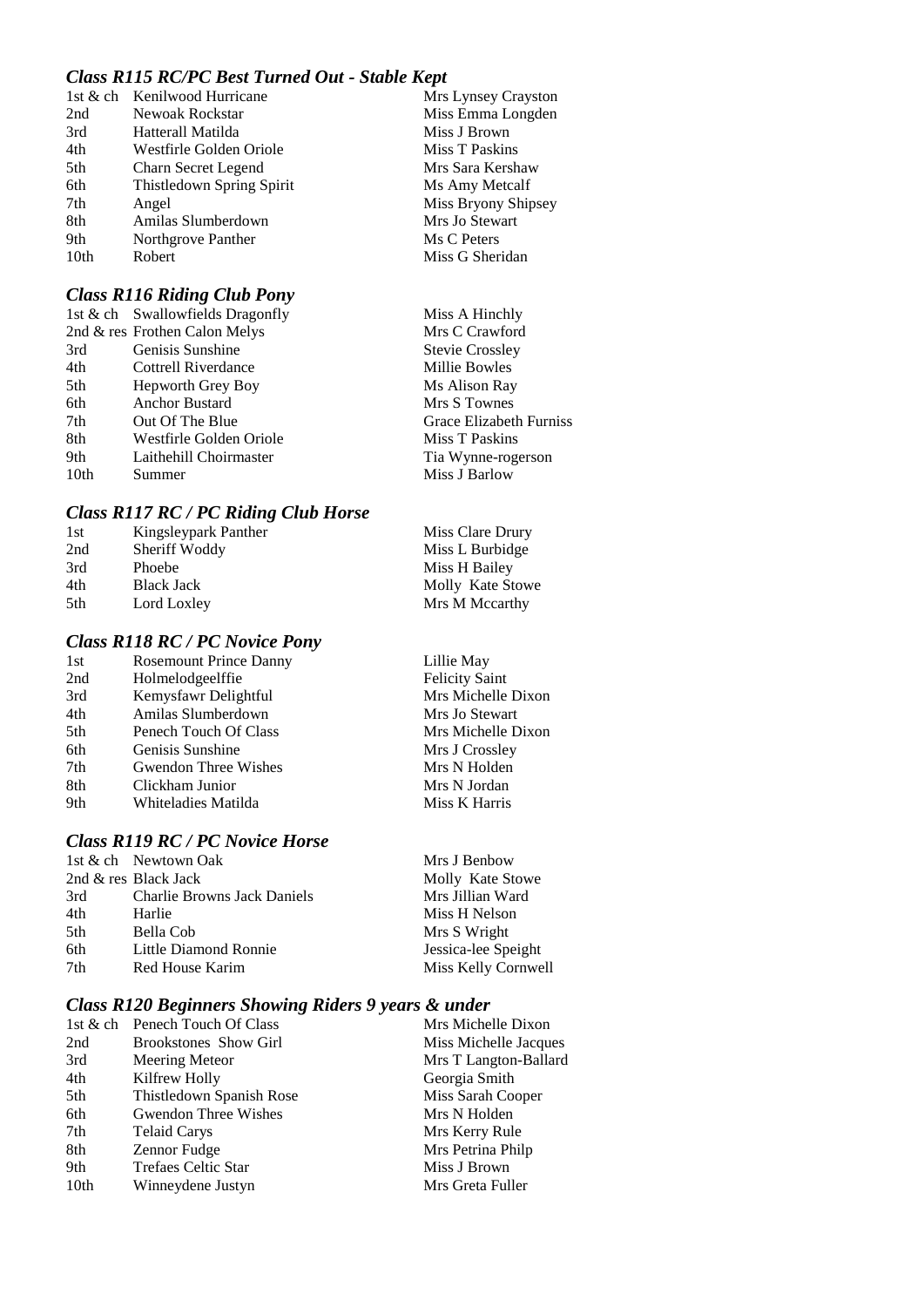# *Class R121 Beginners Showing 10 - 16 years*

| 1st | Dawn Diamond              | Miss Katherine Marks   |
|-----|---------------------------|------------------------|
| 2nd | Mia Mon                   | Mrs J Edmead           |
| 3rd | Byersgreen Alfie          | Amy Forsdyke           |
| 4th | Kemysfawr Delightful      | Mrs Michelle Dixon     |
| 5th | Kavanaghs Pipedream       | Ms Rene Carr           |
| 6th | Annandale Prince Charming | Mrs Petrina Philp      |
| 7th | Royal Revue               | <b>Bronte Thompson</b> |
| 8th | <b>Elvet Anwen</b>        | Mrs Lynsey Crayston    |
| 9th | Whiteladies Matilda       | Miss K Harris          |

# *Class R122 Beginners Showing 17 years & over*

|      | 1st & res Maesmynach Black Pearl | Mrs Nicola Bond     |
|------|----------------------------------|---------------------|
| 2nd  | <b>Fables First Monet</b>        | Miss J Davis        |
| 3rd  | Ice Diamond                      | Mrs L Webster       |
| 4th  | Red House Karim                  | Miss Kelly Cornwell |
| .5th | Belladonna Moonshine             | Miss S Jackson      |
| 6th  | Seaview Crusing Lady             | Mrs Lisa Hardy      |
| 7th  | Thistledown Ring My Bell         | Mrs L Jarvis-Lee    |

# *Class R123 Ridden Veteran Horse*

| 1st & ch | Brechfa Ninian          | Mrs Caryn Wilkinson |
|----------|-------------------------|---------------------|
| 2nd      | <b>Bitofamadam</b>      | Miss Emma Reader    |
| 3rd      | <b>Chance Encounter</b> | Miss D Forsey       |
| 4th      | Dublin Lass             | Miss K Lewis        |
| 5th      | Barney                  | Miss C Cosens       |
| 6th      | Phoebe                  | Miss H Bailey       |
| 7th      | Lady Luck               | Miss K Hughes       |
| 8th      | Hermes IV               | Mrs Fiona Harris    |
| 9th      | <b>Storm Dancer</b>     | Miss A Macdonald    |
| 10th     | Mr Crumlin              | Ms Gill Hare        |
|          |                         |                     |

# *Class R124 Ridden Veteran Pony*

|     | 1st & res Meillion Sovereign  | Miss E Taylor          |
|-----|-------------------------------|------------------------|
| 2nd | <b>Hisley Provost</b>         | Mrs D Twitchen         |
| 3rd | <b>Doultons Master Rupert</b> | Miss Hannah Leage      |
| 4th | All Spice                     | Miss Courtney Jones    |
| 5th | <b>Wynbrook Patriot</b>       | Miss Charlotte Clorley |
| 6th | Penbee Welsh Prince           | Mrs L Jarvis-Lee       |
|     |                               |                        |

# *Class R125 M&M Performance WHP*

| 1st  | <b>Tycornel Blaze</b>   | Miss Laura Neaverson   |
|------|-------------------------|------------------------|
| 2nd  | Menai Carwyn            | Pip Smith              |
| 3rd  | Dark Storm              | Mrs Fiona McNaught     |
| 4th  | <b>Gellihaf Ronaldo</b> | Mrs M Crawford         |
| 5th  | Conrhenny Jellybaby     | Miss V Hargreaves      |
| 6th  | Lummas Sapphire         | Mrs Gill Rawlinson     |
| 7th  | Nebo Rian               | Mrs M Hatswell         |
| 8th  | Clayhill Chaffinch      | Georgina Lewis-Roberts |
| 9th  | Lunesdale Spirit        | Miss E Lewis           |
| 10th | Dearnevalley Fiery Jack | Miss M Sweeting        |

# *Class R126 Amateur Connemara/New Forest/Wesh D WHP*

|                  | 1st & ch Frederiksminde Volcano | Miss V Casey           |
|------------------|---------------------------------|------------------------|
| 2nd              | Wannie Micheleen                | Miss Holly Townsend    |
| 3rd              | Kilmurray Ned                   | Mrs Kim Taylor         |
| 4th              | <b>Mulroy Harry</b>             | Jessica Lucy Baxandall |
| 5th              | Pentrecoed Brigadier            | Miss J Hunt            |
| 6th              | <b>Hillview Lad</b>             | Mrs Karen Kerby        |
| 7th              | Pendancer Mickey Bricks         | Miss Hayley Dolby      |
| 8th              | Lisbon Boy                      | Miss J Legge           |
| 9th              | The General                     | Miss A Kershaw         |
| 10 <sub>th</sub> | Lookout Calla Surprise          | Mrs J Marriott         |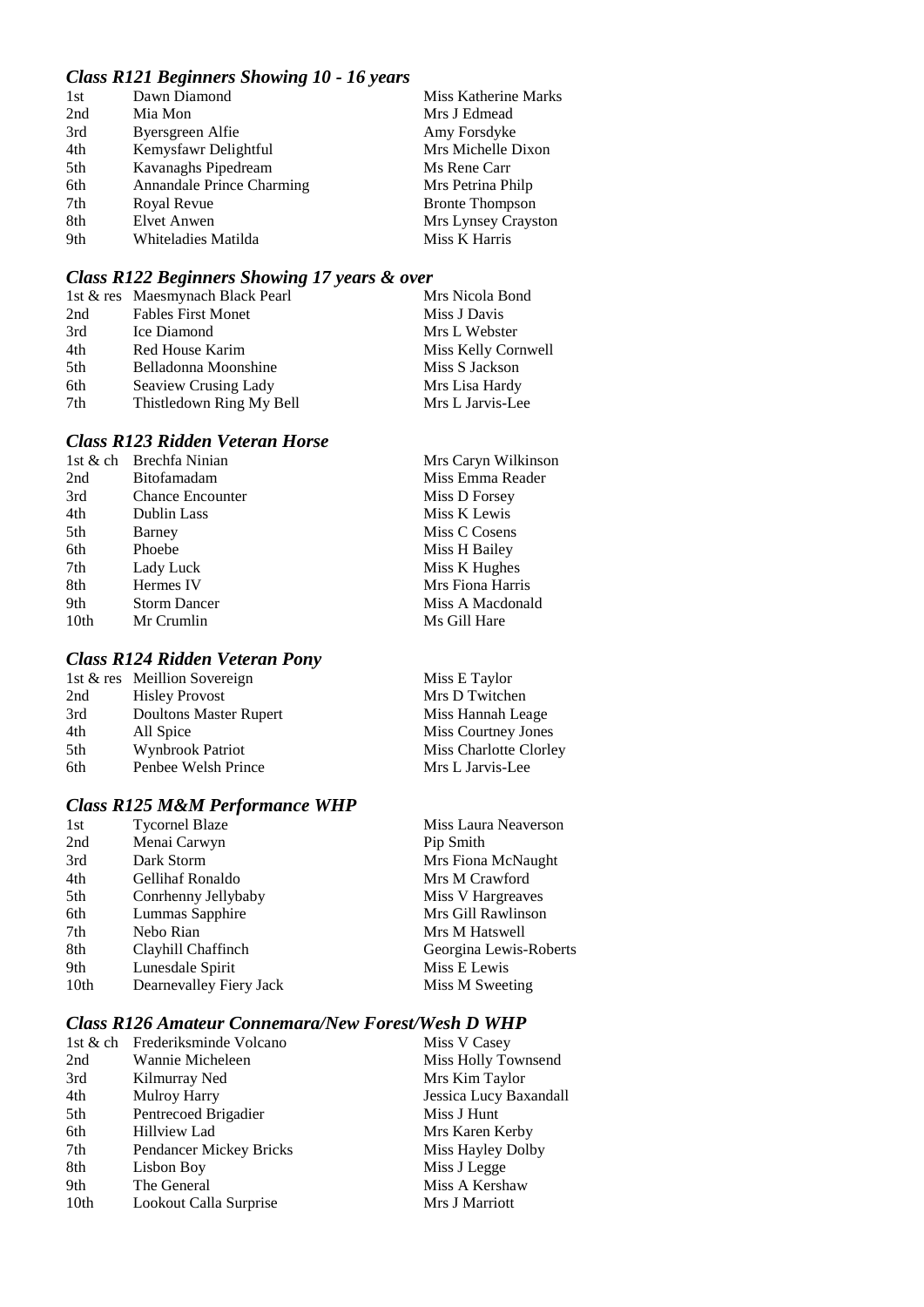### *Class R127 Amateur Highland, Fell, Dales WHP*

| Lownthwaite Ribas           | Andrea Pearman     |
|-----------------------------|--------------------|
| Dalefoot Ripple             | Mrs S Summers      |
| <b>Barnaby Of Park View</b> | Mrs Andrea Baybutt |
| Lummas Sapphire             | Mrs Gill Rawlinson |
| Wellbrow Freddie            | Ms Casey Ormrod    |
| Lunesdale Spirit            | Miss E Lewis       |
| Brackenthwaite Rio          | Mrs Gill Rawlinson |
|                             |                    |

# *Class R128 Amateur Welsh Sections B & C WHP*

| 1st  | <b>Musbury Contessa</b> | Mrs V Bignell          |
|------|-------------------------|------------------------|
| 2nd  | Horeb Boycee            | Miss F Wilson          |
| 3rd  | Cadfach Rhydian         | Ms Ashley Connor       |
| 4th  | Nebo Rian               | Lauren Hatswell        |
| 5th  | Beudog Star Of Heaven   | Miss Emma Tiley - Nunn |
| 6th  | Pennall Sportsman       | Andrea Pearman         |
| 7th  | Sangwyn Ifan            | Sarah Sharp            |
| 8th  | Dark Storm              | Rebecca Lee            |
| 9th  | Paddock Kate            | Mrs A Green            |
| 10th | Mossgate In The Mix     | Georgia Crouchman      |

# *Class R129 Amateur Welsh A, Exmoor, Dartmoor, Shetland WHP*

|     | 1st & res Upsy Daisy      | Mrs Pip Wood           |
|-----|---------------------------|------------------------|
| 2nd | Nantfforchog Blue Romishe | Mrs Jolie Darton       |
| 3rd | Brynfach Llewelyn         | Andrea Pearman         |
| 4th | Pendock Apache            | Miss Emma Tiley - Nunn |

# *Class R130 Equifest Eventing M&M Not Exceeding 138cms*

| 1st  | Halliwell Sian               | Miss M Whittaker       |
|------|------------------------------|------------------------|
| 2nd  | Menai Carwyn                 | Miss Pip Smith         |
| 3rd  | <b>Musbury Contessa</b>      | Mrs V Bignell          |
| 4th  | Barnaby Of Park View         | Mrs Andrea Baybutt     |
| 5th  | <b>Loxland Amazing Grace</b> | Mrs S Dobson           |
| 6th  | Lownthwaite Ribas            | Andrea Pearman         |
| 7th  | Beudog Star Of Heaven        | Miss Emma Tiley - Nunn |
| 8th  | <b>Wellbrow Dewdrop</b>      | Miss Sally Baker       |
| 9th  | Woodmoor Brandysnap          | Mr Daniel Bailey       |
| 10th | Carrwood Galileo             | Mrs S Wright           |
|      |                              |                        |

# *Class R131 Equifest Eventing M&M Exceeding 138cms*

| 1st              | Wannie Micheleen            | <b>Holly Townsend</b> |
|------------------|-----------------------------|-----------------------|
| 2nd              | Copshawholm Diamond Prince  | Miss R Williamson     |
| 3rd              | Pentyparc Cupid 88636       | Mrs H Summerfield     |
| 4th              | Lowhaygarth Will O The Wisp | Mrs A Fligg           |
| 5th              | Chesterhill Silverdust      | Mrs J Hill            |
| 6th              | Prince Rudi                 | Miss Pip Smith        |
| 7th              | Knockavalley Paddy          | Mrs J Benbow          |
| 8th              | Owain Brecon Boy            | Miss E Sayer          |
| 9th              | <b>Stradone Prince</b>      | Miss Mia Biggs        |
| 10 <sub>th</sub> | Pengof Jubilee              | <b>Hollie Crowe</b>   |

### *Class R132 WHP / WH Performance 75cms*

| Tommie Tucker                     | <b>Miss Rachel Stokes</b> |
|-----------------------------------|---------------------------|
| Peppermill Chill                  | Mrs K Whitehead           |
| Conrhenny Stencil                 | Miss V Hargreaves         |
| Prince Rudi                       | Pip Smith                 |
| Barnsdale Playtime                | <b>Skye Summer Taylor</b> |
| Lord Rodney                       | Mrs V Martin              |
| Swallowfields Dragonfly           | Miss A Hinchly            |
| Pendancer Bilbo Baggins           | Miss Hayley Dolby         |
| Scarthy Gold Falcon               | <b>Hayley Shippey</b>     |
| Blue Chip Diamond Cavalier Royale | Stephanie Hill            |
|                                   |                           |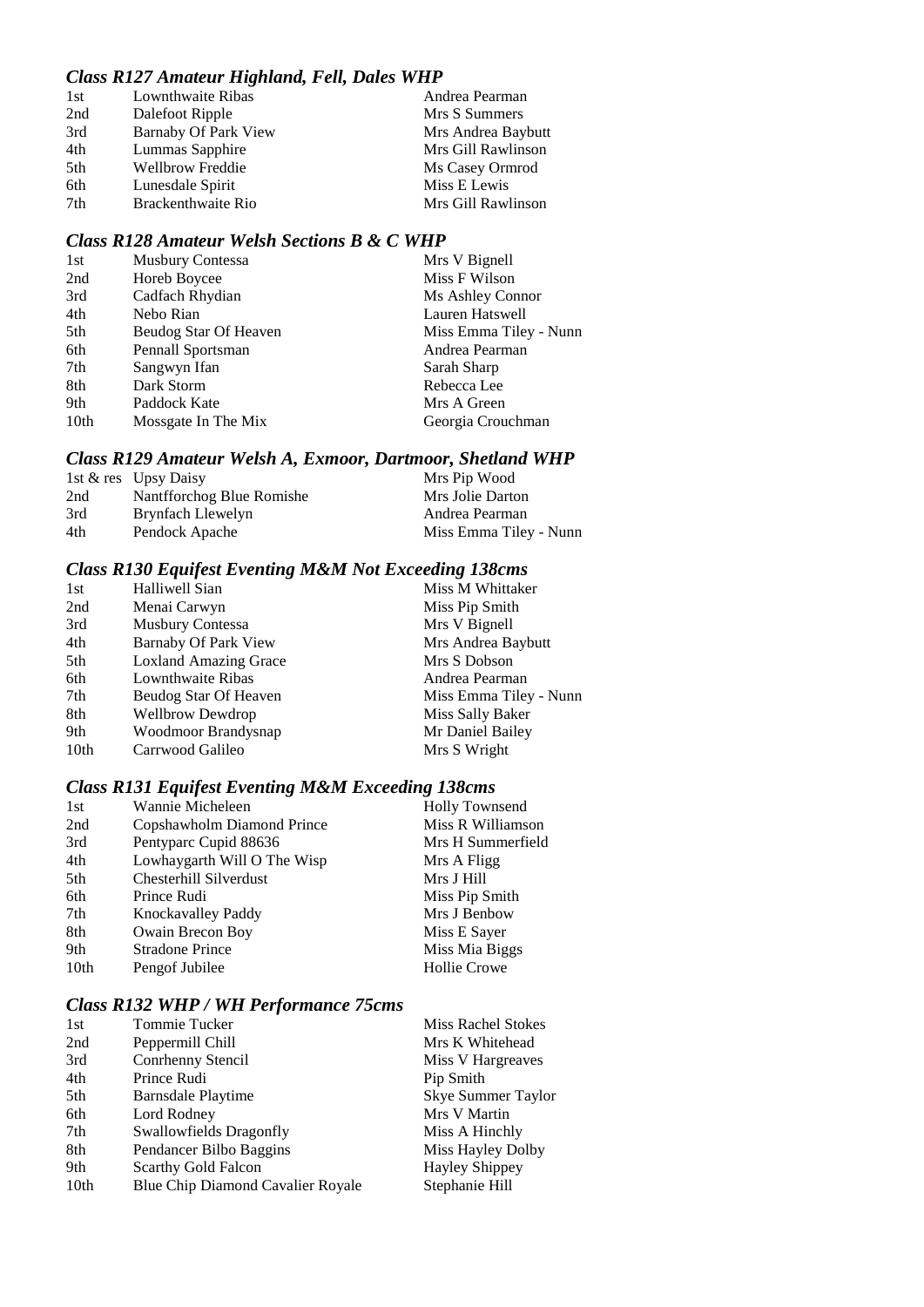# *Class R133 Amateur WHP not exceeding 133cms*

| 1st | Musbury Contessa  | Mrs V Bignell     |
|-----|-------------------|-------------------|
| 2nd | Burfield Moon God | Mrs E Littmoden   |
| 4th | Tricolore Charlie | Mrs Heather Shave |

# *Class R134 Amateur WHP not exceeding 143cms*

|      | 1st & ch Hopgarden Avatar | Mrs F Clout        |
|------|---------------------------|--------------------|
| 2nd  | Greys Delight             | Mrs J Golland      |
| 3rd  | Tubber Cheif              | Vanessa Lawes      |
| 4th  | Barnsdale Playtime        | Skye Summer Taylor |
| 5th  | Jack V111                 | Miss Mia Dickinson |
| 6th  | Rotherwood Dream On       | Mrs L Furniss      |
| 7th  | Wannabee                  | Tonie Jakes        |
| 8th  | <b>Twyford Cascade</b>    | Mrs J Mannix       |
| 9th  | Lord Rodney               | Mrs V Martin       |
| 10th | Penbee Welsh Prince       | Mrs L Jarvis-Lee   |
|      |                           |                    |

# *Class R135 Amateur WHP not exceeding 153cms*

|     | 1st & res Carnsdale Dun Good | Poppy Carr         |
|-----|------------------------------|--------------------|
| 2nd | Llechryd Painted Warrior     | Isabelle Sheehy    |
| 3rd | Copshawholm Diamond Prince   | Miss R Williamson  |
| 4th | <b>Burlington Fisher</b>     | Mrs J Mannix       |
| 5th | Double Trouble               | Miss Keira Bennett |

# *Class R136 Amateur Working Hunter*

|      | 1st & res Clonmorans Skyrofino | Miss A Higgins        |
|------|--------------------------------|-----------------------|
| 2nd  | Noble Credit Crunch            | Miss S Cloy           |
| 3rd  | Tremarl Mr Jumble              | Miss E Dewhurst       |
| 4th  | Kingsman                       | Miss F Vaughan        |
| 5th  | Hermes IV                      | Fiona Harris          |
| 6th  | <b>Blackwoodland Forest</b>    | Mrs L Bradley         |
| 7th  | Castlegar Smash                | Miss Hermione Edmonds |
| 8th  | Redinagh Rocky                 | Miss J Jones          |
| 9th  | <b>Forever Franco</b>          | Miss P Short          |
| 10th | Vancouverite                   | Mrs Emily Simpson     |

# *Class R137 Amateur Working Show Horse*

|                  | 1st & ch Tremarl Mr Jumble        | Miss E Dewhurst        |
|------------------|-----------------------------------|------------------------|
| 2nd              | Blue Chip Diamond Cavalier Royale | Stephanie Hill         |
| 3rd              | Folly Glen Clover                 | Ms Gill Hare           |
| 4th              | For Fanny                         | Mrs Jeanette McDonnell |
| 5th              | Peppermill Chill                  | Mrs K Whitehead        |
| 6th              | Woodview Lady Luck                | Miss Sarah Horsnell    |
| 7th              | Comfort Zone                      | Miss J Howell          |
| 8th              | Vancouverite                      | Mrs Emily Simpson      |
| 9th              | Jambes Joyeux                     | Amy Pickering          |
| 10 <sub>th</sub> | Pendancer Bilbo Baggins           | Miss Hayley Dolby      |
|                  |                                   |                        |

# *Class R138 Amateur Working Cobs*

| 1st | Triplicate               | Mr R Williams  |
|-----|--------------------------|----------------|
| 2nd | Carnacula Jameson        | Miss G Langley |
| 3rd | Tommie Tucker            | Miss R Stokes  |
| 4th | Llechryd Painted Warrior | Mrs J Sheehy   |
| 5th | Aero                     | Mrs Kim Booty  |
| 6th | Fastjet 617 Dambuster    | Mrs N Pargeter |

# *Class R139 WH / WHP Performance 50cms*

### *Class R140 WH / WHP Performance 60cms*

| <b>Felinmor Crown Prince</b> | Mrs Heidi Sharp     |
|------------------------------|---------------------|
| Pinelodge Raffles            | Mrs Heather Shave   |
| Mr Harry Patch               | Miss E Cook         |
| Castleview Grainne           | Mrs P Peacock       |
| Chesswood Sandpiper          | Mrs C Excell-outram |
|                              |                     |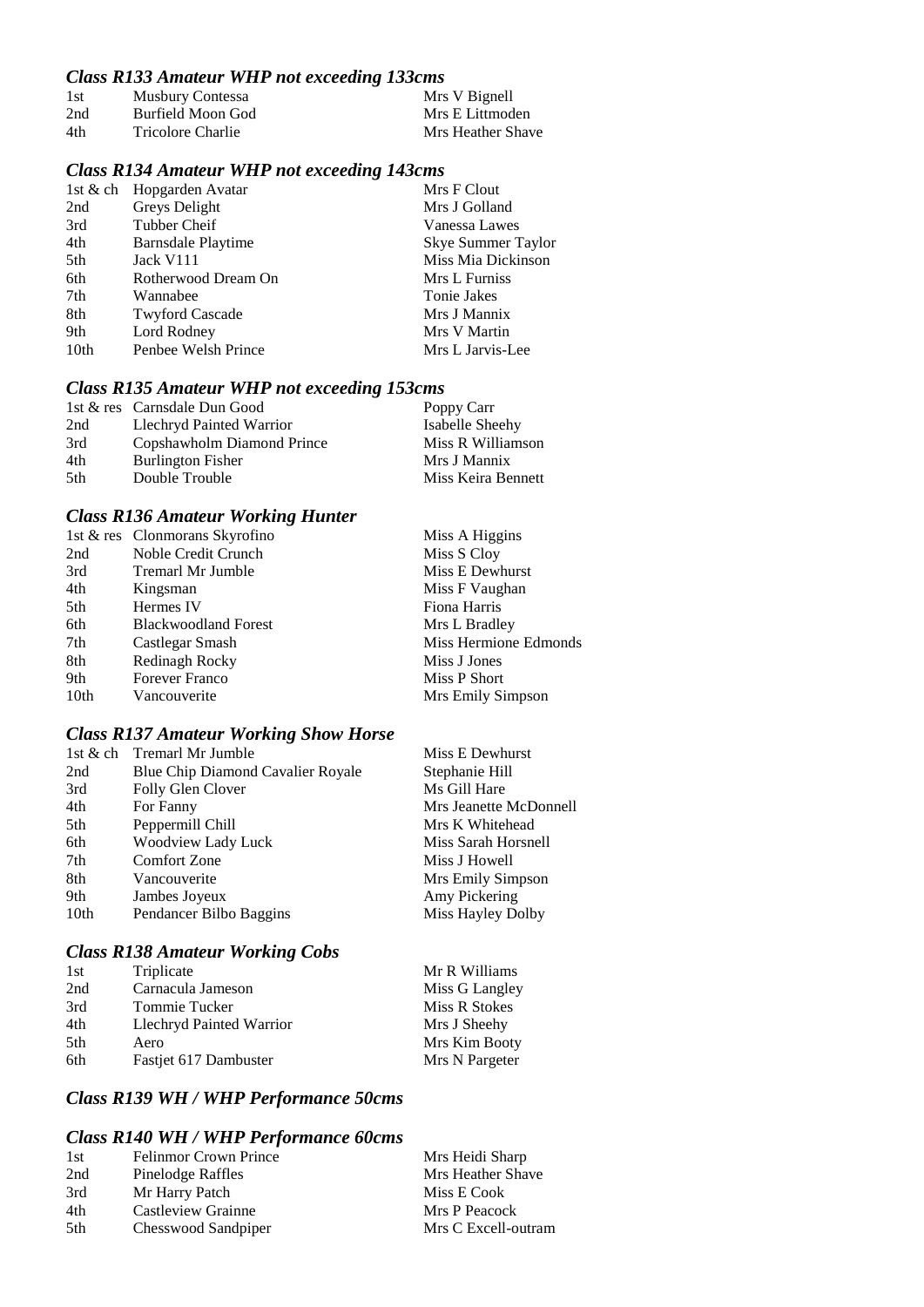Crow Donahue

### *Class R141 WH / WHP Performance 70cms*

| 1st              | Lisbon Boy                 | Miss J Legge         |
|------------------|----------------------------|----------------------|
| 2nd              | Liscappul Ed               | Miss J Legge         |
| 3rd              | Sallaghen 3                | Mrs Gemma Crabtree   |
| 4th              | Cadfach Rhydian            | Ms Ashley Connor     |
| 5th              | Fouches Wizard Of Oz 13230 | Miss C Humphrey      |
| 6th              | Grace                      | Mrs Dina Taylor      |
| 7th              | Delamere Kaleidoscope      | Miss Hannah White    |
| 8th              | Sangwyn Ifan               | Rebecca Sharp        |
| 9th              | Midnight Boy               | Miss Chris Rushforth |
| 10 <sub>th</sub> | Chesswood Sandpiper        | Mrs C Excell-outram  |

### *Class R142 WHP Performance 80cms*

| 1st | <b>St Flannans Liam</b> | Mrs Kate Simmons   |
|-----|-------------------------|--------------------|
| 2nd | Jack V111               | Miss Mia Dickinson |
| 3rd | Silken Liberty          | Miss J Croft       |
| 4th | Pendal Dazzler          | Meghan Waring      |
| 5th | Riley                   | Miss F Driscoll    |
| 6th | Chirocee                | Miss Beth Andrews  |
| 7th | Delamere Kaleidoscope   | Miss Hannah White  |
|     |                         |                    |

### *Class R143 Open Cradle Stakes*

| 1st | Maygray Malfoy           | Mrs Petrina Philp |
|-----|--------------------------|-------------------|
| 2nd | <b>Pinelodge Raffles</b> | Mrs Heather Shave |
| 3rd | Pumphill Peter Piper     | Mrs L Furniss     |
| 4th | <b>Cwmhir Mariette</b>   | Mrs Lisa Crompton |
| 5th | Ysseluliedts Nushki      | Georgia Aungier   |
| 6th | Melchael Yurianna        | Elisabeth Edmonds |
|     |                          |                   |

## *Class R144 Open Nursery Stakes*

| 1st | Carrwood Galileo         | Mrs S Wright          |
|-----|--------------------------|-----------------------|
| 2nd | Larchgrove Isabella      | Mrs J Benbow          |
| 3rd | Paddock Kate             | Mrs A Green           |
| 4th | Nellsdale Johnny B Goode | <b>Hayley Shippey</b> |
| 5th | Nefydd Alys              | Mrs S Wright          |

# *Class R145 British Dressage Intro Test A*

# *Class R146 Dressage Test Prelim 4*

### *Class I147 In Hand Concours DElegance*

| 1st              | Hermits Bolero              | Mrs J Bush             |
|------------------|-----------------------------|------------------------|
| 2nd              | Ausdan Karin                | Mrs M Megrath          |
| 3rd              | Sangrug Dreams Of Gold      | Mrs Catherine Alton    |
| 4th              | Lowhaygarth Will O The Wisp | Mrs A Fligg            |
| 5th              | Dolrhedyn Cardinal          | Jenny Wellens          |
| 6th              | Sharptor Skyfall            | Miss V Casey           |
| 7th              | <b>Braghty Desiree</b>      | Mrs A Bradford         |
| 8th              | Maysong                     | Ms Laura Kenyon Brodie |
| 9th              | Cayak                       | Mrs Joanne Eldridge    |
| 10 <sub>th</sub> | <b>Beltoy Rose Talon</b>    | Mrs K Shepherd         |
|                  |                             |                        |

# *Class R148 Side Saddle Concours D'Elegance Period Costume*

| 1st | Jeorgeo Of Ebony         | Mrs Gill Rawlinson     |
|-----|--------------------------|------------------------|
| 2nd | Cadfach Rhydian          | Natasha Connor         |
| 3rd | Derrow Lad2007           | Ms S Clune             |
| 4th | Waverhead Dazzler II     | Georgina Lewis-Roberts |
| 5th | Rathpierce Sir Lancelot  | Miss A Walsh           |
| 6th | Kayben Warwick           | Ms V Joyce             |
| 7th | Delilah Rose             | Rachal Fairbairn       |
| 8th | <b>Blackhill Kestrel</b> | Lucia Cable            |
|     |                          |                        |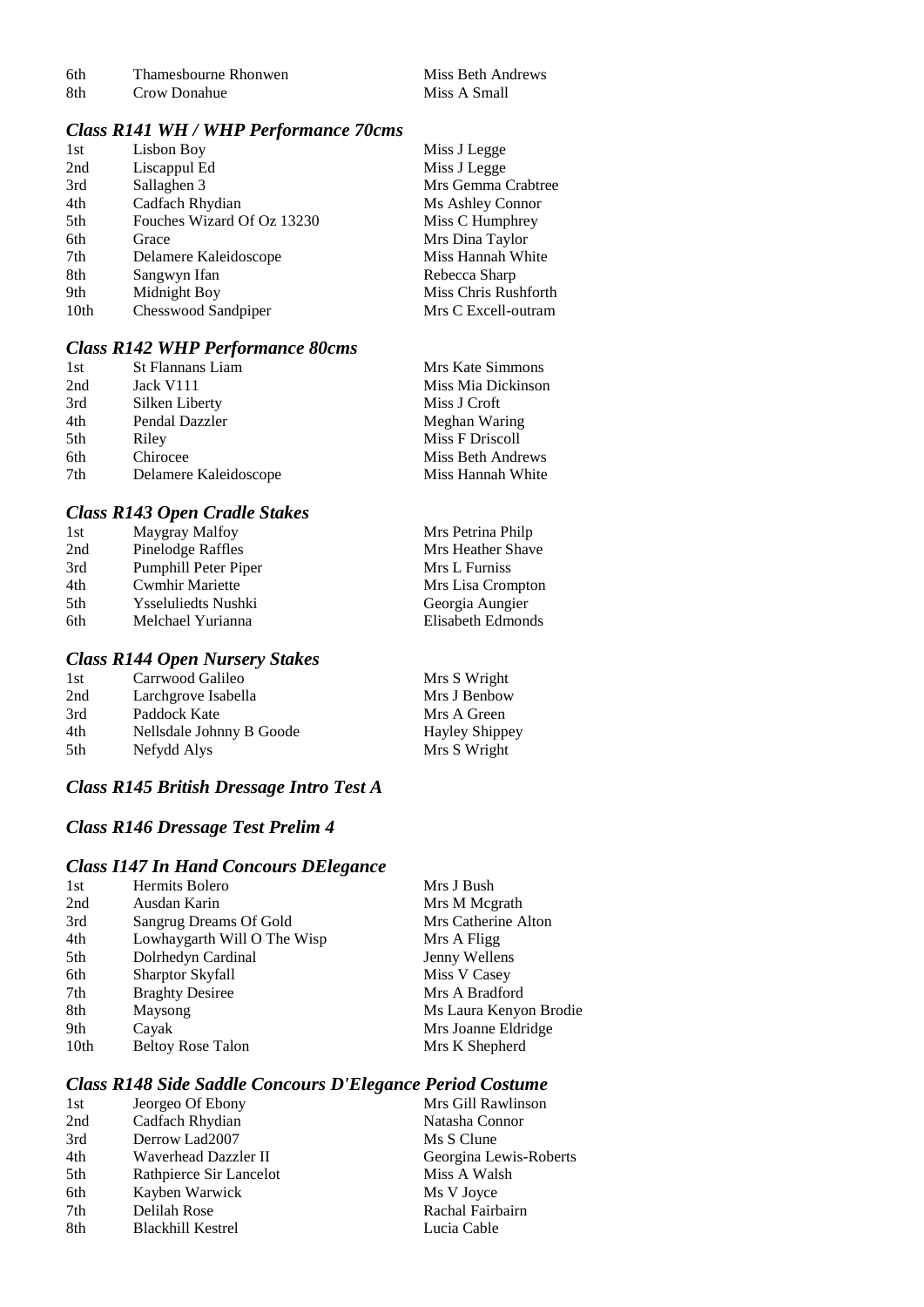| 9th  | Corky                    | Janet Piper          |
|------|--------------------------|----------------------|
| 10th | Knavesgreen Honey Pippin | Miss Leanne Shadbolt |

Mrs Gill Rawlinson Natasha Connor Mrs A Fligg Mrs M Dixon Mrs M Crawford Miss V Casey Miss T Paskins Miss E Sayer Jessica-lee Speight Miss M Taylor

### *Class R149 M&M Concours DElegance*

| 1st              | Lummas Sapphire             |
|------------------|-----------------------------|
| 2nd              | Cadfach Rhydian             |
| 3rd              | Lowhaygarth Will O The Wisp |
| 4th              | Penech Touch Of Class       |
| 5th              | Gellihaf Ronaldo            |
| 6th              | Frederiksminde Volcano      |
| 7th              | Westfirle Golden Oriole     |
| 8th              | Owain Brecon Boy            |
| 9th              | Glanteifi Seren Mai         |
| 10 <sub>th</sub> | Crazy Horse                 |
|                  |                             |

### *Class R150 Fancy Dress*

| <b>Blackmountain Carina</b>  | Fenella Sanders     |
|------------------------------|---------------------|
| Lathom Jangle                | Miss Daisy King     |
| Fine Time Florence           | Lucy Richardson     |
| Kilfrew Holly                | Georgia Smith       |
| Newoak Blizard               | <b>Shannon Meer</b> |
| Lageveld Tebygrwydd          | Miss Izzie Hardy    |
| <b>Tresparrett Beach Boy</b> | Mrs Katie Snow      |
| Angel                        | Miss Bryony Shipsey |
| The Outlaw                   | Miss Moreau         |
| Northgrove Panther           | Ms C Peters         |
|                              |                     |

### *Class R151 Open Ridden Haflingers*

| 1st | Oxnead Ovation                | Mrs S Watkins    |
|-----|-------------------------------|------------------|
| 2nd | Senta                         | Mrs K Anthony    |
| 3rd | <b>Oxnead Armstrong</b>       | Miss Jordan Keal |
| 4th | Stylo Vande Edelweiss         | Miss J Critchlow |
| 5th | Limerick Shanballymore-Tobias | Donna Sutton     |
| 6th | Alfie                         | Miss K Martin    |
| 7th | Wolontair                     | Miss J Critchlow |

# *Class R152 Ridden Foreign Breeds*

| 1st  | Cayak                     | Mrs Joanne Eldridge |
|------|---------------------------|---------------------|
| 2nd  | Ausdan Karin              | Mrs M Megrath       |
| 3rd  | <b>Monnington Kipling</b> | Mrs A Conner Bulmer |
| 4th  | Cassandra                 | Ms F Madden         |
| 5th  | Senta                     | Mrs K Anthony       |
| 6th  | Cariad Deep Purple        | Mrs A Conner Bulmer |
| 7th  | Siem Van Stal Herven      | Mrs S Strang        |
| 8th  | Veternario                | Mrs Alex Jourdan    |
| 9th  | Alfie                     | Miss K Martin       |
| 10th | <b>Monnington Artiste</b> | Mrs A Conner Bulmer |

# *Class R153 Open Ridden Palomino / Cremello / Perlino*

|     | 1st & ch Eyarth Osprey     | Mrs D Ranken       |
|-----|----------------------------|--------------------|
|     | 2nd & res Owfen Mr Softee  | Miss Z Rudd        |
| 3rd | Maesmynis Tywysog Banderas | Anna Morter        |
| 4th | Nantfforchog Blue Romishe  | Mrs Jolie Darton   |
| 5th | Yaggdrasil Goldfaxi        | Mrs Felicity Saint |
| 6th | Sir Faux Fur               | Miss Z Wyatt       |
|     |                            |                    |

### *Class R154 Ridden Spotted / Appaloosa*

| 1st | Wilfholme Vice Versa | Miss Chloe Campbell   |
|-----|----------------------|-----------------------|
| 2nd | Spot The Difference  | Mrs J Wills           |
| 3rd | Zand Edition         | Miss J Prestidge King |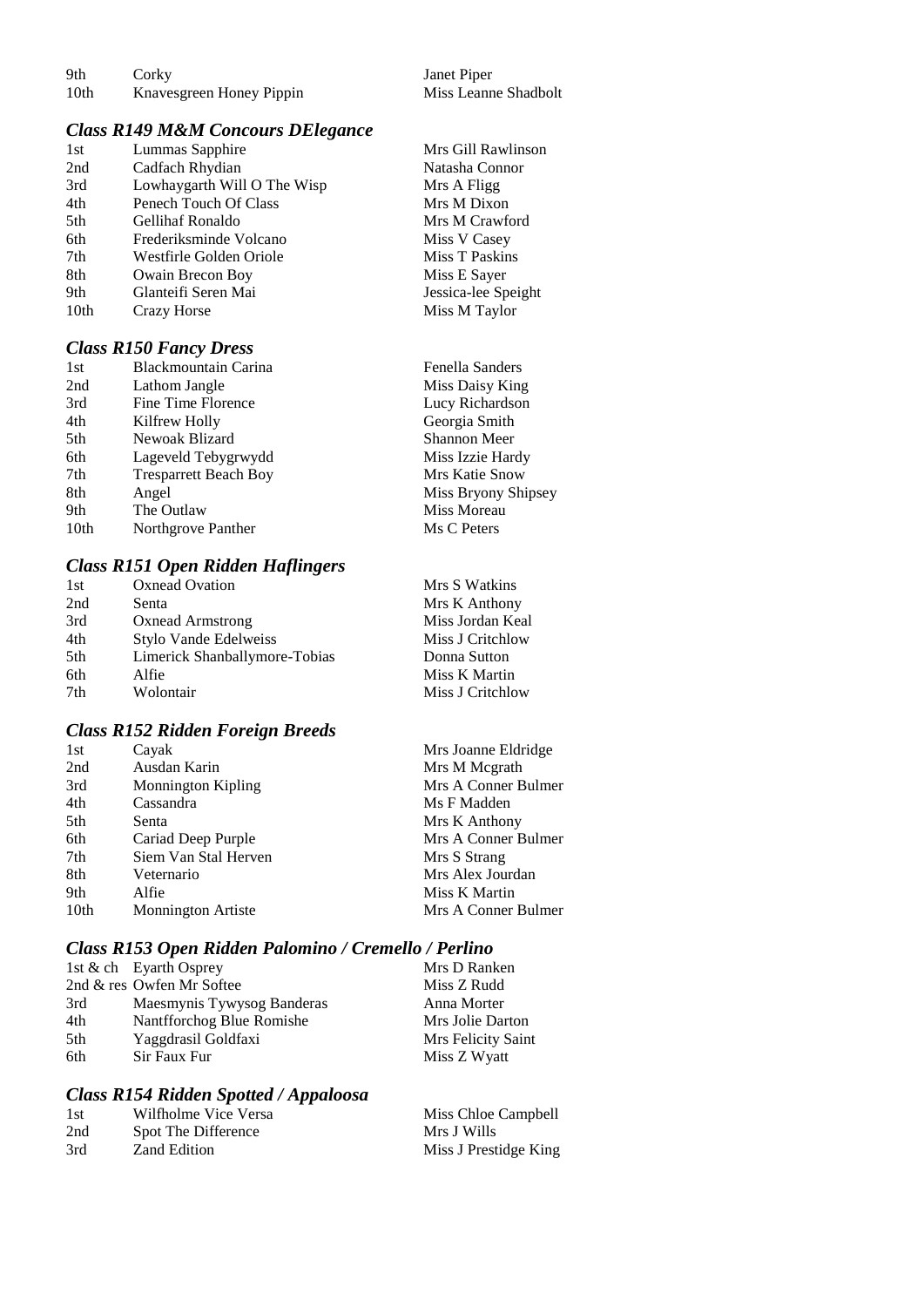# *Class I155 In Hand World Breeds*

|      | 1st & ch Monnington Kipling | Mrs A Conner Bulmer    |
|------|-----------------------------|------------------------|
| 2nd  | Ausdan Karin                | Mrs M Megrath          |
| 3rd  | Siem Van Stal Herven        | Mrs S Strang           |
| 4th  | Othello Iv                  | Miss Charlotte Tarlton |
| .5th | Red House Karim             | Miss Kelly Cornwell    |
| 6th  | Scheiferstien Schrina       | Mrs Z Carballeira      |
|      |                             |                        |

#### *Class I156 In Hand Rare Breeds*

|     | 1st & res Cayberry Cha Cha Cha | Mr P Ward-Burton       |
|-----|--------------------------------|------------------------|
| 2nd | Craikhow Hall Jensen           | Mr Bruce Langley-McKim |
| 3rd | Ludworth Viking                | Ms Kerry Whiteman      |
| 4th | Oswald                         | Lisa Mewes             |
| 5th | Bracklinn Glayva               | Mrs J Rawden           |
| 6th | Colony Cuthbert                | Mrs K Galbraith        |
|     |                                |                        |

### *Class I157 In Hand Riding Pony 1,2,3 years*

| 1st | Palmfields Dream Catcher | Mrs S M Palmer |
|-----|--------------------------|----------------|
| 2nd | Llanai Arianna           | Mrs H Walter   |

### *Class I158 In Hand Riding Pony 4 years old & over*

|     | 1st & ch Stychlands Chevalier     | Tim Gibson             |
|-----|-----------------------------------|------------------------|
|     | 2nd & res Rotherwood Peeping Star | Mr L Burton            |
| 3rd | Kavanaghs Pipedream               | <b>Holly Donaldson</b> |
| 4th | <b>Brookwater Exquisite</b>       | Miss Jade Jennings     |
| 5th | <b>Westceffyl Amazing Grace</b>   | Miss Ellie Coales      |

### *Class I159 In Hand Piebald / Skewbald Plaited Horse 4 yrs & over*

|     | 1st & ch Lansmoor Lucy Locket | Miss Jasmine Hunter |
|-----|-------------------------------|---------------------|
| 2nd | <b>Stardust</b>               | Miss L Perkins      |
| 3rd | Logan                         | Mrs Isobel Nicholls |
| 4th | Miss Money Penny              | Tia Wynne-rogerson  |

### *Class I160 In Hand Piebald / Skewbald Native Horse / Pony*

| 1st  | Thordale Cookie             | Debra Rogers         |
|------|-----------------------------|----------------------|
| 2nd  | Blaenmorlais The Captain    | Natalie Hulme        |
| 3rd  | <b>Rising Minx</b>          | Miss Corrie Lytollis |
| 4th  | Mia Mon                     | Mrs Julie Edmead     |
| .5th | Chasend Monarch Of The Glen | Miss S Cotton        |
| 6th  | Party Girl                  | Mrs V Martin         |

### *Class I161 In Hand Piebald / Skewbald Traditional / Cob Horse/Pony*

| 1st & res Charlie |                            | Miss Charlotte Bunting |
|-------------------|----------------------------|------------------------|
| 2nd               | <b>Churchtown Minstrel</b> | Miss Hanna Sillitoe    |
| 3rd               | Leonardo Di Cobrio Ii      | Miss Bethany Dudden    |
| 4th               | Little Bit Special         | Miss Debbie Stephenson |
| 5th               | Lil Darlin                 | Miss L Howard          |
| 6th               | Miss Francesco             | Anna Morter            |

### *Class I162 In Hand Piebald/Skewbald Horse/Pony 1,2,3 years old*

| 1st | Sd Atomic Mike                   | Mrs Hayley Emery       |
|-----|----------------------------------|------------------------|
| 2nd | Harespring Ellla Mannamoo        | Miss Christina Gillett |
| 3rd | Major Malachi Tyler Rubys Rascal | Miss Janine Newland    |
| 4th | Hermits Spartan                  | Miss J Stevenson       |

### *Class I163 In Hand Part Breds 1,2,3 years old*

| 1st | Cartigan Afternoon Surprize | Mrs Jean Cartwright |
|-----|-----------------------------|---------------------|
| 2nd | Sage                        | Miss T White        |
| 3rd | Poppets Prince Ruben        | Elisabeth Edmonds   |

### *Class I164 In Hand Part Breds 4 years old & over*

| 1st & ch Barkway Water Lily | Mr P Ward-Burton   |
|-----------------------------|--------------------|
| 2nd & res Hackamore Faberge | Miss Sam Loveridge |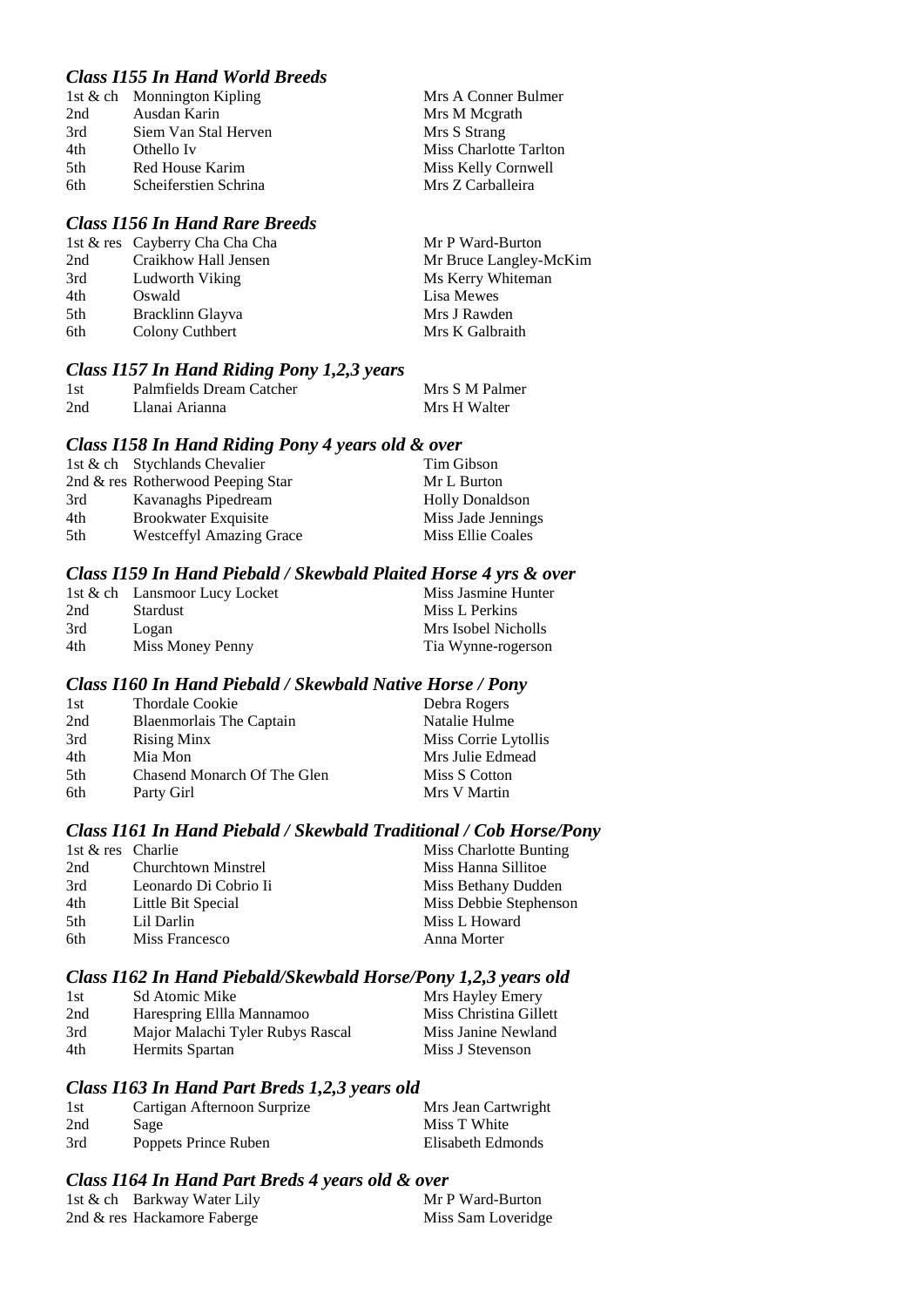| 3rd  | Nutwoodaudacity                     | Miss K Harris        |
|------|-------------------------------------|----------------------|
| 4th  | <b>Stanley Grange Songbird</b>      | Mrs J Parker         |
| 5th  | Rotherwood Peeping Star             | Mr L Burton          |
| 6th  | <b>Stanley Grange Regal Consort</b> | Sophie Cartmell      |
| 7th  | Linzgarth Crusader Of Hope          | Mrs Katie Snow       |
| 8th  | Nantllesg Elwyn                     | Miss Roanna Hamilton |
| 9th  | Gaillimh Dunkerrin                  | Miss E Shaw          |
| 10th | Burghwallis Dippity Doo Da          | Miss A Cronshaw      |
|      |                                     |                      |

#### *Class I165 In Hand Hack 1,2,3 years old*

1st Gemini Classic Dancer Mrs Jean Cartwright

#### *Class I166 In Hand Hack 4 years old & over*

|     | 1st & ch Assagart Dew               | Mrs Katie Snow  |
|-----|-------------------------------------|-----------------|
|     | 2nd & res Daphne Du Maurier         | Miss J Else     |
| 3rd | Toncynffig Echo Beach               | Mrs V Archer    |
| 4th | <b>Stanley Grange Regal Consort</b> | Sophie Cartmell |

### *Class I167 In Hand Hunter Pony 1,2,3 years old*

| 1st | Cartigan Afternoon Surprize | Mrs Jean Cartwright |
|-----|-----------------------------|---------------------|
| 2nd | Bathleyhills Vallye Vue     | Miss V Leggett      |

### *Class I168 In Hand Hunter Pony 4 years old & over*

|                            | <b>Eleanor Crate</b>                                                  |
|----------------------------|-----------------------------------------------------------------------|
|                            | Sophie Cartmell                                                       |
| Linzgarth Crusader Of Hope | Mrs Katie Snow                                                        |
| Cottrell Riverdance        | Millie Bowles                                                         |
| Ingle Jack Sparrow         | Mr G Barraclough                                                      |
| Hatterall Matilda          | Isabelle Webster                                                      |
| Llyncathbury Nennius       | Mrs C Crawford                                                        |
| Wynnmere Renita            | Rebecca Sharp                                                         |
|                            | 1st & ch Corkhills Sky Lark<br>2nd & res Stanley Grange Regal Consort |

# *Class I169 In Hand Veteran Ponies*

|     | 1st & ch Ludworth Viking     | Ms Kerry Whiteman        |
|-----|------------------------------|--------------------------|
|     | 2nd & res Dycot Mab-Y-Brenin | Mrs Emilia Hewer         |
| 3rd | King Arthur                  | Emma Message             |
| 4th | Ceannaiteach Marseille       | Mrs Helen Spurdens       |
| 5th | Redwings Heron               | Mrs S Richardson         |
| 6th | Bijou Bernie Baru            | Mrs S Summers            |
| 7th | <b>Wynbrook Patriot</b>      | <b>Charlotte Clorley</b> |
| 8th | Castleview Grainne           | Mrs P Peacock            |
|     |                              |                          |

# *Class I170 In Hand Veteran Horses*

| 1st | <b>Storm Dancer</b>   | Miss A Macdonald        |
|-----|-----------------------|-------------------------|
| 2nd | Miss Money Penny      | Mrs Gail Wynne-Rogerson |
| 3rd | Brechfa Ninian        | Mrs Caryn Wilkinson     |
| 4th | Gaillimh Dunkerrin    | Miss E Shaw             |
| 5th | <b>Bitofamadam</b>    | Miss Emma Reader        |
| 6th | King Red              | Miss Lisa Hayyez        |
| 7th | Dublin Lass           | Miss K Lewis            |
| 8th | <b>Fairly Honest</b>  | Dr Pamela Watt          |
| 9th | <b>Oxnead Ovation</b> | Mrs S Watkins           |
|     |                       |                         |

# *Class I171 Haflingers In Hand 1,2,3 years*

|     | 1st & res Lakischa    | Mrs Emily Bambridge |
|-----|-----------------------|---------------------|
| 2nd | Talanas Scheherazade  | Donna Sutton        |
| 3rd | Scheiferstien Schrina | Mrs Z Carballeira   |
| 4th | Hobart Rozanne        | Donna Sutton        |

### *Class I172 Haflingers In Hand 4 years old & over*

|     | 1st & ch Schieferstein Schrana | Miss Amanda Morgan |
|-----|--------------------------------|--------------------|
| 2nd | Oxnead Ovation                 | Mrs S Watkins      |
| 3rd | Limerick Shanballymore-Tobias  | Donna Sutton       |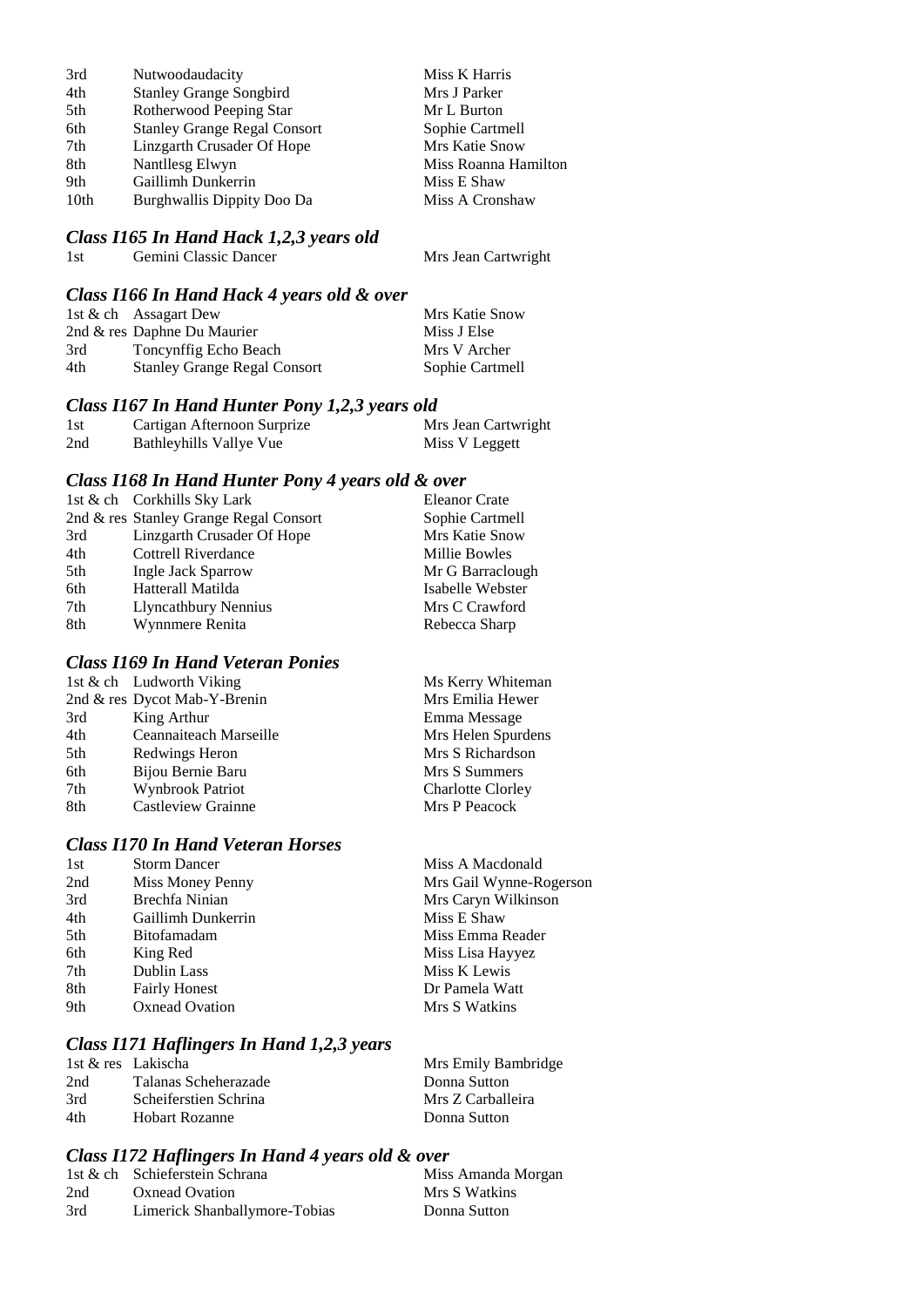### *Class I173 In Hand Palominos / Cremelos / Perlinos*

|     | 1st & ch Laithehill Moondance | Miss V Hargreaves    |
|-----|-------------------------------|----------------------|
|     | 2nd & res Milford Fair Breeze | Mrs J Hewitt         |
| 3rd | Candy Man                     | Mrs Melanie Keet     |
| 4th | Weigelas Secret               | Mr John Checkley     |
| 5th | Vignoles Libra                | Miss Georgia Aungier |
| 6th | Sangrug Dreams Of Gold        | Catherine Alton      |
| 7th | Nibeley White Gold            | Mr Richard Smalley   |

# *Class I174 In Hand Spotted / Appaloosa Any Age*

# *Class I175 In Hand Sport Horse 1,2,3 years*

|      | 1st & ch Ladies Man              | Miss Ashleigh Walters  |
|------|----------------------------------|------------------------|
|      | 2nd & res Aredis Little Ben      | <b>Bronte Thompson</b> |
| 3rd  | Gemini Classic Dancer            | Mrs Jean Cartwright    |
| 4th  | Hs Oueen Bea                     | Miss H Forster         |
| .5th | <b>Ksw Roulette</b>              | Ms Kerry Simson        |
| 6th  | <b>Hawthornes Premiere Amour</b> | Mr B Simper            |

### *Class I176 In Hand Sport Horse 4 years & over*

| 1st | Royal Amethyst            | Miss V Eggleston |
|-----|---------------------------|------------------|
| 2nd | <b>Fables First Monet</b> | Miss J Davis     |
| 3rd | <b>Billy Custard</b>      | MIss K Giessler  |
| 4th | <b>Stormy Morning</b>     | Miss R Klabe     |

# *Class I177 In Hand Riding Horse 1,2,3 years*

|     | 1st & res Ladies Man | Miss Ashleigh Walters |
|-----|----------------------|-----------------------|
| 2nd | Hs Oueen Bea         | Hs Oueen Bea          |
| 3rd | Aylward Marvella     | Miss Leanne Feast     |

### *Class I178 In Hand Riding Horse 4 years old & over*

|     | 1st & ch High Treason | Miss Lisa Hall |
|-----|-----------------------|----------------|
| 2nd | Melin Moldavite       | Emma Peel      |
| 3rd | Gaillimh Dunkerrin    | Miss E Shaw    |
| 4th | <b>Stormy Morning</b> | Miss R Klabe   |
| 5th | <b>Fairly Honest</b>  | Dr Pamela Watt |
|     |                       |                |

### *Class I179 In Hand Hunter 1,2,3 years old*

| 1st | Aredis Little Ben         | <b>Bronte Thompson</b> |
|-----|---------------------------|------------------------|
| 2nd | Aylward Marvella          | Miss Leanne Feast      |
| 3rd | Hawthornes Premiere Amour | Mr B Simper            |
| 4th | Hillmoor Lady Rose        | Mrs Nicola Manders     |

### *Class I180 In Hand Hunters 4 years old & over*

|     | 1st & ch Lord Liquorice   | Miss Emma Nunn         |
|-----|---------------------------|------------------------|
| 2nd | Kilmastulla Ruby Slippers | Mrs K Talbot           |
| 3rd | Elyssiums New Dawn        | <b>Bronte Thompson</b> |
| 4th | Craikhow Hall Jensen      | Mr Bruce Langley-McKim |
| 5th | The Time Traveller        | Mrs Juli Carter        |
| 6th | <b>Fables First Monet</b> | Miss J Davis           |
| 7th | Gentlemans Manhattan      | Miss L Oliver          |
|     |                           |                        |

### *Class I181 In Hand Thoroughbred*

| Quocosidor            | Mrs Juli Carter |
|-----------------------|-----------------|
| Dream of a Gleam      | Mrs E Whalley   |
| Pencombe              | Miss D Cosens   |
| <b>Stormy Morning</b> | Miss R Klabe    |
| <b>Fairly Honest</b>  | Dr Pamela Watt  |
|                       |                 |

# *Class I182 In Hand Hogged Cobs*

| 1st | Triplicate                  | Mr R Williams     |
|-----|-----------------------------|-------------------|
| 2nd | Morrows Poacher Jack        | Mrs Heather Steel |
| 3rd | Kavanaghs Lord Of The Rings | Mrs S Pritchard   |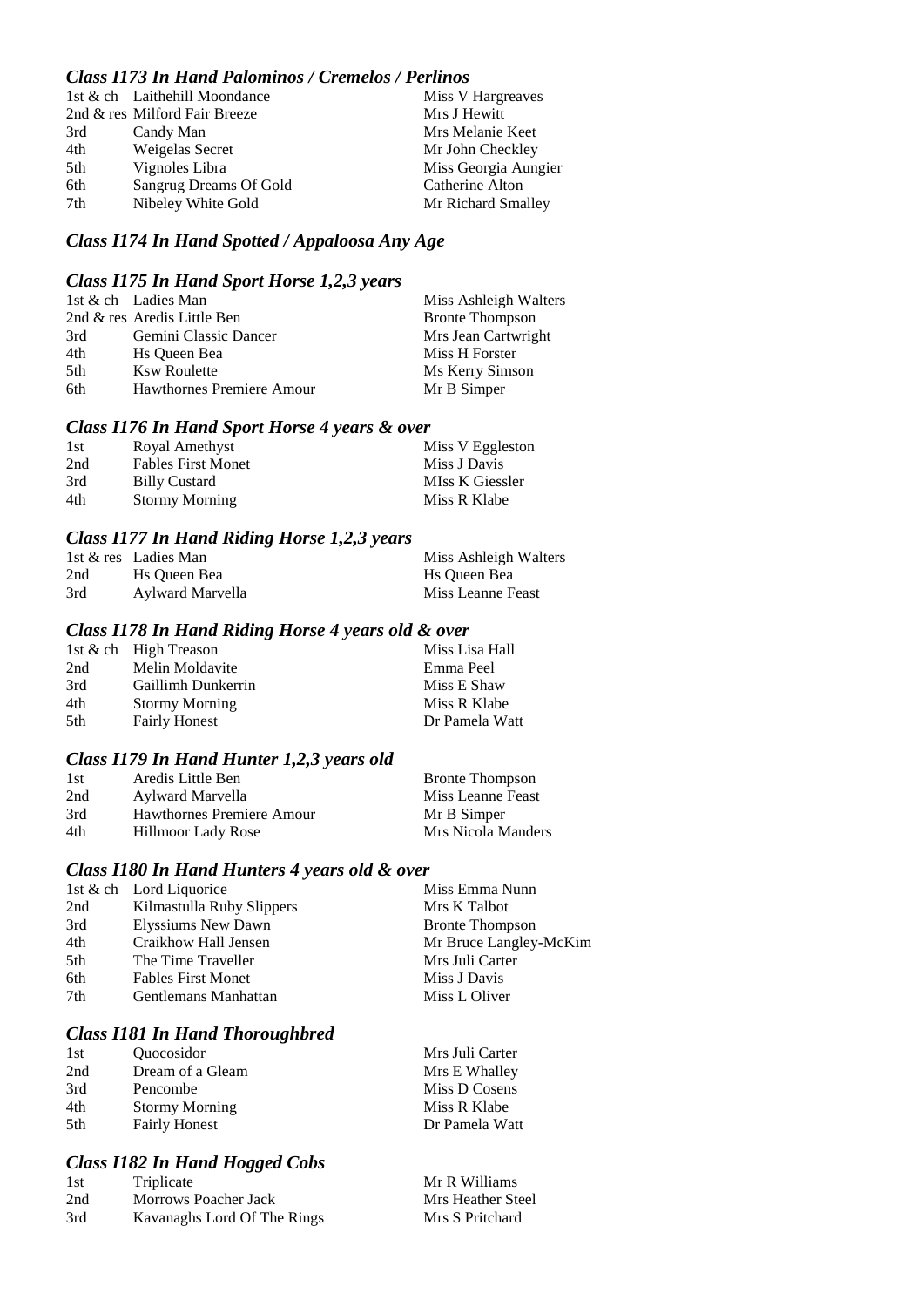| 4th | Sage            | Miss T White       |
|-----|-----------------|--------------------|
| 5th | Romeo           | Ms A Brown         |
| 6th | Dromara Blackie | Mrs Vicki Gray     |
| 7th | Brairfield Red  | Miss Amy Dawson    |
| 8th | Torviscus Lad   | Mrs Jennifer Gates |

### *Class I183 In Hand Traditional / Native Cobs*

| 1st & ch Bower Liquorith Allsorts | Mrs Lynne Davis-Pannell    |
|-----------------------------------|----------------------------|
| Delta Dawn                        | Miss R Woolner             |
| Penrock Puzzle Power              | Mrs Melissa Cowley-Clayton |
| Clickham Junior                   | Mrs N Jordan               |
| <b>Bree</b>                       | Ms Ellie Scott             |
| Sd Atomic Mike                    | Mrs Hayley Emery           |
| Mouse Aka Minnie                  | Miss Clare Hardstone       |
| Percy O Malley                    | Mrs Fiona Farquharson      |
| Little Bit Special                | Miss Debbie Stephenson     |
| Great Eaves Wishful Thinking      | Miss Emma Bell             |
|                                   |                            |

# *Class I184 Open M&M Small Breeds yearling*

| 1st | Lacy Jagger          | Mr Chris Piper      |
|-----|----------------------|---------------------|
| 2nd | Washbanks Meghan     | Mr P Matthews-Brown |
| 3rd | Weigelas Secret      | Mr John Checkley    |
| 4th | Allenbrook Daisy May | Mrs C Allen         |
| 5th | Laithehill Moondance | Miss V Hargreaves   |

# *Class I185 Open M&M Large Breeds yearling*

| 1st | Lochmore Ealasaid      | Miss K Brewster |
|-----|------------------------|-----------------|
| 2nd | Sangrug Dreams Of Gold | Catherine Alton |
| 3rd | Lochmore Eilidh        | Miss K Brewster |

# *Class I186 Open M&M Small Breeds 2-3 years old*

| <b>Idyllic Perseus</b>  | Georgia Crouchman    |
|-------------------------|----------------------|
| <b>Banksy Dauaberyn</b> | <b>Eleanor Crate</b> |
| Cayberry Cha Cha Cha    | Mr P Ward-Burton     |
| Kerenelise Arabesque    | Mrs H Walter         |
| Cosford Fair Play       | Mrs Louise Cartner   |
| Anchor Liscombe         | Ms Kerry Simson      |
| Conrhenny Tiny Tim      | Miss J Cryer         |
|                         |                      |

# *Class I187 Open M&M Large Breeds 2-3 years old*

|     | 1st & res Vignoles Libra | Georgia Aungier       |
|-----|--------------------------|-----------------------|
| 2nd | Horeb The High Roller    | Mr Timothy Hall       |
| 3rd | Callan Of Cauldwell      | Mrs Catherine Whetton |
| 4th | Hillview Brown Bobby     | Miss Natasha Bentley  |

# *Class I188 Open Welsh Section A In Hand 4 years old & over*

| 1st $\&$ ch | <b>Amilas Motet</b>             | Mr Chris Piper      |
|-------------|---------------------------------|---------------------|
| 2nd         | <b>Ffynnonbach Jack Daniels</b> | Mrs Suzie Swires    |
| 3rd         | <b>Blethyn Grace</b>            | Mrs Sue Day         |
| 4th         | Brynamman Gafyn                 | Ms Donna Jackson    |
| 5th         | Immybrook Rockefeller           | Karen Smith         |
| 6th         | Sunwillow Tosca                 | Miss A McCrea       |
| 7th         | Thistledown Pearl Fisher        | Mrs Susie McCutheon |
| 8th         | Kelkardi Malachi                | Ms N Jackson        |
| 9th         | Gelliniog Meredith              | Miss Kayleigh Smith |
| 10th        | <b>Holthall Bantum</b>          | Miss Hannah Law     |
|             |                                 |                     |

# *Class I189 Open Welsh Section B In Hand 4 years old & over*

| 1st | Bunbury Zimba                 | Ms H Warrington     |
|-----|-------------------------------|---------------------|
| 2nd | Milford Fair Breeze           | Mrs J Hewitt        |
| 3rd | Thistledown Prince Of Thieves | Mrs Victoria Dorans |
| 4th | Thamesbourne Rhonwen          | Mrs Jillian Ward    |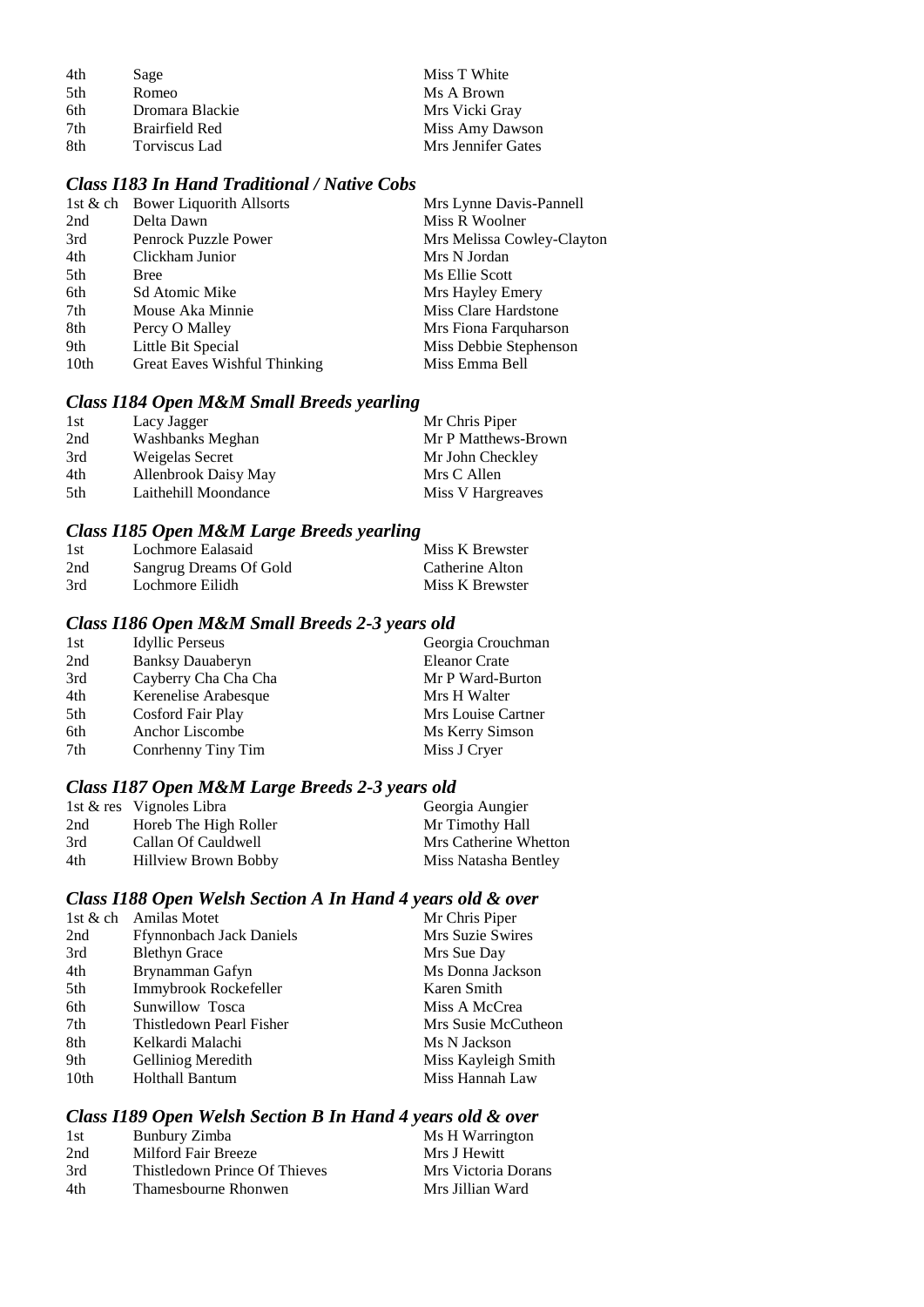## *Class I190 Open Shetland In Hand 4 years old & over*

| 1st  | Merkisayre Brainstorm       | Mrs S Cowie-Bland   |
|------|-----------------------------|---------------------|
| 2nd  | Clothie Quibell             | Amanda Wilson       |
| 3rd  | Kerloch Pilgrim             | Miss Sian Greene    |
| 4th  | Monkey                      | Miss P Jones        |
| 5th  | <b>Thordale Cookie</b>      | Debra Rogers        |
| 6th  | <b>Broadspring Topaz</b>    | Mrs K Howell        |
| 7th  | Lakehead Elloquence         | Mrs N Stanier       |
| 8th  | <b>Buxted Blue Spice</b>    | Mrs Christine Boyle |
| 9th  | Littlewitty Fandango        | Mrs Jamie Hall      |
| 10th | Chasend Monarch Of The Glen | Miss S Cotton       |

#### *Class I191 Open Dartmoor & Exmoor 4 years old & over*

| 1st | Allenbrook Chilli Pepper           | Mrs C Allen       |
|-----|------------------------------------|-------------------|
| 2nd | Oswald                             | Lisa Mewes        |
| 3rd | Bournefield Celtic Rose            | Ms Annette Perry  |
| 4th | <b>Shilstone Rocks Storms Down</b> | Matilda Whitehead |
| 5th | Springwater Pirate                 | CA Raybould       |

### *Class I192 Open Dales, Fell & Highland 4 years old & over*

| 1st | <b>Townend Stevie</b>   | Miss V Casey       |
|-----|-------------------------|--------------------|
| 2nd | Aquilastud Magic Merlin | Miss G Ahmet       |
| 3rd | Collstone Lady Kelty    | Mrs C Dollery      |
| 4th | Glenbanchor Tormod      | Miss N Omalley     |
| 5th | <b>Banksgate Candy</b>  | Serena Cooper      |
| 6th | Loandhu Silver Shadow   | Miss Sophie Robins |
| 7th | <b>Townend Kirstin</b>  | Miss L Walton      |
| 8th | <b>Wellbrow Swift</b>   | Miss T Sharp       |
|     |                         |                    |

### *Class I193 Open Connemara / New Forest 4 years old & over*

| 1st | Hillview Lad     | Mrs Karen Kerby      |
|-----|------------------|----------------------|
| 2nd | Crazy Horse      | Miss M Taylor        |
| 3rd | Kindesella Lilly | Miss Ashlea Jennings |

### *Class I194 Open Welsh Sections C & D 4 years old & over*

| 1st              | <b>Foxton Fire Dancer</b>          | Mrs Louise Cartner  |
|------------------|------------------------------------|---------------------|
| 2nd              | Corstan Rixton                     | Lisa Mewes          |
| 3rd              | <b>Ystwyth Royal Princess</b>      | Mrs C Waldron       |
| 4th              | <b>Broughton Charge D Affaires</b> | Mr J Smith          |
| 5th              | Llynhelyg Nancy                    | Mrs E Gregory       |
| 6th              | Fronarth Robbin Hood               | Mrs Claire Thorpe   |
| 7th              | Stormyoak Just Divine              | Mr B Helyer         |
| 8th              | Maesmynis Tywysog Noah             | Miss N Lock         |
| 9th              | Kiron Jacobite                     | Ms B Wainwright     |
| 10 <sub>th</sub> | Penbee Sonic                       | Mrs Melanie Rampley |

### *Class R195 Restricted Ridden Welsh C & Welsh D*

| 1st  | <b>Renvarg Flyte</b>        | Miss S Postlethwaite |
|------|-----------------------------|----------------------|
| 2nd  | <b>Cascob First Edition</b> | Miss Gemma Kent      |
| 3rd  | Nebo Lois Haf               | Miss Y Hart          |
| 4th  | Kiron Jacobite              | Ms B Wainwright      |
| 5th  | Chesmere Kiss Me Kate       | Gemma Armstrong      |
| 6th  | Willowcourt Buzz            | Mrs Julie Edmead     |
| 7th  | Mymmswood Ebony Star        | Mr A Keep            |
| 8th  | Cwmtynant Cardiganbay       | Mrs M Crawford       |
| 9th  | Corstan Valero              | Mrs H Coe            |
| 10th | Neuaddparc Singsong         | Marie Dyson          |

### *Class R196 Restricted Ridden Dales, Fell & Highland*

|      | 1st & ch Lochlands Lord Byron | Ms Steph Allen      |
|------|-------------------------------|---------------------|
| 2nd  | <b>Bybeck Kingfisher</b>      | Miss Lauren Nichols |
| 3rd  | Carlung Stornoway             | Miss Cathy Palmer   |
| 4th  | Gissing Military Woo Hoo      | Miss M Anness       |
| .5th | Bracklinn Nacho               | Mrs J Fisher        |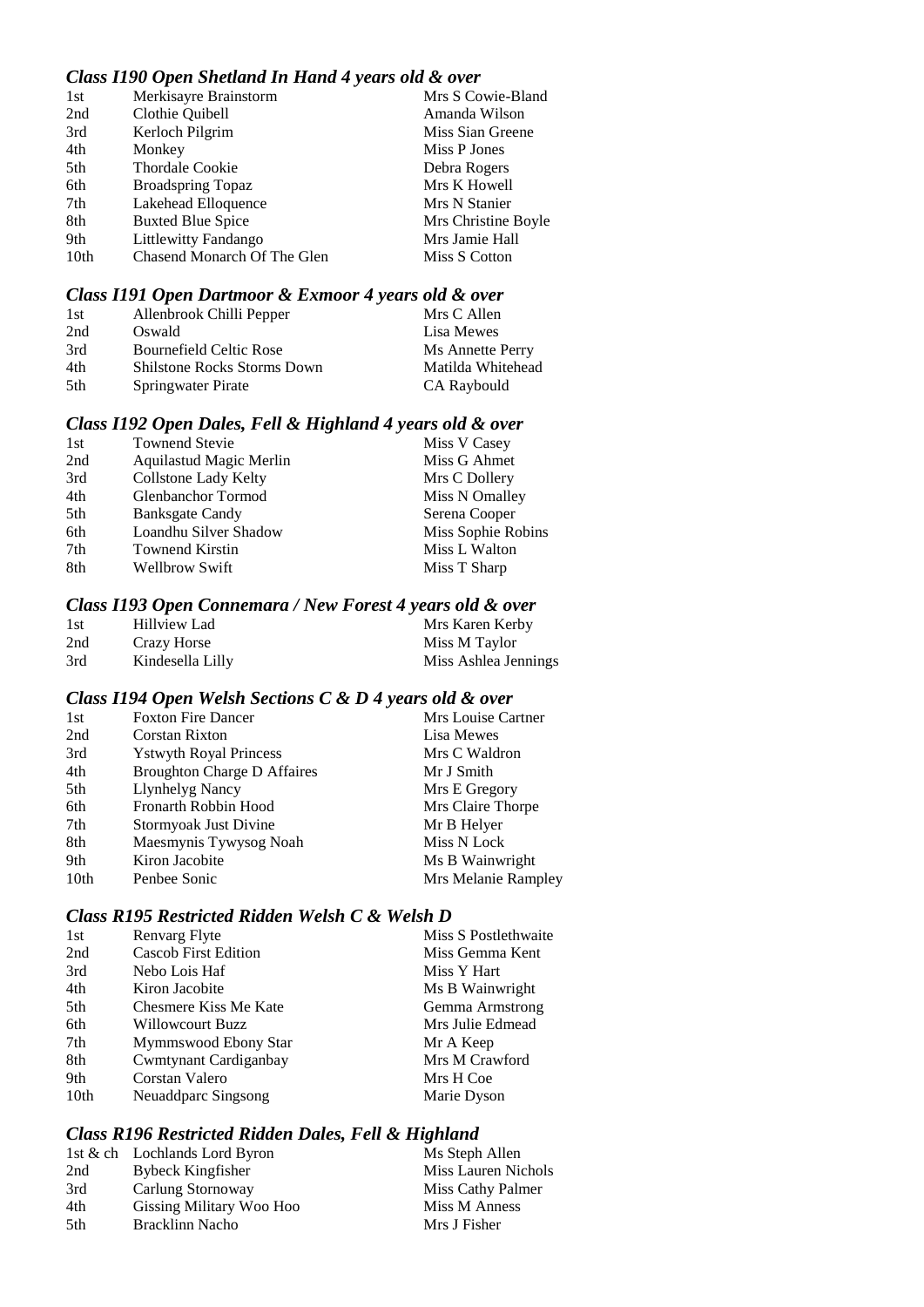| 6th | Murthwaite Looks Promising | Mrs J Rawden |
|-----|----------------------------|--------------|
| 7th | Lowhouses Jessica Ii       | Mrs L Hallam |

- 7th Lowhouses Jessica Ii Mrs L Hallam<br>8th Banksgate Candy Serena Cooper 8th Banksgate Candy Serena Cooper<br>
9th Loandhu Silver Shadow Miss Sophie Robins 19th Loandhu Silver Shadow Miss Sophie Robins Niss Sophie Robins Niss L Walton
- 10th Townend Kirstin

### *Class R197 Restricted Ridden Connemara / New Forest*

|      | 1st & res Glenrevagh Heather  | Miss A Butler & Miss A Gladwin |
|------|-------------------------------|--------------------------------|
| 2nd  | Slievebloom Buster            | Miss M Atkinson                |
| 3rd  | Bens Lightening Star          | Miss Jodie Risdon              |
| 4th  | Eimears Lad                   | Sophie Baxandall               |
| 5th  | Castle Warrior                | Miss Charlotte Clorley         |
| 6th  | <b>Shanvoher Corcus</b>       | Miss Emma Clutterbuck          |
| 7th  | Monaincha Boy                 | Mrs D Holmes                   |
| 8th  | Derryeen Boy                  | Mrs J Parker                   |
| 9th  | <b>Rosemount Prince Danny</b> | Lillie May                     |
| 10th | Crazy Horse                   | Miss M Taylor                  |
|      |                               |                                |

### *Class R198 Restricted Ridden Dartmoor, Exmoor & Shetland*

| 1st | Springwater Guillot    | Mrs Fiona Bailey       |
|-----|------------------------|------------------------|
| 2nd | Lowlandview James Bond | Miss N Ashcroft        |
| 3rd | Heatherden Wildflower  | Miss Charlotte Bunting |
| 4th | Kingshaugh Jocasta     | Mrs D Twitchen         |

### *Class R199 Restricted Ridden Welsh A*

| 1st | Hope Nemo             | Abigail Marshall |
|-----|-----------------------|------------------|
| 2nd | <b>Bawdsey Diablo</b> | Mrs Lisa Cooke   |
| 3rd | Coedyllan Connie      | Mrs D Garratt    |
| 4th | Sarum Charlie         | Mrs J Parish     |
| 5th | Garnelog Heledd       | Miss S Pearce    |
| 6th | Llanai Dinko          | Miss D Lynch     |

## *Class R200 Restricted Ridden Welsh B*

| 1st | Oakhouse Sandpiper            | Mrs Melanie Rampley |
|-----|-------------------------------|---------------------|
| 2nd | Rose Dale Black Orchid        | Alicia Roberts      |
| 3rd | Thistledown Prince Of Thieves | Mrs Victoria Dorans |
| 4th | Elvet Anwen                   | Mrs Lynsey Crayston |

### *Class R201 Restricted Ridden Hacks*

| 1st | Lucky Score                   | Miss Beth Barrett |
|-----|-------------------------------|-------------------|
| 2nd | <b>Assagart Dew</b>           | Mrs Katie Snow    |
| 3rd | Thurstonhouse Miss Moneypenny | Lucinda Haines    |

# *Class R202 Restricted SHP not exceeding 133cms*

| 1st | Annandale Prince Charming     | Mrs Petrina Philp   |
|-----|-------------------------------|---------------------|
| 2nd | Thistledown Prince Of Thieves | Mrs Victoria Dorans |
| 3rd | Thistledown Alamo             | Mrs N Wilton        |

### *Class R203 Restricted SHP not exceeding 153cms*

|     | 1st & ch Rosegate Valentine         | Mr L Morrison       |
|-----|-------------------------------------|---------------------|
|     | 2nd & res Flecknoe Final Impression | Fiona Titterton     |
| 3rd | Master Moon                         | Miss Jacqui Kemp    |
| 4th | Chesswood Sandpiper                 | Mrs C Excell-outram |
| 5th | Llanidan Silk Stockings             | Miss Emma Davis     |

### *Class R204 Open Small Hack*

|     | 1st & ch Thurstonhouse Miss Moneypenny | Lucinda Haines       |
|-----|----------------------------------------|----------------------|
| 2nd | Inkwell Little Mark                    | Ms R Cowan           |
| 3rd | Romanno Royal Bronze                   | Miss Caroline Ainley |

### *Class R205 Open Large Hack*

|     | 1st & res Aria Reflection | Miss G Bott       |
|-----|---------------------------|-------------------|
| 2nd | Toncynffig Echo Beach     | Mrs Vicky Archer  |
| 3rd | Lucky Score               | Miss Beth Barrett |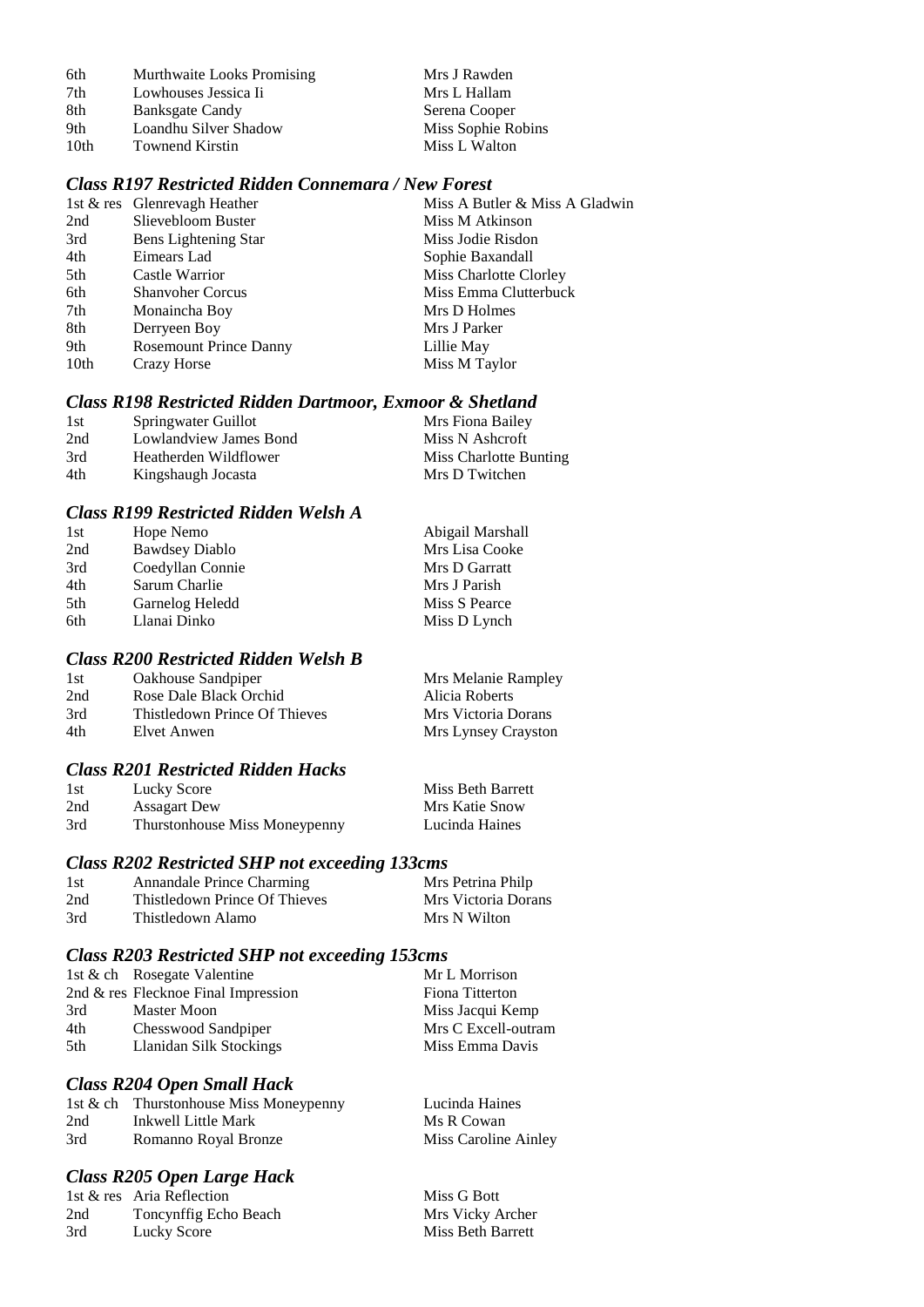4th Pink Champers Mrs Becky Chapman

### *Class R206 Restricted Show Pony not exceeding 148cms*

|     | 1st & ch Hollyland High Hopes | Miss L Hillyard       |
|-----|-------------------------------|-----------------------|
| 2nd | Eskside Daimond Geezer        | Mrs Paula Shrimpton   |
| 3rd | Ellenbrook Glamour Girl       | Miss S Jones Percival |

### *Class R207 Restricted Show Pony not exceeding 138cms*

|     | 1st & res Cosford Skype           | Miss D Kershaw      |
|-----|-----------------------------------|---------------------|
| 2nd | Kenilwood Hurricane               | Shania Crayston     |
| 3rd | <b>DJP</b> Center Stage           | Miss Bethany Taylor |
| 4th | Mount Pleasant Lightening McQueen | Ms A Smith          |
| 5th | <b>Burfordly Sea Queen</b>        | Gillian Neve        |

### *Class R208 Restricted Traditional Cobs*

| 1st | Conker            | Miss L Green          |
|-----|-------------------|-----------------------|
| 2nd | Dudley Do Right   | Miss K Morton         |
| 3rd | Robert            | Miss Georgia Sheridan |
| 4th | Barney            | Miss C Cosens         |
| 5th | Just Joe          | Ms Tracey Fountain    |
| 6th | <b>Bree</b>       | Ms Ellie Scott        |
| 7th | <b>Black Jack</b> | Molly Kate Stowe      |

# *Class R209 Open Ridden Welsh C & D*

|                  | 1st & ch Magef Rhion        | Miss Kim Rawson       |
|------------------|-----------------------------|-----------------------|
| 2nd              | <b>Avonvalley Tiger Bay</b> | Miss E Rollo          |
| 3rd              | Done It                     | Miss Jodie Shepherd   |
| 4th              | Owain Brecon Boy            | Miss E Sayer          |
| 5th              | Menai Castaway              | <b>Holly Charnock</b> |
| 6th              | Fronarth Robbin Hood        | Mrs Claire Thorpe     |
| 7th              | Kylebeck Chieftain          | Miss N Hilton         |
| 8th              | Horeb Boycee                | Miss F Wilson         |
| 9th              | <b>Willowcourt Buzz</b>     | Mrs Julie Edmead      |
| 10 <sub>th</sub> | Northwick Estelle           | Ella May Cannell      |
|                  |                             |                       |

# *Class R210 Open Ridden Connemara, Dales, Fell, New Forest & Highland*

| 1st | Kilpatrick Kestrel            | Mrs P E Farmbrough      |
|-----|-------------------------------|-------------------------|
| 2nd | <b>Buster Boy</b>             | Miss Rebecca Wright     |
| 3rd | Nire Valley Charlie           | <b>Charlotte Alford</b> |
| 4th | Derryeen Boy                  | Mrs J Parker            |
| 5th | <b>Rosscon Duffy</b>          | Mrs Julie Edmead        |
| 6th | Monaincha Boy                 | Mrs D Holmes            |
| 7th | Lowhouses Jessica Ii          | Mrs L Hallam            |
| 8th | <b>Rosemount Prince Danny</b> | Lillie May              |

### *Class R211 Open Ridden Dartmoor Exmoor, Shetland, Welsh A & B*

|     | 1st & res Sweetcombe Sunmaker | Miss V Casey       |
|-----|-------------------------------|--------------------|
| 2nd | Elberry Suilen                | Lucy Richardson    |
| 3rd | Glansevin Gallileo            | Mrs Donna McGregor |
| 4th | Cadlanvalley Valegro          | Mrs Gemma Rice     |
| 5th | Genisis Sunshine              | Mrs J Crossley     |
| 6th | Sarum Charlie                 | Mrs J Parish       |

# *Class R212 Restricted M&M Small Breeds Lead Rein*

| 1st              | Pricklegate Annie May              | Mrs Joanna Allsop    |
|------------------|------------------------------------|----------------------|
| 2nd              | Sharptor Skyfall                   | Mrs Sarah Murphy     |
| 3rd              | <b>Shilstone Rocks Storms Down</b> | Matilda Whitehead    |
| 4th              | Cranford Fantasia                  | Mrs Dina Taylor      |
| 5th              | Hermits Bolero                     | Mrs J Bush           |
| 6th              | Langfield Hollywood Hills          | Miss Leanne Johnston |
| 7th              | Hollydell Harken                   | Miss M Halsall       |
| 8th              | Vean Nightingale                   | Mrs Caroline Bradley |
| 9th              | <b>Melliver Jack Daniels</b>       | Mikileigh Batchelor  |
| 10 <sub>th</sub> | Cayberry Heatwave                  | Miss R Chung         |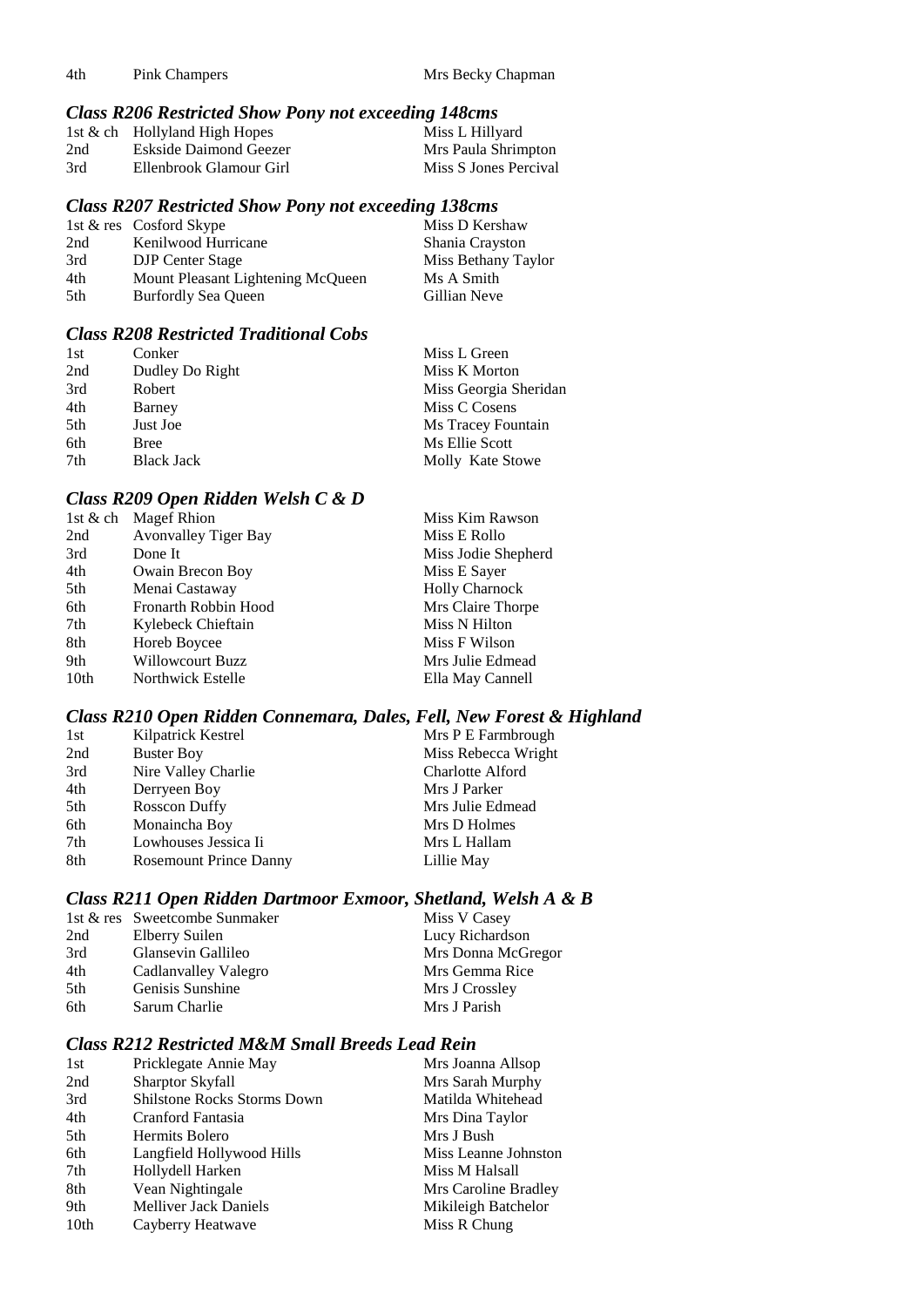# *Class R213 Restricted Welsh Section A Lead Rein*

|                  | 1st & ch Shamrocklake Wake Up Call | Mrs Sheila Sulsh    |
|------------------|------------------------------------|---------------------|
| 2nd              | <b>Brynseion Montague</b>          | Mrs A Holmes        |
| 3rd              | Coychurch Pear Drop                | Miss Jemma Beatty   |
| 4th              | Rotherwood Dolly Mixture           | Mrs Pamela Teasdale |
| 5th              | <b>Blanche Goldleaf</b>            | Miss Vicki Hillyard |
| 6th              | <b>Holthall Bantum</b>             | Miss Hannah Law     |
| 7th              | Lucren Little Gem                  | Miss Hayley Pottle  |
| 8th              | Rosmarche Cottonwood               | Miss K Bates        |
| 9th              | Erlinas Aphrodite                  | Mrs Susie McCutheon |
| 10 <sub>th</sub> | Cosford Chairman                   | Georgia Ahmet       |

# *Class R214 Restricted M&M Small Breeds First Ridden*

| 1st | Coppice Brigitta  | Miss Jodie Shepherd |
|-----|-------------------|---------------------|
| 2nd | Dixieland Liberty | Mrs Lisa Crompton   |
| 3rd | Moseley Papion    | Mrs M Viner         |
| 4th | Newoak Blizard    | Shannon Meer        |

# *Class R215 Restricted Welsh Sections A & B First Ridden*

|      | 1st & res Thistledown Livius   | Mrs Sarah Lambert    |
|------|--------------------------------|----------------------|
| 2nd  | Littlestones Silver Lady       | <b>Shannon Meer</b>  |
| 3rd  | Desarbre Sparrow Hawk          | Mrs Gemma Price      |
| 4th  | Cosford Sapphoe                | Mrs S Ramsden        |
| 5th  | Garnelog Heledd                | Miss S Pearce        |
| 6th  | Elvet Anwen                    | Mrs Lynsey Crayston  |
| 7th  | <b>Oakville Touch of Class</b> | Miss Georgia Aungier |
| 8th  | Northgrove Panther             | Ms C Peters          |
| 9th  | Waitwith Red Sky               | Miss M Finney        |
| 10th | <b>Pillheath Perseus</b>       | Ms A Smith           |

# *Class R216 Veteran Lead Rein Pony*

| 1st  | Amilas Chutney                | Tommy Lee           |
|------|-------------------------------|---------------------|
| 2nd  | <b>Sparkling George</b>       | Mrs N Johnson       |
| 3rd  | Littlestones Silver Lady      | <b>Shannon Meer</b> |
| 4th  | Springbank Another Rose       | Miss Donna Mitchell |
| 5th  | Hollybush Libretto            | Mrs E Whalley       |
| 6th  | Doultons Master Rupert        | Miss H Leage        |
| 7th  | <b>Friarly Gamepoint</b>      | Mrs Greta Fuller    |
| 8th  | Ceannaiteach Marseille        | Mrs Helen Spurdens  |
| 9th  | <b>Rowquest Copper Rivers</b> | Mrs H Rodgers       |
| 10th | Sianlee Renegade              | Mr & Mrs M & W Ward |
|      |                               |                     |

# *Class R217 Veteran First Ridden Pony*

|         | Miss G Coles                                                                                       |
|---------|----------------------------------------------------------------------------------------------------|
|         | Miss Christina Gillett                                                                             |
|         | Miss J Hepburn                                                                                     |
| Chester | Miss N Ashcroft                                                                                    |
|         | Mrs E Whalley                                                                                      |
|         | <b>Hightopps Dark Opal</b><br><b>Barkway Priceless</b><br>Millay Gingerbread<br>Hollybush Libretto |

# *Class R218 Ridden Veteran Pony not exceeding 148cms*

|      | 1st & ch Waverhead Dazzler II | Georgina Lewis-Roberts |
|------|-------------------------------|------------------------|
| 2nd  | Meillion Sovereign            | Miss E Taylor          |
| 3rd  | Wynbrook Patriot              | Miss Charlotte Clorley |
| 4th  | King Arthur                   | Emma Message           |
| 5th  | Llanarth Grenade              | Mr B Helyer            |
| 6th  | Sir Faux Fur                  | Miss Z Wyatt           |
| 7th  | Glynwyn Galileo               | Mrs Sharon Yale        |
| 8th  | All Spice                     | Courtney Jones         |
| 9th  | <b>Cottrell Riverdance</b>    | Millie Bowles          |
| 10th | <b>Hisley Provost</b>         | Mrs D Twitchen         |
|      |                               |                        |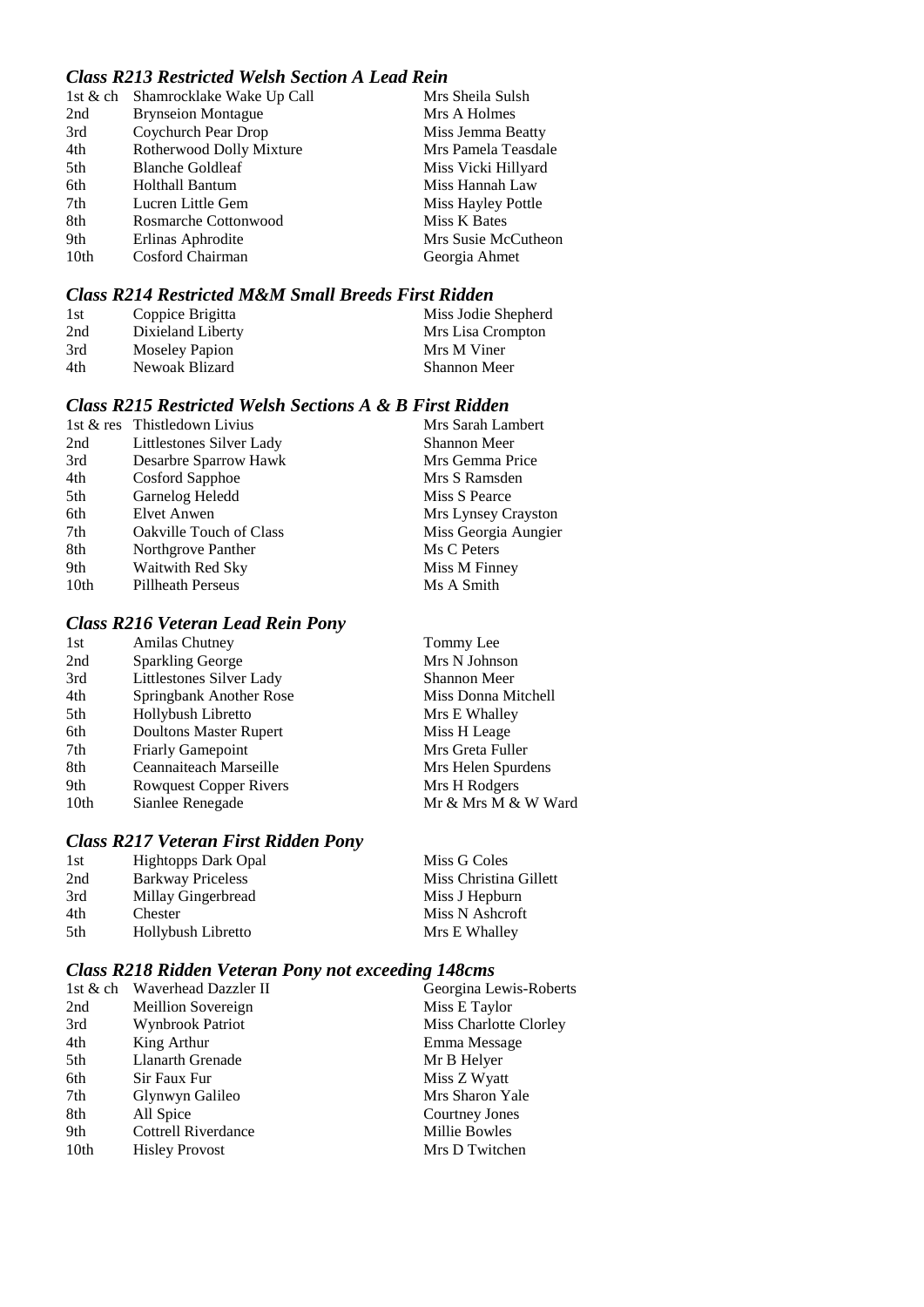# *Class R219 Ridden Veteran Horse*

|                  | 1st & res Blue Chip Diamond Cavalier Royale | Stephanie Hill      |
|------------------|---------------------------------------------|---------------------|
| 2nd              | Delta Storm                                 | Mrs Rose Menhinick  |
| 3rd              | Brechfa Ninian                              | Mrs Caryn Wilkinson |
| 4th              | <b>Storm Dancer</b>                         | Miss A Macdonald    |
| 5th              | Owfen Mr Softee                             | Miss Z Rudd         |
| 6th              | Maddys Prime Time                           | Miss Megan Wright   |
| 7th              | Mr Sheen                                    | Miss A Jubb         |
| 8th              | <b>Bentleys Shadow Maker</b>                | Mrs Lindsay Munton  |
| 9th              | Barney                                      | Miss C Cosens       |
| 10 <sub>th</sub> | <b>Chance Encounter</b>                     | Miss D Forsey       |

# *Class R220 Restricted Show Pony Lead Rein*

|     | 1st & ch Hightopps China Town | Mrs J Rawden        |
|-----|-------------------------------|---------------------|
| 2nd | Barkway Take That             | Anya Dewey Clarke   |
| 3rd | Bradmore Sovereign            | Miss Samantha Jakes |
| 4th | High Topps Maid Of Honour     | Miss C Gibson       |

### *Class R221 Restricted Show Hunter Pony Lead Rein*

| 1st  | <b>Alidantes Dream</b>         | Mrs M Nicoll Thompson         |
|------|--------------------------------|-------------------------------|
| 2nd  | <b>Linksbury Smartie Pants</b> | Mrs I Bell                    |
| 3rd  | Wind Of Time                   | Mrs Emma Parker               |
| 4th  | <b>Waxwing Songthrush</b>      | Miss Rebecca Firth            |
| 5th  | Coringwould Windhover          | Miss H Leage                  |
| 6th  | Oldmere Linnet                 | <b>Miss Charlotte Bunting</b> |
| 7th  | Hemsbrook West Wind            | Mrs E Harris                  |
| 8th  | Charn Secret Legend            | Mrs Sara Kershaw              |
| 9th  | <b>Sparkling George</b>        | Mrs N Johnson                 |
| 10th | Greendown Ruby                 | Miss Kirsten Theobald         |

### *Class R222 Restricted Show Pony First Ridden*

| 1st | Beecott Miss Independence | Mrs Carrie Simmonds |
|-----|---------------------------|---------------------|
| 2nd | Barkway Daisy May         | Mr J Greenleaf      |

### *Class R223 Restricted Show Hunter Pony First RIdden*

|     | 1st & res Megland Moondance | Daisy-May Allen  |
|-----|-----------------------------|------------------|
| 2nd | Linksbury Smartie Pants     | Mrs I Bell       |
| 3rd | <b>Waxwing Primrose</b>     | Mrs C Davis      |
| 4th | Bronwan Terfel              | Mrs Sheila Sulsh |

# *Class R224 Open Show Pony Lead Rein*

|     | 1st & res Greendown Curiosity    | Miss Marie Howie    |
|-----|----------------------------------|---------------------|
| 2nd | Bradmore Sovereign               | Miss Samantha Jakes |
| 3rd | Barkway Dreamcatcher             | Mrs Sarah Murphy    |
| 4th | Royal Park Heart Breaker         | Miss Vicki Hillyard |
| 5th | Lechlade Peaony                  | Miss M Halsall      |
| 6th | <b>High Topps Maid Of Honour</b> | Miss C Gibson       |
| 7th | Rhapsody in Blue                 | Miss Jennie Holland |
|     |                                  |                     |

### *Class R225 Open SHP Lead Rein*

|     | 1st & ch Alidantes Dream | Mrs M Nicoll Thompson  |
|-----|--------------------------|------------------------|
| 2nd | <b>Friarly Gamepoint</b> | Mrs Greta Fuller       |
| 3rd | Charn Secret Legend      | Mrs Sara Kershaw       |
| 4th | Cassandra                | Mr K Harrison          |
| 5th | Greendown Ruby           | Miss Kirsten Theobald  |
| 6th | Oldmere Linnet           | Miss Charlotte Bunting |

# *Class R226 Open Show Pony First Ridden*

| Miss Christina Gillett |
|------------------------|
| Miss C Gibson          |
| Mrs Carrie Simmonds    |
| Daisy-May Allen        |
| Mr J Greenleaf         |
|                        |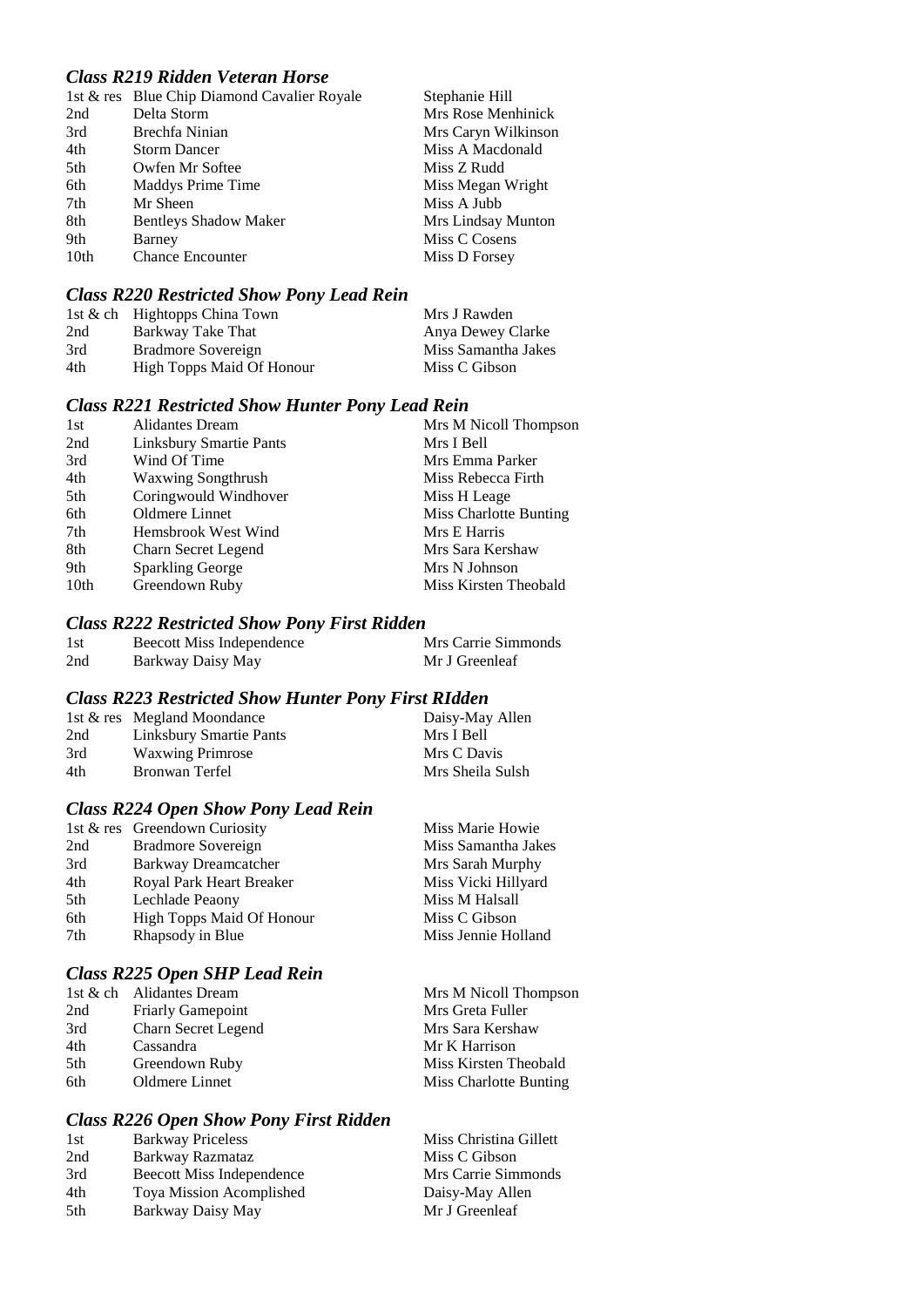### *Class R227 Open SHP First Ridden*

| 1st | <b>Waxwing Primrose</b> | Mrs C Davis   |
|-----|-------------------------|---------------|
| 2nd | Gryngallt Perditta      | Mrs S Millsom |

#### *Class R228 Tiny Tots Show Pony / SHP Lead Rein*

|      | 1st & ch Gwyrddparc Torres  | Lucy Richardson   |
|------|-----------------------------|-------------------|
|      | 2nd & res Barkway Take That | Anya Dewey Clarke |
| 3rd  | Hollybush Libretto          | Mrs E Whalley     |
| 4th  | Willowfen Flying Scotsman   | Ella Souster      |
| 5th  | Littlebriars Horatio        | Miss A White      |
| 6th  | Coringwould Windhover       | Miss H Leage      |
| 7th  | <b>Hightopps China Town</b> | Mrs J Rawden      |
| 8th  | <b>Sparkling George</b>     | Mrs N Johnson     |
| 9th  | Hemsbrook West Wind         | Mrs E Harris      |
| 10th | Wendel Linden               | Miss A White      |
|      |                             |                   |

### *Class R229 Tiny Tots Show Pony / Show Hunter Pony First Ridden*

| 1st | <b>Gwyrddparc Torres</b> | Lucy Richardson |
|-----|--------------------------|-----------------|
| 2nd | Barkway Daisy May        | Mr J Greenleaf  |
| 3rd | Linksbury Smartie Pants  | Mrs I Bell      |
| 4th | Winneydene Cabana        | Livie Smith     |
| 5th | Islyn Tartan             | Miss S Roberts  |

### *Class R230 Restricted LWT Cobs*

|     | 1st & res Kayben Warwick    | Ms V Joyce         |
|-----|-----------------------------|--------------------|
| 2nd | Cobacobana                  | Miss G Wilkes      |
| 3rd | <b>Morrows Poacher Jack</b> | Mrs Heather Steel  |
| 4th | Winterfell                  | Miss L Green       |
| 5th | Craughwell Johnny           | Miss Lindsey Baker |
| 6th | Wilkismoor Highwayman       | Mrs R Sandell      |
| 7th | Cobaddiction                | Mrs S Werth        |
| 8th | Rocky Vii                   | Mrs Kayleigh Annan |
|     |                             |                    |

### *Class R231 Restricted HWT Cobs*

| 1st & ch Mr Fox |                             | Mrs J Aikman     |
|-----------------|-----------------------------|------------------|
| 2nd             | Kavanaghs Lord Of The Rings | Mrs S Pritchard  |
| 3rd             | Perrys Girl                 | Mrs E Parker     |
| 4th             | Sir Spartacus               | Georgina Maywood |
| 5th             | Situation Lad               | Mrs V A Redgrave |

# *Class R232 Restricted Intermediate SRT*

|     | 1st & ch Lostock Silent Dreams | Miss $A$ |
|-----|--------------------------------|----------|
| 2nd | Jay Bee Blue                   | Miss L   |
| 3rd | Rosemore Endeavour             | Miss $A$ |

### *Class R233 Restricted Intermediate SHT*

|     | 1st & res Silken Liberty | Miss J Legge    |
|-----|--------------------------|-----------------|
| 2nd | Fredie Girl              | Victoria Rhodes |
| 3rd | Folly Glen Clover        | Ms Gill Hare    |

### *Class R234 Restricted Ridden Part Breds*

|     | 1st & res Brookend Secret Gem | Mrs D Ranken      |
|-----|-------------------------------|-------------------|
| 2nd | Grovelan Addiction            | Miss J Andrew     |
| 3rd | <b>Hightopps Dark Opal</b>    | Miss G Coles      |
| 4th | <b>Rising Minx</b>            | Miss Corrie Lytol |
| 5th | Hollyland Di Caprio           | Miss C Seaman     |
| 6th | <b>Abbottsvale Remus</b>      | Mrs Jenna Davies  |
| 7th | Ice Diamond                   | Mrs L Webster     |
| 8th | Ashurst-gedni Sammi           | Mrs Louise Ryan   |

#### *Class R235 Open Maxi Cob*

| 1st | Elmhurst Roman Mosaic |
|-----|-----------------------|
| 2nd | The Cobstopper        |
| 3rd | Sir Humphrey Gilbert  |

**1shleigh Walters Laraine Taylor** A Meredith

| Miss J Legge    |
|-----------------|
| Victoria Rhodes |
| Ms Gill Hare    |

Mrs D Ranken Miss J Andrew Miss G Coles Miss Corrie Lytollis Miss C Seaman Mrs Jenna Davies Mrs L Webster

Miss K Harris Miss Emma Olsen Mrs Annette Wardle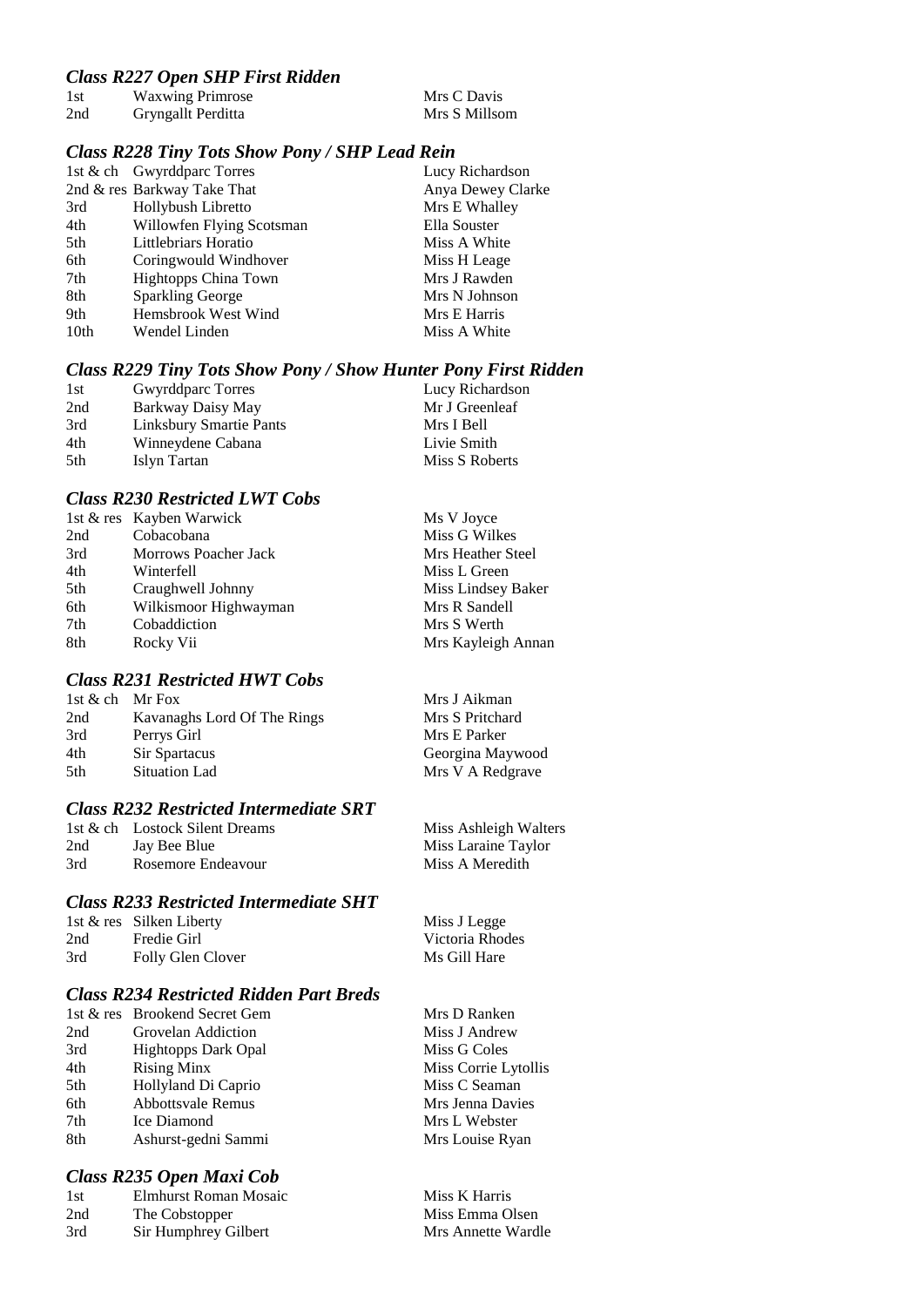| 4th | White Wood Boy |  |
|-----|----------------|--|
|     |                |  |

### *Class R236 Open Ridden Part Breds*

| 1st  | <b>Brindle Brook Little Scoundrel</b> | Miss Jessica Ely |
|------|---------------------------------------|------------------|
| 2nd  | Daphne Du Maurier                     | Miss J Else      |
| 3rd  | Anndalyse Maddison Park               | Mrs J Dean       |
| 4th  | Royal Amethyst                        | Miss V Eggleston |
| 5th  | Casanova Iv                           | Miss T Hunt      |
| 6th  | <b>Stychlands Chevalier</b>           | Tim Gibson       |
| 7th  | Lindeth Psalm                         | Mrs L Graham     |
| 8th  | Rotherwood Peeping Star               | Mr L Burton      |
| 9th  | Mount Pleasant Raffle Prize           | Mrs Sharon White |
| 10th | Belladonna Moonshine                  | Miss S Jackson   |
|      |                                       |                  |

# *Class R237 Restricted Ridden Hunters*

| 1st<br>Lord Liquorice              | Miss Emma Nunn         |
|------------------------------------|------------------------|
| 2nd<br>Dragons Den                 | Miss Vickey Eggleston  |
| 3rd<br>Fred                        | Miss L Cave            |
| 4th<br>Urswick Rock Solid          | Miss Bonnie Desborough |
| 5th<br><b>Broadriver Ruby Moon</b> | Miss C Elding          |
| 6th<br>Logan                       | Mrs Isobel Nicholls    |
| 7th<br>Dartans Peaky Blinder       | Mrs Paulette Cooper    |

### *Class R238 Restricted Riding Horses*

| 1st | Millrowes Money Talks  | Ms Deborah Oakes     |
|-----|------------------------|----------------------|
| 2nd | Moylaw Monarch         | Miss Georgia Edwards |
| 3rd | Lowmoor Years Of Grace | Miss Lorna Blake     |
| 4th | Diamond Life           | Miss Rose Dugay      |
| 5th | Silken Liberty         | Miss J Croft         |
| 6th | Jambes Joyeux          | Amy Pickering        |
| 7th | Carnsdale Iron Man     | Ms L Powdrill        |
| 8th | Pencombe               | Miss D Cosens        |
| 9th | Mr Elliott             | Mr & Mrs M & W Ward  |
|     |                        |                      |

# *Class R239 Restricted Small Hunter*

| 1st | Mosstown Lord       |
|-----|---------------------|
| 2nd | <b>Bawnmore Boy</b> |
| 3rd | <b>Sterling One</b> |

## *Class R240 Restricted Maxi Cobs*

| 1st | Cohan                       | Mrs L Attwood         |
|-----|-----------------------------|-----------------------|
| 2nd | Higherview King Of The Ring | Mrs Leeanne Crowe     |
| 3rd | White Wood Boy              | Mrs Tracy Tomlinson   |
| 4th | Coleman                     | Miss A Goody          |
| 5th | Hooligans Double R          | Mrs Georgina Blantern |
| 6th | <b>Bugalugs</b>             | Mrs S Pine            |
| 7th | Dexter                      | Miss Cody Gilligan    |
| 8th | Belle Isle Jamie            | Mrs Dina Taylor       |
| 9th | Autumn Star                 | Miss F Hunt           |
|     |                             |                       |

### *Class R241 Restricted Ridden Ex-Racehorse*

| 1st | Drap Dor              | Mrs J Rattray        |
|-----|-----------------------|----------------------|
| 2nd | <b>Birthday Guest</b> | Miss S Williams      |
| 3rd | Seymour Star          | Mrs A Field          |
| 4th | Jay Bee Blue          | Miss Laraine Taylor  |
| 5th | Vancouverite          | <b>Emily Simpson</b> |
| 6th | Cosi Celeste          | Miss Kelsey Peters   |

# *Class R242 Open Riding Horses*

| 1st | Romanno Anai Anai                 | Miss M Firth  |
|-----|-----------------------------------|---------------|
| 2nd | Renelles Royal Decree             | Miss C Joslin |
| 3rd | Carrhouse Deal Me In              | Kirstie Short |
| 4th | <b>Templebready Total Eclipse</b> | Miss J Steel  |
|     |                                   |               |

4th White Wood Boy Mrs Tracy Tomlinson<br>5th Carry On Cob Mrs Janet Piper Mrs Janet Piper

> Mrs Ann Cullwick Mrs Ann Trenter Ms L Saunters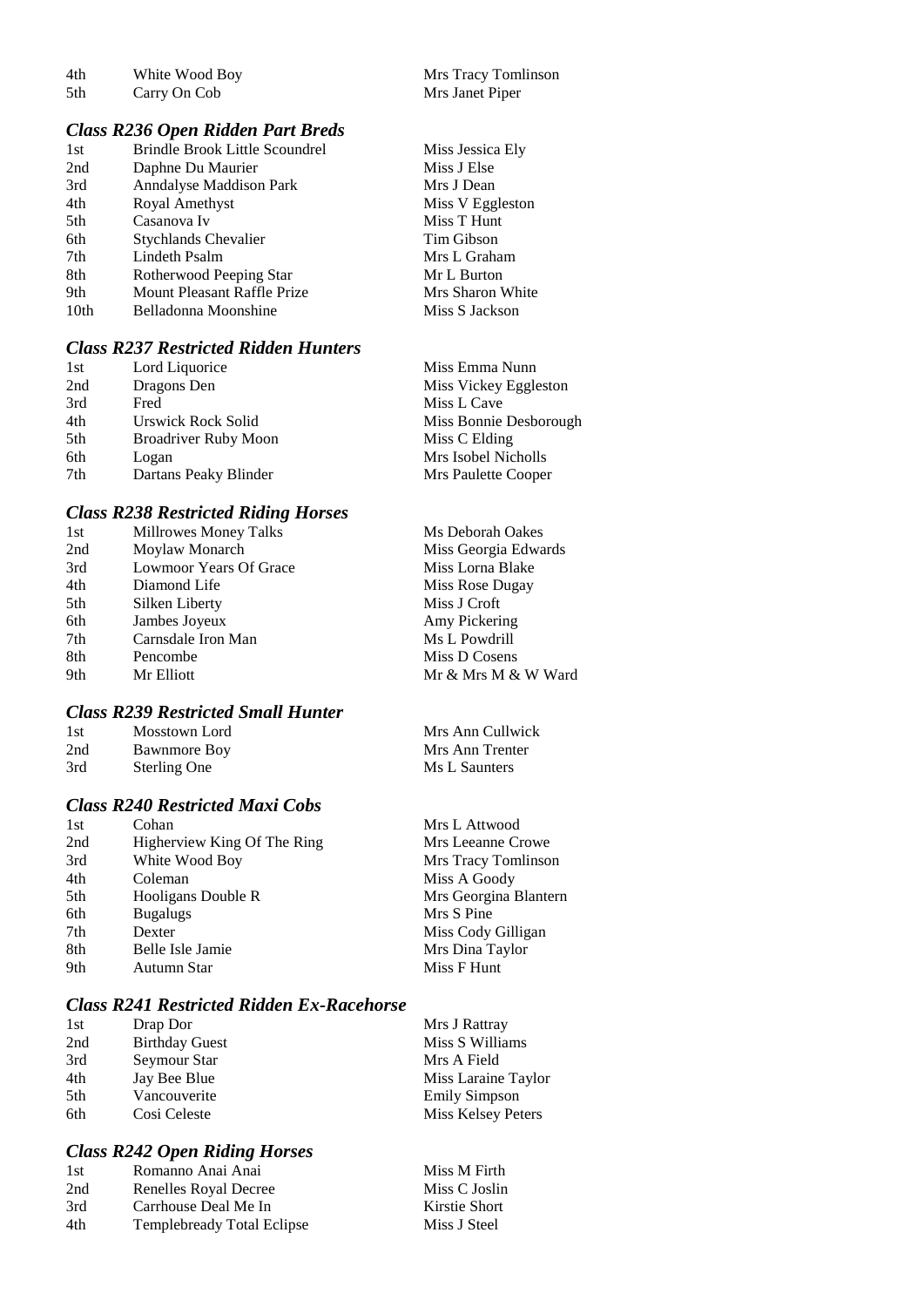| 5th | <i><u><b>Ouocosidor</b></u></i> |
|-----|---------------------------------|
| 6th | <b>Quantum of Solace</b>        |

#### *Class R243 Open "Coblets"*

|                  | Miss Hanna Sillitoe     |
|------------------|-------------------------|
| Thunder          | Mrs Jillian Ward        |
| Lucky Llamedos   | Miss Danielle Boot      |
| Summer           | Miss J Barlow           |
| Sky              | Miss Jade Jennings      |
| Robert           | Miss G Sheridan         |
| Holmelodgeelffie | <b>Felicity Saint</b>   |
|                  | Plumbuck Bunny Squiggle |

Mrs Juli Carter<br>Rachel Eaton

### *Class R244 Open Ridden LWT / HWT Cobs*

| 1st | Baby Grand                  | Miss Teresa Nicholls      |
|-----|-----------------------------|---------------------------|
| 2nd | Aero                        | Mrs Kim Booty             |
| 3rd | Red Robin                   | Mrs Louise Whiteley-Guest |
| 4th | Kavanaghs Lord Of The Rings | Mrs S Pritchard           |

# *Class R245 Restricted Ridden Piebald/Skewbald Plaited Horse/Pony*

| 1st  | Desach Sparky             | Mrs Jackie Broadhurst    |
|------|---------------------------|--------------------------|
| 2nd  | Ph B Entrigue             | Miss S Turner            |
| 3rd  | Captiva Izar              | Anna Morter              |
| 4th  | <b>Baliter Query</b>      | Mrs Lisa Cooke           |
| 5th  | <b>Cathmor Opposition</b> | Mr P Gaughran            |
| 6th  | Sheriff Woddy             | Miss Louise Burbidge     |
| 7th  | Kilurnay Patch            | Miss Clare Hardstone     |
| 8th  | Newoak Tabago Bay         | Mrs Ester Vickery        |
| 9th  | Call The Shots            | <b>Charlotte Bunting</b> |
| 10th | Lynivan Hudson Hawke      | Mrs Fiona Bailey         |

### *Class R246 Restricted Piebald / Skewbald Native Horse/Pony*

| 1st  | Spellbound                          | Miss Emma Bell       |
|------|-------------------------------------|----------------------|
| 2nd  | Nantllesg Elwyn                     | Miss Roanna Hamilton |
| 3rd  | <b>Addien Toy Soldier</b>           | Miss H Jackson       |
| 4th  | My Perfect Piece                    | Mrs N Berry          |
| 5th  | <b>Great Eaves Wishful Thinking</b> | Miss Emma Bell       |
| 6th  | Annie Of Oakhaze                    | Mrs G Platt          |
| 7th  | Ey Up Dave                          | Miss K Morton        |
| 8th  | Troopers Pride In Colour            | Miss J Starkey       |
| 9th  | Dees Total Eclipse                  | Janet Smith          |
| 10th | <b>Charlie Browns Jack Daniels</b>  | Mrs Jillian Ward     |
|      |                                     |                      |

# *Class R247 Restricted Ridden Piebald/Skewbald Trad/Hogged Horse/Pony*

| 1st & ch Chico |                          | Mrs L Bailey          |
|----------------|--------------------------|-----------------------|
|                | 2nd & res Tick Tac Tilda | Mr L Morrison         |
| 3rd            | Ruby Slippers            | Ms Laura Jane Hartley |
| 4th            | Lucky Llamedos           | Miss Danielle Boot    |
| 5th            | Carltonlima Maserati     | Miss Lauren Nichols   |
| 6th            | Puzzle                   | Mrs Tina Sambucci     |
| 7th            | Perfect Stranger         | Mrs V Watts           |

### *Class R248 Open Ridden Piebald / Skewbald Pony*

| 1st  | <b>Churchtown Minstrel</b>      | Miss Hanna Sillitoe    |
|------|---------------------------------|------------------------|
| 2nd  | <b>Wot Perfection</b>           | Miss Lindsay McCulloch |
| 3rd  | Ph B Entrigue                   | Miss S Turner          |
| 4th  | Nantllesg Elwyn                 | Miss Roanna Hamilton   |
| 5th  | Tick Tac Tilda                  | Mr L Morrison          |
| 6th  | Budweiser II                    | Mrs Esther Fowler      |
| 7th  | <b>Brookdale Bruce Almighty</b> | Mrs Kirsty Warnes      |
| 8th  | Subtle Affair                   | Kimberley Dyson        |
| 9th  | Blue                            | Miss J Davies          |
| 10th | Rocky Vii                       | Mrs Kayleigh Annan     |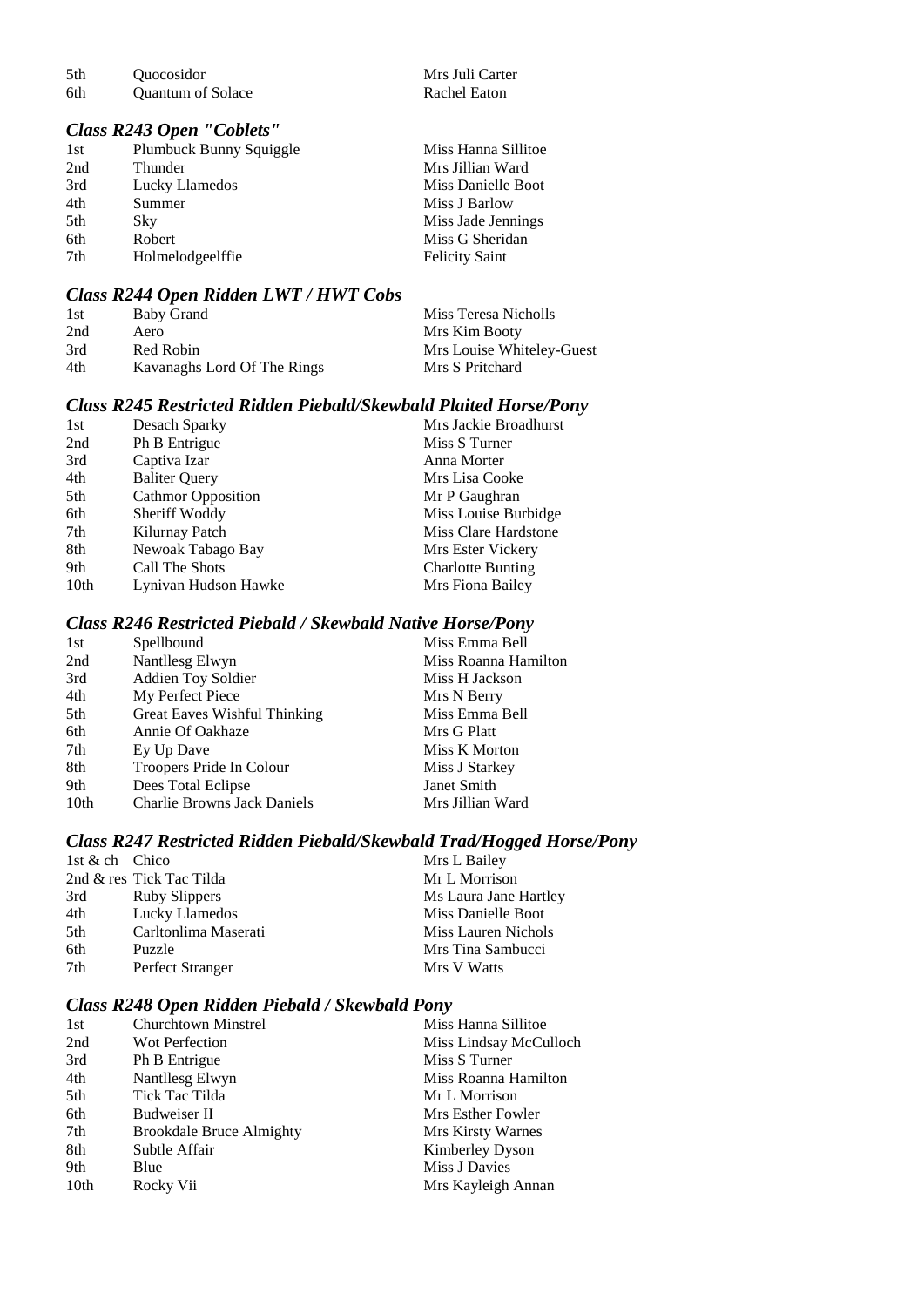# *Class R249 Open Ridden Piebald / Skewbald Horse*

| 1st | Aliyan               | Miss Charlie Rossiter |
|-----|----------------------|-----------------------|
| 2nd | Deards Gold N Silver | Mrs Sarah Field       |
| 3rd | Chirocee             | Miss Beth Andrews     |
| 4th | Logan                | Mrs Isobel Nicholls   |

### *Class R250 Native / Traditional / Hogged Cobs Style & Appearance*

|     | 1st & ch Brookdale Bruce Almighty       | Mrs Kirsty Warnes      |
|-----|-----------------------------------------|------------------------|
|     | 2nd & res Mr Marley                     | Mrs H R Townshend-Ward |
| 3rd | <b>Ballantrae Bruce of Castle Green</b> | Miss Emma Longden      |
| 4th | Menai Castaway                          | <b>Holly Charnock</b>  |
| 5th | Teddy Bear III                          | Miss Megan Brown       |
| 6th | <b>Amazing Grace</b>                    | Patrica Stowe          |

### *Class R251 Plaited Style & Appearance*

| 1st | West Cliffe Omega              | Thomas Winson    |
|-----|--------------------------------|------------------|
| 2nd | <b>Anndalyse Maddison Park</b> | Mrs J Dean       |
| 3rd | <b>Bitofamadam</b>             | Miss Emma Reader |
| 4th | Cassandra                      | Ms F Madden      |

### *Class R252 Classical Ladies Side Saddle*

| -1st | Mickey Finn II   | Mrs Jane Scott |
|------|------------------|----------------|
| 2nd  | Golden Shot      | Miss H Knibbs  |
| 3rd  | Jeorgeo Of Ebony | Miss K Yeo     |

### *Class R253 Side Saddle Equitation*

| 1st | Mickey Finn II     | Mrs Jane Scott |
|-----|--------------------|----------------|
| 2nd | Derrow Lad2007     | Ms S Clune     |
| 3rd | Jeorgeo Of Ebony   | Miss K Yeo     |
| 4th | Cooley Spots Again | Miss S Raw     |

# *Class R254 Open Ridden Hunters*

| 1st  | Dartans Block Buster       | Mrs Paulette Cooper    |
|------|----------------------------|------------------------|
| 2nd  | Dragons Den                | Miss V Eggleston       |
| 3rd  | <b>Busker</b>              | Mrs Jane Scott         |
| 4th  | <b>Bally Storm Bouncer</b> | Mrs Caroline Middleton |
| 5th  | King Clovers Pride         | Miss Roberta Baston    |
| 6th  | Florence                   | Miss A Burnett         |
| 7th  | Lord Liquorice             | Miss Emma Nunn         |
| 8th  | Rathpierce Sir Lancelot    | Miss A Walsh           |
| 9th  | Lutz                       | Jean Smith             |
| 10th | Dawn Bouncer               | Miss B Pope            |
|      |                            |                        |

# *Class R255 Open Small Hunter*

|     | 1st & ch Carnsdale Irish Times      | Miss Faye Ludlow    |
|-----|-------------------------------------|---------------------|
|     | 2nd & res Gadbury Northern Showgirl | Mrs Samantha Jones  |
| 3rd | Woodview Lady Luck                  | Miss Sarah Horsnell |
| 4th | Ice Diamond                         | Mrs L Webster       |
|     |                                     |                     |

# *Class R256 RC/PC Equitation Riders 18 years & Over*

| 1st | Kingsleypark Panther        | Miss Clare Drury     |
|-----|-----------------------------|----------------------|
| 2nd | Penpont Indigo Aura         | Miss K Newell        |
| 3rd | <b>Heart Throb</b>          | Miss Farrah Sanbrook |
| 4th | Amilas Slumberdown          | Mrs Jo Stewart       |
| 5th | Summer                      | Miss Jade Barlow     |
| 6th | Swallowfields Dragonfly     | Miss A Hinchly       |
| 7th | Holmedown Champaign         | Miss H Pearce        |
| 8th | <b>Stretcholt Hourglass</b> | Sarah Sharp          |

# *Class R257 RC/PC Equitation Riders 13 - 17 years*

| 1st | Kemysfawr Delightful   | Mrs Michelle Dixon |
|-----|------------------------|--------------------|
| 2nd | <b>Birthday Guest</b>  | Miss S Williams    |
| 3rd | Milltop Master Mariner | Mr N Murray        |
| 4th | Arthur                 | Lydia Hulf         |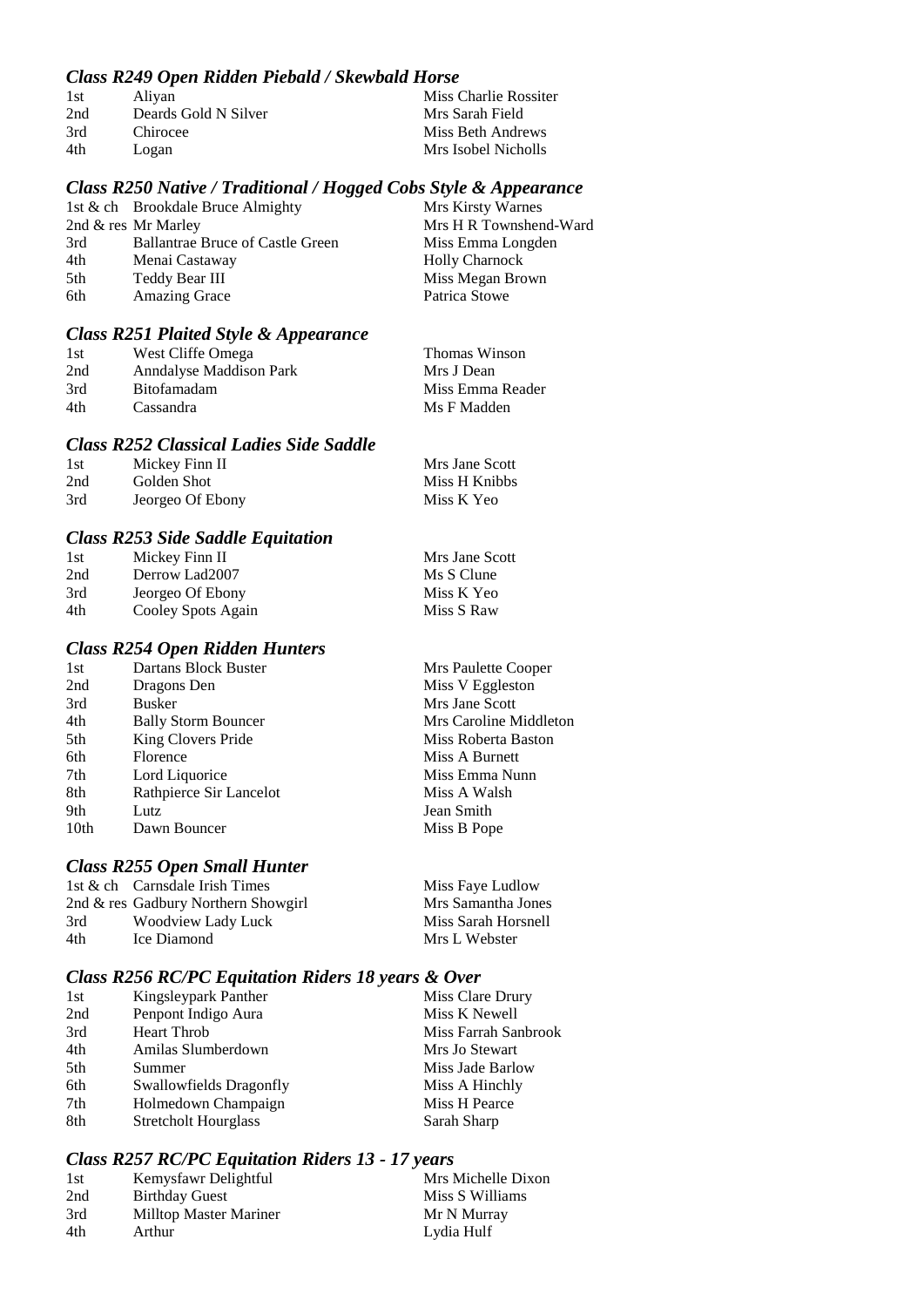| 5th | Dawns Glen                    |
|-----|-------------------------------|
| 6th | Glenwood Stud Olympic Sun     |
| 7th | Hatterall Matilda             |
| 8th | <b>Rosemount Prince Danny</b> |

#### Mr John Reid Mr M Bird Isabelle Webster Lillie May

# *Class R258 RC/PC Equitation Riders 12 years & under*

| 1st | Bronwan Terfel            | Mrs Sheila Sulsh     |
|-----|---------------------------|----------------------|
| 2nd | Dawn Diamond              | Miss Katherine Marks |
| 3rd | Thistledown Spring Spirit | Ms Amy Metcalf       |
| 4th | Roseview Phoenix          | Mr John Reid         |
| 5th | Penech Touch Of Class     | Mrs Michelle Dixon   |
| 6th | Dalefoot Ripple           | Mrs S Summers        |
| 7th | Sianlee Megamix           | Katie Collier        |
|     |                           |                      |

# *Class R259 RC / PC Family Horse / Pony*

| 1st | Angel                      | Miss Bryony Shipsey |
|-----|----------------------------|---------------------|
| 2nd | Swallowfields Dragonfly    | Miss A Hinchly      |
| 3rd | High Bank Romany Traveller | Miss Alice Hunns    |
| 4th | Summer                     | Jade Barlow         |

# *Class I260 RC/PC Young Handlers 8 years Old & Under*

| 1st | Churchwood Obsession        | Miss E Caley      |
|-----|-----------------------------|-------------------|
| 2nd | Amilas Chorizo              | Mrs Teresa Wilks  |
| 3rd | Islyn Balch                 | Mrs L Carey       |
| 4th | Dolrhedyn Cardinal          | Jenny Wellens     |
| 5th | Westfirle Golden Oriole     | Miss T Paskins    |
| 6th | World Horsewelfare Tor      | Miss Clare Elding |
| 7th | <b>Gwendon Three Wishes</b> | Mrs N Holden      |
| 8th | Wynnmere Renita             | Rebecca Sharp     |

# *Class I261 RC/PC Young Handlers 9 - 12 years old*

|      | 1st & res Will I Am | Mrs V Walmsley      |
|------|---------------------|---------------------|
| 2nd  | Budweiser II        | Mrs Esther Fowler   |
| 3rd  | Whw Cobweb          | Mrs Kirsty Warnes   |
| 4th  | Gelliniog Meredith  | Miss Kayleigh Smith |
| 5th  | Wagtail Romance     | Mrs Francine Spurr  |
| 6th  | Colne Troika        | Miss V Wigglesworth |
| 7th  | <b>Telaid Carys</b> | Mrs Kerry Rule      |
| 8th  | Bijou Bernie Baru   | Mrs S Summers       |
| 9th  | Mia Mon             | Mrs Julie Edmead    |
| 10th | Aberhendre Cariad   | Mrs C Tomkins       |
|      |                     |                     |

# *Class I262 RC/PC Young Handlers 13 - 18 years old*

|     | 1st & ch Llyncathbury Nennius | Mrs C Crawford   |
|-----|-------------------------------|------------------|
| 2nd | High Bank Romany Traveller    | Miss Alice Hunns |
| 3rd | Hatterall Matilda             | Isabelle Webster |
| 4th | Cottrell Riverdance           | Millie Bowles    |
| 5th | Crabfield Annigoni Christina  | Mrs E Parker     |
| 6th | <b>Llynhelyg Nancy</b>        | Mrs E Gregory    |
| 7th | Blackbourn Roger              | Mrs Kelly Lane   |

# *Class R263 RC / PC Ridden Veteran Horse*

|     | 1st & ch Maysong                  | Ms Laura Kenyon Brodie |
|-----|-----------------------------------|------------------------|
| 2nd | Blue Chip Diamond Cavalier Royale | Stephanie Hill         |
| 3rd | <b>Bitofamadam</b>                | Miss Emma Reader       |
| 4th | Mr Crumlin                        | Ms Gill Hare           |
| 5th | Phoebe                            | Miss H Bailey          |
| 6th | Knavesgreen Honey Pippin          | Miss Leanne Shadbolt   |
| 7th | Chirocee                          | <b>Beth Andrews</b>    |
| 8th | Barney                            | Miss C Cosens          |
| 9th | Dawns Glen                        | Oliver Reid            |
|     |                                   |                        |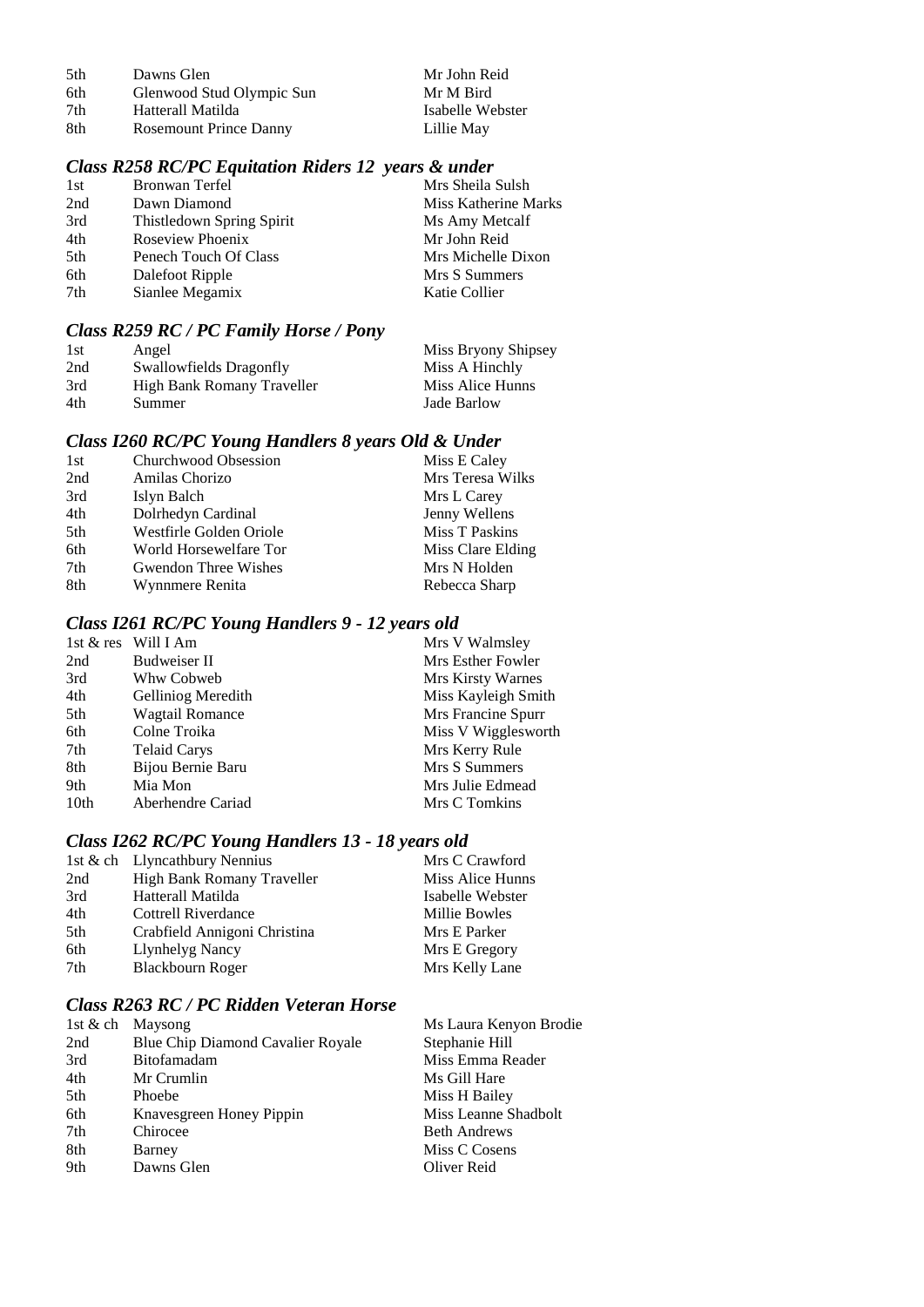# *Class R264 RC / PC Ridden Veteran Pony*

|     | 1st & res Meillion Sovereign  | Miss E Taylor       |
|-----|-------------------------------|---------------------|
| 2nd | <b>Cottrell Riverdance</b>    | Millie Bowles       |
| 3rd | Sycamore Spirit               | Miss Leanne Holford |
| 4th | <b>Milltop Master Mariner</b> | Mr N Murray         |
| 5th | Marlpoint May Parade          | Mr B Simper         |
| 6th | Wagtail Romance               | Mrs Francine Spurr  |
| 7th | Castleview Grainne            | Mrs P Peacock       |
|     |                               |                     |

# *Class R265 RC / PC Ridden Pony*

|                  | 1st & res Hamish Of Blengside | Mrs A Fligg            |
|------------------|-------------------------------|------------------------|
| 2nd              | Will I Am                     | Mrs V Walmsley         |
| 3rd              | Plumbuck Marmaduke Jinks      | Miss S Piggott         |
| 4th              | Kenilwood Hurricane           | Mrs Lynsey Crayston    |
| 5th              | Genisis Sunshine              | <b>Stevie Crossley</b> |
| 6th              | Summer                        | Miss J Barlow          |
| 7th              | Westfirle Golden Oriole       | Miss T Paskins         |
| 8th              | Cosford Skype                 | Miss D Kershaw         |
| 9th              | High Bank Romany Traveller    | Miss Alice Hunns       |
| 10 <sub>th</sub> | Kemysfawr Delightful          | Mrs Michelle Dixon     |
|                  |                               |                        |

### *Class R266 RC / PC Ridden Horse*

|                  | 1st & ch Bowland Shooting Star | Mrs Nicola Bond      |
|------------------|--------------------------------|----------------------|
| 2nd              | Kingsleypark Panther           | Miss Clare Drury     |
| 3rd              | Cayak                          | Mrs Joanne Eldridge  |
| 4th              | Sheriff Woddy                  | Miss Louise Burbidge |
| 5th              | Dawns Glen                     | Oliver Reid          |
| 6th              | Abbottsvale Remus              | Mrs Jenna Davies     |
| 7th              | Gentlemans Manhattan           | Miss L Oliver        |
| 8th              | <b>Heart Throb</b>             | Farrah Sanbrook      |
| 9th              | Maesmynach Black Pearl         | Mrs Nicola Bond      |
| 10 <sub>th</sub> | <b>Stardust</b>                | Miss L Perkins       |
|                  |                                |                      |

# *Class R267 RC / PC Lead Rein / First Ridden Pony*

| 1st  | Westfirle Golden Oriole   | <b>Miss T Paskins</b> |
|------|---------------------------|-----------------------|
| 2nd  | Conrhenny Jellybaby       | Miss V Hargreaves     |
| 3rd  | Coychurch Pear Drop       | Miss Jemma Beatty     |
| 4th  | Islyn Balch               | Mrs L Carey           |
| 5th  | Immybrook Bo Peep         | Mr Jim Lye            |
| 6th  | Thistledown Spring Spirit | Ms Amy Metcalf        |
| 7th  | Penech Touch Of Class     | Mrs Michelle Dixon    |
| 8th  | Kilfrew Holly             | Georgia Smith         |
| 9th  | Nantdywyll Caramel        | Mrs Kate Burman       |
| 10th | <b>Waxwing Songthrush</b> | Miss Rebecca Firth    |

# *Class R268 RC / PC Side Saddle Horse*

| 1st | Knavesgreen Honey Pippin | Miss Leanne Shadbolt |
|-----|--------------------------|----------------------|
| 2nd | Parkvale Jac Y Do        | Mrs D Bugg           |
| 3rd | Derrow Lad2007           | Ms S Clune           |

# *Class R269 Equifest Eventing Exceeding 153cms*

| 1st | Clonmorans Skyrofino       | <b>Mrs</b> Lottie Moore |
|-----|----------------------------|-------------------------|
| 2nd | <b>Tremarl Mr Jumble</b>   | Miss E Dewhurst         |
| 3rd | Kingsman                   | Miss F Vaughan          |
| 4th | Irish Warrior              | Miss Jordan Keal        |
| 5th | Nbe Harlem                 | Mrs Lisa Houghton       |
| 6th | Hermes IV                  | Fiona Harris            |
| 7th | Vancouverite               | Mrs Emily Simpson       |
| 8th | Llanveynoe Chocolate Chino | Miss Nicola Brown       |
| 9th | Glenmarsh Juno             | Mrs Heather McKenna     |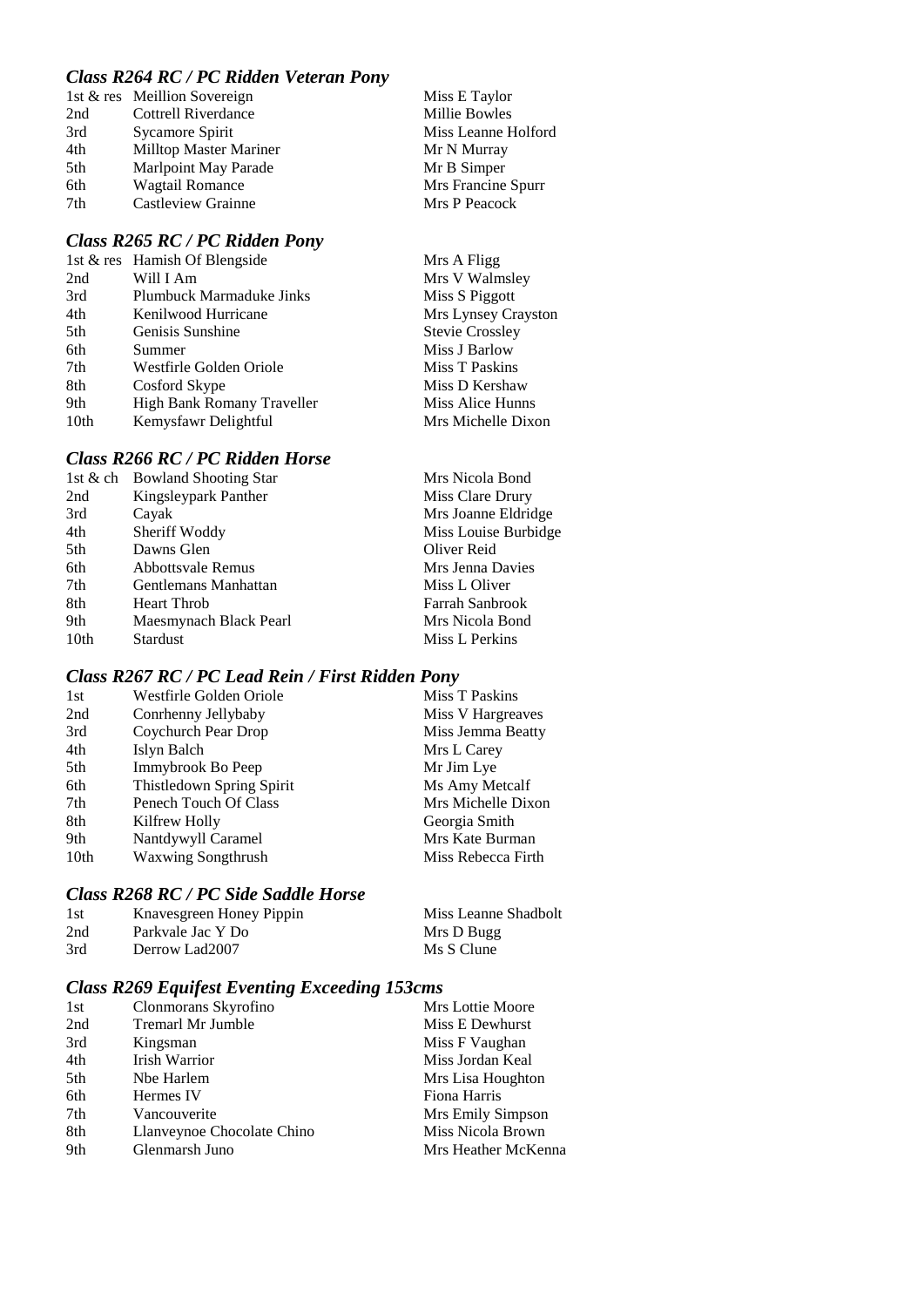## *Class R270 Equifest Eventer not exceeding 153cms*

| 1st              | <b>Foxhall Forged Mischief</b> | Miss L Cave            |
|------------------|--------------------------------|------------------------|
| 2nd              | D S Shadows Moonlight          | Miss Bailey Mai Hodges |
| 3rd              | Lowhaygarth Will O The Wisp    | Mrs A Fligg            |
| 4th              | Chip                           | Rachel Sharp           |
| 5th              | <b>Burlington Fisher</b>       | Mrs J Mannix           |
| 6th              | Branch Field Jame              | Miss Ellie Lendon      |
| 7th              | Llechryd Painted Warrior       | Mrs J Sheehy           |
| 8th              | <b>Brattin Prince</b>          | Miss H Bradley         |
| 9th              | Treehoo Gennie                 | Mrs S Leonard          |
| 10 <sub>th</sub> | Riley                          | Miss F Driscoll        |

## *Class R271 Equifest Eventer not exceeding 143cms*

| Pye                          | Mrs Jacqui Chok          |
|------------------------------|--------------------------|
| Knockash Benji               | Mrs T Clanfield          |
| <b>Loxland Amazing Grace</b> | Mrs S Dobson             |
| Rotherwood Dream On          | Mrs L Furniss            |
| Hopgarden Avatar             | Mrs F Clout              |
| Alkatraz Escape              | Miss Laura Toller        |
| Fly                          | Miss Kayleigh Shepperson |
| Knockavalley Paddy           | Mrs J Benbow             |
| Fouches Wizard Of Oz 13230   | Miss Cally Humphrey      |
| Isaura Van Goudveerdigem     | Miss E Walker            |
|                              |                          |

## *Class R272 Equifest Eventer not exceeding 133cms*

| 1st | <b>Brookhall Colsort</b>     | <b>Hayley Shippey</b>  |
|-----|------------------------------|------------------------|
| 2nd | <b>Scarletts Jimmy Bunny</b> | Rosezena White         |
| 3rd | <b>Musbury Contessa</b>      | Mrs V Bignell          |
| 4th | Barnsdale Playtime           | Skye Summer Taylor     |
| 5th | Mystic Gem                   | Rachel Sharp           |
| 6th | Scarthy Gold Falcon          | <b>Hayley Shippey</b>  |
| 7th | Clayhill Chaffinch           | Georgina Lewis-Roberts |

#### *Class R273 Absolute Beginners WHP*

| Siverbridge William       | Ms Tracey Fountain      |
|---------------------------|-------------------------|
| <b>Bucks Fizz</b>         | Mrs Dina Taylor         |
| Brynfach Llewelyn         | Andrea Pearman          |
| Out Of The Blue           | Grace Elizabeth Furniss |
| Party Girl                | Mrs V Martin            |
| <b>Townend Barley</b>     | Mrs Emma Kaye           |
| Willowcourt Rio           | Miss O Stansfield       |
| <b>Atinas Classic Boy</b> | Miss R Carmell          |
| Paint Me Piebald          | Miss A Bond             |
| Castleview Grainne        | Mrs P Peacock           |
|                           |                         |

## *Class R274 Absolute Beginners Working Hunter*

|     | 1st & ch Conrhenny Stencil   | Miss V Hargreaves |
|-----|------------------------------|-------------------|
|     | 2nd $&$ res Peppermill Chill | Mrs K Whitehead   |
| 3rd | Aero                         | Mrs Kim Booty     |
| 4th | <b>Sandtoft Duke</b>         | Miss Karen Prince |
| 5th | Fastjet 617 Dambuster        | Mrs N Pargeter    |
|     |                              |                   |

## *Class R275 Novice 133cms WHP*

| Mrs Heather Shave  |
|--------------------|
| Mrs Sarah Mcdonald |
| Mrs S Wright       |
| Mrs S Wright       |
|                    |

## *Class R276 Novice 143cms WHP*

| 1st & res Gew Tanzanite   | Mrs E Peters         |
|---------------------------|----------------------|
| Flecknoe Final Impression | Fiona Titterton      |
| Willoway Ice Prince       | Mr Daniel Bailey     |
| <b>Cloontask Beauty</b>   | Mrs Claire Sellick   |
| Sweet Home Indiana        | Mrs Serra Kaliviotis |
|                           |                      |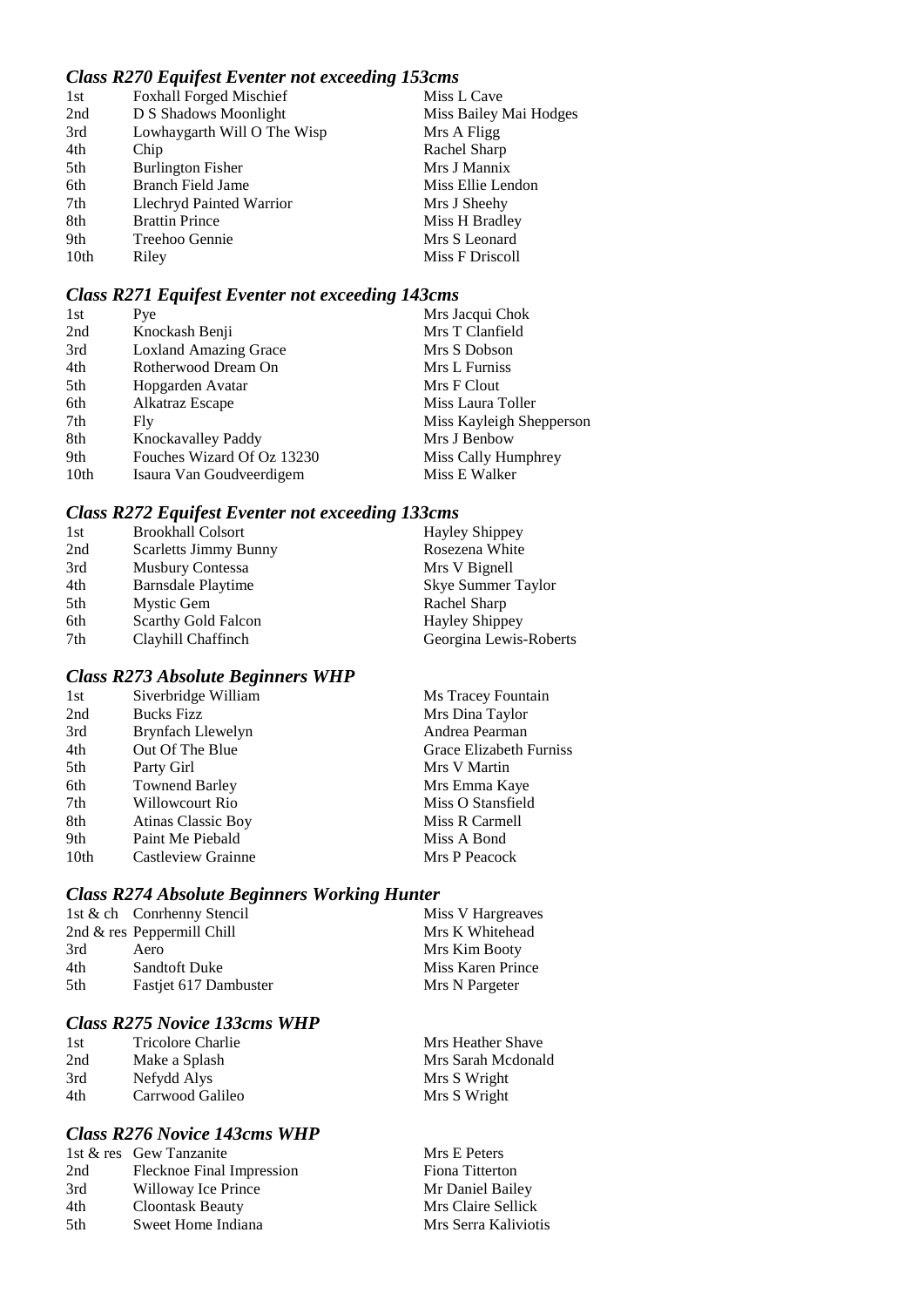| 6th  | Chesswood Sandpiper       | Mrs C Excell-outram  |
|------|---------------------------|----------------------|
| 7th  | Sallaghen 3               | Macey Crabtree       |
| 8th  | Midnight Boy              | Miss Chris Rushforth |
| 9th  | Crumpwell Betty           | Mrs C Lanni          |
| 10th | Glenwood Stud Olympic Sun | Mr M Bird            |

#### *Class R277 Novice 153cms WHP*

|     | 1st & ch Carnsdale Dun Good | Poppy Carr         |
|-----|-----------------------------|--------------------|
| 2nd | G"Day                       | Mrs Linda Percy    |
| 3rd | <b>Ballyveane Rebel</b>     | Mrs Claire Sellick |
| 4th | Copshawholm Diamond Prince  | Miss R Williamson  |
| 5th | Grace                       | Mrs Dina Taylor    |
| 6th | <b>Tycooly Boy</b>          | Miss E Reeve       |

#### *Class R278 Novice Working Hunter exceeding 148cms*

| 1st | Peppermill Chill          | Mrs K Whitehead           |
|-----|---------------------------|---------------------------|
| 2nd | Castlegar Smash           | Miss Hermione Edmonds     |
| 3rd | Conrhenny Stencil         | Miss V Hargreaves         |
| 4th | Veuve Cliquot             | Mrs Jackie Minihane       |
| 5th | Tommie Tucker             | <b>Miss Rachel Stokes</b> |
| 6th | Vancouverite              | Mrs Emily Simpson         |
| 7th | For Fanny                 | Mrs Jeanette McDonnell    |
| 8th | <b>Urswick Rock Solid</b> | Miss Bonnie Desborough    |
| 9th | Pendancer Bilbo Baggins   | Miss Hayley Dolby         |

#### *Class R279 Open Working Hunter*

| 1st | <b>Quartz Diamond Boy</b> | <b>Miss Rachel Stokes</b> |
|-----|---------------------------|---------------------------|
| 2nd | Clonmorans Skyrofino      | Mrs Lottie Moore          |
| 3rd | Folly Glen Clover         | Ms Gill Hare              |
| 4th | Noble Credit Crunch       | Miss S Cloy               |
| 5th | <b>Comfort Zone</b>       | Miss J Howell             |
| 6th | For Fanny                 | Mrs Jeanette McDonnell    |

#### *Class R280 Open WHP 153cms*

| 1st | Copshawholm Diamond Prince |
|-----|----------------------------|
| 2nd | G"Day                      |
| 3rd | Carnsdale Dun Good         |
| 4th | Woodview Lady Luck         |
| 5th | <b>Tycooly Boy</b>         |
|     |                            |

## *Class R281 Open WHP 143cms*

1st & ch Jack V111 Miss Mia Dickinson<br>
2nd Sallaghen 3 Miss Miss Miss Mia Dickinson

Mrs Gemma Crabtree

Miss R Williamson Mrs Linda Percy Poppy Carr

Miss Sarah Horsnell Miss E Reeve

#### *Class R282 Open WHP 133cms*

1st & res Carrwood Galileo Mrs S Wright

#### *Class R283 Novice Welsh D, Connemara, New Forest WHP*

|      | 1st $&$ ch Liscappul Ed      | Miss J Croft          |
|------|------------------------------|-----------------------|
| 2nd  | Hillview Lad                 | Mrs Karen Kerby       |
| 3rd  | Lisbon Boy                   | Miss J Legge          |
| 4th  | <b>Shanvoher Corcus</b>      | Miss Emma Clutterbuck |
| 5th  | Midnight Boy                 | Miss Chris Rushforth  |
| 6th  | Lookout Calla Surprise       | Mrs J Marriott        |
| 7th  | <b>Felinmor Crown Prince</b> | Mrs Heidi Sharp       |
| 8th  | Cwmtynant Cardiganbay        | Mrs M Crawford        |
| 9th  | Croftbank Micky Finn         | Miss Phillipa Russell |
| 10th | Kiron Jacobite               | Ms B Wainwright       |

#### *Class R284 Novice Highland, Fell, Dales WHP*

| 1st | Swallowfields Dragonfly           | Miss A Hinchly     |
|-----|-----------------------------------|--------------------|
| 2nd | Lummas Sapphire                   | Mrs Gill Rawlinson |
| 3rd | <b>Cheshirefells Black Beauty</b> | Mrs S Cowie-Bland  |
| 4th | Brackenthwaite Rio                | Mrs Gill Rawlinson |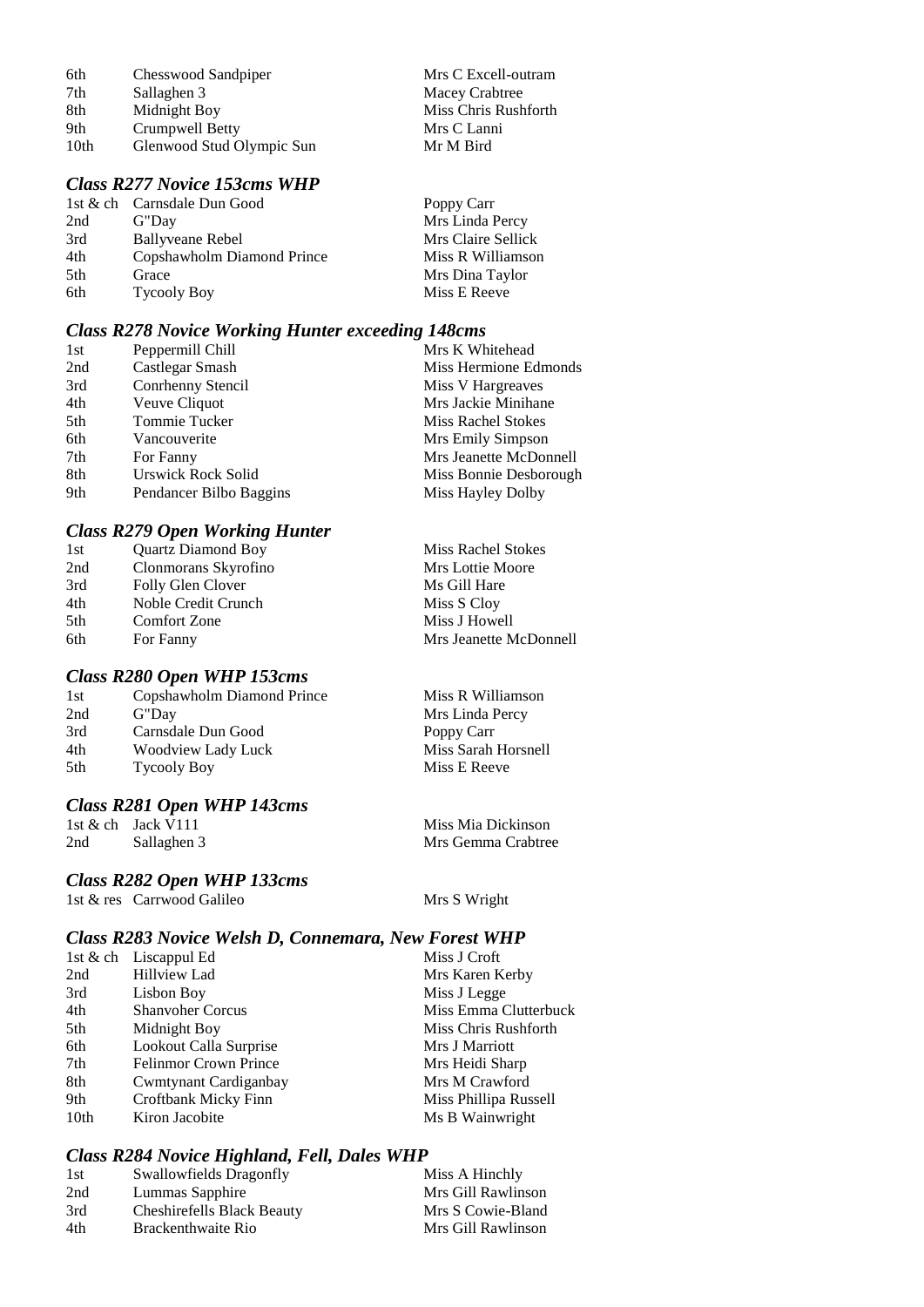#### *Class R285 Novice Welsh Sections B & C WHP*

| 1st & res Cadfach Rhydian | Ms Ashley Connor     |
|---------------------------|----------------------|
| Dunaskin Gimli            | <b>Eleanor Crate</b> |
| Sangwyn Ifan              | Rebecca Sharp        |
| Dark Storm                | Mrs Fiona McNaught   |
| Conrhenny Jellybaby       | Miss V Hargreaves    |
| <b>Atinas Classic Boy</b> | Miss R Carmell       |
| Popsters Lolli Pop        | Mrs Elizabeth Dickie |
| Thamesbourne Rhonwen      | Miss Beth Andrews    |
| Shearwater Neymar Jr      | Miss J Hunt          |
| Paddock Kate              | Mrs A Green          |
|                           |                      |

#### *Class R286 Novice Welsh A, Dart, Exmoor & Shetland WHP*

| 1st | <b>Anchor Bustard</b>     | I Knights        |
|-----|---------------------------|------------------|
| 2nd | Wintersend Nimbus         | Abigail Marshall |
| 3rd | Nantfforchog Blue Romishe | Jolie Darton     |
| 4th | Upsy Daisy                | Izzy Wood        |
| 5th | Brynfach Llewelyn         | Andrea Pearman   |

#### *Class R287 Lead Rein WHP*

| 1st              | <b>Amilas Chutney</b>      | Tommy Lee         |
|------------------|----------------------------|-------------------|
| 2nd              | Frongoch Beti              | Anya Dewey Clarke |
| 3rd              | Conrhenny Jellybaby        | Miss V Hargreaves |
| 4th              | <b>Gwyrddparc Torres</b>   | Lucy Richardson   |
| 5th              | Hemsbrook West Wind        | Mrs E Harris      |
| 6th              | Amilas Chorizo             | Mrs Teresa Wilks  |
| 7th              | Underhill Playtime         | Joanne Hull       |
| 8th              | <b>Bucks Fizz</b>          | Mrs Dina Taylor   |
| 9th              | <b>Ewok General Wicket</b> | Miss H Mylott     |
| 10 <sub>th</sub> | Waitwith Dekota Mist       | Mrs Z Johnstone   |
|                  |                            |                   |

### *Class R288 M&M Cradle Stakes*

|     | 1st & res Anchor Bustard | Mrs |
|-----|--------------------------|-----|
| 2nd | Llafar Locomotion        | Mrs |
| 3rd | Maygray Malfoy           | Mrs |
| 4th | Harwel Sunshine          | Mrs |
| 5th | Amilas Chorizo           | Mrs |
|     |                          |     |

#### *Class R289 M&M Nursery Stakes*

 $1$ st & ch Nebo Rian Mrs M Hatswell 2nd Cadfach Rhydian Ms Ashley Connor<br>
3rd Larchgrove Isabella Mrs J Benbow 3rd Larchgrove Isabella

#### *Class R290 Open Cradle Stakes*

#### *Class R291 Open Nursery Stakes*

| 1st | Nefydd Alys                    |
|-----|--------------------------------|
| 2nd | Larchgrove Isabella            |
| 3rd | <b>Oakville Touch of Class</b> |
| 4th | <b>Scarletts Jimmy Bunny</b>   |
| 5th | Paddock Kate                   |
| 6th | Noble Fire Bird                |

#### *Class R292 Dressage To Music*

*Class R293 Clear Round Dressage*

s S Townes s C Lanni s Petrina Philp s Francine Spurr s Teresa Wilks

Mrs Petrina Philp Mrs Lisa Crompton Mrs Dina Taylor Mrs Heather Shave Mrs C Lanni Miss Georgia Aungier

Mrs S Wright Mrs J Benbow Miss Georgia Aungier Rosezena White Mrs A Green Mrs C Lanni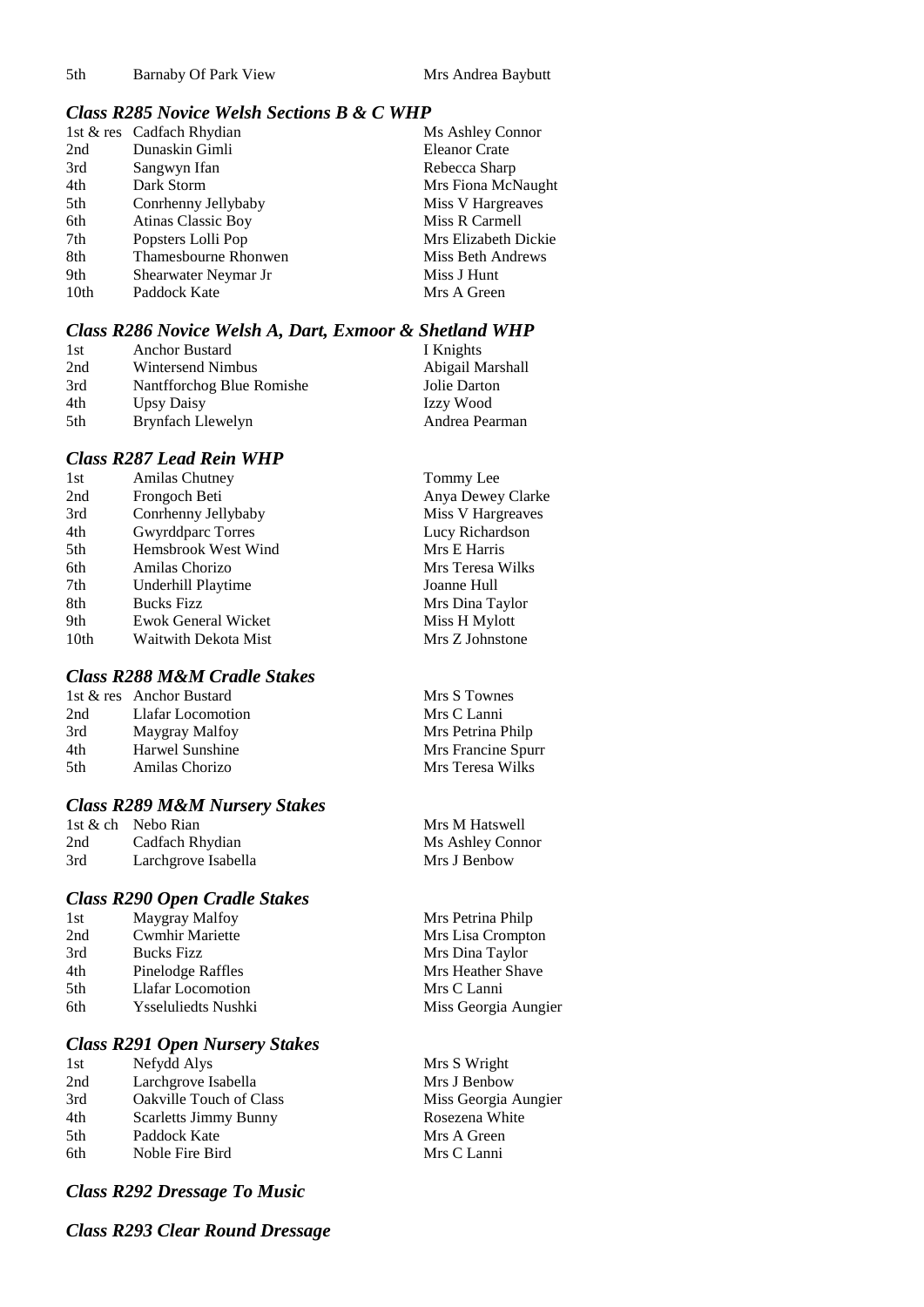## *Class R294 Piebald / Skewbald & Traditionals Concours DElegance*

| 1st  | Il Cavallo Con I Capelli | Mrs Helen Spurdens |
|------|--------------------------|--------------------|
| 2nd  | Jambes Joyeux            | Amy Pickering      |
| 3rd  | Chester                  | Miss N Ashcroft    |
| 4th  | Dudley Do Right          | Miss K Morton      |
| 5th  | Lucky Llamedos           | Miss Danielle Boot |
| 6th  | Casperello Creme         | Ms Debbie Purdy    |
| 7th  | <b>Budweiser II</b>      | Mrs Esther Fowler  |
| 8th  | Summer                   | Miss J Barlow      |
| 9th  | Jack V111                | Miss Mia Dickinson |
| 10th | Paint Me Piebald         | Miss A Bond        |

## *Class R295 Side Saddle Concours - Traditional Costume*

| 1st | Jeorgeo Of Ebony         | Miss K Yeo           |
|-----|--------------------------|----------------------|
| 2nd | Cadfach Rhydian          | Natasha Connor       |
| 3rd | Knavesgreen Honey Pippin | Miss Leanne Shadbolt |
| 4th | Spinneybank Velvet       | Palmer Mollie        |
| 5th | Mickey Finn II           | Mrs Jane Scott       |
| 6th | Renelles Royal Decree    | Miss C Joslin        |
| 7th | Lowhouses Jessica Ii     | Mrs L Hallam         |
| 8th | Derrow Lad2007           | Ms S Clune           |

## *Class R296 Plaited / Hogged Pairs*

| 1st  | <b>Musbury Contessa</b> | Mrs V Bignell          |
|------|-------------------------|------------------------|
| 2nd  | Annie Of Oakhaze        | Mrs G Platt            |
| 3rd  | Robert                  | Miss Georgia Sheridan  |
| 4th  | <b>Shantaine Humbug</b> | Miss Poppy Daly        |
| 5th  | The Cobstopper          | Miss Emma Olsen        |
| 6th  | Kildromin Sir           | Miss Charlotte Cooper  |
| 7th  | Maysong                 | Ms Laura Kenyon Brodie |
| 8th  | <b>Sandtoft Duke</b>    | Miss Karen Prince      |
| 9th  | Torviscus Lad           | Jenni Gates            |
| 10th | Spellbound              | Miss Emma Bell         |

## *Class R297 Concours D'Elegance - Riders 16 years & under*

| Glanteifi Seren Mai   | Jessica-lee Speight |
|-----------------------|---------------------|
| Cadfach Rhydian       | Natasha Connor      |
| Wilcrick Sandpiper    | Eva Faye Hemingway  |
| Brackenthwaite Rio    | Mrs Gill Rawlinson  |
| Briars Aspen          | Miss T Paskins      |
| Kemysfawr Delightful  | Mrs M Dixon         |
| Penech Touch Of Class | Mrs M Dixon         |
| Budweiser II          | Mrs Esther Fowler   |
| Gellihaf Ronaldo      | Mrs M Crawford      |
| Cong Ballycurran Joey | Mrs J Milner        |
|                       |                     |

## *Class R298 Open Ridden Hacks*

|     | 1st & res Dream Of A Gleam | Olivia Mitchell |
|-----|----------------------------|-----------------|
| 2nd | <b>Assagart Dew</b>        | Mrs Katie Snow  |
| 3rd | Grovelan Addiction         | Miss J Andrew   |
| 4th | Toncynffig Echo Beach      | Mrs V Archer    |

## *Class I299 Rescue In Hand Native / Traditional*

|      | 1st & ch World Horse Welfare Stow Ponys Daughter With 4spot | Miss K Wright                   |
|------|-------------------------------------------------------------|---------------------------------|
| 2nd  | Lil Darlin                                                  | Miss L Howard                   |
| 3rd  | Littlewitty Fandango                                        | Mrs Jamie Hall                  |
| 4th  | Carltonlima Maserati                                        | Miss Lauren Nichols             |
| 5th  | Redwings Woolly                                             | Mrs Alison Hall                 |
| 6th  | Zeus                                                        | Miss E Brown                    |
| 7th  | Othello Iv                                                  | Miss Charlotte Tarlton          |
| 8th  | Mouse Aka Minnie                                            | Miss Clare Hardstone            |
| 9th  | Chap                                                        | Miss Sheila Henry               |
| 10th | Redwings Flora                                              | <b>Redwings Horse Sanctuary</b> |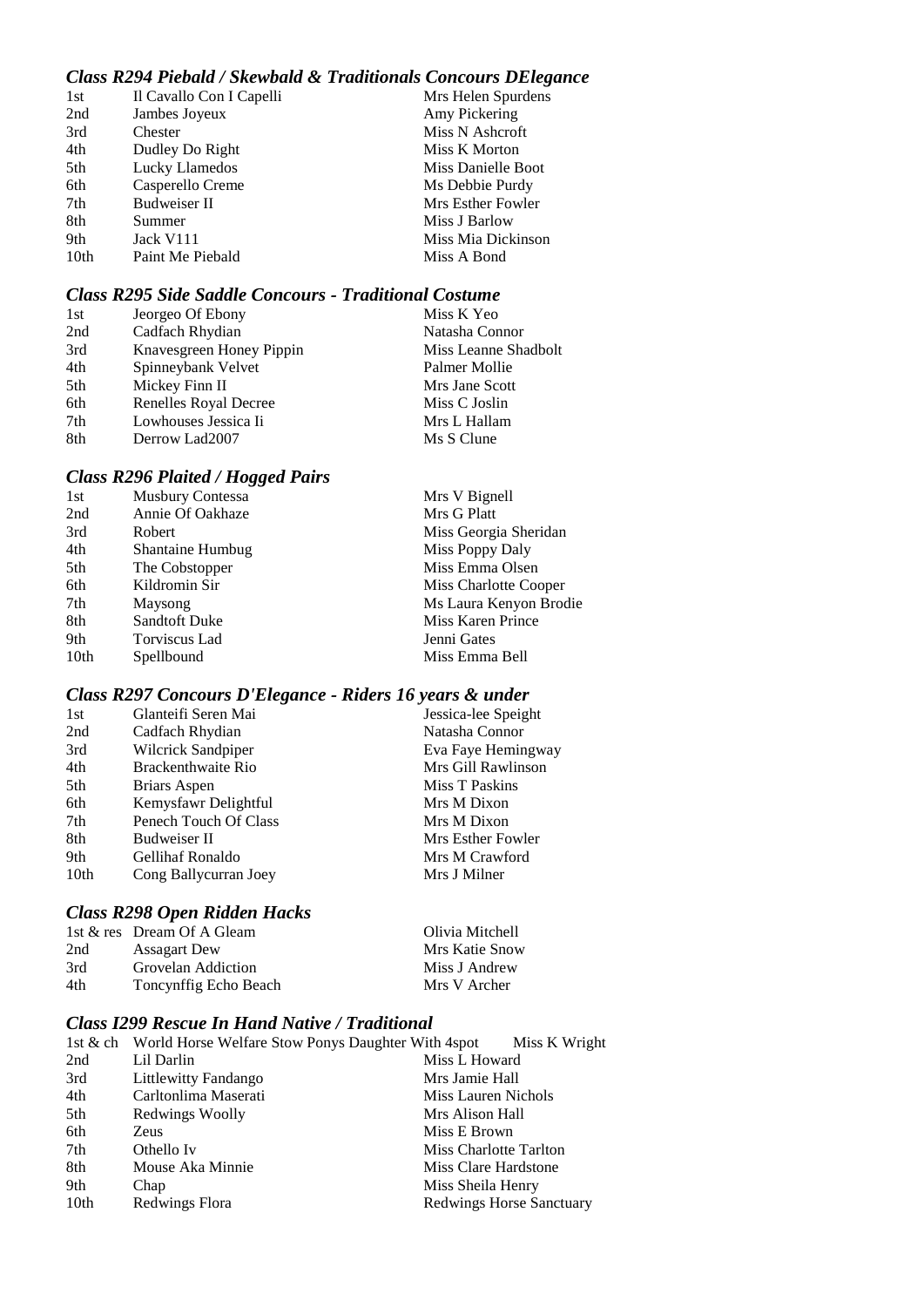## *Class I300 Rescue In Hand Plaited / Hogged*

| 1st              | Theodore                                         | The Horse Trust     |
|------------------|--------------------------------------------------|---------------------|
|                  | 2nd & res World Horse Welfare Fydlyn Kenen 73300 | Miss K Wright       |
| 3rd              | World Horse Welfare Hillam Bobby Dazzler         | Miss K Wright       |
| 4th              | <b>Blue Cross Xanthe</b>                         | Miss Kate Harrison  |
| 5th              | <b>Beres</b>                                     | Miss F Simes        |
| 6th              | <b>Blue Cross Pepsi</b>                          | Miss Charlotte Ward |
| 7th              | Whw Cobweb                                       | Mrs Kirsty Warnes   |
| 8th              | Pitlands Penny Royal                             | Miss L Tilney       |
| 9th              | World Horse Welfare Newton Heath                 | Miss K Wright       |
| 10 <sub>th</sub> | World Horsewelfare Tor                           | Miss C Elding       |

#### *Class I301 Rescue In Hand 1,2,3 years*

| 1st | Mouse Aka Minnie       | Miss Clare Hardstone |
|-----|------------------------|----------------------|
| 2nd | <b>Hillrow Harvest</b> | Miss Alice Griffiths |

## *Class R302 Rescue Ridden Lead Rein / First Ridden*

| 1st | Ewok General Wicket    | Miss H Mylott            |
|-----|------------------------|--------------------------|
| 2nd | Whw Cobweb             | <b>Mrs Kirsty Warnes</b> |
| 3rd | Redwings Woolly        | Mrs Alison Hall          |
| 4th | Redwings Heron         | Mrs S Richardson         |
| 5th | World Horsewelfare Tor | Miss C Elding            |

#### *Class R303 Rescue Ridden Native / Traditional*

| 1st | Robert                  | Miss Georgia Sheridan |
|-----|-------------------------|-----------------------|
| 2nd | Chap                    | Miss Sheila Henry     |
| 3rd | Rspca Sherman           | Miss Chelsey Bailey   |
| 4th | Lil Darlin              | Miss L Howard         |
| 5th | <b>Blue Cross Grace</b> | Miss Charlotte Ward   |
| 6th | <b>Blue Cross Romeo</b> | Mrs Karen Clarke      |

## *Class R304 Rescue Ridden Plaited / Hogged*

| 1st | Pumpkin                  | Ms M Fletcher      |
|-----|--------------------------|--------------------|
| 2nd | Bluecross Iris           | Miss A Coutin      |
| 3rd | <b>Blue Cross Xanthe</b> | Miss Kate Harrison |
| 4th | Pitlands Penny Royal     | Miss L Tilney      |

Mr J Cresswell

Mr J Peters Mr Ernie Walsh

#### *Class R305 Open Hackney Pony*

| 1st & res Hartland Step Over The Moon |  |
|---------------------------------------|--|

#### *Class R306 Open Hackney Horse*

| 1st | Wellshaw Petite Etoile  | Rachel Milton      |
|-----|-------------------------|--------------------|
| 2nd | Brookeborough Equalizer | Mr Ernie Walsh Jnr |

#### *Class R307 Amateur Wagon Class*

| 1st & ch Sir Arrie |                               |
|--------------------|-------------------------------|
| 2nd                | <b>Maryland Question Mark</b> |

## *Class I308 In Hand Rare Breeds*

| 1st | Pembridge Justice      | Mr Bruce Langley-McKim |
|-----|------------------------|------------------------|
| 2nd | <b>Townend Kirstin</b> | Miss L Walton          |
| 3rd | Pottertonpark Marsaili | Mrs Elizabeth Mangham  |
| 4th | Colony Cuthbert        | Mrs K Galbraith        |

## *Class I309 In Hand World / Foreign Breeds*

|      | 1st & ch Monnington Kipling | Mrs A Conner Bulmer |
|------|-----------------------------|---------------------|
| 2nd  | Duc De L Haute              | Mrs R Ebbens        |
| 3rd  | Ausdan Karin                | Mrs M Megrath       |
| 4th  | <b>Hobart Rozanne</b>       | Donna Sutton        |
| .5th | Siem Van Stal Herven        | Mrs S Strang        |
| 6th  | Talanas Scheherazade        | Donna Sutton        |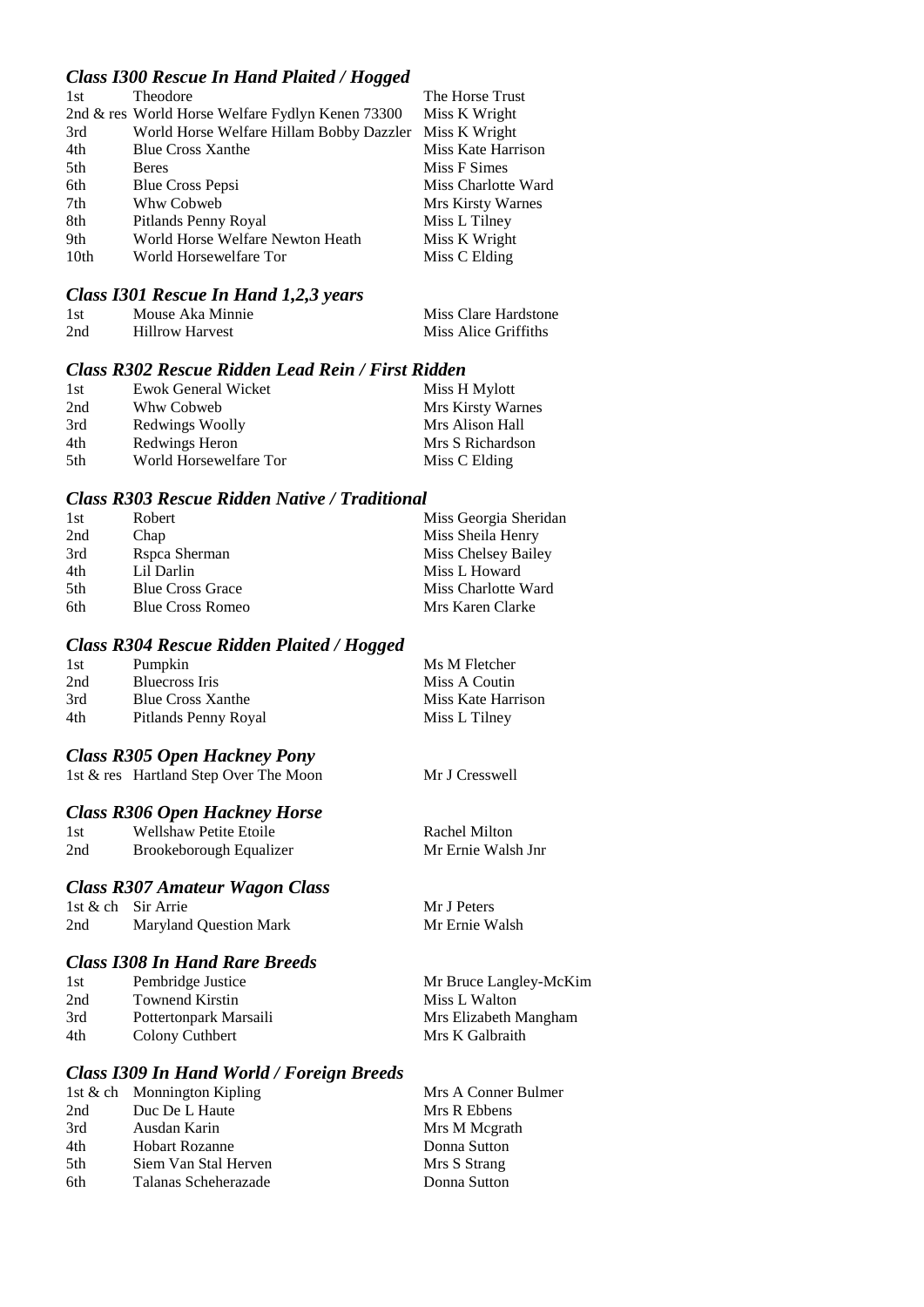#### *Class I310 Open In Hand Piebald / Skewbald Pony*

| 1st & ch | Charlie                     | <b>Charlotte Bunting</b> |
|----------|-----------------------------|--------------------------|
| 2nd      | Sd Atomic Mike              | Mrs Hayley Emery         |
| 3rd      | <b>Thordale Cookie</b>      | Debra Rogers             |
| 4th      | Burghwallis Dippity Doo Da  | Miss A Cronshaw          |
| 5th      | Chasend Monarch Of The Glen | Miss S Cotton            |
| 6th      | Subtle Affair               | Kimberley Dyson          |
| 7th      | Miss Francesco              | Anna Morter              |
| 8th      | Percy O Malley              | Mrs F Farquharson        |
| 9th      | Mia Mon                     | Mrs Julie Edmead         |
| 10th     | Ey Up Dave                  | Miss K Morton            |
|          |                             |                          |

#### *Class I311 Open In Hand Piebald / Skewbald Horse*

| 1st & res Stardust |                    | Miss L Perkins |
|--------------------|--------------------|----------------|
| 2nd                | Dees Total Eclipse | Janet Smith    |

#### *Class I312 BSPA Members In Hand Piebald/Skewbald 1,2,3 years*

|     | 1st & res Sd Atomic Mike  | Mrs Hayley Emery |
|-----|---------------------------|------------------|
| 2nd | Hawthornes Premiere Amour | Mr B Simper      |

#### *Class I313 BSPA Members In Hand Piebald/Skewbald Plaited Horse/Pony* 1st Crensiog Gwyn Du Miss S Brownstone

#### *Class I314 BSPA Members In Hand Piebald/Skewbald Native/Traditional*

| 1st             | Leonardo Di Cobrio Ii      | Miss Bethany Dudden |
|-----------------|----------------------------|---------------------|
| 2nd             | Mickey Mouse               | Mr & Mrs A Streeter |
| 3rd             | King Of Silk               | Mr & Mrs A Streeter |
| 4th             | Nantllesg Elwyn            | Miss R Hamilton     |
| 5th             | <b>Sd Sitting Pretty</b>   | Mrs Janet Piper     |
| 6th             | <b>Churchtown Minstrel</b> | Miss Hanna Sillitoe |
| 7 <sub>th</sub> | Thordale Cookie            | Debra Rogers        |

#### *Class I315 BSPA Members In Hand Home Produced Piebald/Skewbald 1,2,3 years old* 1st & ch Sd Atomic Mike Mrs Hayley Emery

#### *Class I316 BSPA Members In Hand Home Produced Piebald/Skewbald Plaited Horse/Pony* 1st  $&$  res Crensiog Gwyn Du

#### *Class I317 BSPA Members In Hand Home Produced Pie/Skew Native/Trad/Hogged Horse / Pony*

| 1st | Padnalls Pepper       | Mrs G Chambers       |
|-----|-----------------------|----------------------|
| 2nd | Leonardo Di Cobrio Ii | Miss Bethany Dudden  |
| 3rd | Nantllesg Elwyn       | Miss Roanna Hamilton |
| 4th | Thordale Cookie       | Debra Rogers         |
| 5th | Triplicate            | Mr R Williams        |

#### *Class R318 BSPA Members Piebald/skewbald Home Produced Ridden Plaited*

|      | 1st & res Lynivan Hudson Hawke   | Mrs Fiona Bailey |
|------|----------------------------------|------------------|
| 2nd  | Maplebridge Good Friday          | Mrs S Millsom    |
| 3rd  | Mojita                           | Mrs M Collings   |
| 4th  | Bluecross Iris                   | Miss A Coutin    |
| .5th | Kellythorpes Spot The Difference | Mrs Janet Piper  |

#### *Class R319 BSPA Members Piebald/Skewbald Home Produced Ridden Traditional*

|     | 1st & ch Splashdown Lenny | Ms D Birdsey       |
|-----|---------------------------|--------------------|
| 2nd | Conker                    | Miss L Green       |
| 3rd | Padnalls Pepper           | Mrs G Chambers     |
| 4th | Marley V                  | Miss H Nicholson   |
| 5th | Lucky Llamedos            | Miss Danielle Boot |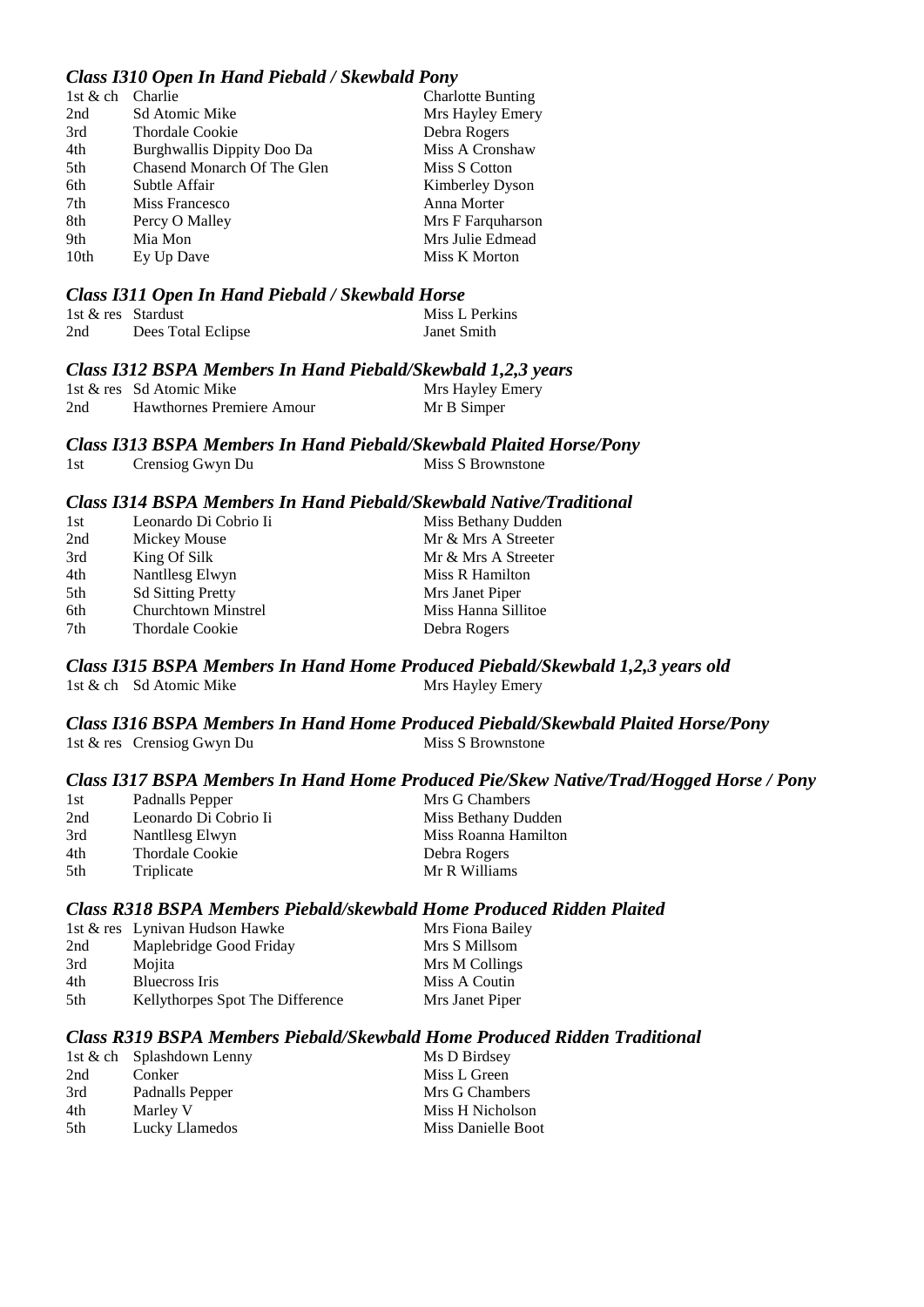## *Class R320 BSPA Members Piebald/Skewbald Home Produced Ridden Native/Hogged.*

| 1st | <b>Brookdale Bruce Almighty</b> | Mrs Kirsty Warnes |
|-----|---------------------------------|-------------------|
| 2nd | Corky                           | Janet Piper       |
| 3rd | Triplicate                      | Mr R Williams     |

#### *Class R321 BSPA Members Amateur Ridden Piebald/Skewbald Plaited Horse/Pony*

| 1st | May Day                       | Courtney Jones      |
|-----|-------------------------------|---------------------|
| 2nd | <b>Freckleton First Class</b> | Mrs C Dagless       |
| 3rd | Nijinski Lilly White          | Mrs Vicki Jasinski  |
| 4th | Logan                         | Mrs Isobel Nicholls |
| 5th | Billy Ix                      | Miss H Nelson       |

#### *Class R322 BSPA Members Amateur Ridden Piebald/Skewbald Native / Hogged Horse/Pony*

| 1st | <b>Brookdale Bruce Almighty</b> | Mrs Kirsty Warnes   |
|-----|---------------------------------|---------------------|
| 2nd | Nantllesg Elwyn                 | Miss R Hamilton     |
| 3rd | My Perfect Piece                | Mrs N Berry         |
| 4th | Plumbuck Marmaduke Jinks        | Miss S Piggott      |
| 5th | Plumbuck Bunny Squiggle         | Miss Hanna Sillitoe |

#### *Class R323 BSPA Members Amateur Ridden Piebald/Skewbald Traditional Horse/Pony*

| 1st | Splashdown Lenny |                                                                        | Ms D Birdsey |
|-----|------------------|------------------------------------------------------------------------|--------------|
| 2nd |                  | Marvellous Mr Pickles Previously Larkrise Picnic Mrs L Everitt Burgess |              |

#### *Class R324 BSPA Members Piebald/Skewbald Plaited Horse/Pony*

|     | 1st & ch Reevesgate Royal Occasion | Miss L Hillyard       |
|-----|------------------------------------|-----------------------|
| 2nd | <b>Tullabeg Connection</b>         | Mrs N Cooper          |
| 3rd | <b>Rhyfel Saxon Prince</b>         | Miss Ashleigh Walters |
| 4th | Logan                              | Mrs Isobel Nicholls   |

#### *Class R325 BSPA Members Piebald/Skewbald Native/Hogged Horse/Pony*

| 1st | Colourful Life           | Miss Emma A Croft   |
|-----|--------------------------|---------------------|
| 2nd | Churchtown Minstrel      | Miss Hanna Sillitoe |
| 3rd | Plumbuck Marmaduke Jinks | Miss S Piggott      |
| 4th | Nantllesg Elwyn          | Miss R Hamilton     |

#### *Class R326 BSPA Members Piebald/Skewbald Traditional Horse/Pony*

| 1st | Splashdown Bowie | Mrs P Rynn          |
|-----|------------------|---------------------|
| 2nd | Chico            | Mrs L Bailey        |
| 3rd | Lucky Llamedos   | Miss D Boot         |
| 4th | Tick Tac Tilda   | Mr L Morrison       |
| 5th | King Of Silk     | Mr & Mrs A Streeter |

#### *Class R327 BSPA Members Piebald/Skewbald Junior Ridden*

| 1st | Pride            | Miss V Oliver                                                          |
|-----|------------------|------------------------------------------------------------------------|
| 2nd | Just Joe         | Ms Tracey Fountain                                                     |
| 3rd |                  | Marvellous Mr Pickles Previously Larkrise Picnic Mrs L Everitt Burgess |
| 4th | Perfect Stranger | Mrs V Watts                                                            |

## *Class R328 BSPA Members Piebald/Skewbald Lead Rein / First Ridden*

| Miss C Bunting |
|----------------|
|                |

#### *Class I329 In Hand Riding Pony 1,2,3 years old*

| 1st  | Izzell Code Of Honour | Miss Sharon Eldred |
|------|-----------------------|--------------------|
| 2nd  | Llanai Arianna        | Mrs H Walter       |
| 3rd  | Tiger Moon            | Miss K Harris      |
| 4th  | Poppets Prince Ruben  | Elisabeth Edmonds  |
| .5th | Laithehill Moondance  | Miss V Hargreaves  |

## *Class I330 In Hand Riding Pony 4 years Old & Over*

|     | 1st & ch Stanley Grange Sea Shells | <b>Hollie Crowe</b>    |
|-----|------------------------------------|------------------------|
| 2nd | <b>Stanley Grange Songbird</b>     | Mrs J Parker           |
| 3rd | Kavanaghs Pipedream                | <b>Holly Donaldson</b> |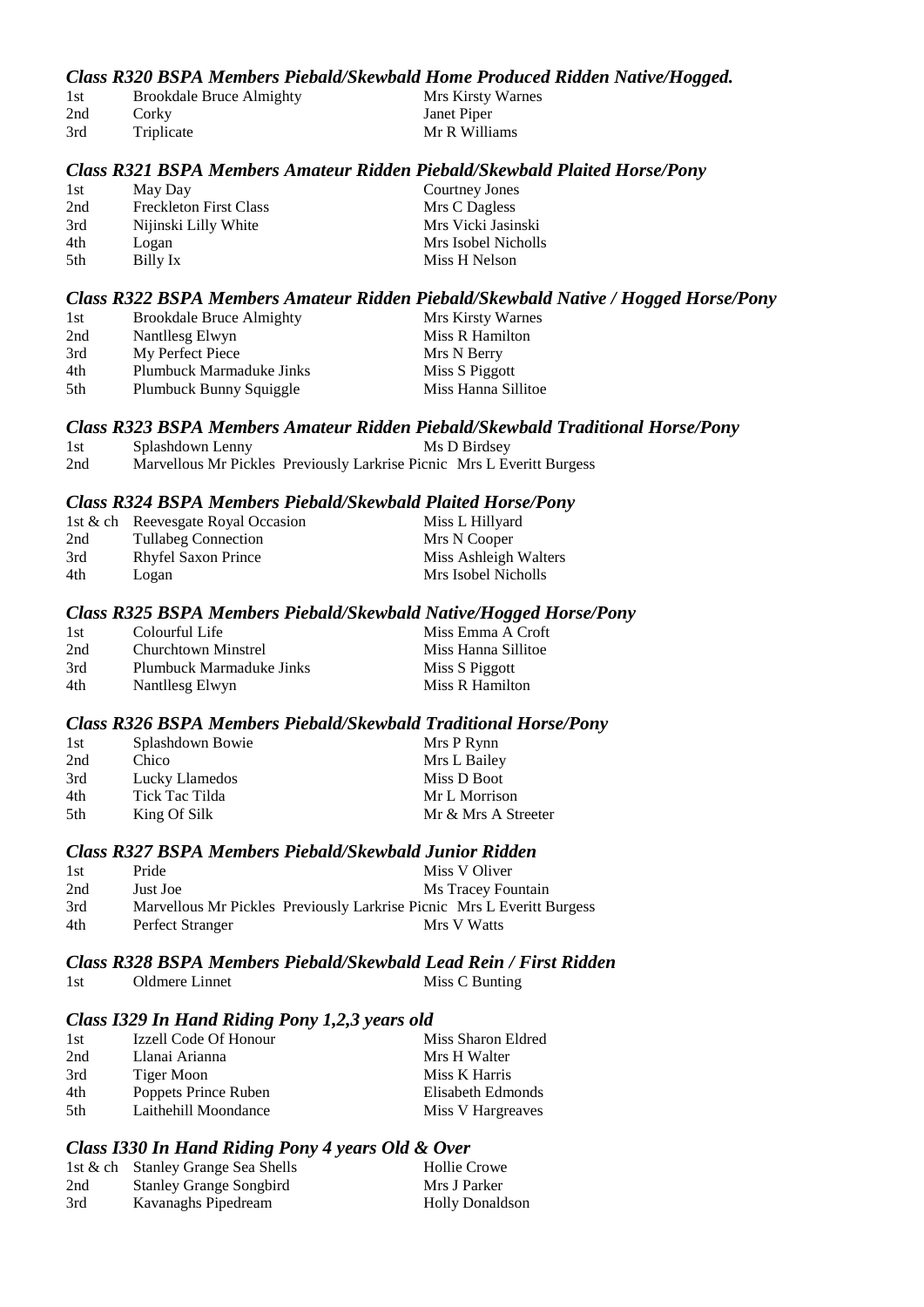## *Class I331 In Hand Open M&M Small Breeds 1,2,3 years*

| <b>Banksy Dauaberyn</b> | <b>Eleanor Crate</b> |
|-------------------------|----------------------|
| <b>Idyllic Perseus</b>  | Georgia Crouchman    |
| Cosford Fair Play       | Mrs Louise Cartner   |
| Weigelas Secret         | Mr John Checkley     |
| Lacy Jagger             | Mr Chris Piper       |
| Kerenelise Arabesque    | Mrs H Walter         |
| Conrhenny Tiny Tim      | Miss J Cryer         |
| Laithehill Moondance    | Miss V Hargreaves    |
| Cadlanvalley Violette   | Ms N Greaves         |
|                         |                      |

## *Class I332 In Hand Open M&M Small Breeds 4 yrs & over*

| 1st              | Moseley Triad        | Mrs M Viner          |
|------------------|----------------------|----------------------|
| 2nd              | Corkhills Sky Lark   | <b>Eleanor Crate</b> |
| 3rd              | Kerloch Pilgrim      | Miss Sian Greene     |
| 4th              | <b>Blethyn Grace</b> | Mrs Sue Day          |
| 5th              | <b>Bunbury Zimba</b> | Ms H Warrington      |
| 6th              | Cwmmeudwy Silwli     | Miss E Thompson      |
| 7th              | Milford Fair Breeze  | Mrs J Hewitt         |
| 8th              | Cayberry Heatwave    | Miss R Chung         |
| 9th              | Brynamman Gafyn      | Ms Donna Jackson     |
| 10 <sub>th</sub> | Pumphill Cinderella  | Mrs S Holliday       |

## *Class I333 In Hand Open M&M Large Breeds 1,2,3 years*

| 1st | Callan Of Cauldwell         | Mrs Catherine Whetton |
|-----|-----------------------------|-----------------------|
| 2nd | Horeb The High Roller       | Mr Timothy Hall       |
| 3rd | Carlung Viscount            | Mrs M Dagati          |
| 4th | Lochmore Eilidh             | Miss K Brewster       |
| 5th | Vignoles Libra              | Georgia Aungier       |
| 6th | Lochmore Ealasaid           | Miss K Brewster       |
| 7th | <b>Hillview Brown Bobby</b> | Miss Natasha Bentley  |
| 8th | Sangrug Dreams Of Gold      | Catherine Alton       |
|     |                             |                       |

## *Class I334 In Hand Open M&M Large Breeds 4 yrs & over*

| 1st              | Senators Blackjack                         | Mrs Emilia Hewer    |
|------------------|--------------------------------------------|---------------------|
| 2nd              | Larkvale King Of Diamonds                  | Ella May Cannell    |
| 3rd              | Trenleygrove Stella                        | Ms A Brown          |
| 4th              | <b>Glenwest Castle Little Miss Jasmine</b> | Mrs Jane Farrar     |
| 5th              | Cringlemire Sonny                          | Mrs Andree Careford |
| 6th              | <b>Corstan Rixton</b>                      | Lisa Mewes          |
| 7th              | Ashmeadow Thomas                           | Miss M Sibthorpe    |
| 8th              | Maesmynis Tywysog Noah                     | Miss N Lock         |
| 9th              | Corstan Rivendell                          | Miss E Thompson     |
| 10 <sub>th</sub> | Penbee Sonic                               | Mrs Melanie Rampley |

## *Class R335 Star Riders Lead Rein*

| 1st | <b>Sharptor Skyfall</b> | Mrs Sarah Murphy |
|-----|-------------------------|------------------|
| 2nd | Nantdywyll Caramel      | Mrs Kate Burman  |
| 3rd | Ewok General Wicket     | Miss H Mylott    |
| 4th | Churchwood Obsession    | Miss E Caley     |
| 5th | Aberhendre Cariad       | Mrs C Tomkins    |
|     |                         |                  |

## *Class R336 Star Riders First Ridden*

| 1st | <b>Broadspring Tango</b>   | Miss M Halsall      |
|-----|----------------------------|---------------------|
| 2nd | Vean Night Owl             | Miss V Oliver       |
| 3rd | Briars Aspen               | Miss T Paskins      |
| 4th | <b>Hightopps Dark Opal</b> | Miss G Coles        |
| 5th | Genisis Sunshine           | Mrs J Crossley      |
| 6th | Chester                    | Miss N Ashcroft     |
| 7th | Elvet Anwen                | Mrs Lynsey Crayston |
| 8th | Sianlee Megamix            | Katie Collier       |
|     |                            |                     |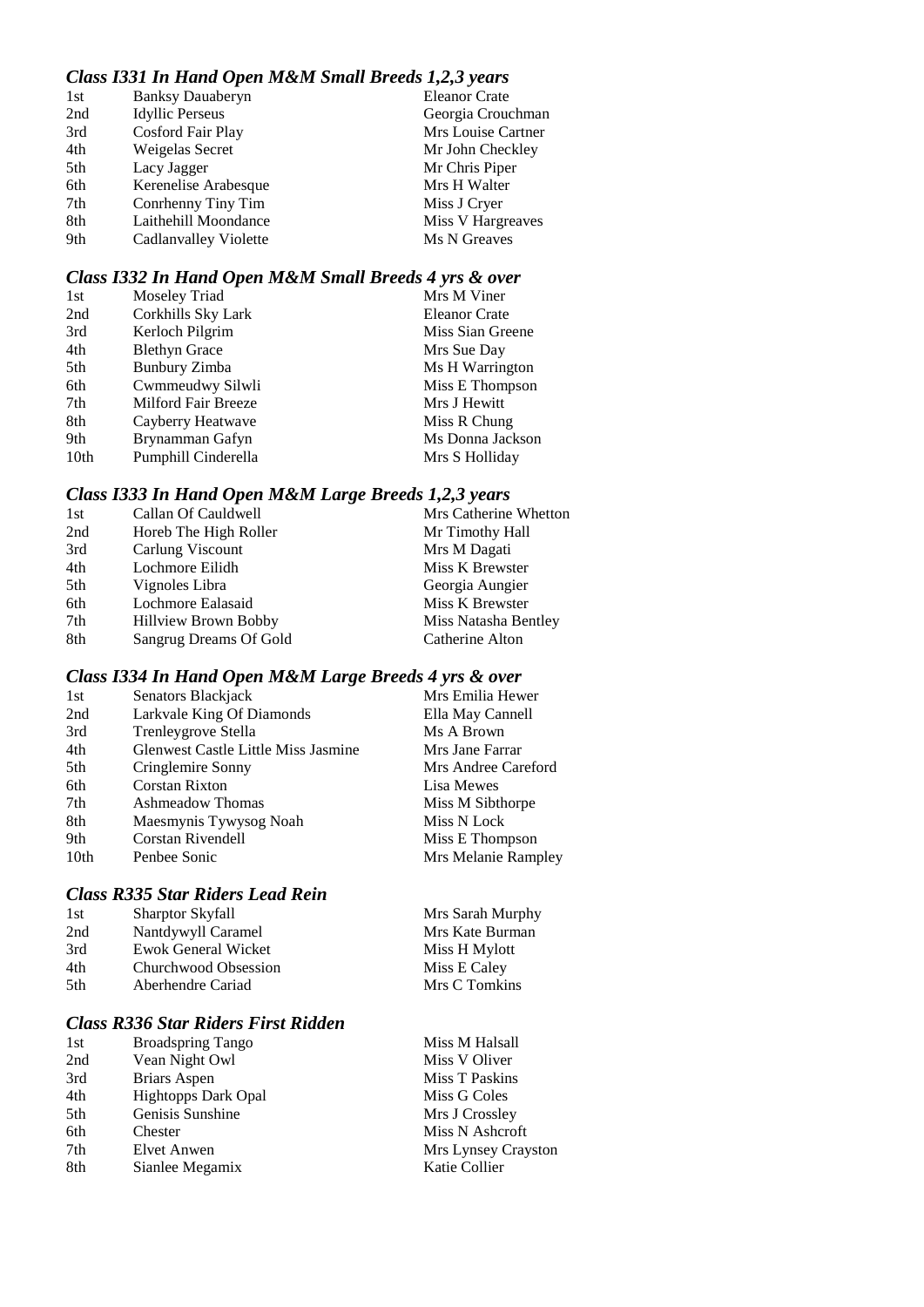## *Class R337 Star Riders Novice Junior Riders 14 yrs & under*

| 1st | Dawn Diamond               | <b>Katherine Marks</b> |
|-----|----------------------------|------------------------|
| 2nd | Royal Revue                | <b>Bronte Thompson</b> |
| 3rd | Milltop Master Mariner     | Mr N Murray            |
| 4th | Ellenbrook Glamour Girl    | Miss S Jones Percival  |
| 5th | <b>Banksgate Candy</b>     | Serena Cooper          |
| 6th | <b>Toohoots Simply Red</b> | Mrs Kerry Rule         |

## *Class R338 Star Riders Novice Junior Riders 18 yrs & under*

| 1st | <b>Flynns Girl</b> | Mrs Paula Shrimpton |
|-----|--------------------|---------------------|
| 2nd | Cosford Chairman   | Georgia Ahmet       |

#### *Class R339 Star Riders Novice Senior Riders*

| 1st              | Popsters Masterclass                       | Mrs S Dobson          |
|------------------|--------------------------------------------|-----------------------|
|                  | 2nd & res Ballantrae Bruce of Castle Green | Miss Emma Longden     |
| 3rd              | Kildromin Sir                              | Miss Charlotte Cooper |
| 4th              | Lord Loxley                                | Mrs M Mccarthy        |
| 5th              | Gentlemans Manhattan                       | Miss L Oliver         |
| 6th              | Red House Karim                            | Miss Kelly Cornwell   |
| 7th              | <b>Rising Minx</b>                         | Miss Corrie Lytollis  |
| 8th              | Thistledown Prince Of Thieves              | Mrs Victoria Dorans   |
| 9th              | <b>Y</b> stwyth Royal Princess             | Mrs C Waldron         |
| 10 <sub>th</sub> | Kindesella Lilly                           | Miss Ashlea Jennings  |

#### *Class R340 Star Riders Open Junior Riders 12 yrs & under*

| 1st | <b>Litton Dancing Dawn</b>  | Miss S Eldred     |
|-----|-----------------------------|-------------------|
| 2nd | Maplebridge Good Friday     | Mrs S Millsom     |
| 3rd | Thistledown Livius          | Mrs Sarah Lambert |
| 4th | Nebo Rian                   | Lauren Hatswell   |
| 5th | <b>Gellihaf Ronaldo</b>     | Mrs K Mercer      |
| 6th | Mount Pleasant Raffle Prize | Mrs Sharon White  |

#### *Class R341 Star Riders Open Junior Riders 14yrs & under*

| 1st  | Deanshill Lady           | Mr N Murray      |
|------|--------------------------|------------------|
| 2nd  | Valentino Kid            | Miss Poppy Daly  |
| 3rd  | Elberry Suilen           | Lucy Richardson  |
| 4th. | <b>Chollerton Pizazz</b> | Mrs K Gillingham |
| 5th  | Byersgreen Alfie         | Amy Forsdyke     |
|      |                          |                  |

## *Class R342 Star Riders Open Junior Riders 18yrs & under*

| 1st              | Cottrell Riverdance             | Millie Bowles     |
|------------------|---------------------------------|-------------------|
| 2nd              | Halliwell Sian                  | Miss M Whittaker  |
| 3rd              | <b>Brookend Secret Gem</b>      | Mrs D Ranken      |
| 4th              | Mojita                          | Mrs M Collings    |
| 5th              | <b>Burghwallis Lucy Lockett</b> | Miss A Cronshaw   |
| 6th              | Hermits Sahara Secret           | Mrs Lisa Metcalfe |
| 7th              | Arthur                          | Lydia Hulf        |
| 8th              | <b>Black Jack</b>               | Molly Kate Stowe  |
| 9th              | <b>Felinmor Crown Prince</b>    | Mrs Heidi Sharp   |
| 10 <sub>th</sub> | Chesmere Kiss Me Kate           | Gemma Armstrong   |

## *Class R343 Star Riders Open Senor Riders*

| Delamere Kaleidoscope     | Miss Hannah White   |
|---------------------------|---------------------|
| Sir Faux Fur              | Miss Z Wyatt        |
| Wilkismoor Highwayman     | Mrs R Sandell       |
| Owfen Mr Softee           | Miss Z Rudd         |
| Red House Karim           | Miss Kelly Cornwell |
| Hafodyrynys The Maverick  | Miss I Tesloff      |
| <b>Fables First Monet</b> | Miss J Davis        |
| Riley                     | Miss F Driscoll     |
|                           |                     |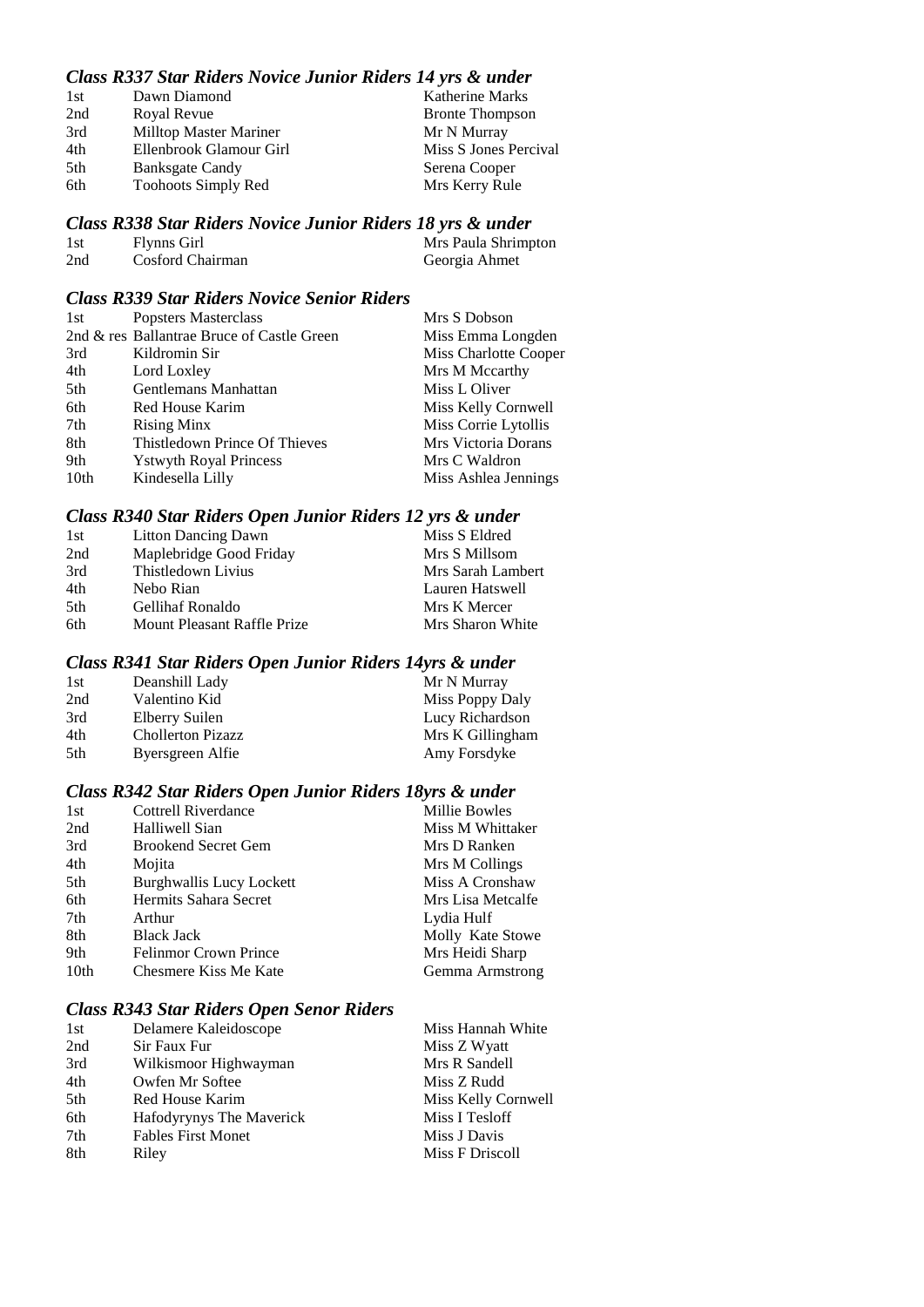## *Class I344 TSR In Hand M&M Small Breeds*

|                  | 1st & res Amilas Motet   | Mr Chris Piper     |
|------------------|--------------------------|--------------------|
| 2nd              | <b>Blethyn Starburst</b> | Mrs Sue Day        |
| 3rd              | Amilas Slumberdown       | Mrs Jo Stewart     |
| 4th              | Thamesbourne Rhonwen     | Mrs Jillian Ward   |
| 5th              | Holthall Bantum          | Miss Hannah Law    |
| 6th              | Immybrook Rockefeller    | Karen Smith        |
| 7th              | Cosford Fair Play        | Mrs Louise Cartner |
| 8th              | <b>Zennor Redwings</b>   | Miss Ellie Coales  |
| 9th              | Ceannaiteach Marseille   | Mrs Helen Spurdens |
| 10 <sub>th</sub> | Oswald                   | Lisa Mewes         |

#### *Class I345 TSR In Hand M&M Large Breeds*

| 1st              | <b>Corstan Rixton</b>     | Lisa Mewes             |
|------------------|---------------------------|------------------------|
| 2nd              | <b>Foxton Fire Dancer</b> | Mrs Louise Cartner     |
| 3rd              | Bracklinn Glayva          | Mrs J Rawden           |
| 4th              | Gissing Military Woo Hoo  | Miss M Anness          |
| 5th              | Rangehill September Morn  | Carly Ferrier          |
| 6th              | Blaengwen Welsh Model     | Mrs K Whitehead        |
| 7th              | Hillview Lad              | Mrs Karen Kerby        |
| 8th              | <b>Mulroy Harry</b>       | Jessica Lucy Baxandall |
| 9th              | Hillview Brown Bobby      | Miss Natasha Bentley   |
| 10 <sub>th</sub> | <b>Brohedydd Lewis</b>    | Kim Rawson             |

## *Class R346 TSR Equitation - Junor & Senior*

### *Class I347 TSR In Hand Pony*

|                             | Mrs Katie Snow                                                            |
|-----------------------------|---------------------------------------------------------------------------|
|                             | Mrs J Dean                                                                |
|                             | Mia Woolley                                                               |
| Lacy Jagger                 | Mr Chris Piper                                                            |
| Hatterall Matilda           | Ellie-may Webster                                                         |
| Wynnmere Renita             | Rebecca Sharp                                                             |
| Angel                       | Miss Bryony Shipsey                                                       |
| Gorhambury Romeo            | Miss Danielle Botten                                                      |
| Midnight Diva               | Mrs H Horton                                                              |
| Chasend Monarch Of The Glen | Miss S Cotton                                                             |
|                             | Linzgarth Crusader Of Hope<br>Anndalyse Maddison Park<br>Griashall Joclyn |

#### *Class I348 TSR In Hand Horse*

| 1st | <b>Storm Dancer</b>           | Miss A Macdonald |
|-----|-------------------------------|------------------|
| 2nd | Gentlemans Manhattan          | Miss L Oliver    |
| 3rd | Sage                          | Miss T White     |
| 4th | Limerick Shanballymore-Tobias | Donna Sutton     |

## *Class R349 TSR Walk & Trot Showing*

#### *Class R350 TSR Ridden Pony*

| 1st | Thistledown Prince Of Thieves   | Mrs Victoria Dorans |
|-----|---------------------------------|---------------------|
| 2nd | Kenilwood Hurricane             | Mrs Lynsey Crayston |
| 3rd | <b>Westhill Oueen Of Hearts</b> | Rachel Sharp        |
| 4th | <b>Cloontask Beauty</b>         | Mrs Claire Sellick  |
| 5th | Spellbound                      | Miss Emma Bell      |
| 6th | Thistledown Alamo               | Mrs N Wilton        |
| 7th | <b>Oakmill Bronwen</b>          | Mrs Helen Spurdens  |
| 8th | Blackbourn Roger                | Mrs Kelly Lane      |
|     |                                 |                     |

## *Class R351 TSR Ridden Horse*

| 1st | Kavanaghs Lord Of The Rings | Mrs S Pritchard   |
|-----|-----------------------------|-------------------|
| 2nd | Grovelan Addiction          | Miss J Andrew     |
| 3rd | Smiths Surprize             | Miss S Thornton   |
| 4th | Higherview King Of The Ring | Mrs Leeanne Croy  |
| 5th | Cayak                       | Mrs Joanne Eldrid |
| 6th | <b>Canto Springs</b>        | Miss Z Cuthbertso |
| 7th | <b>Abbottsvale Remus</b>    | Mrs Jenna Davies  |

Mrs S Pritchard Miss J Andrew Miss S Thornton Mrs Leeanne Crowe Mrs Joanne Eldridge Miss Z Cuthbertson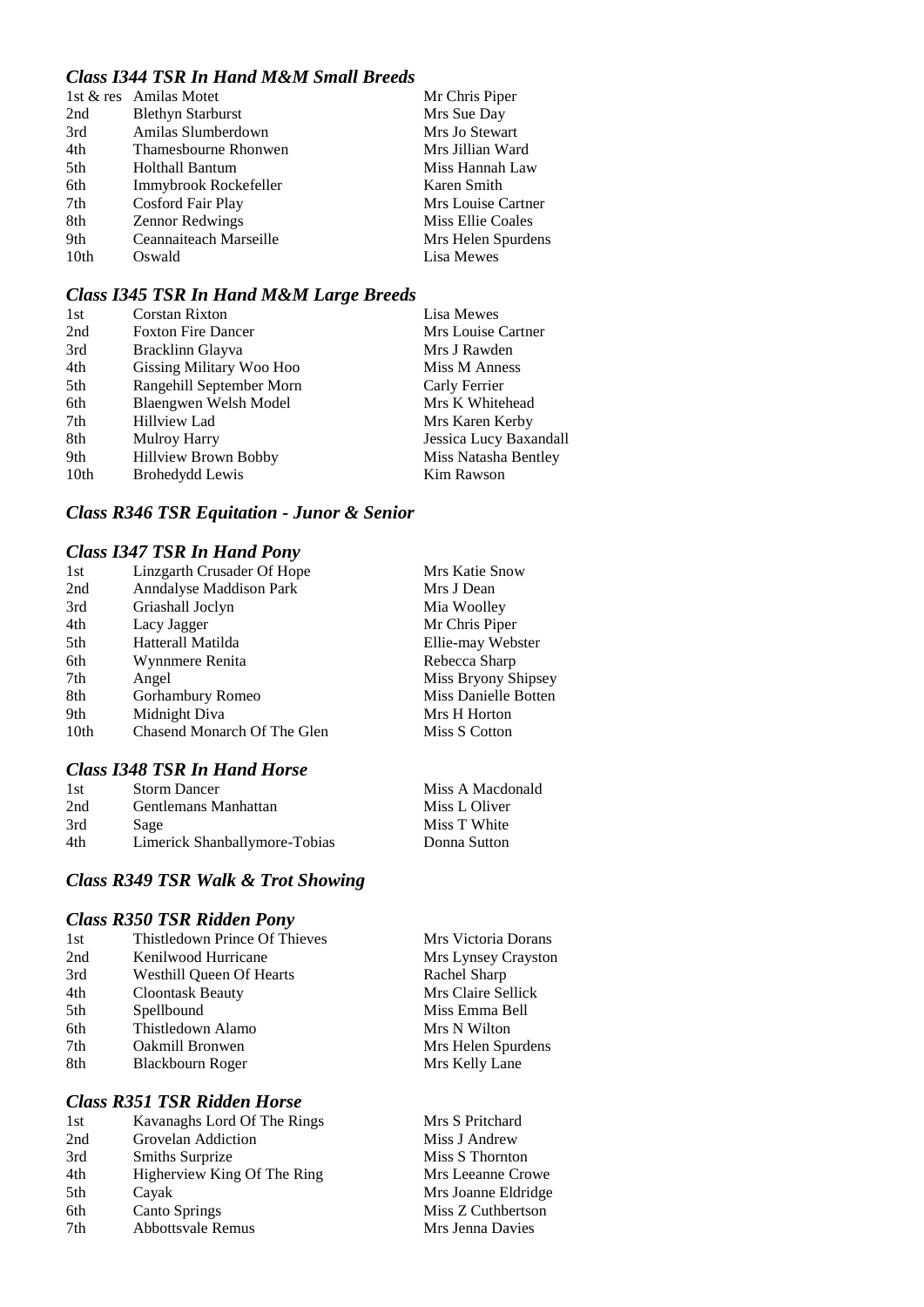| -8th | Great Eaves Wishful Thinking | Miss Emma Bell |
|------|------------------------------|----------------|
| 9th  | Gentlemans Manhattan         | Miss L Oliver  |
| 10th | Nunki                        | Mrs S Browning |

## *Class R352 TSR M&M Small Breeds Junior Rider*

| 1st | Penech Touch Of Class  | Mrs Michelle Dixon |
|-----|------------------------|--------------------|
| 2nd | Pumphill Peter Piper   | Mrs L Furniss      |
| 3rd | Milltop Master Mariner | Mr N Murray        |

## *Class R353 TSR MM&M Ju nior Rider Large Breeds*

| 1st | Cadfach Rhydian              | Ms Ashley Connor   |
|-----|------------------------------|--------------------|
| 2nd | Derryeen Boy                 | Mrs J Parker       |
| 3rd | Corstan Valero               | Mrs H Coe          |
| 4th | <b>Felinmor Crown Prince</b> | Heidi Sharp        |
| 5th | <b>Foxton Fire Dancer</b>    | Mrs Louise Cartner |
| 6th | Dalefoot Ripple              | Mrs S Summers      |
| 7th | Templedruid Getz             | Mrs Katie Snow     |

## *Class R354 TSR M&M Senior Rider*

| 1st | Hero Of Mendick            | Mrs Brenda Burton  |
|-----|----------------------------|--------------------|
| 2nd | Bens Lightening Star       | Miss Jodie Risdon  |
| 3rd | Blaengwen Welsh Model      | Mrs K Whitehead    |
| 4th | Murthwaite Looks Promising | Mrs J Rawden       |
| 5th | Nebo Lois Haf              | Miss Y Hart        |
| 6th | Llwynhywel The President   | Mrs Rachael Steele |
| 7th | Frothen Calon Melys        | Mrs C Crawford     |
| 8th | Trenewydd Gabriel          | Mrs Lisa Cooke     |
| 9th | Godebog King               | Miss F Wilson      |
|     |                            |                    |

## *Class R355 TSR Lead Rein*

|                  | 1st & ch Hightopps China Town | Mrs J Rawden         |
|------------------|-------------------------------|----------------------|
| 2nd              | Willowfen Flying Scotsman     | Mrs Ella Souster     |
| 3rd              | <b>Waxwing Songthrush</b>     | Miss Rebecca Firth   |
| 4th              | Royal Park Heart Breaker      | Miss Vicki Hillyard  |
| 5th              | Hermits Bolero                | Mrs J Bush           |
| 6th              | <b>Sparkling George</b>       | Mrs N Johnson        |
| 7th              | Vean Nightingale              | Mrs Caroline Bradley |
| 8th              | Wilcrick Sandpiper            | Miss B Hemingway     |
| 9th              | <b>Holthall Bantum</b>        | Miss Hannah Law      |
| 10 <sub>th</sub> | Bradmore Sovereign            | Miss Samantha Jakes  |

## *Class R356 TSR First Ridden Any Type*

| 1st | Chywoon Jonh Smith         | Evie Daffin          |
|-----|----------------------------|----------------------|
| 2nd | Penech Touch Of Class      | Mrs Michelle Dixon   |
| 3rd | <b>Hightopps Dark Opal</b> | Miss G Coles         |
| 4th | Idyllic Hestia             | Miss V Wigglesworth  |
| 5th | <b>Rushton Revellor</b>    | Mrs Sarah Cunningham |
| 6th | Rushfield Maltman          | Mrs J Wellens        |
| 7th | Thistledown Spanish Rose   | Miss Sarah Cooper    |
|     |                            |                      |

## *Class R357 TSR Ridden Coloured Plaited Types*

| El Bandito Wow      | Mrs S Reynolds        |
|---------------------|-----------------------|
| Cody                | Mrs Jo Bonnar         |
| Phoebe              | Miss H Bailey         |
| <b>Zand Edition</b> | Miss J Prestidge King |
|                     |                       |

## *Class R358 TSR Ridden Coloured Native/Trad/Cob Type*

| 1st | Colourful Life              | Miss Emma A Croft |
|-----|-----------------------------|-------------------|
| 2nd | <b>Hot Gossip</b>           | Mrs Ella Souster  |
| 3rd | <b>Budweiser II</b>         | Mrs Esther Fowler |
| 4th | Dees Total Eclipse          | Janet Smith       |
| 5th | Heartbreaker Iv             | Ms L Saunters     |
| 6th | Dudley Do Right             | Miss K Morton     |
| 7th | Higherview King Of The Ring | Mrs Leeanne Crowe |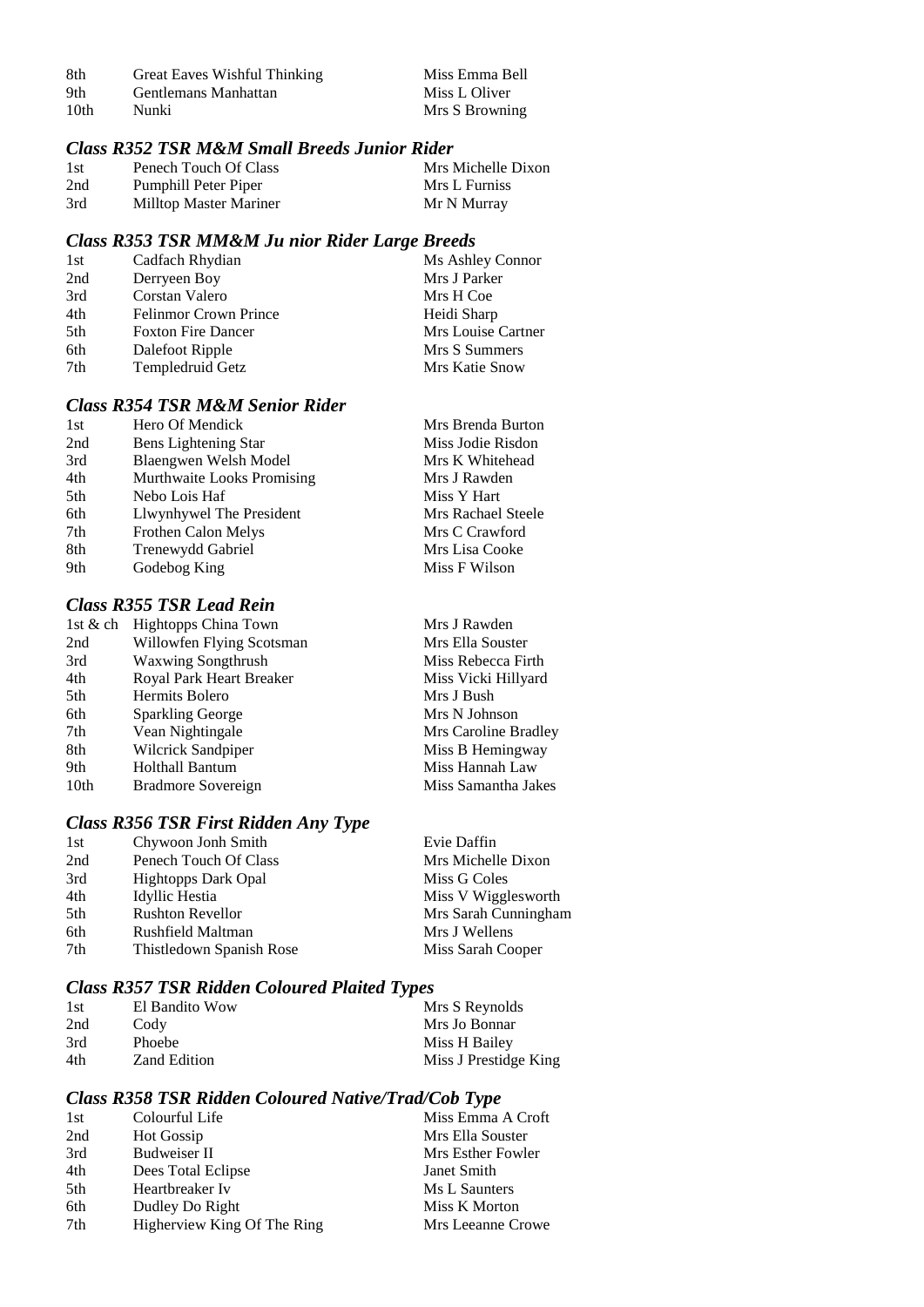| 8th  | Great Eaves Wishful Thinking | Miss Emma Bell |
|------|------------------------------|----------------|
| 9th  | <b>Bugalugs</b>              | Mrs S Pine     |
| 10th | Spellbound                   | Miss Emma Bell |

| Miss Emma Bell |  |
|----------------|--|
| Mrs S Pine     |  |
| Miss Emma Bell |  |

## *Class R359 TSR RC/ PC Type Horse / Pony*

| 1st  | <b>Briardale Solodarity</b> | Miss Beth Russell       |
|------|-----------------------------|-------------------------|
| 2nd  | Frothen Calon Melys         | Mrs C Crawford          |
| 3rd  | Out Of The Blue             | Grace Elizabeth Furniss |
| 4th  | Thistledown Alamo           | Mrs N Wilton            |
| 5th  | Lord Loxley                 | Mrs M Mccarthy          |
| 6th  | Smiths Surprize             | Miss S Thornton         |
| 7th  | Wytchwood Bellamy           | Miss C Hickman          |
| 8th  | Kindesella Lilly            | Miss Ashlea Jennings    |
| 9th  | <b>Amazing Grace</b>        | Patrica Stowe           |
| 10th | Blackbourn Roger            | Mrs Kelly Lane          |

## *Class R360 TSR Veteran / Senior Horse or Pony*

| Delta Storm                 | Mrs Rose Menhinick     |
|-----------------------------|------------------------|
| Copleylane Master John      | Miss A Daniels         |
| Wytchwood Bellamy           | Miss C Hickman         |
| <b>Cottrell Riverdance</b>  | Millie Bowles          |
| Maysong                     | Ms Laura Kenyon Brodie |
| <b>Barnsdale Playtime</b>   | Skye Summer Taylor     |
| King Red                    | Miss Lisa Hayyez       |
| Llanarth Silver Cloud       | Mrs Sarah Cunningham   |
| <b>Briardale Solodarity</b> | Miss Beth Russell      |
| <b>Hightopps Dark Opal</b>  | Miss G Coles           |
|                             |                        |

## *Class R361 Home Produced Small Riding Horse*

| 1st | Leander Royale                      | Mr Liam Conway          |
|-----|-------------------------------------|-------------------------|
|     | 2nd & res Raft House Captain Morgan | Mrs Caroline Winstanley |
| 3rd | Lara Crofter                        | Mrs L Johnson           |

## *Class R362 Home Produced Large Riding Horse*

| <b>Canto Springs</b>     | Miss Z Cuthbertson |
|--------------------------|--------------------|
| Renelles Royal Decree    | Miss C Joslin      |
| Atlantic Flight          | Mrs Julie Edmead   |
| Jambes Joyeux            | Amy Pickering      |
| <b>Ouantum of Solace</b> | Rachel Eaton       |
| Yaggdrasil Goldfaxi      | Jake Saint         |
| <b>Ahalative Pretty</b>  | Miss L Franklin    |
|                          |                    |

## *Class R363 Home Produced Ridden Hunter 13 stone*

| 1st | Red Letter Day          | Miss Melanie Taylor   |
|-----|-------------------------|-----------------------|
| 2nd | Lutz                    | Mrs Jean Smith        |
| 3rd | Mickey Finn II          | Mrs Jane Scott        |
| 4th | Lowmoor Years Of Grace  | Miss Lorna Blake      |
| 5th | Golden Shot             | Miss H Knibbs         |
| 6th | Rathpierce Sir Lancelot | Miss A Walsh          |
| 7th | Lord Liquorice          | Miss Emma Nunn        |
| 8th | Castlegar Smash         | Miss Hermione Edmonds |
| 9th | Cassandra               | Ms F Madden           |
|     |                         |                       |

## *Class R364 Home Produced Ridden Hunter over 13 stone*

| 1st | Dragons Den                  | Miss V Eggleston         |
|-----|------------------------------|--------------------------|
|     | 2nd & res Elyssiums New Dawn | <b>Bronte Thompson</b>   |
| 3rd | Kilmovee Kings View          | Mrs C Wilkinson          |
| 4th | King Clovers Pride           | Miss Roberta Baston      |
| 5th | Logan                        | Mrs Isobel Nicholls      |
| 6th | Dawn Bouncer                 | Miss B Pope              |
| 7th | <b>Broadriver Ruby Moon</b>  | Miss C Elding            |
| 8th | <b>Sandtoft Duke</b>         | <b>Miss Karen Prince</b> |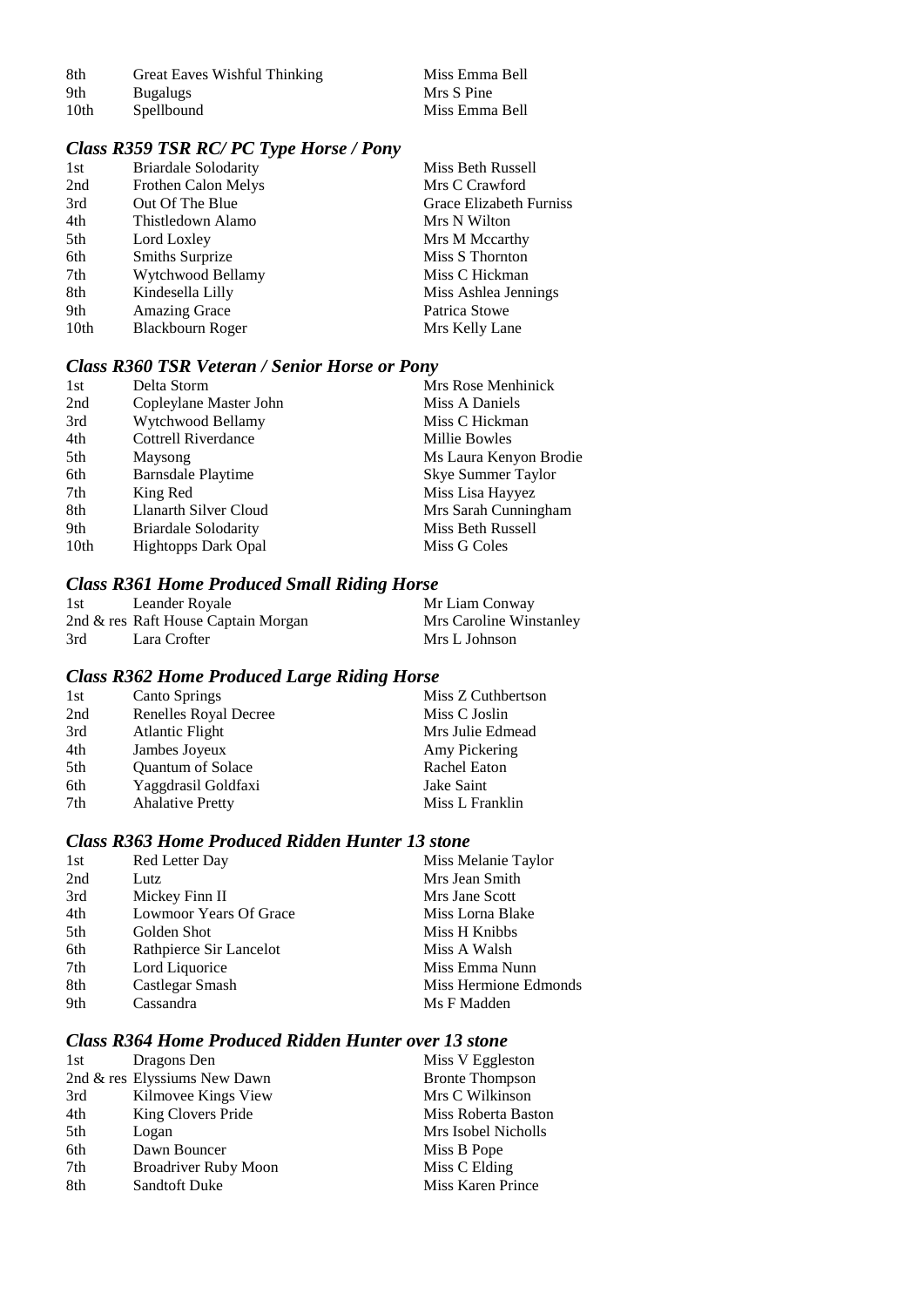## *Class I365 Long Reining*

| 1st | Candy Man | Mrs Melanie Keet  |
|-----|-----------|-------------------|
| 2nd | Albert    | Mr Victor Sanders |
|     |           |                   |

## *Class R366 Exercise Vehicles*

| 1st | Reubens Apache                |
|-----|-------------------------------|
| 2nd | Leyeswick The Quiet Man       |
| 3rd | <b>Stylegate The Pinnacle</b> |
| 4th | Syltina Faegon                |
| 5th | Noddy Vyse Showgirl           |
| 6th | Hi De Hi                      |

#### *Class R367 Novice Turnouts*

1st Hi De Hi Mrs E Freeman

## *Class R368 Ride and Drive*

| 1st | Tys.                       | Mrs E Ross   |
|-----|----------------------------|--------------|
| 2nd | Glanvyrnwy Prince Of Wales | Mrs W Winney |
| 3rd | Leyeswick The Quiet Man    | Joanne Hull  |

#### *Class R369 Pleasure Driving*

| 1st  | Leyeswick The Quiet Man       | Joanne Hull         |
|------|-------------------------------|---------------------|
| 2nd  | <b>Stylegate The Pinnacle</b> | Miss Hope Nebbeling |
| 3rd  | Syltina Faegon                | Mrs Elizabeth Brown |
| 4th  | Noddy Vyse Showgirl           | Mrs R Marshall      |
| .5th | Hi De Hi                      | Mrs E Freeman       |
|      |                               |                     |

#### *Class R370 Driven M&M & World Breeds*

| 1st | Tvs                        | Mrs E Ross          |
|-----|----------------------------|---------------------|
| 2nd | Syltina Faegon             | Mrs Elizabeth Brown |
| 3rd | Cosford Iziwotnot          | Mrs Jean Clayden    |
| 4th | Glanvyrnwy Prince Of Wales | Mrs W Winney        |

## *Class R371 Private Driving Hackney Type*

*Class R372 Private Driving non-Hackney*

1st & ch Brookeborough Hi Jack Mr J Foley

Miss J Manning Mrs Joanne Himsworth Miss Hope Nebbeling Mrs Elizabeth Brown Mrs R Marshall Mrs E Freeman

| 1st | Ridgewoods Phire Cracker   | Mrs A Conner Bulmer |
|-----|----------------------------|---------------------|
| 2nd | Cosford Iziwotnot          | Mrs Jean Clayden    |
| 3rd | Glanvyrnwy Prince Of Wales | Mrs W Winney        |
| 4th | Albert                     | Mr Victor Sanders   |
|     |                            |                     |

### *Class R373 Country Vehicles*

|     | 1st & res Elmway Charlie Cool | Mrs F Atkinson       |
|-----|-------------------------------|----------------------|
| 2nd | Tvs                           | Mrs E Ross           |
| 3rd | Honour Of Croila              | Miss Alice Griffiths |

### *Class R374 Kilmannan Junior Ridden Heavy Horse Championship*

#### *Class R375 The BRHSS Kilmannan Ridden Heavy Horse Championship*

| 1st | Hales Hector              | Mr David Curtis         |
|-----|---------------------------|-------------------------|
| 2nd | Cotebrook Sgurr Alasdair  | Miss Gemma McClorey     |
| 3rd | Llangwm Hill Monty        | Mrs Nicola Manders      |
| 4th | Norseman Amelia           | Mr Jason Holder         |
| 5th | Ingliston Heath           | Mrs Wendy Toomer-Harlow |
| 6th | Mileaway Sir Frankie      | Mr J Bradbury           |
| 7th | Elian Lady May The Second | Mr Chris Wilton         |
| 8th | <b>Woodhouse Dandy</b>    | Ms Merryll Wheeler      |
| 9th | Hales Minos               | Miss Mary Fuller        |

## *Class R376 Home Produced Welsh A Lead Rein*

| -1 st | Rosmarche Cottonwood | Miss K Bates   |
|-------|----------------------|----------------|
| 2nd   | Islyn Tartan         | Miss S Roberts |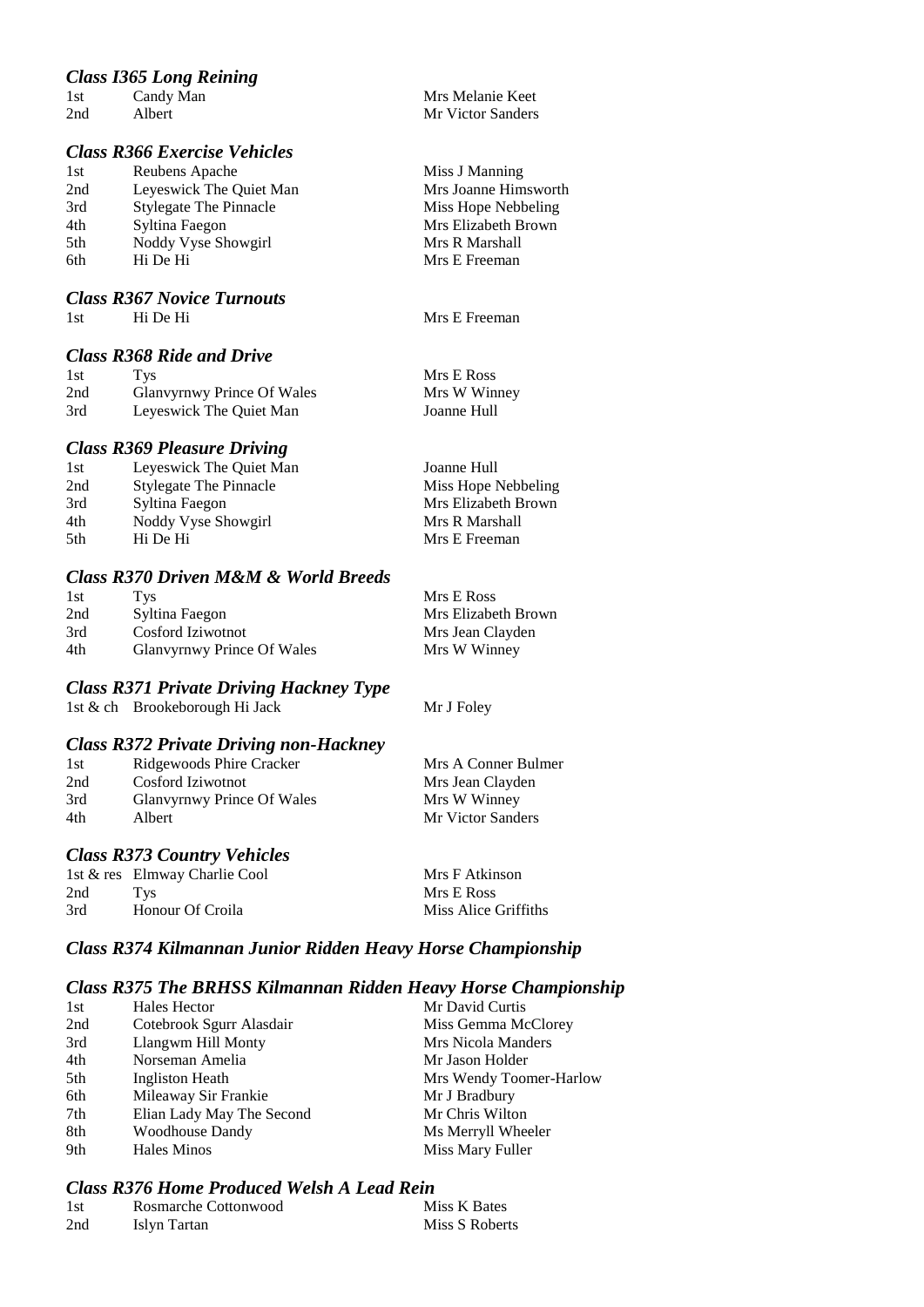| 3rd              | <b>Witchhill Candy Cotton</b> | Mrs H Aydin             |
|------------------|-------------------------------|-------------------------|
| 4th              | Islyn Balch                   | Mrs L Carey             |
| 5th              | Nantdywyll Caramel            | Mrs Kate Burman         |
| 6th              | Coringwould Watercolour       | Mrs C Tasselli Arnold   |
| 7th              | Aberhendre Cariad             | Mrs C Tomkins           |
| 8th              | Rowfantina Wayfarer           | Miss Joanna Long        |
| 9th              | Elcon Heavanna                | Miss Stephanie Jaworski |
| 10 <sub>th</sub> | Penboeth Hot Shot             | Mrs C Davis             |

## *Class R377 Home Produced M&M Lead Rein*

| 1st & ch Lowlandview James Bond    | Miss N Ashcroft      |
|------------------------------------|----------------------|
| 2nd & res Hermits Bolero           | Mrs J Bush           |
| Springbank Another Rose            | Olivia Mitchell      |
| Newoak Wizard                      | Mrs Kate Slattery    |
| Langfield Hollywood Hills          | Miss Leanne Johnston |
| Pricklegate Annie May              | Mrs Joanna Allsop    |
| Vean Nightingale                   | Mrs Caroline Bradley |
| <b>Shilstone Rocks Storms Down</b> | Matilda Whitehead    |
| Briars Aspen                       | Miss T Paskins       |
| Pumphill Ra Ra                     | Mrs K Hulme          |
|                                    |                      |

## *Class R378 Home Produced Welsh A & B First Ridden*

| 1st | Elberry Suilen        | Mrs Lucy Richardson |
|-----|-----------------------|---------------------|
| 2nd | Cosford Sapphoe       | Mrs S Ramsden       |
| 3rd | Melchael Yurianna     | Elisabeth Edmonds   |
| 4th | <b>Waxwing Panama</b> | Mrs Pauline Hadley  |
| 5th | Amilas Chorizo        | Mrs Teresa Wilks    |
| 6th | Waitwith Red Sky      | Mrs Mary Finney     |
| 7th | Penboeth Hot Shot     | Mrs C Davis         |
|     |                       |                     |

## *Class R379 Home Produced M&M First Ridden*

|     | 1st & ch Cayberry Hotshot  | Daisy-May Allen     |
|-----|----------------------------|---------------------|
|     | 2nd & res Coppice Brigitta | Miss Jodie Shepherd |
| 3rd | Springwater Stop The Music | Mrs Katie Snow      |
| 4th | Dixieland Liberty          | Mrs Lisa Crompton   |
| 5th | Newoak Blizard             | <b>Shannon Meer</b> |
| 6th | Pumphill Brosnan           | Mrs Carrie Simmonds |
| 7th | <b>Dykes Dark Damson</b>   | Mrs Sarah Field     |
| 8th | <b>Moseley Papion</b>      | Mrs M Viner         |

## *Class R380 Just Off The Lead Rein M&M First Ridden*

| 1st  | <b>Boldershof Alejandro</b> | Mr Ryan Baxter       |
|------|-----------------------------|----------------------|
| 2nd  | Littlestones Silver Lady    | <b>Shannon Meer</b>  |
| 3rd  | Cranford Fiddledydee        | Mrs Dina Taylor      |
| 4th  | Parkvale Jac Y Do           | Mrs D Bugg           |
| 5th  | Winneydene Justyn           | Mrs Greta Fuller     |
| 6th  | Langfield Hollywood Hills   | Miss Leanne Johnston |
| 7th  | <b>Waitwith Dekota Mist</b> | Mrs Z Johnstone      |
| 8th  | Conrhenny Jellybaby         | Miss V Hargreaves    |
| 9th  | <b>Cosford Beatrice</b>     | Mrs K Benton-Jones   |
| 10th | Sunwillow Tosca             | Miss A McCrea        |
|      |                             |                      |

## *Class R381 Open Small Breeds Lead Rein*

|                  | 1st & ch Churchwood Obsession      | Miss E Caley         |
|------------------|------------------------------------|----------------------|
| 2nd              | Lucren Little Gem                  | Miss Hayley Pottle   |
| 3rd              | Thistledown Velvet Touch           | Anya Dewey Clarke    |
| 4th              | <b>Boldershof Alejandro</b>        | Mr Ryan Baxter       |
| 5th              | <b>Melliver Jack Daniels</b>       | Mikileigh Batchelor  |
| 6th              | Cosford Chairman                   | Georgia Ahmet        |
| 7th              | Islyn Balch                        | Mrs L Carey          |
| 8th              | <b>Shilstone Rocks Storms Down</b> | Matilda Whitehead    |
| 9th              | Merry Bridge Miranda               | Miss Louise Chilvers |
| 10 <sub>th</sub> | Shamrocklake Wake Up Call          | Mrs Sheila Sulsh     |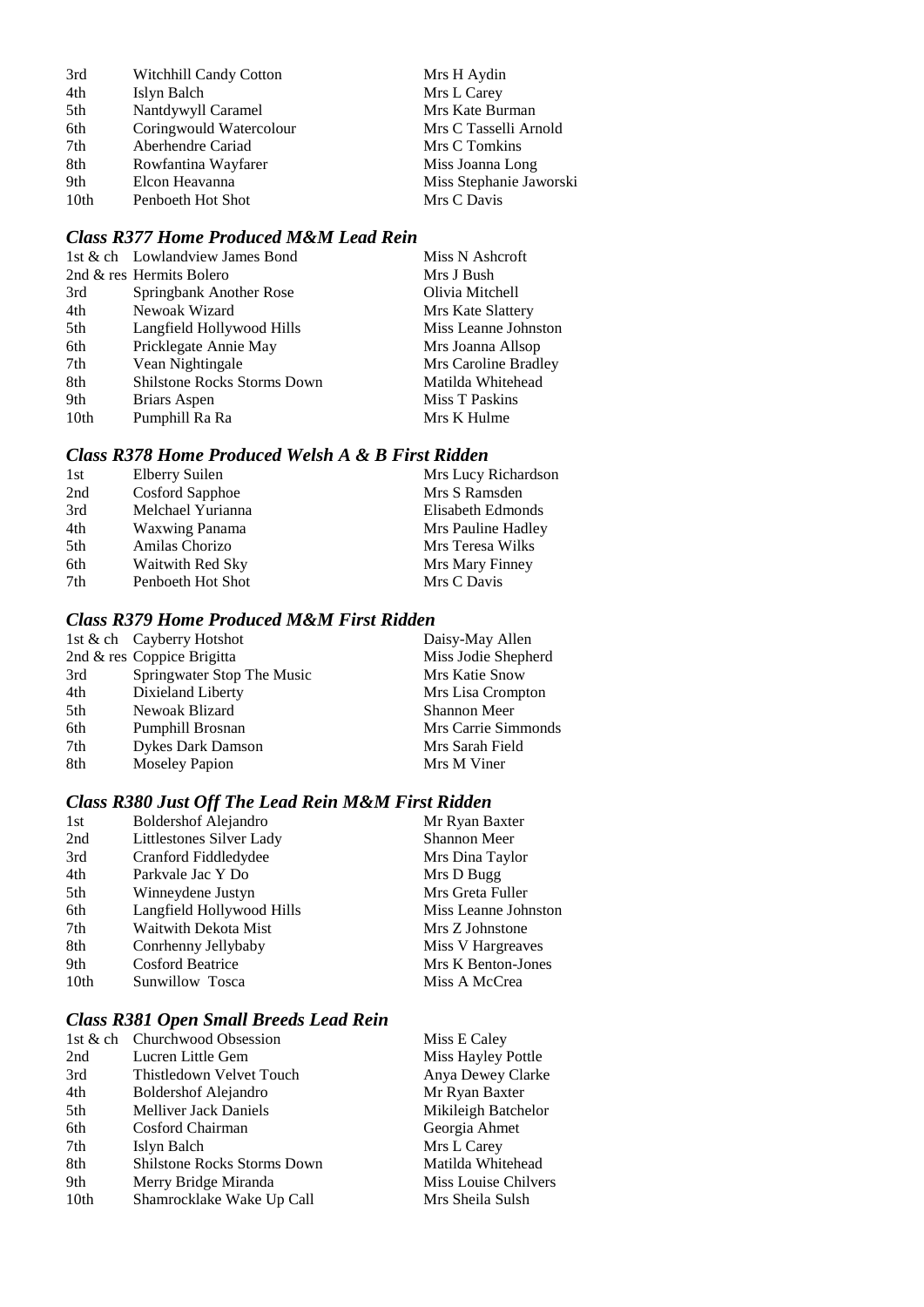## *Class R382 Open Welsh A & B First Ridden*

| 1st | Cosford Sapphoe       | Mrs S Ramsden      |
|-----|-----------------------|--------------------|
| 2nd | Waxwing Panama        | Mrs Pauline Hadley |
| 3rd | Waitwith Red Sky      | Miss M Finney      |
| 4th | Desarbre Sparrow Hawk | Mrs Gemma Price    |

#### *Class R383 Open Small Breeds First Ridden*

|     | 1st $\&$ res Pumphill Brosnan | Mrs Carrie Simmonds |
|-----|-------------------------------|---------------------|
| 2nd | Coppice Brigitta              | Miss Jodie Shepherd |
| 3rd | <b>Moseley Papion</b>         | Mrs M Viner         |

#### *Class R384 Tiny Tots M&M / Native Type Lead Rein*

| 1st  | Newoak Wizard                | <b>Bryn Slattery</b>       |
|------|------------------------------|----------------------------|
| 2nd  | <b>Uphill Megan Fox</b>      | Amy May Ridgett            |
| 3rd  | Thistledown Velvet Touch     | Anya Dewey Clarke          |
| 4th  | <b>Witchill Candy Cotton</b> | Ilayda Aydin               |
| 5th  | <b>Melliver Jack Daniels</b> | Harry Aldred               |
| 6th  | Lathom Jangle                | Daisy King                 |
| 7th  | Littlestones Silver Lady     | Lilly Mae Meer             |
| 8th  | Lucren Little Gem            | Mia Freeland               |
| 9th  | Hope Lucky Boy               | Lilly-Rose Holford-Griffin |
| 10th | Coringwould Watercolour      | Harriet Tasselli Arnold    |

#### *Class R385 Tiny Tots M&M / Native Type First Ridden*

| 1st | Thistledown Spring Spirit | Ms Amy Metcalf  |
|-----|---------------------------|-----------------|
| 2nd | Rushfield Maltman         | Mrs J Wellens   |
| 3rd | Churchwood Obsession      | Miss E Caley    |
| 4th | Desarbre Sparrow Hawk     | Mrs Gemma Price |

## *Class R386 Home Produced SP First Ridden*

| 1st | Hollybush Libretto        | Mrs E Whalley       |
|-----|---------------------------|---------------------|
| 2nd | Beecott Miss Independence | Mrs Carrie Simmonds |
| 3rd | Rye Hall Cuvee Noir       | Mr Ryan Baxter      |

### *Class R387 Home Produced SHP First Ridden*

|     | 1st & ch Waxwing Primrose | Mrs C Davis      |
|-----|---------------------------|------------------|
| 2nd | Gryngallt Perditta        | Mrs S Millsom    |
| 3rd | Millay Gingerbread        | Miss J Hepburn   |
| 4th | Ingle Jack Sparrow        | Mr G Barraclough |

## *Class R388 Home Produced SP Lead Rein*

|                          | Miss Marie Howie             |
|--------------------------|------------------------------|
| Rye Hall Cuvee Noir      | Mr Ryan Baxter               |
| Royal Park Heart Breaker | Miss Vicki Hillyard          |
| Barkway Dreamcatcher     | Mrs Sarah Murphy             |
| Bradmore Sovereign       | Miss Samantha Jakes          |
| Lechlade Peaony          | Miss M Halsall               |
| Hollybush Libretto       | Mrs E Whalley                |
|                          | 1st & ch Greendown Curiosity |

#### *Class R389 Home Produced SHP Lead Rein*

|                  | 1st & res Waxwing Primrose    | Mrs C Davis        |
|------------------|-------------------------------|--------------------|
| 2nd              | Kniviers Keepsake             | Tommy Lee          |
| 3rd              | Wendel Linden                 | Miss A White       |
| 4th              | <b>Rowquest Copper Rivers</b> | Mrs H Rodgers      |
| 5th              | <b>Sparkling George</b>       | Mrs N Johnson      |
| 6th              | Newoak Rockstar               | Miss Emma Longden  |
| 7th              | Hemsbrook West Wind           | Maisie Baker       |
| 8th              | Charn Secret Legend           | Sara Kershaw       |
| 9th              | Lageveld Tebygrwydd           | Miss Izzie Hardy   |
| 10 <sub>th</sub> | <b>Waxwing Songthrush</b>     | Miss Rebecca Firth |

#### *Class R390 Tiny Tots SP/SHP First Ridden*

| 1st | Gwyrddparc Torres        | Lucy Richardson  |
|-----|--------------------------|------------------|
| 2nd | <b>Friarly Gamepoint</b> | Mrs Greta Fuller |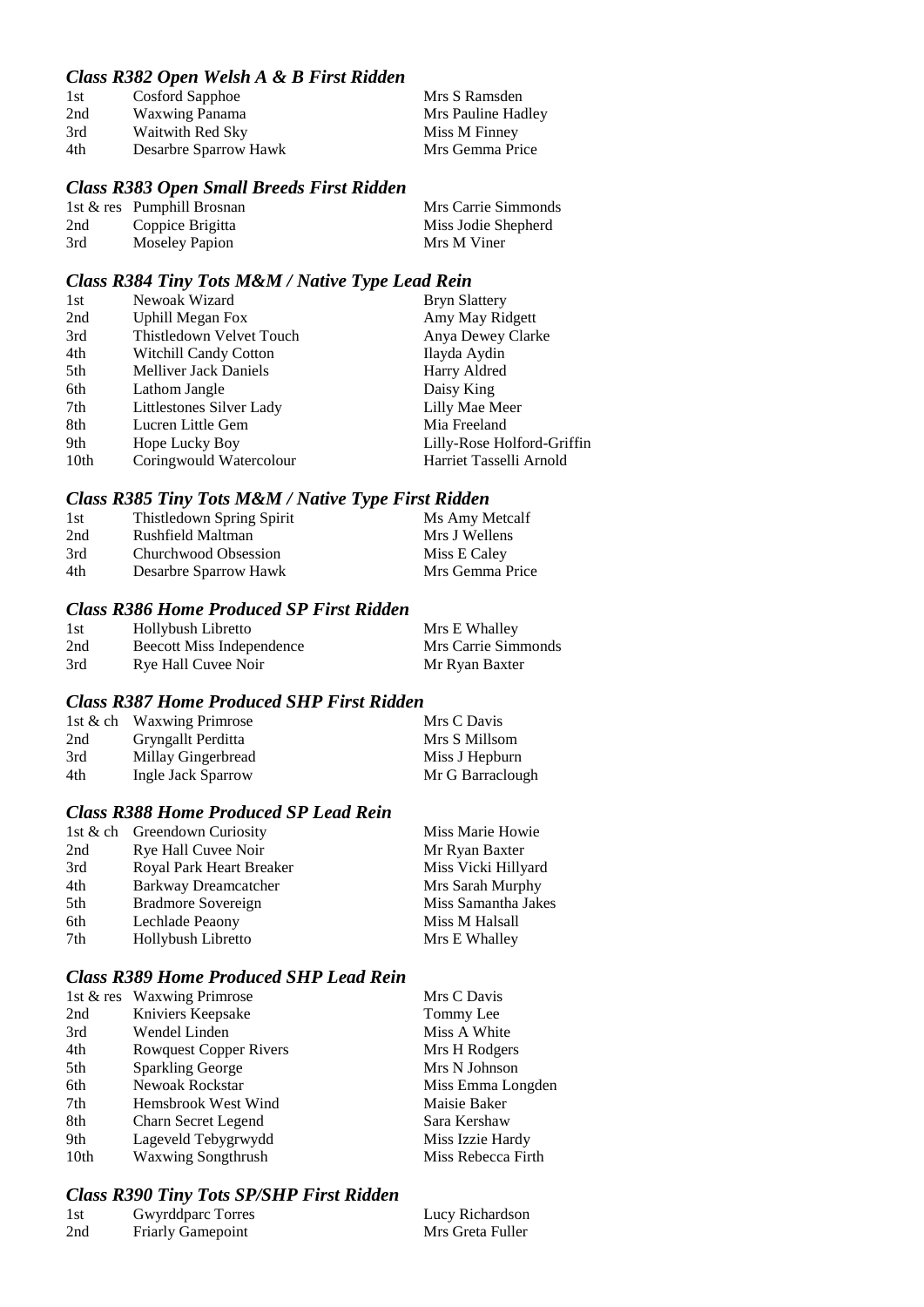| 3rd | Barkway Daisy May       | Mr J Greenleaf |
|-----|-------------------------|----------------|
| 4th | Linksbury Smartie Pants | Mrs I Bell     |
| 5th | <b>Amilas Chutney</b>   | Tommy Lee      |

#### *Class R391 Open Show Pony First Ridden*

| 1st | Beecott Miss Independence | Mrs Carrie Simmonds |
|-----|---------------------------|---------------------|
| 2nd | Barkway Daisy May         | Mr J Greenleaf      |

#### *Class R392 Open Show Hunter Pony First Ridden*

| 1st | Megland Moondance              | Daisy-May Allen |
|-----|--------------------------------|-----------------|
| 2nd | Gryngallt Perditta             | Mrs S Millsom   |
| 3rd | <b>Linksbury Smartie Pants</b> | Mrs I Bell      |

## *Class R393 Open Show Pony Lead Rein*

1st & res Greendown Curiosity Miss Marie Howie

### *Class R394 Open Show Hunter Pony Lead Rein*

|     | 1st & ch Gwyrddparc Torres     | Lucy Richardson       |
|-----|--------------------------------|-----------------------|
| 2nd | Alidantes Dream                | Mrs M Nicoll Thompson |
| 3rd | Doultons Master Rupert         | Miss H Leage          |
| 4th | <b>Linksbury Smartie Pants</b> | Mrs I Bell            |

#### *Class I395 Young Handlers 13-18 years*

| 1st | Llyncathbury Nennius             | Mrs C Crawford     |
|-----|----------------------------------|--------------------|
| 2nd | <b>Brynseion Blushing Prince</b> | Layla Mills        |
| 3rd | Oakmill Bronwen                  | Mrs Helen Spurdens |
| 4th | Castleview Grainne               | Mrs P Peacock      |
| 5th | Sianlee Megamix                  | Mrs C Collier      |

#### *Class I396 Young Handlers 9 - 12 years*

| Gelliniog Meredith                   | Miss Kayleigh Smith |
|--------------------------------------|---------------------|
| Toaster                              | Miss Sophie Sansom  |
| <b>Wagtail Romance</b>               | Mrs Francine Spurr  |
| Griashall Joclyn                     | Mia Woolley         |
| Colne Troika                         | Miss V Wigglesworth |
| <b>Shilstone Rocks Mountain Mist</b> | Mrs S Holliday      |
| Ceannaiteach Marseille               | Mrs Helen Spurdens  |
| Elvet Anwen                          | Mrs Lynsey Crayston |
| Bronwan Terfel                       | Mrs S Sulsh         |
| Midnight Diva                        | Mrs H Horton        |
|                                      |                     |

#### *Class I397 Young Handlers 8 years & under*

| 1st  | Dolrhedyn Cardinal          | Mrs J Wellens       |
|------|-----------------------------|---------------------|
| 2nd  | Pumphill Ra Ra              | Mrs K Hulme         |
| 3rd  | <b>Waxwing Songthrush</b>   | Miss Rebecca Firth  |
| 4th  | Sunwillow Tosca             | Miss A McCrea       |
| 5th  | Parkvale Jac Y Do           | Layla Mills         |
| 6th  | Underhill Playtime          | Joanne Hull         |
| 7th  | Treworgan Cloudbreak        | Miss S Woolerton    |
| 8th  | Erlinas Aphrodite           | Mrs Susie McCutheon |
| 9th  | Hatterall Matilda           | Isabelle Webster    |
| 10th | <b>Gwendon Three Wishes</b> | Mrs N Holden        |
|      |                             |                     |

#### *Class R398 Open Ridden Welsh Section C & D*

| 1st  | Neuaddparc Singsong             | Marie Dyson         |
|------|---------------------------------|---------------------|
| 2nd  | <b>Taiforgan Celtic Warrior</b> | Miss Mikaela Gater  |
| 3rd  | <b>Bessalone Burleys Pride</b>  | Mrs H Roddis        |
| 4th  | Done It                         | Miss Jodie Shepherd |
| .5th | Northwick Estelle               | Ella May Cannell    |
| 6th  | Willowcourt Buzz                | Mrs Julie Edmead    |

#### *Class R399 Open Ridden M&M Large Breeds*

|     | 1st & ch Lochlands Lord Byron | Ms Steph Allen   |
|-----|-------------------------------|------------------|
| 2nd | Glenrevagh Heather            | Danielle Crookes |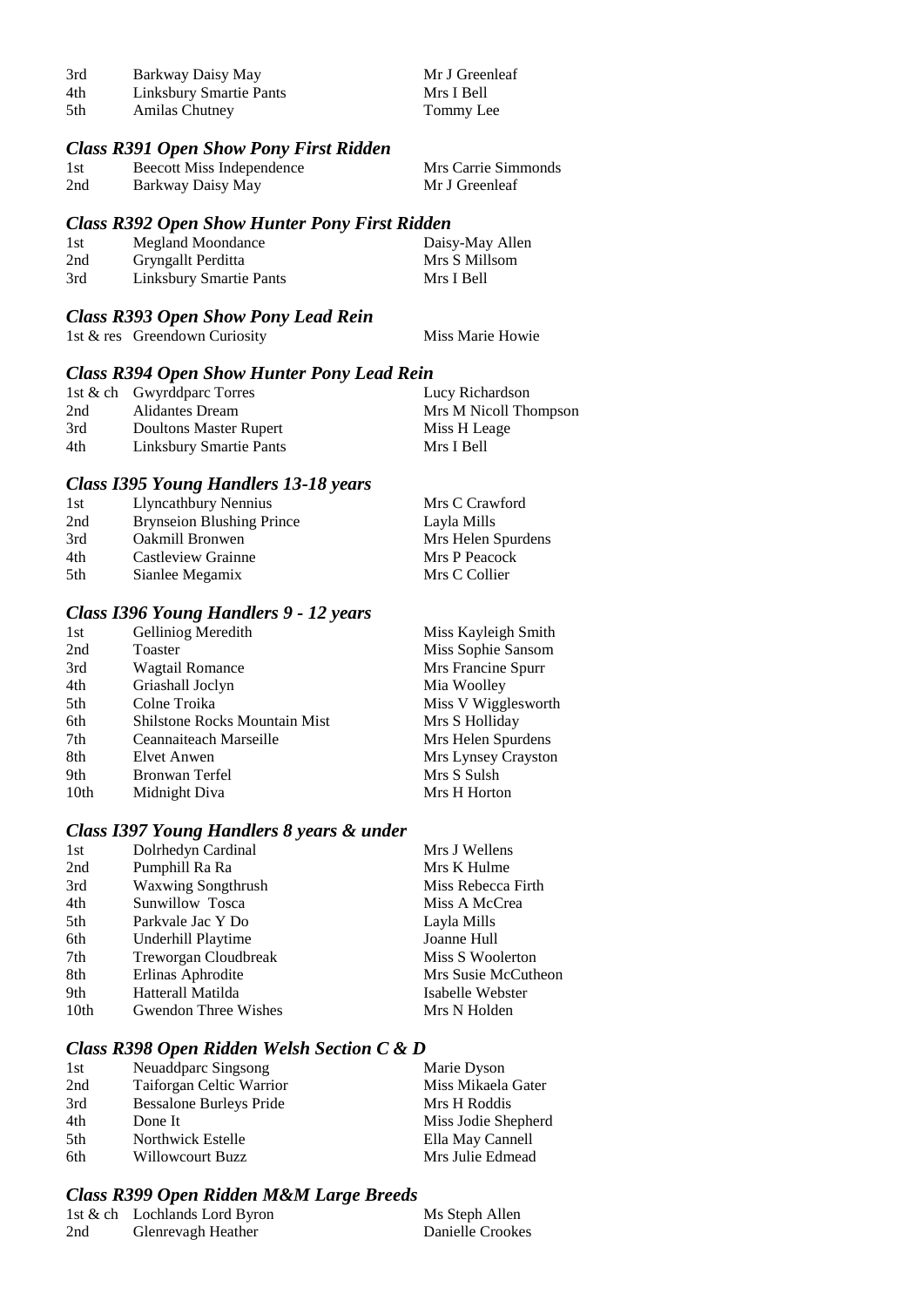| 3rd | Hollybrooke Duke              | Miss Chris Rushforth |
|-----|-------------------------------|----------------------|
| 4th | <b>Rosemount Prince Danny</b> | Lillie May           |
| 5th | Hepworth Grey Boy             | Ms Alison Ray        |
| 6th | Hero Of Mendick               | Mrs Brenda Burton    |

## *Class R400 Open Ridden M&M Small Breeds*

|     | 1st & res Moelview Colonel Mustard 2013 | Mrs P Jauncey    |
|-----|-----------------------------------------|------------------|
| 2nd | <b>Chollerton Pizazz</b>                | Mrs K Gillingham |
| 3rd | Wotfield Bari                           | Miss M Wardrobe  |
| 4th | Hope Nemo                               | Abigail Marshall |
| 5th | <b>Moseley Diamond Celebration</b>      | Miss S Rose      |
| 6th | <b>Dykes Dark Damson</b>                | Mrs Sarah Field  |

### *Class R401 Home Produced Ridden Welsh D*

| 1st              | <b>Magef Rhion</b>   | Miss Kim Rawson       |
|------------------|----------------------|-----------------------|
| 2nd              | Menai Castaway       | <b>Holly Charnock</b> |
| 3rd              | Senators Golden Girl | Mrs Emilia Hewer      |
| 4th              | Renvarg Flyte        | Miss S Postlethwaite  |
| 5th              | Owfen Mr Softee      | Miss Z Rudd           |
| 6th              | Owain Brecon Boy     | Miss E Sayer          |
| 7th              | Frothen Calon Melys  | Mrs C Crawford        |
| 8th              | Kylebeck Chieftain   | Miss N Hilton         |
| 9th              | Willowcourt Rio      | Miss O Stansfield     |
| 10 <sub>th</sub> | Pennal Hooch 76142   | Miss D Eagle          |

## *Class R402 Home Produced Welsh C*

| 1st              | Gems Malt Whiskey               | April Gilmartin   |
|------------------|---------------------------------|-------------------|
| 2nd              | Caerddaniel Saint James         | Eleanor Lyttle    |
| 3rd              | Horeb Boycee                    | Miss F Wilson     |
| 4th              | Mossgate In The Mix             | Georgia Crouchman |
| 5th              | <b>Bluehaven Requiem</b>        | Rachael Midgley   |
| 6th              | <b>Burghwallis Lucy Lockett</b> | Miss A Cronshaw   |
| 7th              | Popsters Lolli Pop              | Mrs E Dickie      |
| 8th              | <b>Brynseion Heddus</b>         | Mrs A Papworth    |
| 9th              | Chesmere Kiss Me Kate           | Gemma Armstrong   |
| 10 <sub>th</sub> | Hafodyrynys The Maverick        | Miss I Tesloff    |

## *Class R403 Home Produced Ridden Welsh Section B*

| 1st | Haygate Prince John    | <b>Tracey Neal</b>   |
|-----|------------------------|----------------------|
| 2nd | <b>Eyarth Osprey</b>   | Mrs D Ranken         |
| 3rd | Glansevin Gallileo     | Miss D Rose          |
| 4th | Chywoon Jonh Smith     | Evie Daffin          |
| 5th | Rose Dale Black Orchid | Alicia Roberts       |
| 6th | Oakhouse Sandpiper     | Mrs Melanie Rampley  |
| 7th | Dunaskin Gimli         | <b>Eleanor Crate</b> |
| 8th | Llanarth Grenade       | Mr B Helyer          |
| 9th | Belchford Mel          | Miss Kim Rawson      |

## *Class R404 Home Produced Ridden Welsh A*

| 1st | Pinewell Hector           | Mrs Sonia Tierney  |
|-----|---------------------------|--------------------|
| 2nd | Nantfforchog Blue Romishe | Mrs Jolie Darton   |
| 3rd | Holthall Delilah          | <b>Tracey Neal</b> |
| 4th | Melchael Yurianna         | Elisabeth Edmonds  |

## *Class R405 Home Produced Ridden New Forest/ Connemara*

| 1st | Frederiksminde Volcano   | Miss V Casey                   |
|-----|--------------------------|--------------------------------|
| 2nd | <b>Buster Boy</b>        | Miss Rebecca Wright            |
| 3rd | Kilpatrick Kestrel       | Mrs P E Farmbrough             |
| 4th | Clonberne Temple Fir Boi | Poppy Carr                     |
| 5th | Glenrevagh Heather       | Miss A Butler & Miss A Gladwin |
| 6th | Monaincha Boy            | Mrs D Holmes                   |
| 7th | Derryeen Boy             | Mrs J Parker                   |
| 8th | D S Shadows Moonlight    | Miss Bailey Mai Hodges         |
| 9th | Crazy Horse              | Miss M Taylor                  |
|     |                          |                                |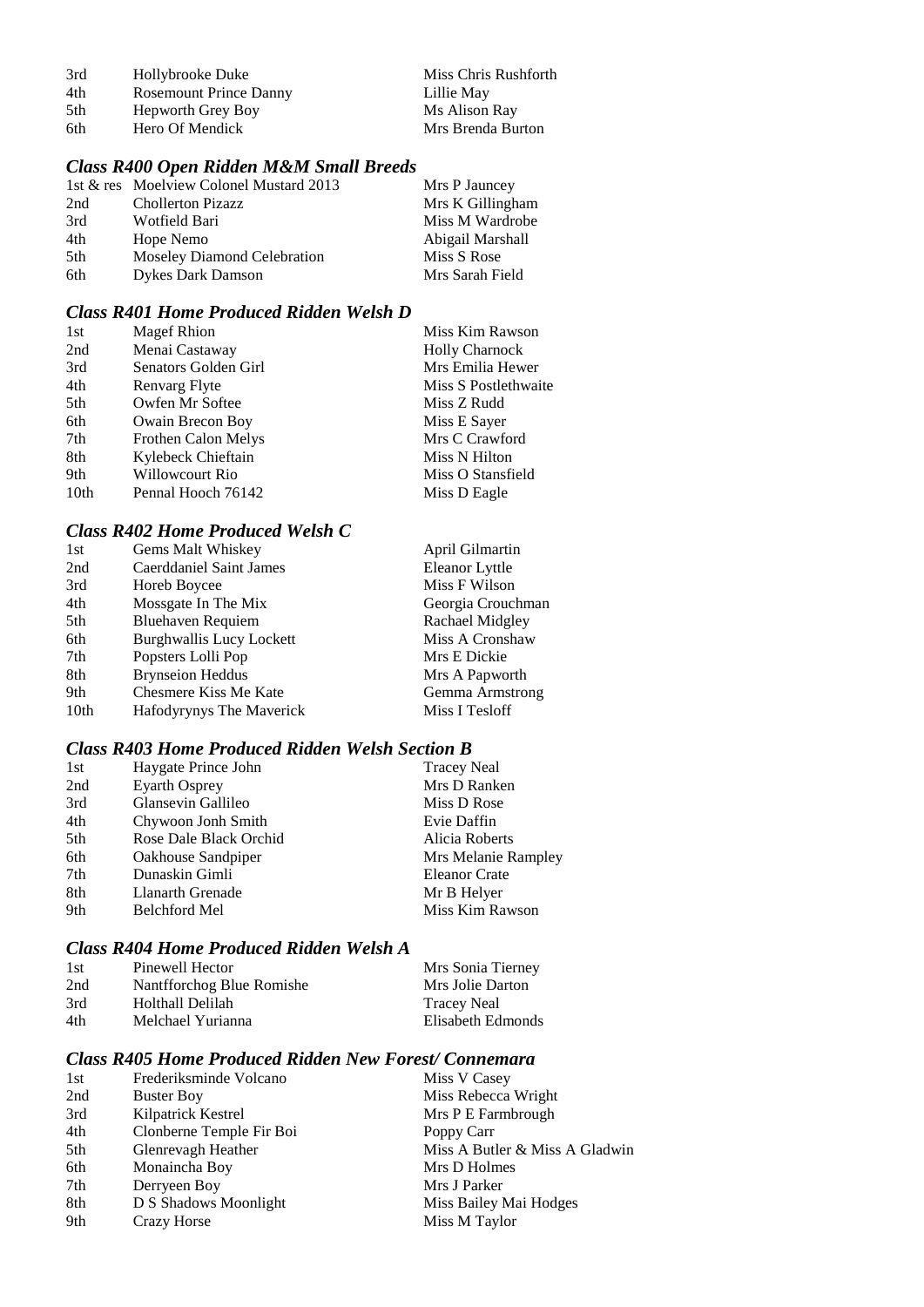10th Harwoodhouse Hillbilly Mrs D Randall

#### *Class R406 Home Produced Ridden Dales/ Fell/ Highland*

| 1st  | Foalskye Little Topper                     | Mrs J Fisher        |
|------|--------------------------------------------|---------------------|
| 2nd  | <b>Banksgate Candy</b>                     | Serena Cooper       |
| 3rd  | Maccallumdene                              | Mrs Karen Perkowski |
| 4th  | Aquilastud Magic Merlin                    | Miss G Ahmet        |
| 5th  | Murthwaite Think On                        | Mrs Tara Buckley    |
| 6th  | Lyvdale Jacob                              | Miss J White        |
| 7th  | <b>Glenwest Castle Little Miss Jasmine</b> | Mrs Jane Farrar     |
| 8th  | Lowhouses Jessica Ii                       | Mrs L Hallam        |
| 9th  | Hepworth Grey Boy                          | Ms Alison Ray       |
| 10th | Cringlemire Sonny                          | Mrs Andree Careford |

#### *Class R407 Home Produced Ridden Dartmoor/ Exmoor/ Shetland*

| 1st | Springwater Guillot | Mrs Fiona Bailey   |
|-----|---------------------|--------------------|
| 2nd | Firle Gideon        | Mrs Fiona McNaught |
| 3rd | Sweetcombe Sunmaker | Miss V Casey       |

#### *Class R408 Home Produced Piebald/Skewbald Traditional / Hogged Pony*

|      | 1st & ch Splashdown Lenny  | Ms D Birdsey          |
|------|----------------------------|-----------------------|
| 2nd  | Whos That                  | Joanne Hull           |
| 3rd  | Fouches Wizard Of Oz 13230 | Miss C Humphrey       |
| 4th  | <b>Addien Toy Soldier</b>  | Miss H Jackson        |
| 5th  | Ruby Slippers              | Ms Laura Jane Hartley |
| 6th  | Nantllesg Elwyn            | Miss Roanna Hamilton  |
| 7th  | <b>Rising Minx</b>         | Miss Corrie Lytollis  |
| 8th  | Summer                     | Miss Jade Barlow      |
| 9th  | Kizzie Rose                | Lara Crisci           |
| 10th | Budweiser II               | Mrs Esther Fowler     |

#### *Class R409 Home Produced Piebald/Skewbald Traditional / Hogged Horse*

| 1st | Puzzle                          | Mrs Tina Sambucci |
|-----|---------------------------------|-------------------|
| 2nd | <b>Brookdale Bruce Almighty</b> | Mrs Kirsty Warnes |
| 3rd | <b>Action Man</b>               | Joanne Hull       |
| 4th | Barney                          | Miss C Cosens     |
| 5th | <b>Blaenmorlais The Captain</b> | Natalie Hulme     |

#### *Class R410 Home Produced Piebald/Skewbald Plaited Pony*

|     | 1st & res Maplebridge Good Friday | Mrs S Millsom     |
|-----|-----------------------------------|-------------------|
| 2nd | May Day                           | Courtney Jones    |
| 3rd | Ucs Repertoires Design            | Miss S Bradley    |
| 4th | <b>Baliter Query</b>              | Mrs Lisa Cooke    |
| 5th | Newoak Tabago Bay                 | Mrs Ester Vickery |
| 6th | <b>Black Velvet</b>               | Miss H Nelson     |
| 7th | Billy Ix                          | Miss H Nelson     |

#### *Class R411 Home Produced Piebald/Skewbald Plaited Horse*

| 1st | Sheriff Woddy             | Miss Louise Burbidge |
|-----|---------------------------|----------------------|
| 2nd | Oo La La                  | Ms Heather Baker     |
| 3rd | Lynivan Hudson Hawke      | Mrs Fiona Bailey     |
| 4th | <b>Cathmor Opposition</b> | Mr P Gaughran        |
| 5th | Lansmoor Lucy Locket      | Miss Jasmine Hunter  |

## *Class R412 Ridden Rare Breeds*

| 1st | Springwater Guillot                     | Mrs Fiona Bailey   |
|-----|-----------------------------------------|--------------------|
| 2nd | <b>Skelton Charlotte</b>                | Miss Samie Caddick |
| 3rd | <b>Ballantrae Bruce of Castle Green</b> | Miss Emma Longden  |
| 4th | Colliery Duke II                        | Mrs J Wills        |

#### *Class R413 Ridden Foreign Breeds*

|                 | 1st & ch Monnington Kipling | Mrs A Conner Bulmer |
|-----------------|-----------------------------|---------------------|
| 2nd & res Cayak |                             | Mrs Joanne Eldridge |
| 3rd             | Ausdan Karin                | Mrs M Megrath       |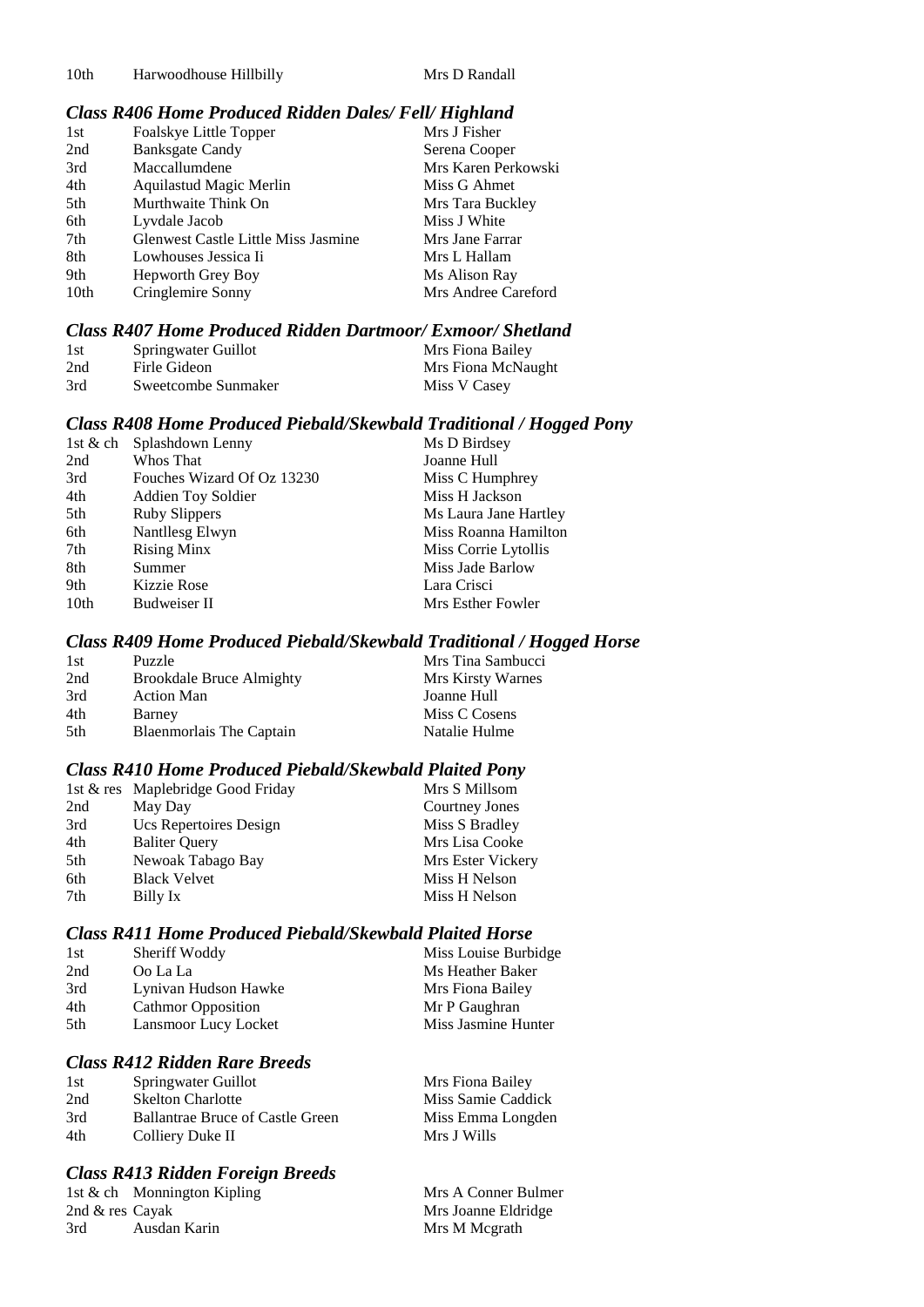| 4th             | Cariad Deep Purple            | Mrs A Conner Bulmer |
|-----------------|-------------------------------|---------------------|
| 5th             | Monnington Artiste            | Mrs A Conner Bulmer |
| 6th             | Cassandra                     | Ms F Madden         |
| 7 <sub>th</sub> | Spot The Difference           | Mrs J Wills         |
| 8th             | Veternario                    | Mrs Alex Jourdan    |
| 9th             | Limerick Shanballymore-Tobias | Donna Sutton        |
| 10th            | Siem Van Stal Herven          | Mrs S Strang        |

## *Class R414 Home Produced Show Pony 128cms*

| 1st | Cortworth Mr Bojangles | Miss L Stagg |
|-----|------------------------|--------------|
|-----|------------------------|--------------|

#### *Class R415 Home Produced Show Pony 138cms*

|     | 1st & res DJP Center Stage        | Miss Bethany Taylor |
|-----|-----------------------------------|---------------------|
| 2nd | Kenilwood Hurricane               | Mrs Lynsey Crayston |
| 3rd | Mount Pleasant Raffle Prize       | Mrs Sharon White    |
| 4th | <b>Burfordly Sea Oueen</b>        | Gillian Neve        |
| 5th | Mount Pleasant Lightening McQueen | Ms A Smith          |
| 6th | Cosford Skype                     | Miss D Kershaw      |

#### *Class R416 Home Produced Show Pony 148cms*

|     | 1st & ch Rotherwood Peeping Star | Mr L Burton         |
|-----|----------------------------------|---------------------|
| 2nd | Eskside Daimond Geezer           | Mrs Paula Shrimpton |
| 3rd | Deanshill Lady                   | Mr N Murray         |
| 4th | Rotherwood Mr Motivator          | Emma Peel           |

#### *Class R417 Home Produced SHP 153cms*

|     | 1st & ch Brindlebrook Under Suspision | Mrs L Phipps           |
|-----|---------------------------------------|------------------------|
|     | 2nd & res Jeanfield Regal Prince      | Mrs J Milner           |
| 3rd | Royal Revue                           | <b>Bronte Thompson</b> |
| 4th | <b>Stanley Grange Regal Consort</b>   | Sophie Cartmell        |
| 5th | G"Day                                 | Mrs Linda Percy        |

## *Class R418 Home Produced SHP 143cms*

| 1st | Rotherwood Mr Motivator     | Emma Peel           |
|-----|-----------------------------|---------------------|
| 2nd | Rotherwood Dream On         | Mrs L Furniss       |
| 3rd | Downhills Enigma            | Ms K Roberts        |
| 4th | Porterhouse Sweet Raphael   | Mrs J Milner        |
| 5th | Chesswood Sandpiper         | Mrs C Excell-outram |
| 6th | <b>Stychlands Chevalier</b> | Tim Gibson          |
| 7th | Sallaghen 3                 | Mrs Gemma Crabtree  |
| 8th | Flecknoe Final Impression   | Fiona Titterton     |

## *Class R419 Home Produced SHP 133cms*

| 1st | <b>Tresparrett Beach Boy</b> | Mrs Katie Snow |
|-----|------------------------------|----------------|
| 2nd | Meillion Sovereign           | Miss E Taylor  |
| 3rd | Thistledown Alamo            | Mrs N Wilton   |

#### *Class R420 Home Produced Ridden Ex-Racehorse*

| 1st | Lucky Score           | Miss Beth Barrett    |
|-----|-----------------------|----------------------|
| 2nd | Vancouverite          | <b>Emily Simpson</b> |
| 3rd | Seymour Star          | Mrs A Field          |
| 4th | Pencombe              | Miss D Cosens        |
| 5th | <b>Birthday Guest</b> | Miss S Williams      |

## *Class R421 Home Produced Ridden Part Bred 148cm*

| 1st | <b>Greenbarrow Picture Perfect</b> | Mrs E Dickie        |
|-----|------------------------------------|---------------------|
|     | 2nd $\&$ res Chesswood Sandpiper   | Mrs C Excell-outram |
| 3rd | <b>Brookend Secret Gem</b>         | Mrs D Ranken        |
| 4th | Deanshill Lady                     | Mr N Murray         |
| 5th | Rotherwood Peeping Star            | Mr L Burton         |
| 6th | Teddy Bear III                     | Miss Megan Brown    |
| 7th | <b>DJP</b> Center Stage            | Miss Bethany Taylor |
| 8th | Kalusta Huckleberry Finn           | Keira Jasinski      |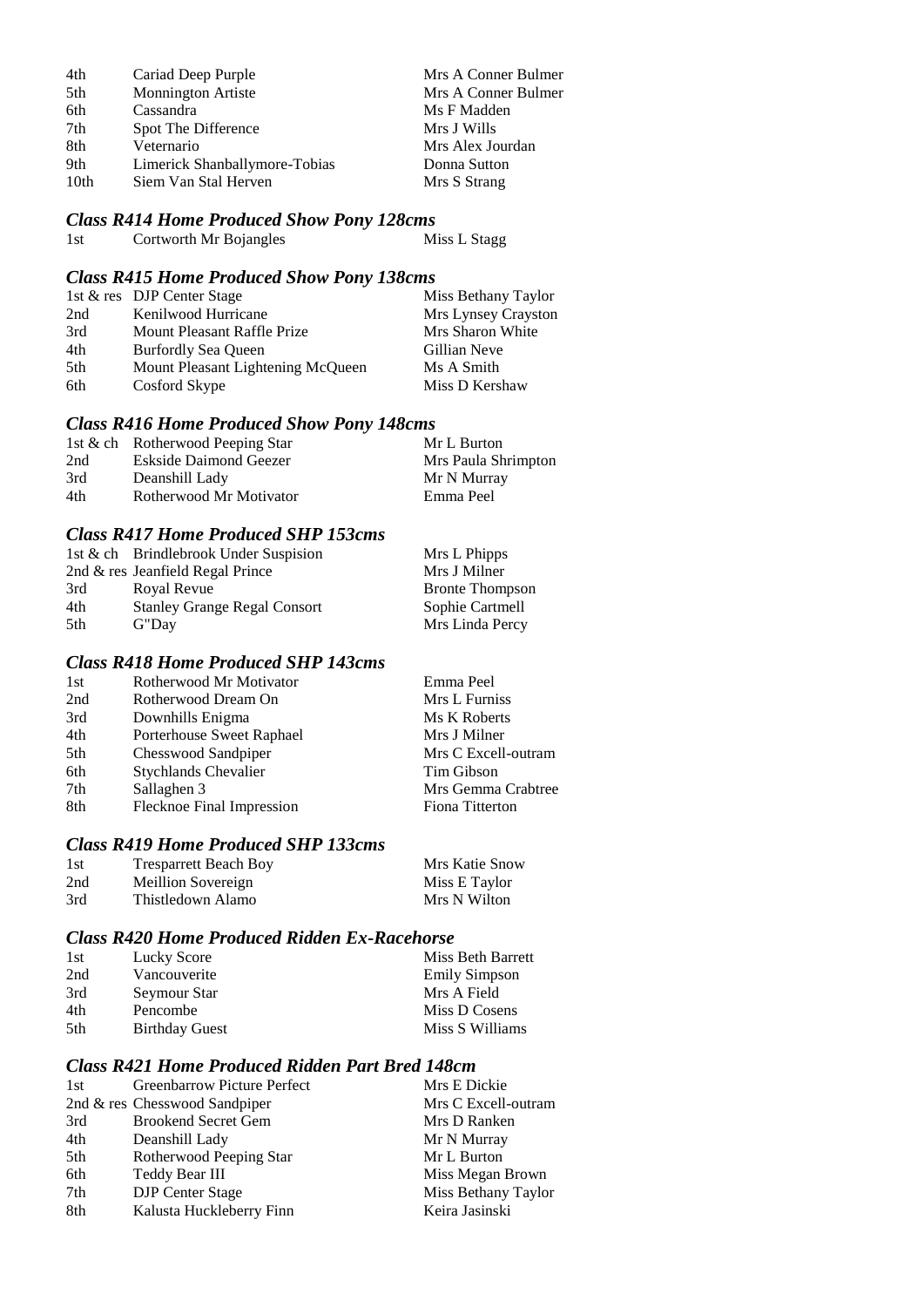#### *Class R422 Home Produced Ridden Part Bred exceeding 148cms*

| 1st & ch Hollycreek Sir Benson | Mrs B Hatton-ritchie  |
|--------------------------------|-----------------------|
| Melin Moldavite                | Miss Emma Peel        |
| Casanova Iv                    | Miss T Hunt           |
| Brindlebrook Under Suspision   | Mrs L Phipps          |
| Desach Sparky                  | Mrs Jackie Broadhurst |
| Murraybrook Aristocrat         | Victoria Cable        |
| Mr Crumlin                     | Ms Gill Hare          |
|                                |                       |

#### *Class R423 Home Produced Intermediate SHT*

| 1st | Millrowes Money Talks      | Ms Deborah Oakes   |
|-----|----------------------------|--------------------|
| 2nd | Folly Glen Clover          | Ms Gill Hare       |
| 3rd | Whitewaters Shade And Tone | Jana Jackman       |
| 4th | Shes Gold                  | Miss Jade Thompson |
| 5th | <b>Sterling One</b>        | Ms L Saunters      |
| 6th | Gadbury Northern Showgirl  | Mrs Samantha Jones |
| 7th | Fredie Girl                | Miss V Rhodes      |
| 8th | Virgil II                  | Abi Kelmanson      |
| 9th | Silken Liberty             | Miss J Croft       |
|     |                            |                    |

## *Class R424 Home Produced Intermediate SRT*

| 1st | Leander Royale                      | Mr Liam Conway          |
|-----|-------------------------------------|-------------------------|
| 2nd | Raft House Captain Morgan           | Mrs Caroline Winstanley |
| 3rd | <b>Brindlebrook Under Suspision</b> | Mrs L Phipps            |
| 4th | <b>Stanley Grange Regal Consort</b> | Sophie Cartmell         |
| 5th | Melin Moldavite                     | Emma Peel               |
| 6th | Casanova Iv                         | Miss T Hunt             |
| 7th | Rotherwood Peeping Star             | Mr L Burton             |
| 8th | Rosemore Endeavour                  | Miss A Meredith         |
|     |                                     |                         |

## *Class R425 Open Show Hunter Pony 153cms*

|     | 1st & res Mosstown Lord | Miss A Davenport   |
|-----|-------------------------|--------------------|
| 2nd | Rosegate Valentine      | Mr L Morrison      |
| 3rd | Bryngwennol Colorado    | Mrs Francine Spurr |
| 4th | Greenbarrow Art of Gold | Miss S Simpson     |

## *Class R426 Open Show Pony not exceeding 148cms*

|     | 1st & ch Greenbarrow Picture Perfect | Mrs Elizabeth Dickie |
|-----|--------------------------------------|----------------------|
| 2nd | Anndalyse Maddison Park              | Mrs J Dean           |

## *Class R427 Open Intermediate Show Hunter Type*

| 1st | So Sweet      | Ms R Cowan        |
|-----|---------------|-------------------|
| 2nd | Mosstown Lord | Jessica Davenport |
| 3rd | Fredie Girl   | Victoria Rhodes   |

## *Class R428 Open Intermediate Show Riding Type*

| 1st | Raft House Captain Morgan           | Mrs Caroline Winstanley |
|-----|-------------------------------------|-------------------------|
| 2nd | Inkwell Little Mark                 | Ms R Cowan              |
| 3rd | <b>Stanley Grange Regal Consort</b> | Sophie Cartmell         |
| 4th | <b>Lostock Silent Dreams</b>        | Miss Ashleigh Walters   |
| 5th | Rosemore Endeavour                  | Miss A Meredith         |
|     |                                     |                         |

## *Class R429 Home Produced LWT Cob*

|     | 1st & ch Kayben Warwick     | Ms V Joyce                |
|-----|-----------------------------|---------------------------|
| 2nd | Red Robin                   | Mrs Louise Whiteley-Guest |
| 3rd | <b>Morrows Poacher Jack</b> | Mrs Heather Steel         |
| 4th | <b>Snap Desion</b>          | Amanda Court              |
| 5th | Winterfell                  | Miss L Green              |
| 6th | Wilkismoor Highwayman       | Mrs R Sandell             |
| 7th | Rocky Vii                   | Mrs Kayleigh Annan        |
| 8th | Lady Lightning              | Miss D Clarke             |
|     |                             |                           |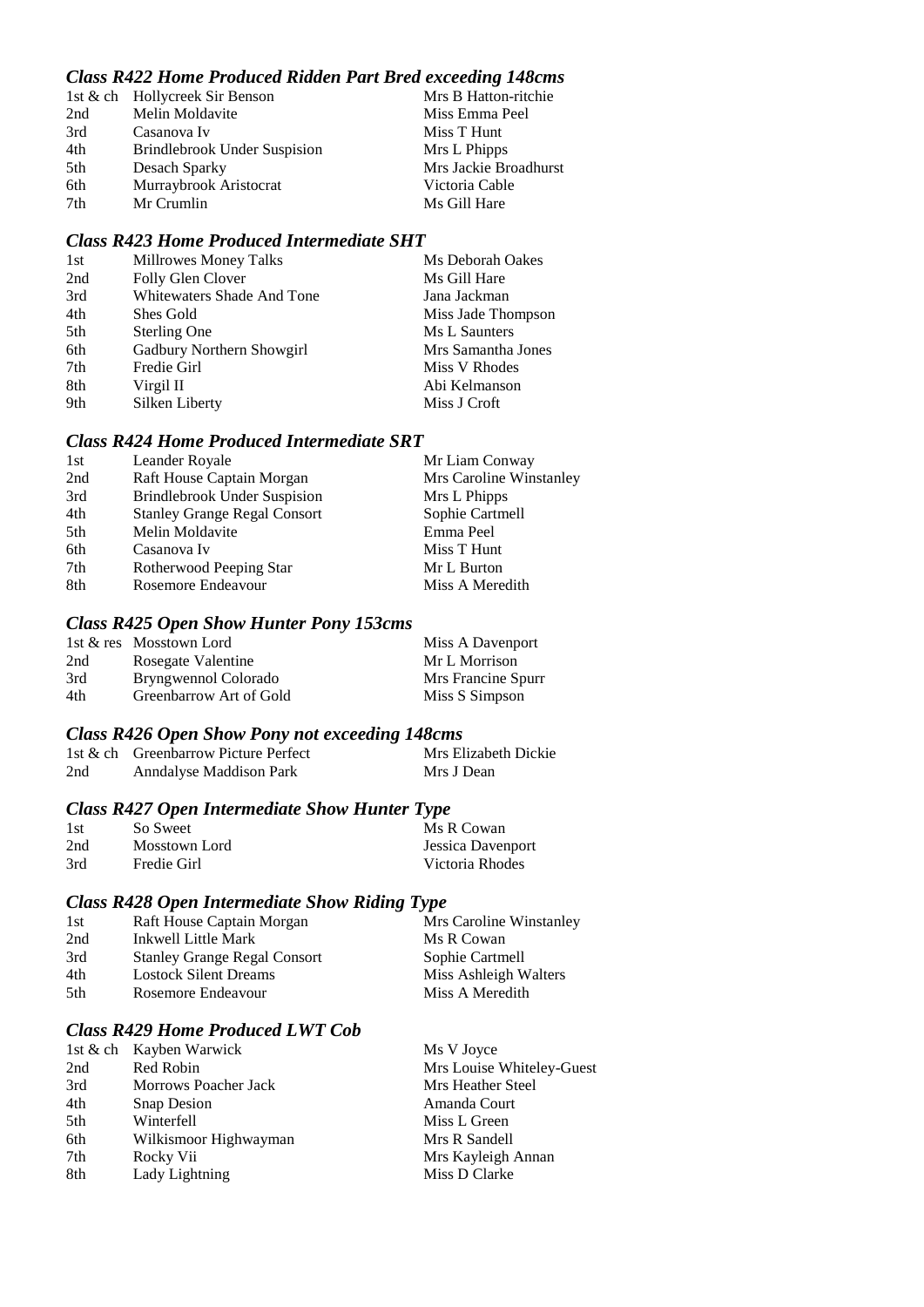## *Class R430 Home Produced HWT Cob*

| 1st | Skaro                       | Mrs C Dagless        |
|-----|-----------------------------|----------------------|
| 2nd | <b>Morrows Street Wise</b>  | Miss Teresa Nicholls |
| 3rd | Lockside Bobby Joe          | Miss H Menhinick     |
| 4th | Kavanaghs Lord Of The Rings | Mrs S Pritchard      |
| 5th | Proppa Cob                  | Mr A Streeter        |
| 6th | Perrys Girl                 | Mrs E Parker         |

## *Class R431 Home Produced Maxi Cob*

|                      | Mrs Kay Gillam        |
|----------------------|-----------------------|
| Clantara Shadow Play | Mrs Avril Bartolomy   |
| Carry On Cob         | Mrs Janet Piper       |
| Hooligans Double R   | Mrs Georgina Blantern |
| The Cobstopper       | Miss Emma Olsen       |
| Coleman              | Miss A Goody          |
| Deards Gold N Silver | Sarah Field           |
| <b>Bugalugs</b>      | Mrs S Pine            |
| Autumn Star          | Miss F Hunt           |
| Dexter               | Miss Cody Gilligan    |
|                      | 1st & res Crossfire   |

### *Class R432 Home Produced Traditional Cobs*

| 1st  | King Arthur       | Emma Message          |
|------|-------------------|-----------------------|
| 2nd  | Conker            | Miss L Green          |
| 3rd  | Dudley Do Right   | Miss K Morton         |
| 4th  | Robert            | Miss Georgia Sheridan |
| 5th  | Delta Dawn        | Miss R Woolner        |
| 6th  | Budweiser II      | Mrs Esther Fowler     |
| 7th  | Arthur            | Lydia Hulf            |
| 8th  | <b>Black Jack</b> | Molly Kate Stowe      |
| 9th  | Holmelodgeelffie  | Jake Saint            |
| 10th | Teddy Bear III    | Miss Megan Brown      |
|      |                   |                       |

## *Class R433 Home Produced Ridden Hacks*

| 1st | Aria Reflection             | Miss G Bott              |
|-----|-----------------------------|--------------------------|
| 2nd | Dream of a Gleam            | Mrs Emily Whalley        |
| 3rd | <b>Stretcholt Hourglass</b> | Sarah Sharp              |
| 4th | Lucky Score                 | <b>Miss Beth Barrett</b> |
| 5th | Romanno Royal Bronze        | Miss Caroline Ainley     |
| 6th | Toncynffig Echo Beach       | Mrs V Archer             |

## *Class R434 Home Produced Small Hunter*

| 1st | Shes Gold                 | Miss Jade Thompson  |
|-----|---------------------------|---------------------|
| 2nd | The Time Traveller        | Mrs Juli Carter     |
| 3rd | Carnsdale Irish Times     | Miss Faye Ludlow    |
| 4th | Gadbury Northern Showgirl | Mrs Samantha Jones  |
| 5th | <b>Forever Rose</b>       | Mrs Hannah Scaling  |
| 6th | Sterling One              | Ms L Saunters       |
| 7th | Woodview Lady Luck        | Miss Sarah Horsnell |
|     |                           |                     |

## *Class R435 Open Small Riding Horses*

| 1st & ch Raft House Captain Morgan | Mrs Caroline Winstanley |
|------------------------------------|-------------------------|
| <b>Millrowes Money Talks</b>       | Ms Deborah Oakes        |
| <i><b>Ouocosidor</b></i>           | Mrs Juli Carter         |
| Carnsdale Iron Man                 | Ms L Powdrill           |
| Diamond Life                       | Miss Rose Dugay         |
|                                    |                         |

## *Class R436 Open Large Riding Horses*

|                       | Miss A Higgins                                         |
|-----------------------|--------------------------------------------------------|
| Renelles Royal Decree | Miss C Joslin                                          |
| Roberto C             | Miss L Lee                                             |
|                       | Mrs L Hardy                                            |
|                       | 1st & res Clonmorans Skyrofino<br>Seaview Crusing Lady |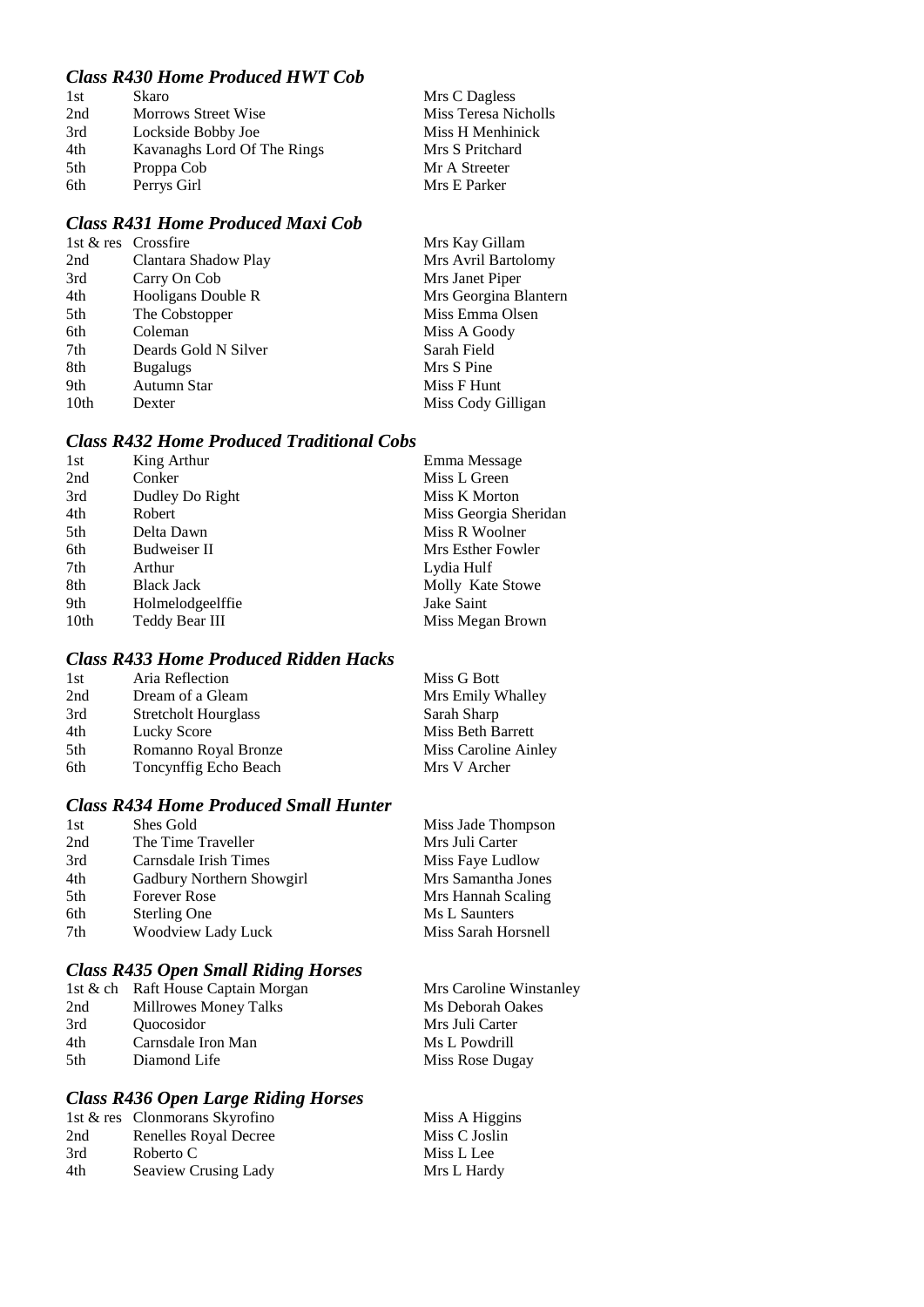#### *Class R437 Open Ridden Hunter*

|     | 1st & ch Dartans Block Buster |
|-----|-------------------------------|
| 2nd | <b>Bowland Shooting Star</b>  |
| 3rd | Delta Storm                   |
| 4th | Roberto C                     |
| 5th | Lord Liquorice                |
| 6th | Dawn Bouncer                  |
| 7th | Lutz                          |
| 8th | Chico                         |

#### *Class R438 Open Small Hunters*

|     | 1st & ch Mb Pygmalion | Miss K Harris    |
|-----|-----------------------|------------------|
| 2nd | Carnsdale Irish Times | Miss Faye Ludlow |

Mrs Paulette Cooper Mrs Nicola Bond Mrs Rose Menhinick

Miss L Lee Miss Emma Nunn Miss B Pope Jean Smith Mrs C Archer

## *Class R439 Open Lightweight Cobs*

| 1st | Red Robin            | Mrs Louise Whiteley-Guest |
|-----|----------------------|---------------------------|
| 2nd | Morrows Poacher Jack | Mrs Heather Steel         |
| 3rd | Rocky Vii            | Mrs Kayleigh Annan        |
| 4th | Sweet About Me       | Miss Amy Walton           |

#### *Class R440 Open Heavyweight/ Maxi Cobs*

| 1st | Lockside Bobby Joe | Miss H Menhinick    |
|-----|--------------------|---------------------|
| 2nd | White Wood Boy     | Mrs Tracy Tomlinson |
| 3rd | The Cobstopper     | Miss Emma Olsen     |
| 4th | Ryehill Son        | Mrs R Stanley       |

#### *Class R441 Home Produced Working Cobs / Trad Cobs*

|     | 1st & ch Tommie Tucker       | <b>Miss Rachel Stokes</b> |
|-----|------------------------------|---------------------------|
| 2nd | <b>Addien Toy Soldier</b>    | Miss H Jackson            |
| 3rd | <b>Isserkelly Borisokane</b> | Mrs Katie Snow            |
| 4th | Pye                          | Mrs Jacqui Chok           |
| 5th | Kizzie Rose                  | Lara Crisci               |
| 6th | Geoff                        | Diane Hart                |
| 7th | Comfort Zone                 | Miss Jo Howell            |
| 8th | Triplicate                   | Mr R Williams             |
| 9th | Fastjet 617 Dambuster        | Mrs N Pargeter            |

#### *Class R442 Home Produced Working Show Horse*

| 1st | For Fanny                | Mrs Jeanette McDonnell |
|-----|--------------------------|------------------------|
| 2nd | <b>Abbottsvale Remus</b> | Mrs Jenna Davies       |
| 3rd | Firebrand                | Mrs J Holder           |
| 4th | Peppermill Chill         | Mrs K Whitehead        |
| 5th | Vancouverite             | <b>Emily Simpson</b>   |
| 6th | Woodview Lady Luck       | Miss Sarah Horsnell    |
| 7th | Sorrelcourt Borderline   | Miss Sammy Hunt        |
| 8th | <b>Ahalative Pretty</b>  | Miss L Franklin        |

#### *Class R443 Home Produced Working Hunter*

| 1st & res Quartz Diamond Boy | <b>Miss Rachel Stokes</b> |
|------------------------------|---------------------------|
| Kingsman                     | Miss F Vaughan            |
| Shes Gold                    | Miss Jade Thompson        |
| Folly Glen Clover            | Ms Gill Hare              |
| Noble Credit Crunch          | Miss S Cloy               |
| Dynast                       | Miss L Willcocks          |
| Redinagh Rocky               | Miss J Jones              |
|                              |                           |

#### *Class R444 Home Produced WHP not exceeding 153cms*

| 1st | Carnsdale Dun Good         | Poppy Carr            |
|-----|----------------------------|-----------------------|
| 2nd | Copshawholm Diamond Prince | Miss R Williamson     |
| 3rd | G"Day                      | Mrs Linda Percy       |
| 4th | Glencarrig Spirit          | Lorna Cade            |
| 6th | Croftbank Micky Finn       | Miss Phillipa Russell |
| 7th | Rozzs Pet                  | Mrs J Hill            |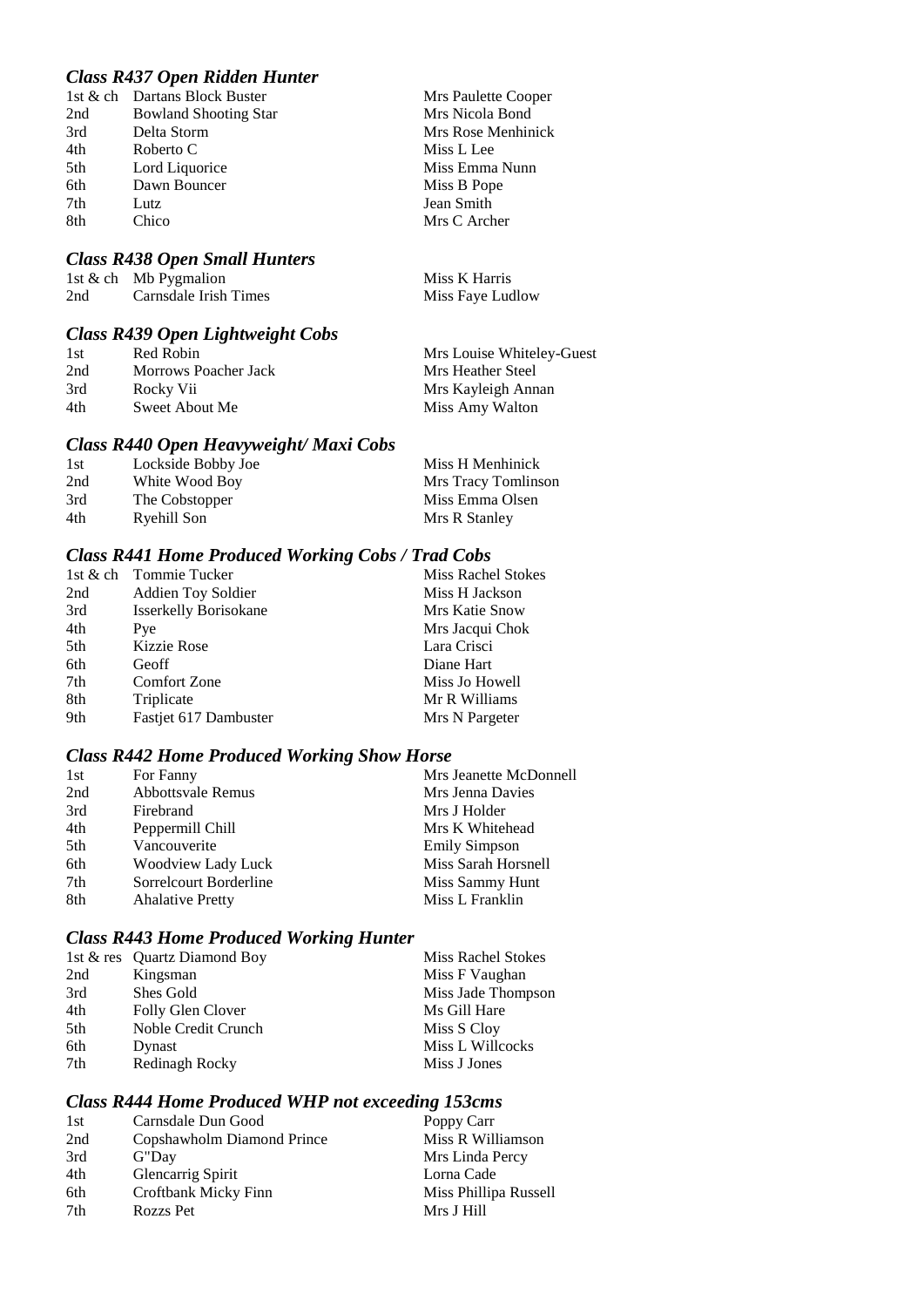## *Class R445 Home Produced WHP not exceeding 143cms*

|     | 1st & ch Flecknoe Final Impression | Fiona Titterton      |
|-----|------------------------------------|----------------------|
| 2nd | Rotherwood Dream On                | Mrs L Furniss        |
| 3rd | Hopgarden Avatar                   | Mrs F Clout          |
| 4th | Wannie Micheleen                   | Miss Holly Townsend  |
| 5th | Jack V111                          | Miss Mia Dickinson   |
| 6th | Peasedown Strauss                  | Lorna Cade           |
| 7th | Kiron Jacobite                     | Ms B Wainwright      |
| 8th | Sweet Home Indiana                 | Mrs Serra Kaliviotis |

## *Class R446 Home Produced WHP not exceeding 133cms*

|     | 1st & res Dark Storm         | Mrs Fiona McNaught |
|-----|------------------------------|--------------------|
| 2nd | <b>Scarletts Jimmy Bunny</b> | Rosezena White     |
| 3rd | <b>Scarthy Gold Falcon</b>   | Hayley Shippey     |
| 4th | Tricolore Charlie            | Mrs Heather Shave  |

#### *Class R447 Certified Working Hunter Pony*

| 1st | <b>Twyford Cascade</b>    | Mrs J Mannix        |
|-----|---------------------------|---------------------|
| 2nd | Lord Rodney               | Mrs V Martin        |
| 3rd | Grace                     | Mrs Dina Taylor     |
| 4th | Flecknoe Final Impression | Fiona Titterton     |
| 5th | Highlake Lake             | Rosezena White      |
| 6th | Wannabee                  | Tonie Jakes         |
| 7th | Pengof Jubilee            | Mrs Leeanne Crowe   |
| 8th | Carnsdale Dun Good        | Poppy Carr          |
| 9th | Chesswood Sandpiper       | Mrs C Excell-outram |

## *Class R448 Certified Working Hunter*

|                 | 1st & res Tommie Tucker  | <b>Miss Rachel Stokes</b> |
|-----------------|--------------------------|---------------------------|
| 2nd $&$ ch Chip |                          | Rachel Sharp              |
| 3rd             | <b>Brattin Prince</b>    | Miss H Bradley            |
| 4th             | Get Set Ii               | <b>Kate Priestley</b>     |
| 5th             | Dixons Springcroft       | Tonie Jakes               |
| 6th             | Cwmtynant Cardiganbay    | Mrs K Mercer              |
| 7th             | <b>Burlington Fisher</b> | Mrs J Mannix              |

## *Class R449 Home Produced M&M WHP exceeding 143cms*

| 1st  | <b>Hillview Lad</b>        | Mrs Karen Kerby        |
|------|----------------------------|------------------------|
| 2nd  | The Height Of Fashion      | Miss Megan Smith       |
| 3rd  | Pentrecoed Brigadier       | Miss J Hunt            |
| 4th  | Copshawholm Diamond Prince | Miss R Williamson      |
| 5th  | <b>Tycornel Blaze</b>      | Miss Laura Neaverson   |
| 6th  | <b>Mulroy Harry</b>        | Jessica Lucy Baxandall |
| 7th  | <b>Wealdstone Prince</b>   | Miss V Eggleston       |
| 8th  | Colliery Duke II           | Mrs J Wills            |
| 9th  | Lowhaygarths Celtic Dancer | Miss M Scarratt        |
| 10th | Croftbank Micky Finn       | Miss Phillipa Russell  |
|      |                            |                        |

## *Class R450 Home Produced M&M WHP not exceeding 143cms*

| 1st              | <b>Loxland Amazing Grace</b> | Mrs S Dobson          |
|------------------|------------------------------|-----------------------|
| 2nd              | Eimears Lad                  | Sophie Baxandall      |
| 3rd              | Pendancer Mickey Bricks      | Miss Hayley Dolby     |
| 4th              | Willoway Ice Prince          | Mr Daniel Bailey      |
| 5th              | Pendal Dazzler               | Meghan Waring         |
| 6th              | Wannie Micheleen             | <b>Holly Townsend</b> |
| 7th              | Alkatraz Escape              | Miss Laura Toller     |
| 8th              | Dalefoot Ripple              | Mrs S Summers         |
| 9th              | Tubber Cheif                 | Vanessa Lawes         |
| 10 <sub>th</sub> | Blaengwen Welsh Model        | Mrs K Whitehead       |
|                  |                              |                       |

#### *Class R451 Home Produced M&M WHP not exceeding 133cms*

|     | 1st & ch Wellbrow Freddie | Ms Casey Ormrod  |
|-----|---------------------------|------------------|
| 2nd | Cadfach Rhydian           | Ms Ashley Connor |
| 3rd | Lownthwaite Ribas         | Andrea Pearman   |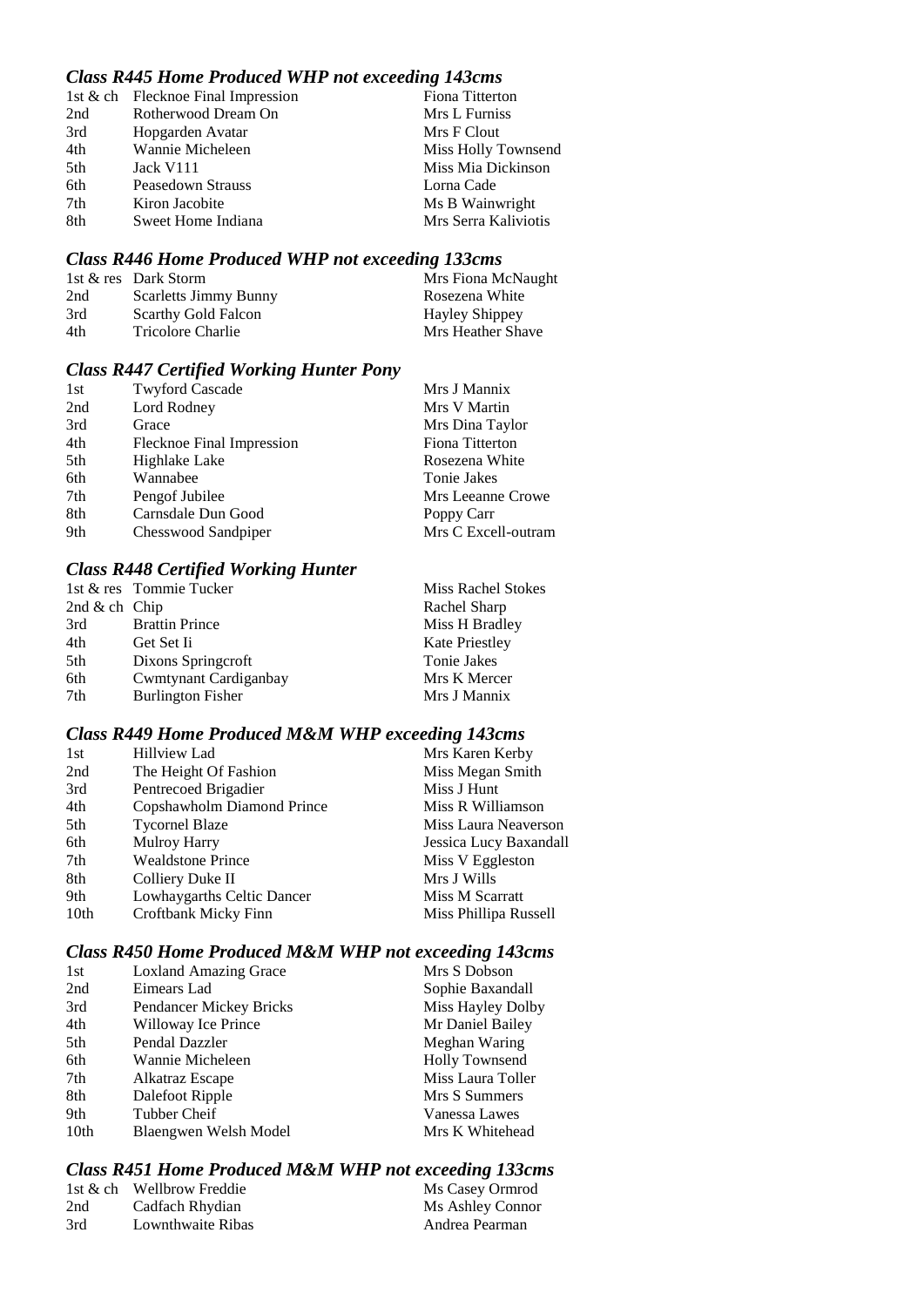| 4th<br>Georgina Lewis-Roberts<br>Clayhill Chaffinch |  |
|-----------------------------------------------------|--|
| 5th<br>Miss F Wilson<br>Horeb Boycee                |  |
| 6th<br>Dark Storm<br>Mrs Fiona McNaught             |  |
| 7th<br>Mr Daniel Bailey<br>Woodmoor Brandysnap      |  |
| 8th<br>Shearwater Neymar Jr<br>Miss J Hunt          |  |
| 9th<br>Jolaikes Glamour Puss<br>Mrs P Jauncey       |  |
| 10th<br>Miss E Thompson<br>Corstan Rivendell        |  |

#### *Class R452 Home Produced M&M WHP not exceeding 122cms*

| 1st  | Pennall Sportsman      | Andrea Pearman    |
|------|------------------------|-------------------|
| 2nd  | <b>Cwmhir Mariette</b> | Mrs Lisa Crompton |
| 3rd  | Upsy Daisy             | Izzy Wood         |
| 4th  | Dunaskin Gimli         | Eleanor Crate     |
| .5th | Pinewell Hector        | Mrs S Tierney     |

#### *Class R453 M&M WHP Performance*

| 1st              | Brookhall Royal Admiral   | Miss L Hillyard        |
|------------------|---------------------------|------------------------|
| 2nd              | Dyffrynaled Tywysoges     | Mrs C Seaton           |
| 3rd              | Conrhenny Jellybaby       | Miss V Hargreaves      |
| 4th              | Nebo Rian                 | Mrs M Hatswell         |
| 5th              | Annandale Prince Charming | Mrs Petrina Philp      |
| 6th              | Wagtail Romance           | Mrs Francine Spurr     |
| 7th              | <b>Anchor Bustard</b>     | Mrs S Townes           |
| 8th              | <b>Tasty Tony</b>         | Miss K Harris          |
| 9th              | Dearnevalley Fiery Jack   | Miss M Sweeting        |
| 10 <sub>th</sub> | Waverhead Dazzler II      | Georgina Lewis-Roberts |

#### *Class R454 WHP/WH Performance 75cms*

| 1st  | Winneydene Cabana          | Livie Smith          |
|------|----------------------------|----------------------|
| 2nd  | Annandale Prince Charming  | Mrs Petrina Philp    |
| 3rd  | <b>Tycornel Blaze</b>      | Miss Laura Neaverson |
| 4th  | Trogarth Penri             | Mrs A Bowley         |
| 5th  | <b>Atlantic Tiger Lily</b> | Mrs D Holmes         |
| 6th  | Master Moon                | Miss Jacqui Kemp     |
| 7th  | Party Girl                 | Mrs Vanessa Martin   |
| 8th  | Will I Am                  | Mrs V Walmsley       |
| 9th  | High Bank Romany Traveller | Miss Alice Hunns     |
| 10th | <b>Black Velvet</b>        | Miss H Nelson        |

#### *Class R455 WHP/WH Performance 75cms*

| 1st | Peasedown Teddy        | Mrs Marisa Upton  |
|-----|------------------------|-------------------|
| 2nd | Chesterhill Silverdust | Mrs June Hill     |
| 3rd | Grace                  | Mrs Dina Taylor   |
| 4th | Alkatraz Escape        | Miss Laura Toller |
| 5th | <b>Rozzs Pet</b>       | Mrs June Hill     |
| 6th | Firebrand              | Mrs J Holder      |
| 7th | Conrhenny Stencil      | Miss V Hargreaves |
| 8th | Delamere Kaleidoscope  | Miss Hannah White |
| 9th | Trogarth Penri         | Mrs A Bowley      |
|     |                        |                   |

## *Class R456 Open Cradle Stakes*

| 1st | Maygray Malfoy               | Mrs Petrina Phil |
|-----|------------------------------|------------------|
| 2nd | <b>Pinelodge Raffles</b>     | Mrs Heather Sha  |
| 3rd | Winneydene Cabana            | Livie Smith      |
| 4th | <b>Cwmhir Mariette</b>       | Mrs Lisa Cromp   |
| 5th | Harwel Sunshine              | Mrs Francine Sp  |
| 6th | <b>Bucks Fizz</b>            | Mrs Dina Taylor  |
| 7th | <b>Tresparrett Beach Boy</b> | Mrs Katie Snow   |
|     |                              |                  |

## *Class R457 Open Nursery Stakes*

| 1st | Nellsdale Johnny B Goode | Hayley Shippey          |
|-----|--------------------------|-------------------------|
| 2nd | Mystic Gem               | Rachel Sharp            |
| 3rd | Rowquest Copper Rivers   | Mrs H Rodgers           |
| 4th | Laithehill Choirmaster   | Mrs Gail Wynne-Rogerson |

Mrs Petrina Philp Mrs Heather Shave Livie Smith Mrs Lisa Crompton Mrs Francine Spurr Mrs Dina Taylor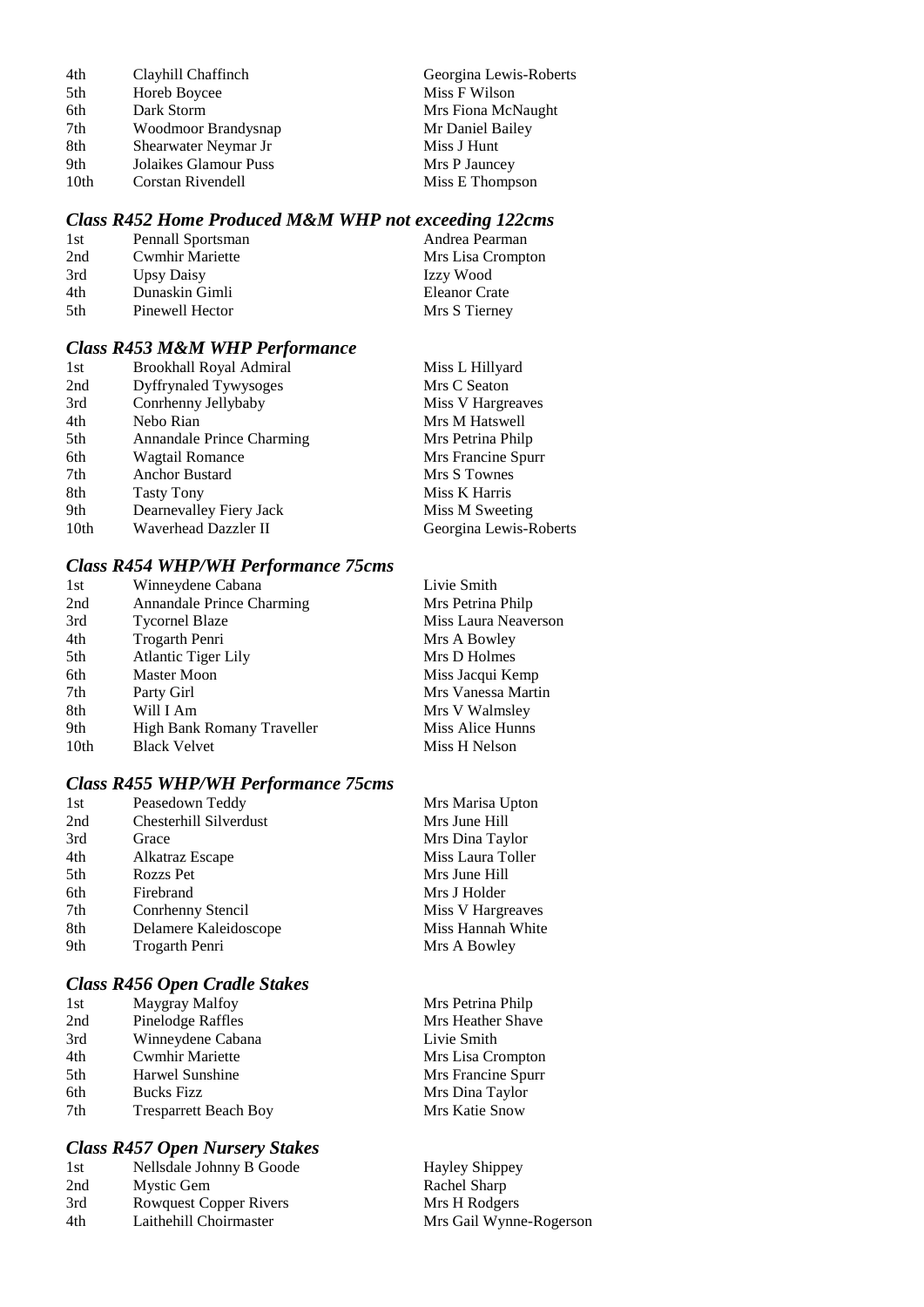| .5th | Larchgrove Isabella |  |
|------|---------------------|--|
|      |                     |  |

Mrs J Benbow

#### *Class R458 M&M Cradle Stakes*

| 1st | <b>Upsy Daisy</b>    | Izzy Wood         |
|-----|----------------------|-------------------|
| 2nd | Maygray Malfoy       | Mrs Petrina Philp |
| 3rd | Amilas Chorizo       | Mrs Teresa Wilks  |
| 4th | Cranford Fiddledydee | Mrs Dina Taylor   |
| 5th | Melchael Yurianna    | Elisabeth Edmonds |
| 6th | Pumphill Peter Piper | Mrs L Furniss     |

#### *Class R459 M&M Nursery Stakes*

| 1st | Sir James of Berry     | Maya McNelis       |
|-----|------------------------|--------------------|
| 2nd | Laithehill Choirmaster | Tia Wynne-Rogerson |
| 3rd | Cadfach Rhydian        | Natasha Connor     |

## *Class R460 Performance To Music - 14 years & under*

| 1st | Cochno Nero            | Jada Wragg        |
|-----|------------------------|-------------------|
| 2nd | Thunder                | Scarlett Ward     |
| 3rd | Conrhenny Jellybaby    | Lindsay Collister |
| 4th | Knix Nadine            | Olivia Bird       |
| 5th | Cadlanvalley Valegro   | Molly Rice        |
| 6th | Sir James of Berry     | Maya McNelis      |
| 7th | <b>Banksgate Candy</b> | Serena Cooper     |

#### *Class R461 Peformance To Music - over 14 years*

| 1st  | The Outlaw                               | Cyndy Morea    |
|------|------------------------------------------|----------------|
| 2nd  | <b>Blue Chip Diamond Cavalier Royale</b> | Stephanie Hill |
| 3rd  | <b>Amazing Grace</b>                     | Patricia Stowe |
| 4th  | Paint Me Piebald                         | Miss A Bond    |
| .5th | Limerick Shanballymore-Tobias            | Donna Sutton   |

#### *Class R462 Performance To Music - Groups*

| 1st | <b>Cochno Marcus</b>  | Mrs N McNelis          |
|-----|-----------------------|------------------------|
| 2nd | <b>Fairy Dust</b>     | Miss C Moreau          |
| 3rd | Orkneys Gold          | Millie Hobden          |
| 4th | Thamesbourne Rhonwen  | <b>Bethany Andrews</b> |
| 5th | Pinelodge Raffles     | <b>Harriet Shave</b>   |
| 6th | <b>Hisley Provost</b> | Sophis Twitchen        |

## *Class R463 Performance To Music - Lead Rein*

| 1st | Briars Aspen    | Rose Cassapi Paskins       |
|-----|-----------------|----------------------------|
| 2nd | Sycamore Spirit | Lilly-Rose Holford-Griffin |
| 3rd | Lechlade Peony  | Poppy Makin                |

#### *Class R464 Performance To Music - M&M*

| 1st | Holmedown Champaign    | Miss H Pearce      |
|-----|------------------------|--------------------|
| 2nd | <b>Brock Bliss</b>     | Claire Hazeldine   |
| 3rd | Godebog King           | Miss F Wilson      |
| 4th | <b>Banksgate Candy</b> | Serena Cooper      |
| 5th | Abercippyn The Senator | <b>Emily Timms</b> |
|     |                        |                    |

## *Class R465 BRC Horse Trials Test 90Q (2013)*

## *Class R466 Dressage - Prelim 12*

## *Class R467 British Dressage Novice Test 27*

#### *Class R468 Concours DElegance Lead Rein*

| Waitwith Dekota Mist       | Mrs Z Johnstone |
|----------------------------|-----------------|
| Fronllan Lilly Grace       | Mrs Fiona Gibbs |
| Pizzicato Pollyanna        | Miss S Johnson  |
| <b>Braghty Desiree</b>     | Mrs A Bradford  |
| <b>Toohoots Simply Red</b> | Mrs Kerry Rule  |
|                            |                 |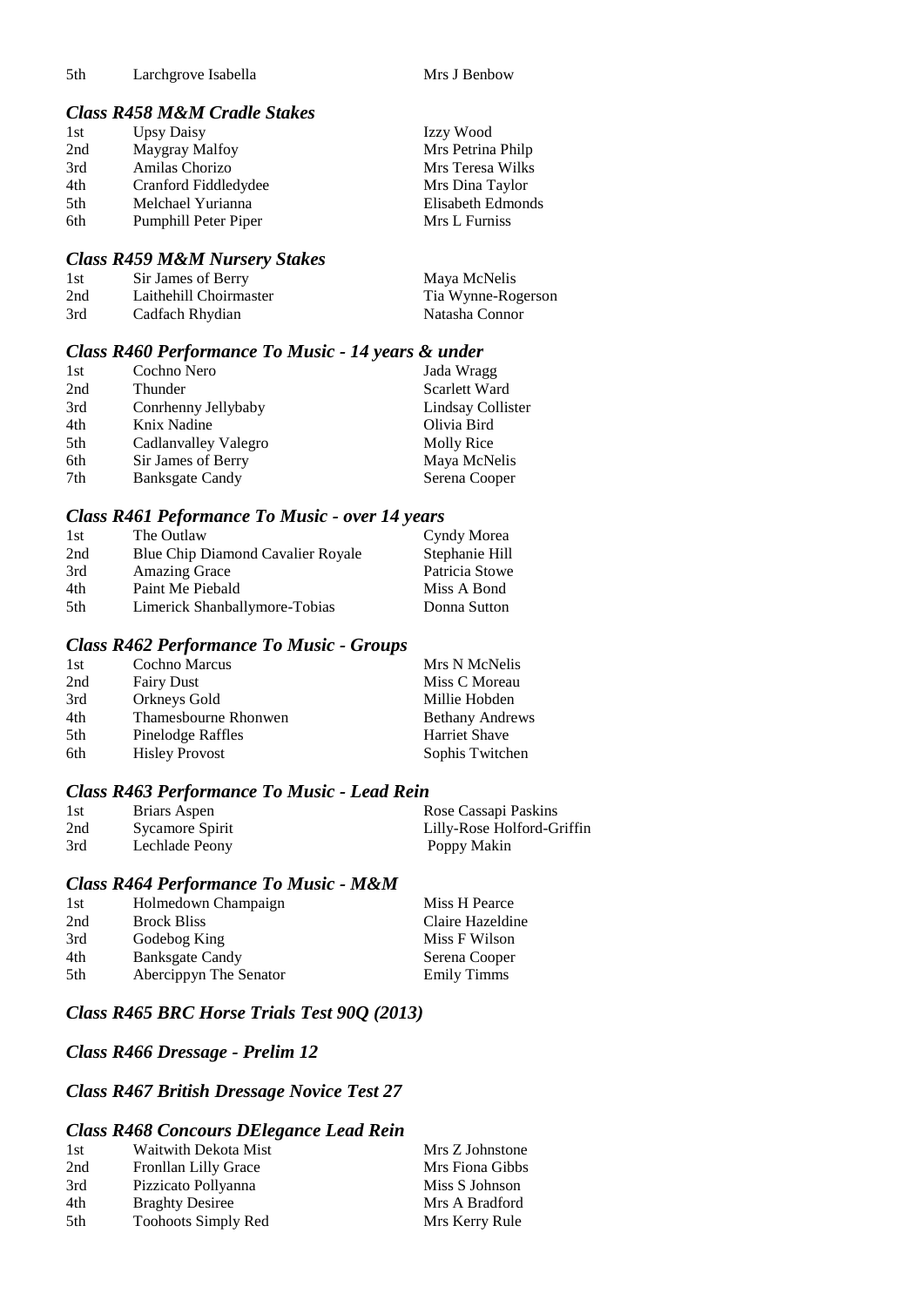| 6th  | Hermits Bolero          | Mrs J Bush     |
|------|-------------------------|----------------|
| 7th  | Coringwould Watercolour | Mrs C Tasselli |
| 8th  | Alidantes Dream         | Mrs M Nicoll T |
| 9th  | Chester                 | Miss N Ashcro  |
| 10th | <b>Sharptor Skyfall</b> | Olivia Murphy  |

#### *Class R469 M&M Pairs*

| 1st              | Dearnevalley Fieryjack       |
|------------------|------------------------------|
| 2nd              | Shanohah Finnley             |
| 3rd              | Byersgreen Alfie             |
| 4th              | Dalefoot Ripple              |
| 5th              | Murthwaite Think On          |
| 6th              | Siverbridge William          |
| 7th              | Gellihaf Ronaldo             |
| 8th              | <b>Felinmor Crown Prince</b> |
| 9th              | Pendal Dazzler               |
| 10 <sub>th</sub> | Kildromin Sir                |
|                  |                              |

## *Class R470 Adult & Child*

| 1st | Croftbank Micky Finn              | Miss Phillipa Russell |
|-----|-----------------------------------|-----------------------|
| 2nd | Spinneybank Velvet                | Palmer Mollie         |
| 3rd | Blue Chip Diamond Cavalier Royale | Stephanie Hill        |
| 4th | Dixons Springcroft                | Tonie Jakes           |
| 5th | Clantara Shadow Play              | Mrs Avril Bartolomy   |
| 6th | Kildromin Sir                     | Miss Charlotte Cooper |
| 7th | Clanellich Craigievar             | Mrs S Richardson      |
| 8th | Firle Gideon                      | Rebecca Lee           |
| 9th | Crazy Horse                       | Miss M Taylor         |
|     |                                   |                       |

#### *Class R471 Concours DElegance First Ridden*

| Mrs Z Johnstone     |
|---------------------|
| Natasha Connor      |
| Mrs M Dixon         |
| Mrs Carrie Simmonds |
| Mrs Teresa Wilks    |
| Ms A Smith          |
| Tia Wynne-Rogerson  |
| Lexi Barfield       |
| Mrs Katie Snow      |
|                     |

#### *Class R472 Concours DElegance Riders 16 years & over*

| 1st              | Jeorgeo Of Ebony            | Mrs Gill Rawlinson   |
|------------------|-----------------------------|----------------------|
| 2nd              | The Outlaw                  | Miss Moreau          |
| 3rd              | Lowhaygarth Will O The Wisp | Mrs A Fligg          |
| 4th              | Lummas Sapphire             | Mrs Gill Rawlinson   |
| 5th              | Gentlemans Manhattan        | Miss L Oliver        |
| 6th              | Lowhouses Jessica Ii        | Mrs L Hallam         |
| 7th              | Dublin Lass                 | Mrs Gill Rawlinson   |
| 8th              | Angel                       | Miss Bryony Shipsey  |
| 9th              | Diamante Del Rey            | Miss Virginia Draper |
| 10 <sub>th</sub> | <b>Skelton Charlotte</b>    | Miss Samie Caddick   |
|                  |                             |                      |

## *Class R473 BD Prelim Test 15*

#### *Class R474 Equestrian Quadrille to Music*

| 1st  | <b>Soldiers</b> | Mrs A Whitehouse                                       |
|------|-----------------|--------------------------------------------------------|
| 2nd  | Oliver Twist    | Miss G Bramwell                                        |
| 3rd  | YMCA            | Maya McNelis, Erin Ragg, Cecily Ellis & Isabella Evers |
| 4th  | Ceilidh Capers  | Emily Timms, Millie Hobden, Olivia Bird & Jada Ragg    |
| .5th | Batman & Robin  | Victoria Bradford, Claire Smith & Alison Jones         |

## *Class R475 M&M Side Saddle*

| 1st | Derrow Lad        |
|-----|-------------------|
| 2nd | Brakenthwaite Rio |

Mrs J Bush 7th Coringwould Watercolour Mrs C Tasselli Arnold Mrs M Nicoll Thompson Miss N Ashcroft

> Miss J Williams Chloe Carter Mrs K Forsdyke Mrs S Summers Mrs Tara Buckley Ms Tracey Fountain Mrs M Crawford Mrs Heidi Sharp Miss Meghan Waring Miss Charlotte Cooper

Moya Payne Emma Grey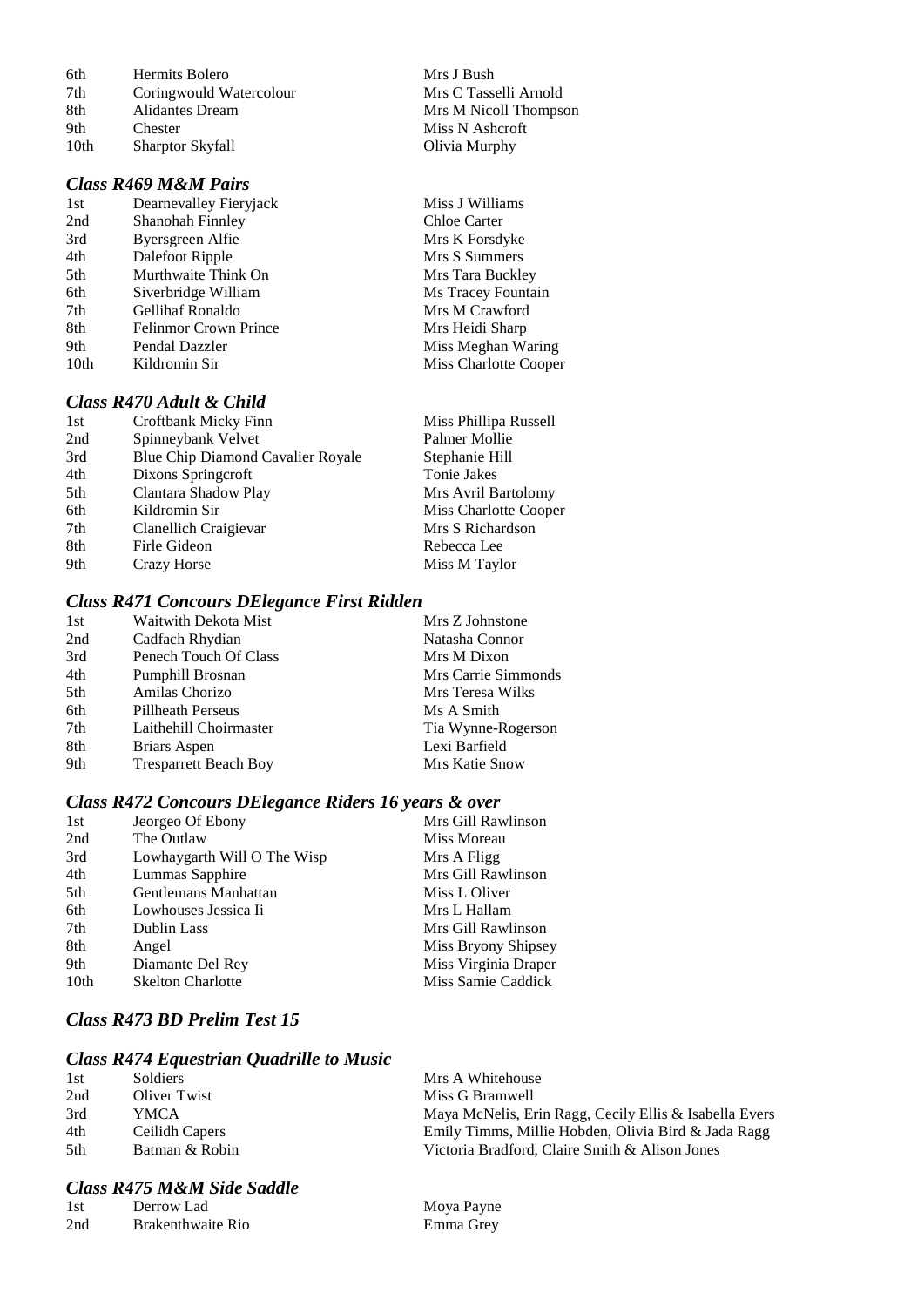| 3rd  | Lowhouses Jessica II | Mrs L Hallam   |
|------|----------------------|----------------|
| 4th  | Innellan Woody       | Debbie Nickson |
| $-1$ |                      | n r n          |

- 5th GentlemaLummas Sapphire R J Rawlinson *Class I476 In Hand New Forest 1,2,3 years old*
- 1st Amberwood Sundowner Miss L Butler

#### *Class I477 In Hand New Forest 4 years old & over*

| -1st |                        |                      |
|------|------------------------|----------------------|
| 2nd  | Dowsdale Apple Blossom | Miss Chris Rushforth |
| 3rd  | Rowdown Athlete        | Miss S Cranshaw      |

#### *Class I478 In Hand Piebald/Skewbald Plaited Horse 4 years & over*

| 1st | Lansmoor Lucy Locket | Miss Jasmine Hunter     |
|-----|----------------------|-------------------------|
| 2nd | Candle Light Blue    | Miss R Paton            |
| 3rd | Miss Money Penny     | Mrs Gail Wynne-Rogerson |

#### *Class I479 In Hand Piebald/Skewbald Native 4 years old & over*

| 1st | Greenacres Gypsy Boss      | Miss Brooke Matthews       |
|-----|----------------------------|----------------------------|
| 2nd | Delta Dawn                 | Miss R Woolner             |
| 3rd | Percy O Malley             | Mrs Fiona Farquharson      |
| 4th | Dees Total Eclipse         | Janet Smith                |
| 5th | <b>Thordale Cookie</b>     | Debra Rogers               |
| 6th | Penrock Puzzle Power       | Mrs Melissa Cowley-Clayton |
| 7th | Burghwallis Dippity Doo Da | Miss A Cronshaw            |
| 8th | Mia Mon                    | Mrs Julie Edmead           |
| 9th | Acresdale Bang Tidy        | Miss S Shaw                |
|     |                            |                            |

#### *Class I480 In Hand Piebald / Skewald 1,2,3 years old*

| 1st | Mouse Aka Minnie | . | Miss Clare Hardstone |
|-----|------------------|---|----------------------|
| 2nd | Sd Atomic Mike   |   | Mrs Hayley Emery     |

#### *Class I481 Welsh A yearling colt, filly or gelding*

1st & ch Cosford Marcus Mr Paul Brightwell

#### *Class I482 Welsh A 2 years old colt, filly or gelding*

|     | 1st & res Idyllic Perseus  |  | Georgia Crouchman  |
|-----|----------------------------|--|--------------------|
| 2nd | Sunwillow Yarragon         |  | Mrs Hayley Prosser |
| 3rd | Cosford Bertie Wooster     |  | Mrs J Ripley       |
| 4th | <b>Haverford Footloose</b> |  | Miss J Hodge       |

#### *Class I483 Welsh A 3 year old colt, filly or gelding*

| 1st | Dukeshill Penny Pincher | MIss S Keswani     |
|-----|-------------------------|--------------------|
| 2nd | Cosford Fair Play       | Mrs Louise Cartner |

#### *Class I484 Welsh A mare / gelding*

| 1st | <b>Blethyn Star Flower</b> | Mrs Sue Day         |
|-----|----------------------------|---------------------|
| 2nd | Hope Melanie               | Mr R Garner         |
| 3rd | Garnelog Heledd            | Miss Sarah Pearce   |
| 4th | <b>Gelliniog Meredith</b>  | Miss Kayleigh Smith |
|     |                            |                     |

#### *Class I485 Welsh A Stallion*

| 1st | Brynamman Gafyn                 | Ms Donna Jackson |
|-----|---------------------------------|------------------|
| 2nd | <b>Ffynnonbach Jack Daniels</b> | Mrs Suzie Swires |

### *Class I486 Welsh B yearling colt, filly or gelding*

|     | 1st & res Boston Heart Beat | Mr Gareth Roberts |
|-----|-----------------------------|-------------------|
| 2nd | Cadlanvalley Florentina     | Mrs Jane Grant    |
| 3rd | Laithehill Moondance        | Miss V Hargreaves |

#### *Class I487 Welsh B 2 years old colt, filly or gelding*

| 1st | Laithehill Madonna Lily | Miss S Wallace |
|-----|-------------------------|----------------|
| 2nd | Kerenelise Arabesque    | Mrs H Walter   |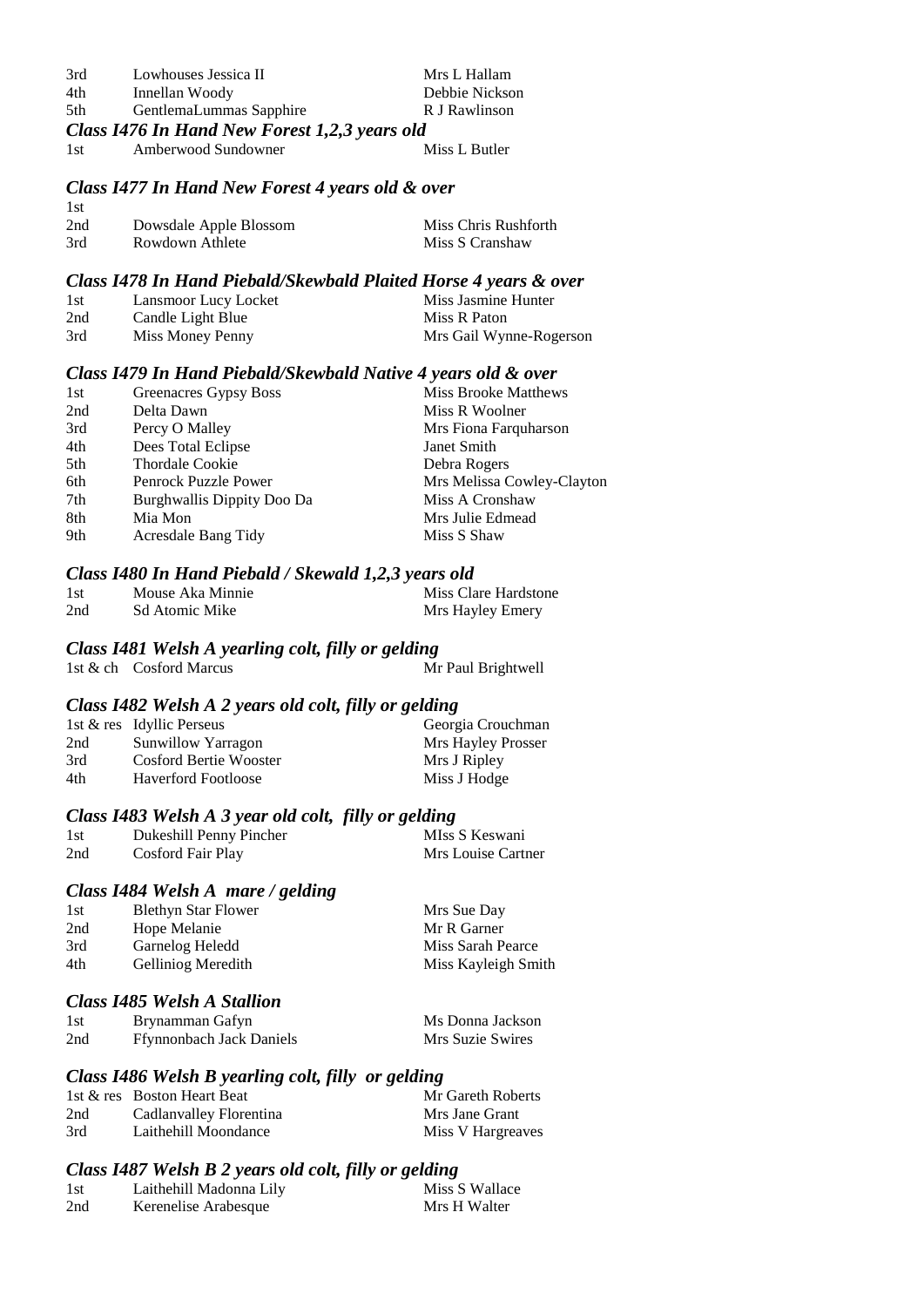#### *Class I488 Welsh B 3 year old colt, filly or gelding*

|     | 1st & ch Cadlanvalley Candice | Mrs Jane Grant       |
|-----|-------------------------------|----------------------|
| 2nd | Crookbank Penny Moon          | Miss S Noble         |
| 3rd | <b>Banksy Dauaberyn</b>       | <b>Eleanor Crate</b> |
| 4th | Hillcrests Skys The Limit     | Miss C Panayi        |
| 5th | <b>Bunbury Sandringham</b>    | Mrs D Garratt        |
| 6th | Conrhenny Tiny Tim            | Miss J Cryer         |
|     |                               |                      |

#### *Class I489 Welsh B mare / gelding*

| 1st | Evarth Amina         | Mr B Spoor       |
|-----|----------------------|------------------|
| 2nd | Corkhills Sky Lark   | Eleanor Crate    |
| 3rd | Dunaskin Gimli       | Eleanor Crate    |
| 4th | Thameshourne Rhonwen | Mrs Jillian Ward |

#### *Class I490 Welsh B Stallion*

| 1st | Bunbury Zimba |
|-----|---------------|
|     |               |

Ms H Warrington

#### *Class I491 Welsh C yearling Colt. Filly or Gelding* 1st & ch Corstan Charlemagne Miss N Musson

|     | Class 1492 Welsh C 2 year old Colt, Filly or Gelding |                 |
|-----|------------------------------------------------------|-----------------|
| 1st | Horeb The High Roller                                | Mr Timothy Hall |

#### *Class I493 Welsh 3 year old Colt, Filly or Gelding* 1st & ch Vignoles Libra Georgia Aungier

#### *Class I494 Welsh C Mare / Gelding*

| <b>Ashmeadow Thomas</b>    | Miss M Sibthorpe    |
|----------------------------|---------------------|
| Dycot Mab-Y-Brenin         | Mrs Emilia Hewer    |
| Gornoeth Martini 172653    | Miss Tracey Morgan  |
| Leyeswick Pixielou         | Miss L Giles        |
| <b>Ashmeadow Moonstone</b> | Miss Victoria Selfe |
| <b>Telaid Carys</b>        | Mrs Kerry Rule      |
| Parvadean Delores          | Miss S Greaves      |
| Chesmere Kiss Me Kate      | Gemma Armstrong     |
|                            |                     |

#### *Class I495 Welsh C Stallion*

| 1st | Corstan Pendraig | Miss N Musson |
|-----|------------------|---------------|
|-----|------------------|---------------|

#### *Class I496 Welsh D yearling Colt, Filly or Gelding* 1st Harveda Aridell Mai 2nd Sangrud Dreams of Gold Catherine Alton

## *Class I497 Welsh D 2 years old Colt, Filly or Gelding*

#### *Class I498 Welsh D 2/3 year old Filly / Gelding*

#### *Class I499 Welsh D mare / gelding*

| <b>Hucklow Bracken</b>         | Miss Victoria Selfe  |
|--------------------------------|----------------------|
| Pencalow Del Rosa              | Mrs L Watson         |
| Merantun AJ                    | Mrs Melanie Keet     |
| Shamrocklake Vyvyan Rose       | Miss Chloe Mcconnell |
| Mulberryfield Haf Cantaf 40136 | Miss Taliesin Wright |
|                                |                      |

#### *Class I500 Welsh D Stallion*

| 1st | Hermas Dez         | Mr J Taylor        |
|-----|--------------------|--------------------|
| 2nd | Senators Blackjack | Mrs Emilia Hewer   |
| 3rd | Nibeley White Gold | Mr Richard Smalley |

#### *Class I501 In Hand Part Bred 4 years old & over*

| 1st | Thimbleby Angelique         | Mrs Jane Grant  |
|-----|-----------------------------|-----------------|
| 2nd | Nantllesg Elwyn             | Miss R Hamilton |
| 3rd | <b>Stychlands Chevalier</b> | Tim Gibson      |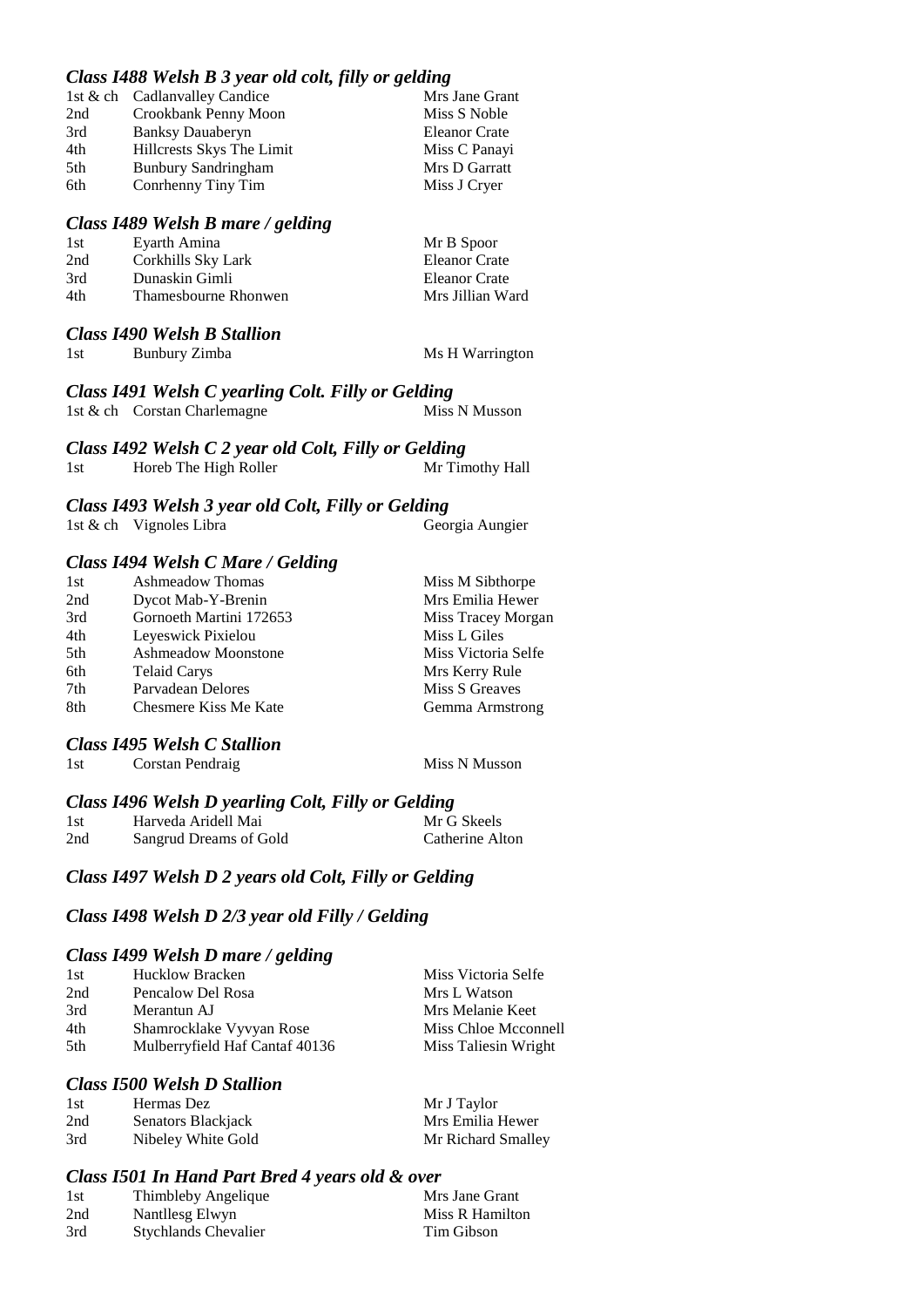| 4th                                           | Nutwoodaudacity         | Miss K Harris      |
|-----------------------------------------------|-------------------------|--------------------|
| 5th                                           | Wynnmere Renita         | Rebecca Sharp      |
| 6th                                           | <b>Purple Printcess</b> | Miss Hannah Turner |
| Class 1502 In Hand Part Breds 1.2.3 years old |                         |                    |

|           | Cass 1902 In Hand I are Dreas 1,2,9 years old |               |
|-----------|-----------------------------------------------|---------------|
|           | 1st $\&$ ch Tiger Moon                        | Miss K Harris |
| $\sim$ 10 |                                               | $T = T T T$   |

2nd & res Sage Miss T White 3rd Cartigan Misty Morning Mrs Jean Cartwright

*Class I503 In Hand Duns / Buckskins 4 years old & over*

| 1st | <b>Ballantrae Bruce of Castle Green</b> | Miss Emma Longden   |
|-----|-----------------------------------------|---------------------|
|     | 2nd & res Cloontask Beauty              | Mrs Claire Sellick  |
| 3rd | Whitley Village Opal                    | Oliver Archer       |
| 4th | <b>Gelliniog Meredith</b>               | Miss Kayleigh Smith |

#### *Class I504 In Hand Duns / Buckskins 1,2,3 Years Old*

|     |                           | . |                 |
|-----|---------------------------|---|-----------------|
|     | 1st & ch Carlung Viscount |   | Mrs M Dagati    |
| 2nd | Lochmore Ealasaid         |   | Miss K Brewster |
| 3rd | Lochmore Eilidh           |   | Miss K Brewster |

#### *Class I505 In Hand Riding Pony 4 years old & over*

| 1st | Thimbleby Angelique         | Mrs Jane Grant |
|-----|-----------------------------|----------------|
| 2nd | <b>Stychlands Chevalier</b> | Tim Gibson     |

*Class I506 In Hand Riding Pony 1,2,3, years*

*Class I507 In Hand Miniature 4 years old & over*

*Class I508 In Hand Miniatures 1,2,3 years old*

*Class I509 In Hand Dales 4 years old & over*

*Class I510 In Hand Dales 1,2,3 years old*

## *Class I511 In Hand Fell 4 years old & over*

| 1st | Darrenvale Chancer | Ms A Brown     |
|-----|--------------------|----------------|
| 2nd | Raisbeck Rioja     | Mrs S Holliday |

## *Class I512 In Hand Fell 1,2,3 year old*

| 1st | <b>Bybeck Solomon</b> | Mrs G Chambers |
|-----|-----------------------|----------------|
| 2nd | Bankwood Archibold    | Mrs P Hunter   |

#### *Class I513 In Hand Exmoor 4 years old & over*

|      | 1st & ch Moonpenny Hati        | Mrs S Muir       |
|------|--------------------------------|------------------|
| 2nd  | Edwinsfield Move Over Darling  | Mrs Di Woodward  |
| 3rd  | Threeshires Oh So Good         | Elizabeth Barker |
| 4th  | Oswald                         | Lisa Mewes       |
| .5th | <b>Bournefield Celtic Rose</b> | Ms Annette Perry |
|      |                                |                  |

#### *Class I514 In Hand Exmoor 1,2,3 years old*

|     | 1st & res Threeshires Elicit Lili | Elizabeth Barker |
|-----|-----------------------------------|------------------|
| 2nd | <b>Farleywater Bubbles</b>        | Mrs J Sparrow    |

#### *Class I515 In Hand Dartmoor 4 years old & over*

| 1st | Moseley Triad                        | Mrs M Viner       |
|-----|--------------------------------------|-------------------|
| 2nd | Allenbrook Chilli Pepper             | Mrs C Allen       |
| 3rd | Springwater Guillot                  | Mrs Fiona Bailey  |
| 4th | Springwater Stop The Music           | Mrs Katie Snow    |
| 5th | Pumphill Cinderella                  | Mrs S Holliday    |
| 6th | Kyleburn Kazek                       | Mrs Amanda Cox    |
| 7th | Kingshaugh Jocasta                   | Mrs D Twitchen    |
| 8th | <b>Shilstone Rocks Mountain Mist</b> | Mrs S Holliday    |
| 9th | Chafford Ophelia                     | Mrs Joanna Barker |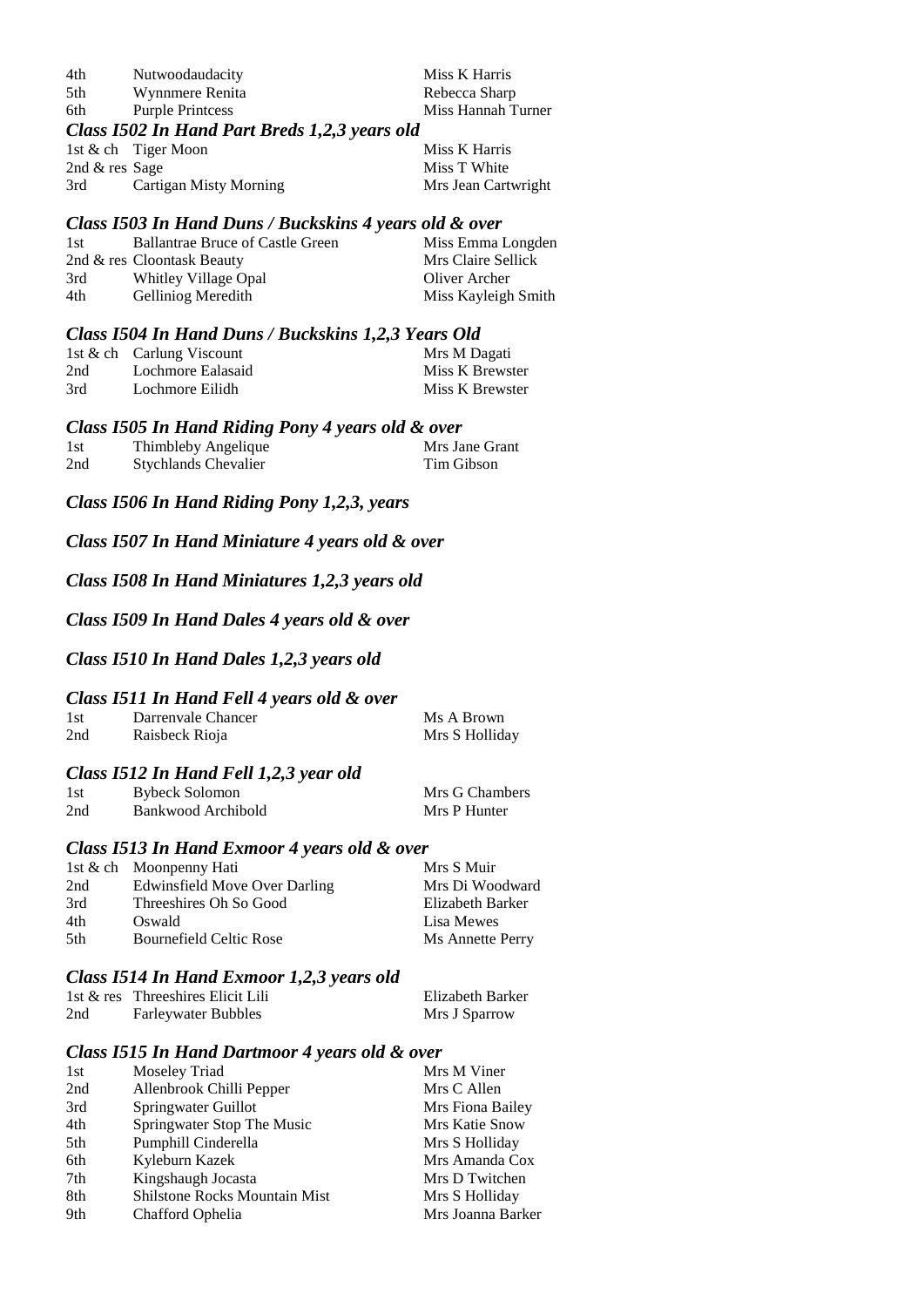#### *Class I516 In Hand Dartmoor 1,2,3, years old*

|     | 1st & ch Moortown Foxtor        | Mrs J Barton        |
|-----|---------------------------------|---------------------|
|     | 2nd & res Duradens Sweet Tobias | Mr P Ward-Burton    |
| 3rd | Allenbrook Daisy May            | Mrs C Allen         |
| 4th | Washbanks Meghan                | Mr P Matthews-Brown |

#### *Class I517 In Hand Shetland 4 years old & over*

|     | 1st & ch Merkisayre Brainstorm   | Mrs S Cowie-Bland             |
|-----|----------------------------------|-------------------------------|
|     | 2nd $\&$ res Lakehead Elloquence | Mrs N Stanier                 |
| 3rd | <b>Thordale Cookie</b>           | Debra Rogers                  |
| 4th | Sandhamvill Maddona              | Mrs G Olley                   |
| 5th | <b>Beltoy Rose Talon</b>         | Bobbi Shepherd                |
| 6th | Prince of Willoughby             | Hackamore Stud - Mrs M Parker |
| 7th | Moonpenny Macavity               | Mrs S Muir                    |
| 8th | Hykos Dandini                    | Miss Kelsey Peters            |
| 9th | <b>Broadspring Topaz</b>         | Mrs K Howell                  |

#### *Class I518 In Hand Shetland 1,2,3 years old*

#### *Class I519 In Hand Miniature Shetland 4 years old & over*

|     | 1st & ch Chasend Monarch Of The Glen | Miss S Cotton       |
|-----|--------------------------------------|---------------------|
|     | 2nd $\&$ res Longmeadow Charles      | Mrs A Sears         |
| 3rd | <b>Littlewitty Fandango</b>          | Mrs Jamie Hall      |
| 4th | Buxted Poldark                       | Mrs Ruth Rands      |
| 5th | Camlan Nan                           | Miss Tiffany Faiers |
| 6th | Pinglewood Pele                      | Mrs J Rutherford    |
| 7th | Helens Olaf Charlie Brown            | Miss Kelsey Peters  |

#### *Class I520 In Hand Miniature Shetland 1,2,3 years old*

|     |                 | , , <u>,</u>     |
|-----|-----------------|------------------|
| 1st | Sawmill Kaos    | Ms K Goodhew     |
| 2nd | Hermits Spartan | Miss J Stevenson |

#### *Class I521 In Hand Highland 4 yearsold & over*

|     | 1st & ch Ellister Islay Spruce             | Mrs J Barton       |
|-----|--------------------------------------------|--------------------|
|     | 2nd & res Loandhu Silver Shadow            | Miss Sophie Robins |
| 3rd | <b>Glenwest Castle Little Miss Jasmine</b> | Mrs Jane Farrar    |

#### *Class I522 In Hand Highland 1,2,3 years old*

1st Morayelphin Ballo Miss V Leggett

#### *Class I523 In Hand Connemara 4 years old & over*

|     | 1st & ch Chilham Hurricane  | Miss Anna Sherriff   |
|-----|-----------------------------|----------------------|
| 2nd | Kindesella Lilly            | Miss Ashlea Jennings |
| 3rd | <b>Fenrose Harvest Moon</b> | Miss R Scarlett      |

#### *Class I524 In Hand Connemara 1,2,3 years old*

|     | 1st & ch Blackthorn Premonition | Mrs S Wooderson & Mrs M Haynes |
|-----|---------------------------------|--------------------------------|
| 2nd | Hillview Brown Bobby            | Miss Natasha Bentley           |

## *Class I525 In Hand Foreign Breeds - Dilutes & Broken Coated*

| 1st | Aztec Silverio            | Miss C Legg           |
|-----|---------------------------|-----------------------|
| 2nd | <b>Hsf Ultimates Blue</b> | Miss Sarah Berrisford |

#### *Class I526 Morgan Horses In Hand*

1st Monnington Kipling Mrs A Conner Bulmer

## *Class I527 In Hand American Saddlebreds - Part Breds*

#### *Class I528 In Hand Iberian Breeds*

#### *Class I529 In Hand Friesian - Purebred*

1st Siem Van Stal Herven Mrs S Strang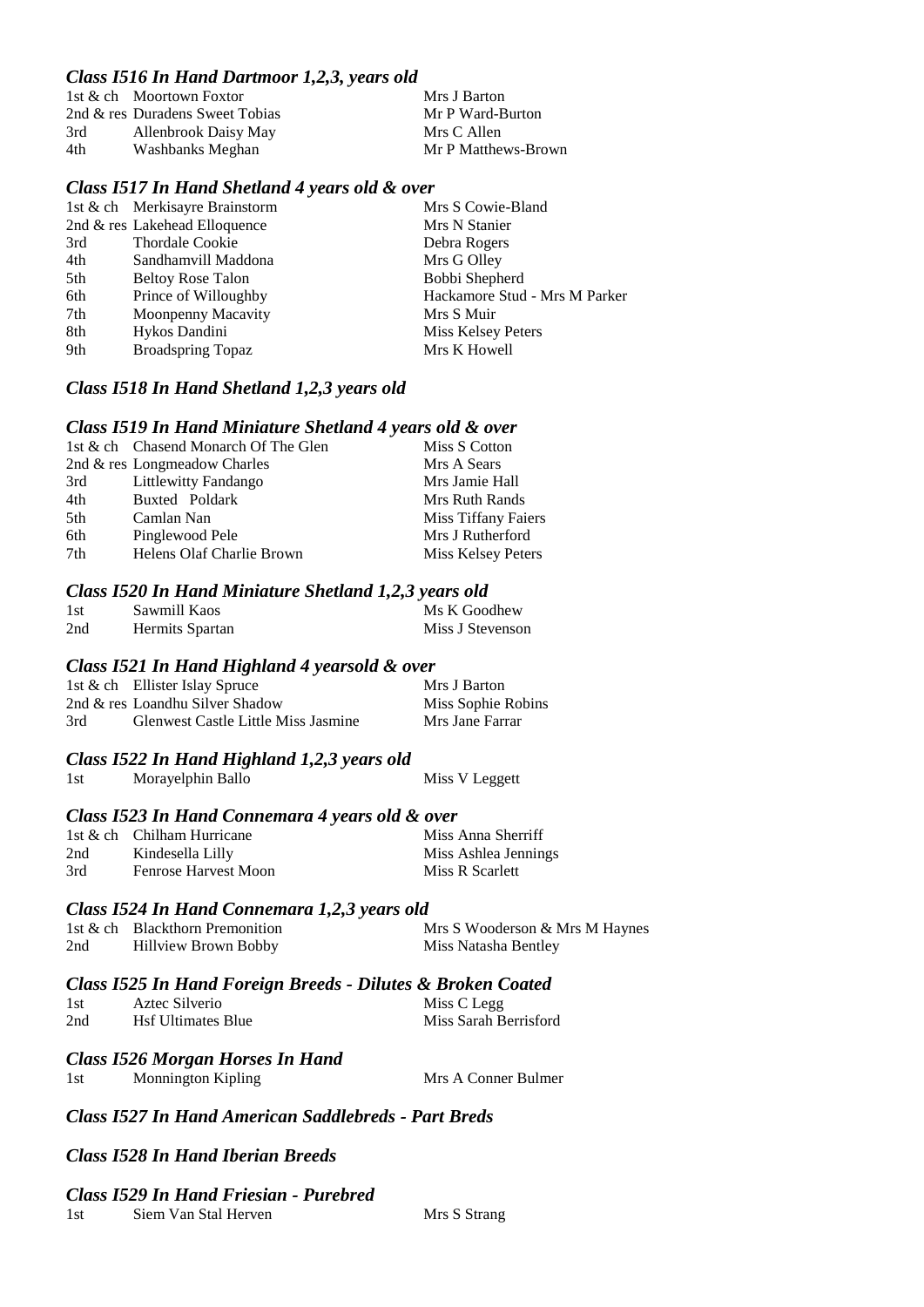#### *Class I530 In Hand American Saddlebreds*

1st Fully Supercharged Mrs Dorothy Hasty

#### *Class I531 In Hand Gaited Breeds*

| - 1st | <b>Hsf Ultimates Blue</b> | Miss Sarah Berrisford |
|-------|---------------------------|-----------------------|
| 2nd   | Maistjarna From Solva     | Miss H Bye            |
| 3rd   | Lois From Siamber Wen     | Mrs M Bye Duke        |

#### *Class I532 In Hand Foreign Breeds 153cms & Under*

| 1st | Ausdan Karin                  | Mrs M Megrath         |
|-----|-------------------------------|-----------------------|
| 2nd | Schieferstein Myissa          | Mrs Joanne Trivedi    |
| 3rd | Limerick Shanballymore-Tobias | Donna Sutton          |
| 4th | <b>Hsf Ultimates Blue</b>     | Miss Sarah Berrisford |

#### *Class I533 In Hand Foreign Breeds exceeding 153cms*

| -1 st | Hobart Rozanne | Mrs Donna Sutton |
|-------|----------------|------------------|
| 2nd   | Aztec Silverio | Miss C Legg      |

#### *Class I534 In Hand Home Produced Foreign Breeds*

| 1st | Ausdan Karin          | Mrs M Megrath      |
|-----|-----------------------|--------------------|
| 2nd | Schieferstein Myissa  | Mrs Joanne Trivedi |
| 3rd | Mistrals Vega Astraea | Miss Hollie Hitter |
| 4th | <b>Hobart Rozanne</b> | Donna Sutton       |
| 5th | Lois From Siamber Wen | Mrs M Bye Duke     |
| 6th | Talanas Scheherazade  | Donna Sutton       |
| 7th | Maistjarna From Solva | Miss H Bye         |

#### *Class R535 Ridden Foreign Breeds*

| 1st | Cayak                | Mrs Joanne Eldridge  |
|-----|----------------------|----------------------|
| 2nd | Diamante Del Rey     | Miss Virginia Draper |
| 3rd | Red House Karim      | Miss Kelly Cornwell  |
| 4th | Siem Van Stal Herven | Mrs S Strang         |

#### *Class R536 Ridden World Breeds Snaffle Bit*

| 1st | Diamante Del Rey      | Miss Virginia Draper |
|-----|-----------------------|----------------------|
| 2nd | Lois From Siamber Wen | Mrs M Bye Duke       |
| 3rd | Aztec Silverio        | Miss C Legg          |

#### *Class R537 Ridden Foreign Breeds Home Produced*

| Jeorgeo Of Ebony              | Miss K Yeo          |
|-------------------------------|---------------------|
| Cayak                         | Mrs Joanne Eldridge |
| Aztec Silverio                | Miss C Legg         |
| Limerick Shanballymore-Tobias | Donna Sutton        |
| <b>Fully Supercharged</b>     | Mrs Dorothy Hasty   |
| Ausdan Karin                  | Mrs M Megrath       |
| Red House Karim               | Miss Kelly Cornwell |
|                               |                     |

## *Class R538 Ridden Friesian*

| 1st | Jeorgeo Of Ebony | Miss K Yeo |
|-----|------------------|------------|
|-----|------------------|------------|

#### *Class R539 Ridden Foreign Breeds Gaited Horses*

| 1st | El Asombro De Promitido | Ms E Martin    |
|-----|-------------------------|----------------|
| 2nd | Lois From Siamber Wen   | Mrs M Bye Duke |

## *Class R540 Ridden Iberian*

| 1st | Veternario       | Mrs Alex Jourdan     |
|-----|------------------|----------------------|
| 2nd | Cayak            | Mrs Joanne Eldridge  |
| 3rd | Viena Viii       | Mrs S Keene          |
| 4th | Diamante Del Rey | Miss Virginia Draper |

## *Class R541 Ridden Foreign Breeds Golden Oldies*

| - 1 st | El Asombro De Promitido | Ms E Martin    |
|--------|-------------------------|----------------|
| 2nd    | Lois From Siamber Wen   | Mrs M Bye Duke |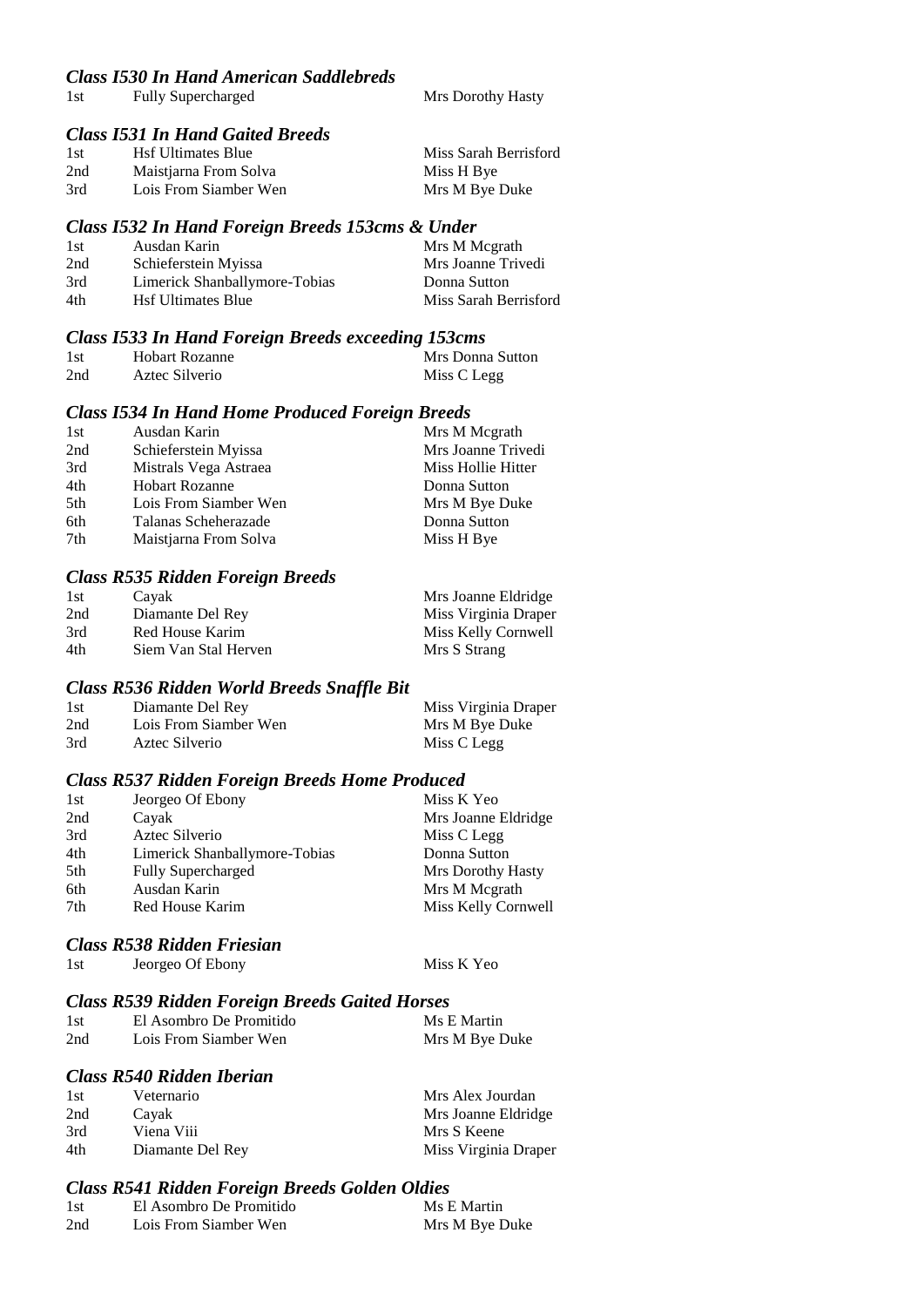#### *Class R542 Ridden Foreign Breeds not exceeding 153cms*

| 1st | Veternario                    | Mrs Alex Jourdan |
|-----|-------------------------------|------------------|
| 2nd | Limerick Shanballymore-Tobias | Donna Sutton     |
| 3rd | Ausdan Karin                  | Mrs M Mcgrath    |

#### *Class R543 Ridden Foreign Breeds Champagne Class*

| 1st | El Asombro De Promitido       | Ms E Martin    |
|-----|-------------------------------|----------------|
| 2nd | Lois From Siamber Wen         | Mrs M Bye Duke |
| 3rd | Limerick Shanballymore-Tobias | Donna Sutton   |

#### *Class R544 Ridden American Saddlebreds*

| 1st | <b>Fully Supercharged</b> | Mrs Dorothy Hasty |
|-----|---------------------------|-------------------|
|-----|---------------------------|-------------------|

#### *Class R545 Ridden Morgan*

| 1st | Optimus Prime             | Mrs A Conner Bulmer |
|-----|---------------------------|---------------------|
| 2nd | Monnington Kipling        | Mrs A Conner Bulmer |
| 3rd | <b>Monnington Artiste</b> | Mrs A Conner Bulmer |
| 4th | Cariad Deep Purple        | Mrs A Conner Bulmer |
|     |                           |                     |

#### *Class R546 Ridden Foreign Breeds exceeding 153cms*

| 1st | Jeorgeo Of Ebony | Miss K Yeo          |
|-----|------------------|---------------------|
| 2nd | Cavak            | Mrs Joanne Eldridge |
| 3rd | Aztec Silverio   | Miss C Legg         |

#### *Class R547 Open Ridden M&M Small Breeds*

|     | 1st & ch Cadlanvalley Valegro | Mrs Gemma Rice    |
|-----|-------------------------------|-------------------|
|     | 2nd & res Wotfield Bari       | Miss M Wardrobe   |
| 3rd | Cranford Fiddledydee          | Mrs Dina Taylor   |
| 4th | Melchael Yurianna             | Elisabeth Edmonds |
|     |                               |                   |

#### *Class R548 Open Ridden M&M Large Breeds*

| 1st | Byersgreen Alfie     | Amy Forsdyke  |
|-----|----------------------|---------------|
| 2nd | Colliery Duke II     | Mrs J Wills   |
| 3rd | Hepworth Grey Boy    | Ms Alison Ray |
| 4th | Lowhouses Jessica Ii | Mrs L Hallam  |

#### *Class R549 Open Ridden Welsh Sections C & D*

| 1st             | Rangehill September Morn    | Carly Ferrier         |
|-----------------|-----------------------------|-----------------------|
| 2nd             | Sangwyn Ifan                | Rebecca Sharp         |
| 3rd             | Parvadean Delores           | Miss S Greaves        |
| 4th             | <b>Brynseion Gwenna</b>     | Miss Sophie Sansom    |
| 5th             | Menai Castaway              | <b>Holly Charnock</b> |
| 6th             | Kylebeck Chieftain          | Miss J Hunt           |
| 7 <sub>th</sub> | Maesmynach Black Pearl      | Mrs Nicola Bond       |
| 8th             | Daichristu Flying Temptress | <b>Hollie Crowe</b>   |

#### *Class I550 TGCA In Hand 4 years old & over not exceeding 148cms*

| 1st & res Bree  |                       | Miss E Scott                |
|-----------------|-----------------------|-----------------------------|
| 2nd             | Greenacres Gypsy Boss | <b>Miss Brooke Matthews</b> |
| 3rd             | Arthur                | Lydia Hulf                  |
| 4th             | Charlie               | <b>Charlotte Bunting</b>    |
| 5th             | Clickham Junior       | Mrs N Jordan                |
| 6th             | Rough Diamond         | Mr & Mrs A Streeter         |
| 7 <sub>th</sub> | Toaster               | Miss Sophie Sansom          |
| 8th             | Mickey Mouse          | Mr A Streeter               |

# *Class I551 TGCA In Hand 4 years & over exceeding 148cms*

1st Verna Miss Isobel Hadfield

## *Class I552 TGCA In Hand 1,2,3 years old*

| 1st & ch Murray |              | Miss L Giles        |
|-----------------|--------------|---------------------|
| 2nd             | Raven        | Mr & Mrs A Streeter |
| 3rd             | The Dubliner | Miss Holly Barrett  |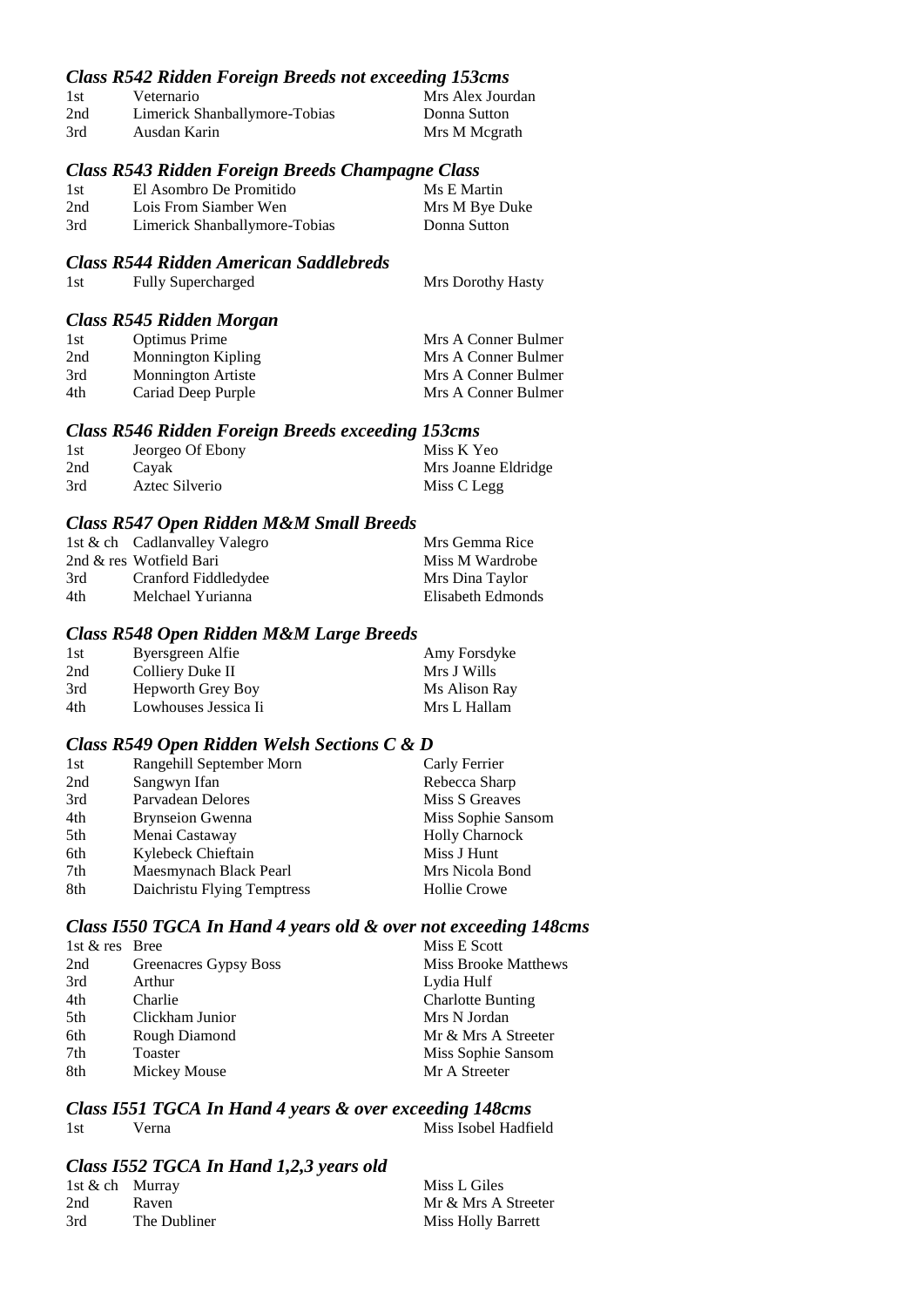| 4th             | Sd Pot Of Gold                   | Mrs Anna Sumner      |
|-----------------|----------------------------------|----------------------|
| 5 <sup>th</sup> | Major Malachi Tyler Rubys Rascal | Miss Janine Newland  |
| 6th             | Hermits Jazz it up               | Bobbi Shepherd       |
| 7th             | Mouse Aka Minnie                 | Miss Clare Hardstone |
| 8th             | <b>Hillrow Harvest</b>           | Miss Alice Griffiths |
| 9th             | <b>Patchwork Princess</b>        | Miss Isabel Moaby    |

## *Class I553 TGCA In Hand Part Breds*

| 1st  | Nantllesg Elwyn                    | Miss Roanna Hamilton       |
|------|------------------------------------|----------------------------|
| 2nd  | <b>Churchtown Minstrel</b>         | Miss Hanna Sillitoe        |
| 3rd  | Penrock Puzzle Power               | Mrs Melissa Cowley-Clayton |
| 4th  | Ey Up Dave                         | Miss K Morton              |
| .5th | <b>Charlie Browns Jack Daniels</b> | Mrs Jillian Ward           |

#### *Class R554 TGCA Ridden not to exceed 148cms*

| 1st  | Chico                    | Mrs L Bailey        |
|------|--------------------------|---------------------|
| 2nd  | Delta Dawn               | Miss R Woolner      |
| 3rd  | King Of Silk             | Mr & Mrs A Streeter |
| 4th  | Toaster                  | Miss Sophie Sansom  |
| 5th  | Arthur                   | Lydia Hulf          |
| 6th  | Budweiser II             | Mrs Esther Fowler   |
| 7th  | <b>Bree</b>              | Miss E Scott        |
| 8th  | Dudley Do Right          | Miss K Morton       |
| 9th  | Holmelodgeelffie         | Mrs F Saint         |
| 10th | <b>Sd Sitting Pretty</b> | Mrs Janet Piper     |

#### *Class R555 TGCA Ridden 148cms & over*

| 1st | Verna-         | Miss Isobel Hadfield |
|-----|----------------|----------------------|
| 2nd | <b>Puzzle</b>  | Mrs Tina Sambucci    |
| 3rd | Lucky Llamedos | Miss Danielle Boot   |

## *Class R556 TGCA Ridden Part Breds*

|     | 1st & res Oo La La                 | Ms Heather Baker     |
|-----|------------------------------------|----------------------|
|     | 2nd $\&$ ch Nantllesg Elwyn        | Miss Roanna Hamilton |
| 3rd | Plumbuck Bunny Squiggle            | Miss Hanna Sillitoe  |
| 4th | <b>Charlie Browns Jack Daniels</b> | Mrs Jillian Ward     |
| 5th | Budweiser II                       | Mrs Esther Fowler    |
| 6th | Ey Up Dave                         | Miss K Morton        |

#### *Class I557 Irish Draught In Hand 4 years old & over*

|     | 1st & ch Kilmovee Kings View | Mrs Caryn Wilkinson |
|-----|------------------------------|---------------------|
| 2nd | Cappa Valhalla               | Miss Katie Clarke   |
| 3rd | Elmhurst Roman Mosaic        | Miss K Harris       |

## *Class I558 Irish Draught In Hand 2 - 3 years old*

| 1st & res Cloonan Lilac | Miss L Henderson |
|-------------------------|------------------|
|-------------------------|------------------|

#### *Class I559 Irish Draught In Hand Yearling*

| 1st | <b>TJS Kilcoran</b> | Mrs J Hickey |
|-----|---------------------|--------------|
|     |                     |              |

#### *Class I560 In Hand Sports Horse 4 years old & over*

| 1st  | <b>Assagart Dew</b>        | Mrs Katie Snow          |
|------|----------------------------|-------------------------|
| 2nd  | <b>Ahalative Pretty</b>    | Miss L Franklin         |
| 3rd  | Linzgarth Crusader Of Hope | Mrs Katie Snow          |
| 4th  | Lord Liquorice             | Miss Emma Nunn          |
| .5th | <b>Fables First Monet</b>  | Miss J Davis            |
| 6th  | Miss Money Penny           | Mrs Gail Wynne-Rogerson |

## *Class I561 In Hand Sports Horse 2-3 years old*

| 1st | Aredis Little Ben            | <b>Bronte Thompson</b> |
|-----|------------------------------|------------------------|
| 2nd | Clasic Style                 | Miss E Lusted          |
| 3rd | <b>Bazaars Smoking Dream</b> | Miss Jasmine Hunter    |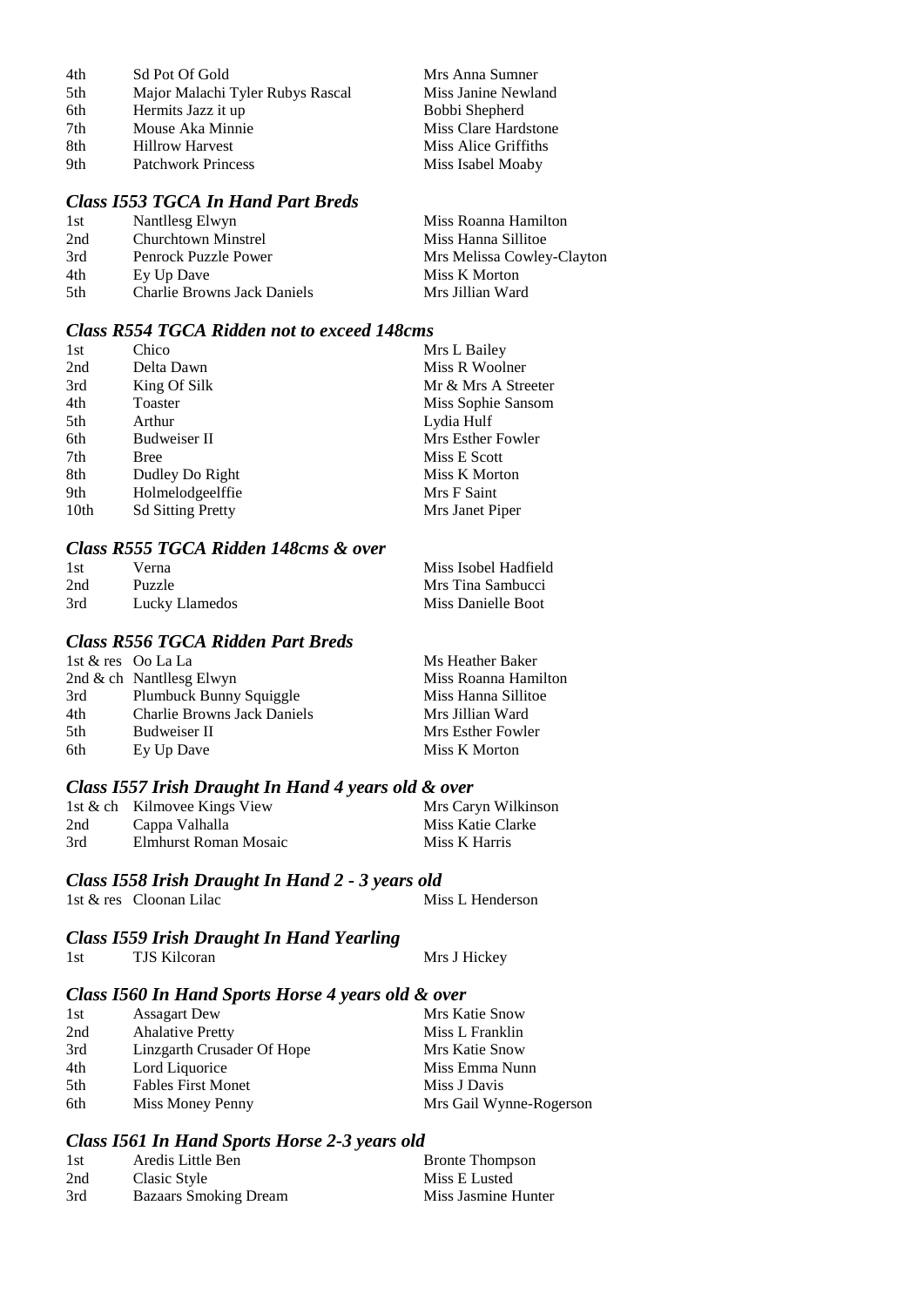#### *Class I562 In Hand Sports Horse yearling*

1st Mistrals Vega Astraea Miss Hollie Hitter

#### *Class R563 Open Ridden Bitless Class*

| 1st | <b>Stanley Grange Regal Consort</b> | Sophie Cartmell      |
|-----|-------------------------------------|----------------------|
| 2nd | Pendancer Mickey Bricks             | <b>Hayley Dolby</b>  |
| 3rd | Splashdown Lenny                    | Ms D Birdsey         |
| 4th | Taking The Biscuit                  | Mrs Claire Hazeldine |
| 5th | Diamante Del Rey                    | Miss Virginia Draper |
| 6th | Lenham Whiteside                    | Miss P Paige         |
| 7th | Candle Light Blue                   | Miss R Paton         |
| 8th | Blue                                | Miss Cala Fowlie     |
| 9th | Drift                               | Miss Cala Fowlie     |
|     |                                     |                      |

#### *Class R564 Ridden Pure Bred Irish Draught*

|     | 1st & res Kilmovee Kings View | Mrs Caryn Wilkinson |
|-----|-------------------------------|---------------------|
| 2nd | Kayben Warwick                | Ms V Jovce          |
| 3rd | <b>Hortons Cut Above</b>      | Miss Hayley Erner   |
| 4th | Elmhurst Roman Mosaic         | Miss K Harris       |

#### *Class R565 Ridden Irish Draught Sports Horse*

|     | 1st & ch Shes Gold           | Miss Jade Thompson        |
|-----|------------------------------|---------------------------|
| 2nd | Royal Amethyst               | Miss V Eggleston          |
| 3rd | Fiddancoyle Bounzar          | Mr Roy Hart & Mrs Di Hart |
| 4th | <b>Bowland Shooting Star</b> | Mrs Nicola Bond           |

#### *Class R566 Ridden Sports Horse*

| 1st | For Fanny                    | Mrs Jeanette McDonnell |
|-----|------------------------------|------------------------|
| 2nd | <b>Isserkelly Borisokane</b> | Mrs Katie Snow         |
| 3rd | Spot The Difference          | Mrs J Wills            |
| 4th | <b>Fables First Monet</b>    | Miss J Davis           |
| 5th | <b>Ahalative Pretty</b>      | Miss L Franklin        |

#### *Class R567 Ridden Duns / Buckskins*

| 1st | Pengof Jubilee      | Mrs Leeanne Crowe   |
|-----|---------------------|---------------------|
| 2nd | Hamish Of Blengside | Mrs A Fligg         |
| 3rd | Cloontask Beauty    | Mrs Claire Sellick  |
| 4th | Chesswood Sandpiper | Mrs C Excell-outram |
|     |                     |                     |

#### *Class I568 Cleveland Bay Stallion*

| 1st | Pembridge Justice   |
|-----|---------------------|
| 2nd | Hallhouse Gladimere |

#### *Class I569 Cleveland Bay Gelding*

| 1st | Bahian Shadow       |
|-----|---------------------|
| 2nd | Pembridge Justinian |

#### *Class I570 Cleveland Bay Mare*

| 1st | Penrhyn Tsarina                 | Mr D Cracknell         |
|-----|---------------------------------|------------------------|
| 2nd | <b>Thomsonbrook Secret Love</b> | Mr Bruce Langley-McKim |
| 3rd | Thomsonbrook Tiana              | Miss H Daly            |
| 4th | Tyegoyd Velvet                  | Mr B Comb              |

#### *Class I571 Cleveland Bay / Cleveland Bay Part Bred Foal*

| 1st | Willowhall Jim                | Mr D Cracknell         |
|-----|-------------------------------|------------------------|
| 2nd | Castlerise Suelea             | Mr B Comb              |
| 3rd | <b>Ormejes Secret Witness</b> | Mr Bruce Langley-McKim |

#### *Class I572 Cleveland Bay Yearling*

| Castlerise Winnoa<br>1st |
|--------------------------|
|                          |

Mr B Comb

Mr B Langley Mckim

Mr B Comb

Mr B Comb Mrs S Tilley

#### *Class I573 Cleveland Bay 2 years old*

1st Kenley Oceania Mrs J Sparrow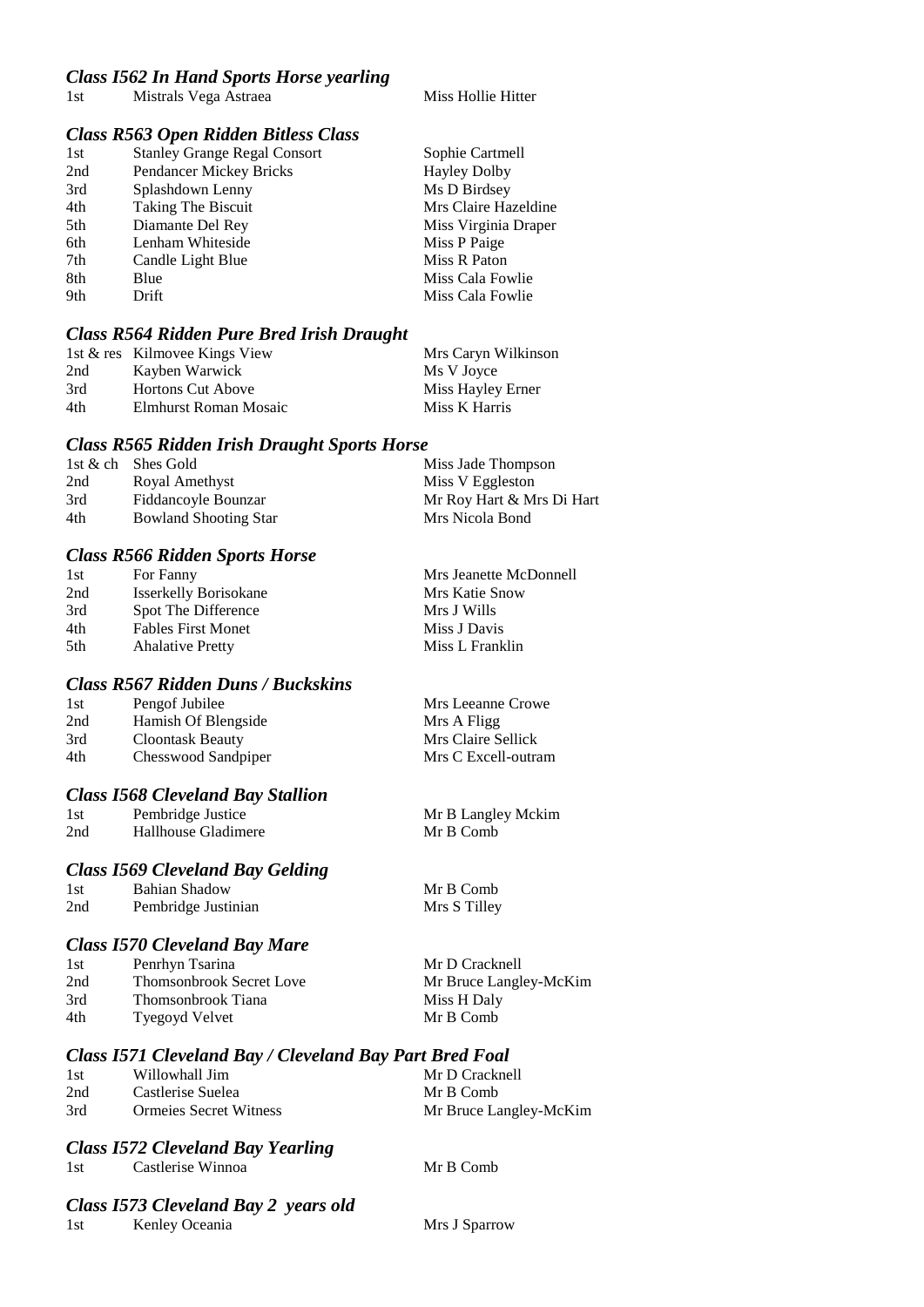*Class I574 Cleveland Bay 3 years old*

1st Ormelies Secret Affair Miss S Leckey

#### *Class I575 Part Bred Cleveland Bay 1,2,3 Years*

| 1st | Aredis Little Ben | <b>Bronte Thompson</b> |
|-----|-------------------|------------------------|
| 2nd | Castlerise J Sun  | Miss Emma Bee          |

#### *Class I576 Part Bred Cleveland Bay 4 years old & over*

| -1st | West Cliffe Omega        | Thomas Winson        |
|------|--------------------------|----------------------|
| 2nd  | Pembridge Julina         | Miss Andrea McCubbin |
| 3rd  | Knavesgreen Honey Pippin | Miss Leanne Shadbolt |

## *Class R577 Ridden Cleveland Bay*

| Causs Ito : : Itaawen Clereana Bar<br>1st & res Thomsonbrook Tiana | Miss H Daly |
|--------------------------------------------------------------------|-------------|
| <b>Class R578 Ridden Part Bred Cleveland Bay</b>                   |             |

|                  | 1st & ch Pembridge Julina                                                                 | Andrea McCubbin                  |
|------------------|-------------------------------------------------------------------------------------------|----------------------------------|
|                  | <b>Class I579 Cleveland Bay Produce Class</b>                                             |                                  |
|                  | <b>Class R580 Open Ridden Part Bred Pony</b>                                              |                                  |
| 1st              | <b>Class R581 Ridden Part Bred Horses</b><br>Sheriff Woddy                                | Miss L Burbidge                  |
| 1 <sub>st</sub>  | <b>Class R582 Junior Ridden Piebald/Skewbald</b><br>Thunder                               | Mrs Jillian Ward                 |
| 1st<br>2nd       | Class R583 Ridden Piebald / Skewbald Horse / Pony<br>Sheriff Woddy<br><b>Black Velvet</b> | Miss L Burbidge<br>Miss H Nelson |
|                  | <b>Class R584 Show Pony / SHP Lead Rein</b><br>1st & ch Coringwould Windhover             | Miss H Leage                     |
|                  | <b>Class R585 Show Pony / SHP First Ridden</b>                                            |                                  |
| 1st & res Dynast | <b>Class R586 Ridden Hunter</b>                                                           | <b>Miss L Willcocks</b>          |
| 1st              | <b>Class R587 Riding Horse / Hack</b><br>Yaggdrasil Goldfaxi                              | Mrs F Saint                      |
| 1st              | <b>Class R588 M&amp;M Lead Rein Small Breeds</b><br>Kilfrew Holly                         | Georgia Smith                    |
|                  | <b>Class R589 M&amp;M First Ridden</b>                                                    |                                  |

## *Class R590 Ridden M&M Smalll Breeds* 1st & res Holyoake Galaxy Miss T Slark *Class R591 Ridden M&M Large Breeds* 1st & ch Lyncrest Malakie Mr Darren Price<br>
2nd Kyloback Chieftain Miss Lynt  $2nd$   $Ky$ lebeck Chieftain

| ∠uu | <b>NYJEDECK CHIEITAIII</b> | ічну з пиш        |
|-----|----------------------------|-------------------|
| 3rd | Bluehaven Requiem 61015    | Mr T Hall         |
| 4th | Baytree Magnolia           | Miss Lisa Solheim |
| 5th | Templedruid Getz           | Mrs Katie Snow    |
|     |                            |                   |

## *Class R592 WH/WHP Performance Trad/Native/Hogged*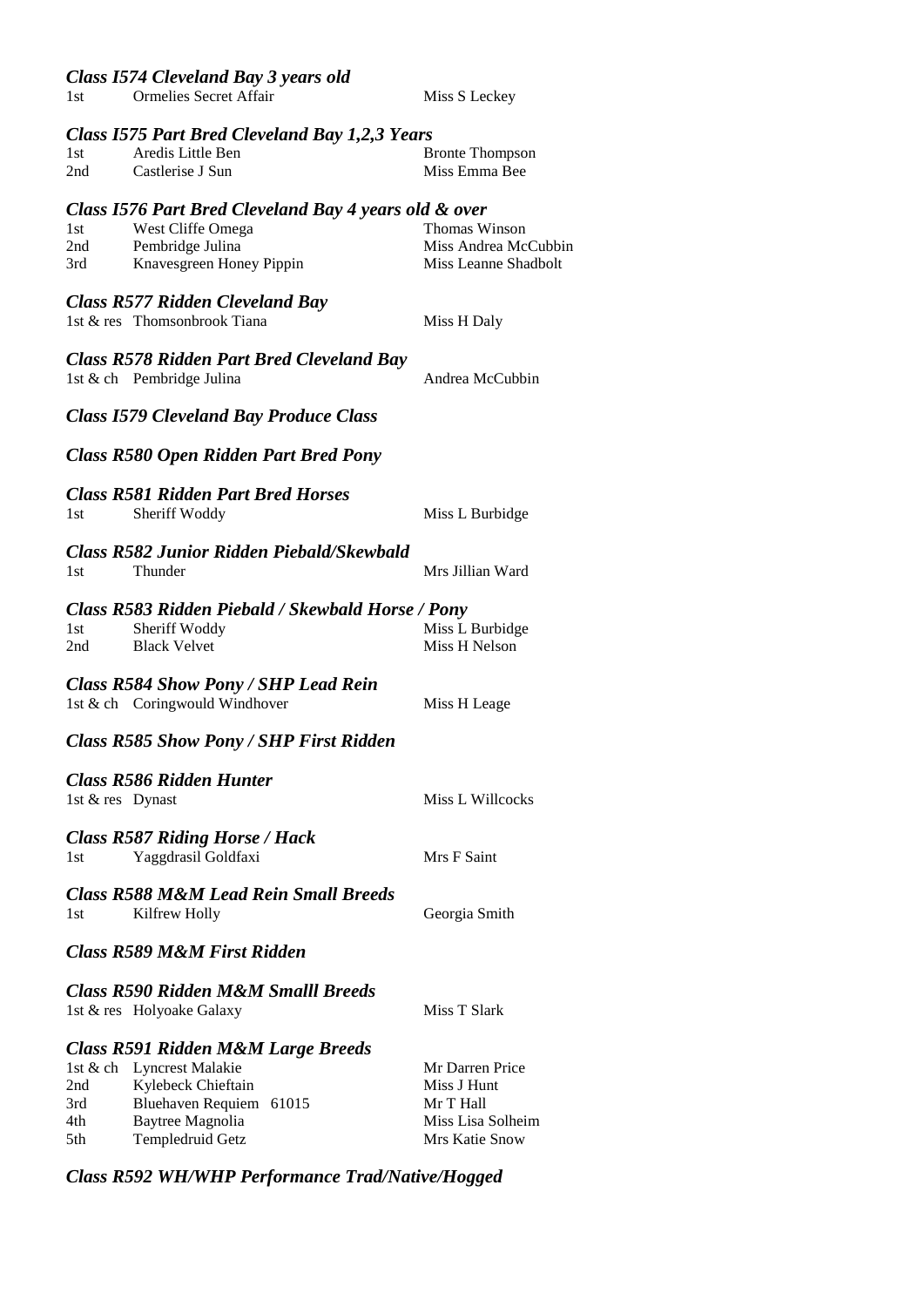## *Class R593 WH/WHP Performance Plaited Horses / Ponies*

| 1st | Sweet Home Indiana                       | Mrs Serra Kaliviotis     |
|-----|------------------------------------------|--------------------------|
| 2nd | Fly                                      | Miss Kayleigh Shepperson |
| 3rd | <b>Blue Chip Diamond Cavalier Royale</b> | Stephanie Hill           |
| 4th | Kildromin Sir                            | Miss Charlotte Cooper    |
| 5th | Sorrelcourt Borderline                   | Miss Sammy Hunt          |
| 6th | Captiva Izar                             | Anna Morter              |
| 7th | Delamere Kaleidoscope                    | Miss Hannah White        |
| 8th | Chesswood Sandpiper                      | Mrs C Excell-outram      |

#### *Class R594 BSPA Piebald / Skewbald WHP 133cms*

| 1st | Scarletts Jimmy Bunny | Rosezena White |
|-----|-----------------------|----------------|
|-----|-----------------------|----------------|

#### *Class R595 BSPA Piebald / Skewbald WHP 143cms*

| 1st | Hopgarden Avatar          | Mrs F Clout              |
|-----|---------------------------|--------------------------|
| 2nd | Annie Of Oakhaze          | Mrs G Platt              |
| 3rd | My Perfect Piece          | Mrs N Berry              |
| 4th | <b>Addien Toy Soldier</b> | Miss H Jackson           |
| 5th | Fly.                      | Miss Kayleigh Shepperson |
| 6th | Taking The Biscuit        | Mrs Claire Hazeldine     |

#### *Class R596 BSPA Piebald / Skewbald WHP 153cms*

| 1st | Llechryd Painted Warrior | Mrs J Sheehy |
|-----|--------------------------|--------------|
| 2nd | Kizzie Rose              | Lara Crisci  |

## *Class R597 BSPA Piebald / Skewbald Working Hunter exc 153cms*

1st Rs Valentina Mrs Lesley Harris

#### *Class R598 Working Veteran Pony*

| 1st | <b>Taking The Biscuit</b> | Mrs Claire Hazeldine   |
|-----|---------------------------|------------------------|
| 2nd | Llechryd Painted Warrior  | Mrs J Sheehy           |
| 3rd | Barnsdale Playtime        | Skye Summer Taylor     |
| 4th | Conrhenny Jellybaby       | Miss V Hargreaves      |
| 5th | Sir Faux Fur              | Miss Z Wyatt           |
| 6th | <b>Owlsend Mactavish</b>  | Miss A James           |
| 7th | Waltham Scorpio           | Miss E Barrow          |
| 8th | Waverhead Dazzler II      | Georgina Lewis-Roberts |
| 9th | Castleview Grainne        | Mrs P Peacock          |
|     |                           |                        |

## *Class R599 Working Veteran Horse*

| Miss D Forsey           |
|-------------------------|
| Stephanie Hill          |
| Mrs F Enefer Harrison   |
| Mrs Fiona Harris        |
| Miss A Jubb             |
| Ms Gill Hare            |
| Miss S Cloy             |
| Miss A Macdonald        |
| Mrs Gail Wynne-Rogerson |
|                         |

#### *Class R600 Open Working Hunter*

|     | Class KOUU Open WOrking Hunter |                  |
|-----|--------------------------------|------------------|
| 1st | Dynast                         | Miss L Willcocks |
|     |                                |                  |

| <b>Class R601 Working Hunter Pony not exceeding 153cms</b> |                    |                    |  |  |
|------------------------------------------------------------|--------------------|--------------------|--|--|
| 1st                                                        | Wannabee           | Tonie Jakes        |  |  |
| 2nd                                                        | Barnsdale Playtime | Skye Summer Taylor |  |  |

### *Class R602 M&M WHP exceeding 133cms*

#### *Class R603 M&M WHP not exceeding 133cms*

#### *Class R604 Plaited Nursery Stakes*

1st Barnsdale Playtime Skye Summer Taylor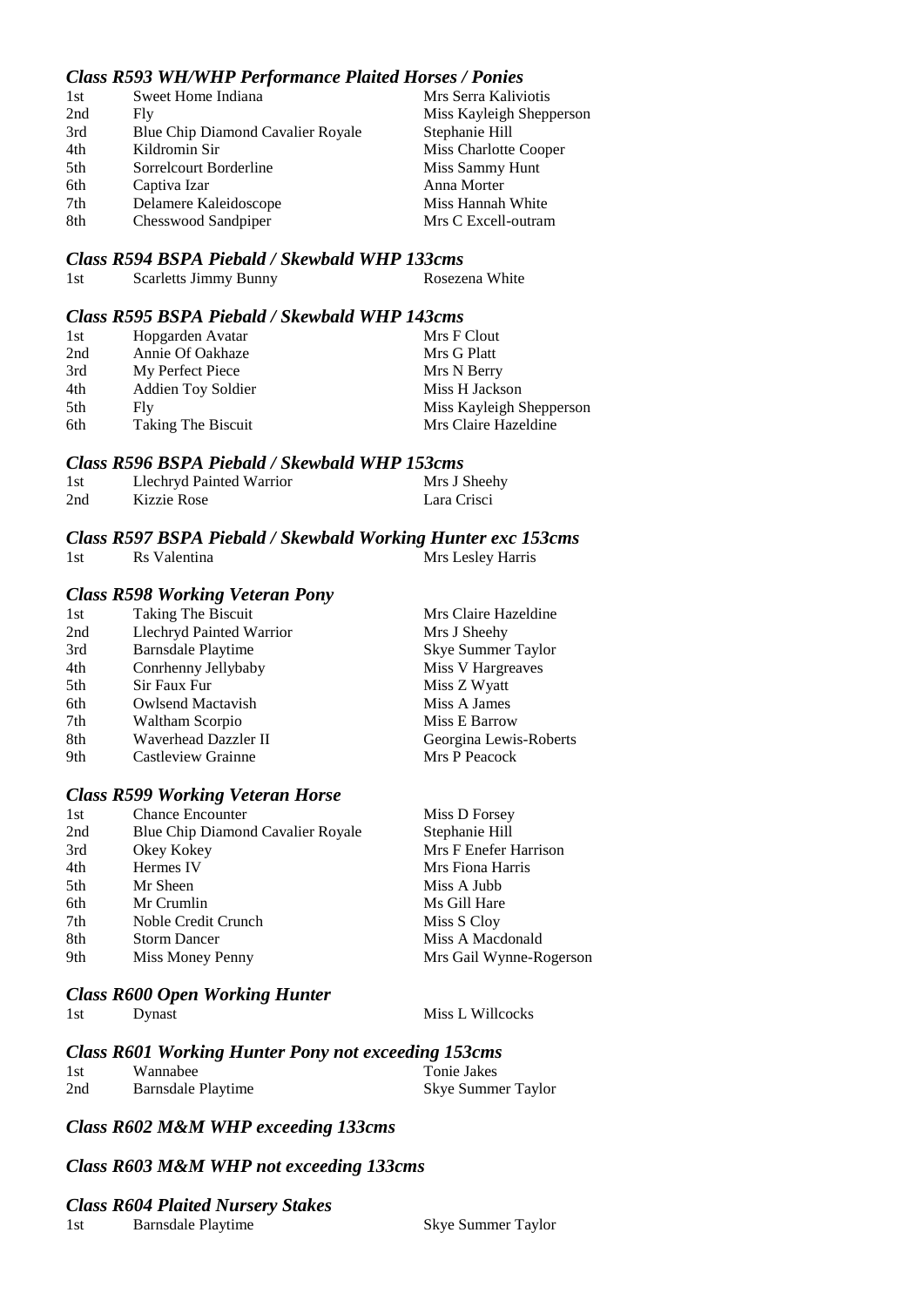### *Class R605 M&M / Native Type Nursery Stakes*

### *Class R606 WH/WHP Performance Plaited - 85cms*

|     | 1st & ch Noble Credit Crunch | Miss S Cloy            |
|-----|------------------------------|------------------------|
|     | 2nd & res Conrhenny Stencil  | Miss V Hargreaves      |
| 3rd | Rs Valentina                 | Mrs Lesley Harris      |
| 4th | Hopgarden Avatar             | Mrs F Clout            |
| 5th | For Fanny                    | Mrs Jeanette McDonnell |
| 6th | Shes Gold                    | Miss Jade Thompson     |

#### *Class R607 WH/WHP Performance Plaited - 75cms*

| -1st | Sweet Home Indiana | Mrs Serra Kaliviotis |
|------|--------------------|----------------------|
| 2nd  | Knockash Benji     | Mrs T Clanfield      |

#### *Class R608 Open Bitless Bridle WH / WHP*

|      | 1st & res Wannie Micheleen | Miss Holly Townsend |
|------|----------------------------|---------------------|
| 2nd  | Pengof Jubilee             | Mrs Leeanne Crowe   |
| 3rd  | Pendancer Bilbo Baggins    | Miss Hayley Dolby   |
| 4th  | The Height Of Fashion      | Miss Megan Smith    |
| .5th | Hermes IV                  | Mrs F Harris        |

## *Class R609 M&M Performance WHP exceeding 143cms*

|     | 1st & ch Hillyiew Lad      | Mrs Karen Kerby       |
|-----|----------------------------|-----------------------|
| 2nd | Copshawholm Diamond Prince | Miss R Williamson     |
| 3rd | <b>Ballyveane Rebel</b>    | Mrs Claire Sellick    |
| 4th | Glencarrig Felix           | Ruby Venni            |
| 5th | London Olympic Flame       | Miss Georgia Thurling |
| 6th | Bridgedale Sebastian       | Lara Crisci           |

#### *Class R610 M&M Performance WHP exceeding 133cms*

| 1st | Midnight Boy | Miss Chris Rushforth |
|-----|--------------|----------------------|
| 2nd | Sangwyn Ifan | Rebecca Sharp        |

#### *Class R611 M&M Performance WHP not exceeding 133cms*

|     | 1st & res Pennall Sportsman    | Andrea Pearman         |
|-----|--------------------------------|------------------------|
| 2nd | Dunaskin Gimli                 | <b>Eleanor Crate</b>   |
| 3rd | <b>Ysseluliedts Nushki</b>     | Miss Georgia Aungier   |
| 4th | Conrhenny Jellybaby            | Miss V Hargreaves      |
| 5th | Clayhill Chaffinch             | Georgina Lewis-Roberts |
| 6th | <b>Oakville Touch of Class</b> | Miss Georgia Aungier   |

# *Class I800 BSPA Piebald/Skewbald Horse 1,2,3 years old exceedinh 153cms*

1st Hawthornes Premiere Amour Mr B Simper

### *Class I801 BSPA Piebald/Skewbald Plaited/Hogged Pony 1,2,3 years old*

|     | 1st & res Blue Russian | Miss Phaedra Towler  |
|-----|------------------------|----------------------|
| 2nd | Ryehall Mon Amour      | Mrs Clare Felce      |
| 3rd | <b>Hillrow Harvest</b> | Miss Alice Griffiths |
| 4th | Mouse Aka Minnie       | Miss Clare Hardstone |

#### *Class I802 BSPA Piebald/Skewbald Trad/Native Horse 4 years & over*

| 1st | Great Eaves Wishful Thinking | Miss Emma Bell   |
|-----|------------------------------|------------------|
| 2nd | Stanray Xrated               | Miss Lacey Smith |
| 3rd | Dees Total Eclipse           | Janet Smith      |

#### *Class I803 BSPA In Hand Pie/Skew Traditional / Native 4 Years Old & Over*

|     | 1st & ch Domino Bad Boy | Miss Lacey Smith            |
|-----|-------------------------|-----------------------------|
| 2nd | Greenacres Gypsy Boss   | <b>Miss Brooke Matthews</b> |
| 3rd | Conker                  | Miss L Green                |
| 4th | Nantllesg Elwyn         | Miss Roanna Hamilton        |
| 5th | Splashdown Bowie        | Mrs P Rynn                  |
| 6th | Rough Diamond           | Mr & Mrs A Streeter         |
| 7th | Little Bit Special      | Miss Debbie Stephenson      |
|     |                         |                             |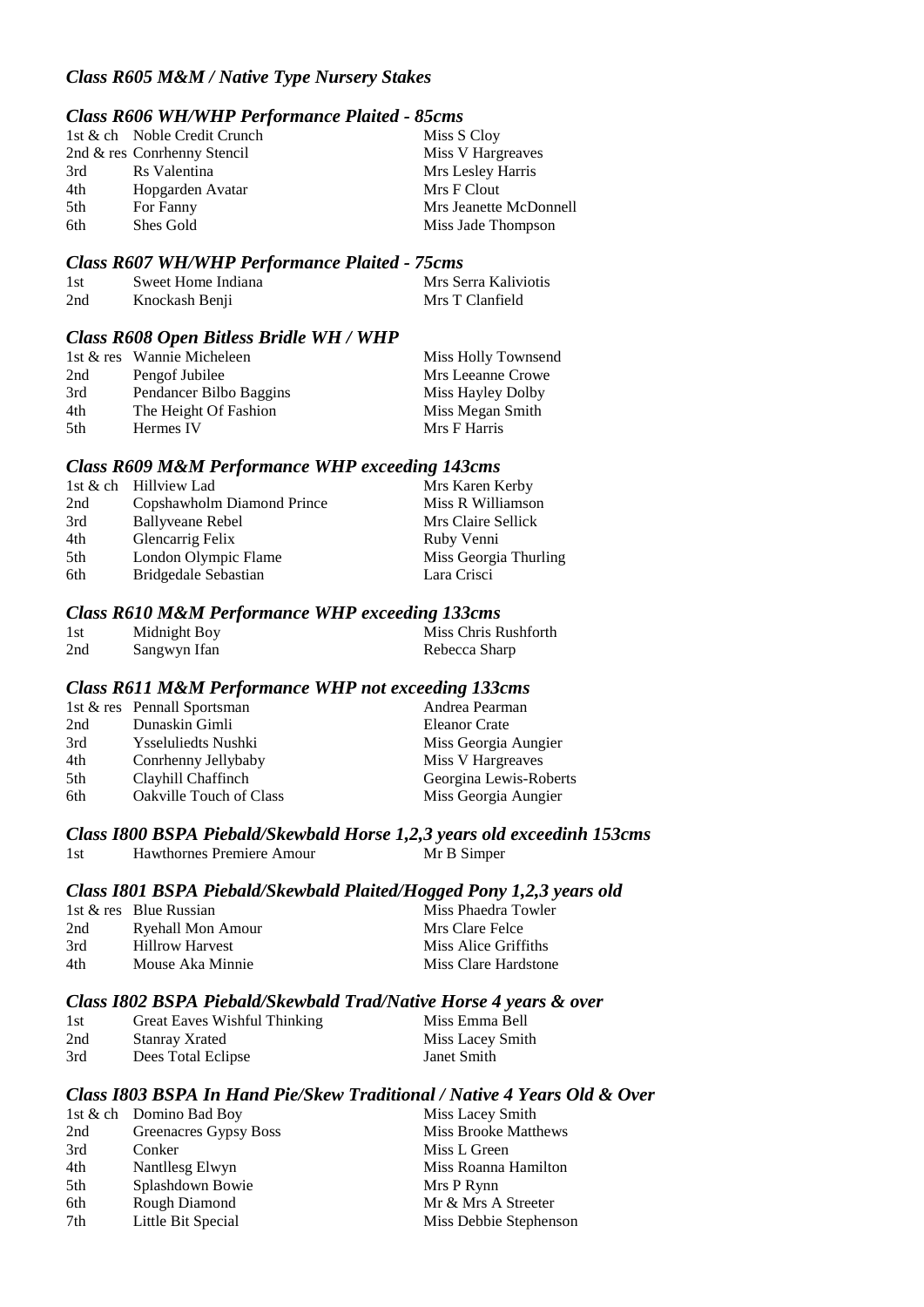| 8th  | Ey Up Dave      | Miss K Morton    |
|------|-----------------|------------------|
| 9th  | Thordale Cookie | Mrs Debra Rogers |
| 10th | Delta Dawn      | Miss R Woolner   |

### *Class I804 BSPA In Hand Piebald / Skewbald Hogged Cob*

| 1st | Churchtown Minstrel      | Miss Hanna Sillitoe  |
|-----|--------------------------|----------------------|
| 2nd | <b>Hortons Teddy Boy</b> | Miss Paige Geard     |
| 3rd | Colourful Life           | Miss Emma A Croft    |
| 4th | Triplicate               | Mr R Williams        |
| 5th | <b>Action Man</b>        | Mrs Joanne Himsworth |
| 6th | Torviscus Lad            | Mrs Jennifer Gates   |

#### *Class I805 BSPA Piebald/Skewbald Plaited Horse In Hand 4 years & over*

| -1st | Lansmoor Lucy Locket | Miss Jasmine Hunter  |
|------|----------------------|----------------------|
| 2nd  | Kilurnay Patch       | Miss Clare Hardstone |
| 3rd  | Harlie               | Miss H Nelson        |
| 4th  | Logan                | Mrs Isobel Nicholls  |

### *Class I806 BSPA Piebald/Skewbald Plaited Pony 4 yrs & over In Hand*

| 1st | Doylan Cherry Pops              | Mrs J Crossley    |
|-----|---------------------------------|-------------------|
| 2nd | Ucs Repertoires Design          | Miss S Bradley    |
| 3rd | Sunrise                         | Miss D Ioannou    |
| 4th | <b>Westceffyl Amazing Grace</b> | Miss Ellie Coales |

## *Class R807 The Milner Family Show Pony Lead Rein*

|                          | Miss S Woolerton    |
|--------------------------|---------------------|
| Greendown Curiosity      | Miss Marie Howie    |
| Bradmore Sovereign       | Miss Samantha Jakes |
| Royal Park Heart Breaker | Miss Vicki Hillyard |
| Lechlade Peaony          | Miss M Halsall      |
| Hemsbrook West Wind      | Mrs E Harris        |
|                          | Woodview Iola       |

### *Class R808 The Coles Show Team Show Pony First Ridden*

| 1st | Toya Mission Acomplished   | Mrs Jodie Allen |
|-----|----------------------------|-----------------|
| 2nd | <b>Hightopps Dark Opal</b> | Miss G Coles    |
| 3rd | Rye Hall Cuvee Noir        | Mr Ryan Baxter  |
| 4th | Barkway Razmataz           | Miss C Gibson   |
| 5th | Cortworth Mr Bojangles     | Miss L Stagg    |
| 6th | Brideswood Ruby Slippers   | Mrs N Wilton    |

## *Class R809 Equifest SHP Lead Rein*

| 1st  | <b>Alidantes Dream</b>         | Mrs M Nicoll Thompson  |
|------|--------------------------------|------------------------|
| 2nd  | Kniviers Keepsake              | Tommy Lee              |
| 3rd  | <b>Friarly Gamepoint</b>       | Mrs Greta Fuller       |
| 4th  | <b>Gwyrddparc Torres</b>       | Lucy Richardson        |
| 5th  | <b>Linksbury Smartie Pants</b> | Mrs I Bell             |
| 6th  | Oldmere Linnet                 | Miss Charlotte Bunting |
| 7th  | Doultons Master Rupert         | Miss Hannah Leage      |
| 8th  | Littlebriars Horatio           | Miss Anna White        |
| 9th  | Wind Of Time                   | Mrs Emma Parker        |
| 10th | Charn Secret Legend            | Sara Kershaw           |
|      |                                |                        |

# *Class R810 Nupafeed LWT Cob*

|      | 1st $\&$ res Snap Desion     |
|------|------------------------------|
| 2nd  | <b>Baby Grand</b>            |
| 3rd  | Kayben Warwick               |
| 4th  | Cobacobana                   |
| 5th  | <b>Isserkelly Borisokane</b> |
| 6th  | <b>High Society</b>          |
| 7th  | <b>Hortons Groovey</b>       |
| 8th  | Red Robin                    |
| 9th  | Winterfell                   |
| 10th | Wilkismoor Highwayman        |

Amanda Court Miss Teresa Nicholls Ms V Joyce Miss G Wilkes Mrs Katie Snow Mrs Hermione Blakeway Mrs Kay Gillam Mrs Louise Whiteley-Guest Miss L Green Mrs R Sandell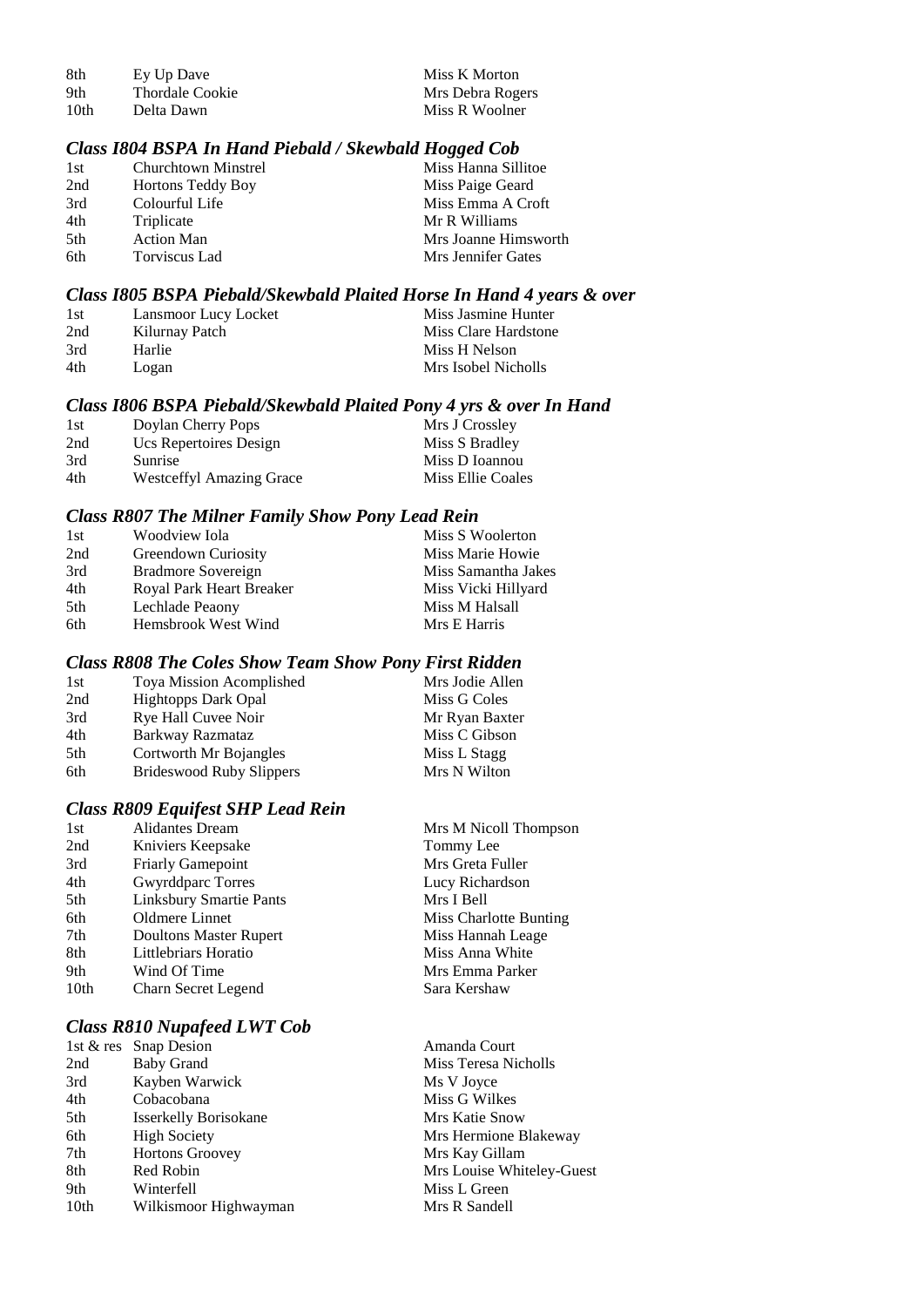## *Class R811 Nupafeed HWT Cob*

| 1st | <b>Morrows Street Wise</b>  | Miss Teresa Nicholls |
|-----|-----------------------------|----------------------|
| 2nd | Skaro                       | Mrs Carole Dagless   |
| 3rd | Aero                        | Mrs Kim Booty        |
| 4th | Lockside Bobby Joe          | Mrs Rose Menhinick   |
| 5th | Kavanaghs Lord Of The Rings | Mrs S Pritchard      |
| 6th | Sir Spartacus               | Georgina Maywood     |
| 7th | <b>Hortons Teddy Boy</b>    | Miss Paige Geard     |
| 8th | Perrys Girl                 | Mrs E Parker         |
| 9th | The Baroness II             | Miss Ailsa Duff      |

## *Class R812 Nupafeed Amateur Riding Club Cob - any height*

|      | 1st & ch Clantara Shadow Play | Mrs Avril Bartolomy       |
|------|-------------------------------|---------------------------|
| 2nd  | Crossfire                     | Mrs Kay Gillam            |
| 3rd  | Skaro                         | Mrs Carole Dagless        |
| 4th  | <b>Bugalugs</b>               | Mrs S Pine                |
| 5th  | <b>Isserkelly Borisokane</b>  | <b>Mrs Katie Snow</b>     |
| 6th  | Aero                          | Mrs Kim Booty             |
| 7th  | Deards Gold N Silver          | Sarah Field               |
| 8th  | Elmhurst Roman Mosaic         | Miss K Harris             |
| 9th  | Red Robin                     | Mrs Louise Whiteley-Guest |
| 10th | Mick                          | Miss S Watkins            |

### *Class R813 Equifest Maxi Cobs*

| 1st  | Clantara Shadow Play   | Mrs Avril Bartolomy   |
|------|------------------------|-----------------------|
| 2nd  | Crossfire              | Mrs Kay Gillam        |
| 3rd  | The Cobstopper         | Miss Emma Olsen       |
| 4th  | Carry On Cob           | Mrs Janet Piper       |
| 5th  | Hooligans Double R     | Mrs Georgina Blantern |
| 6th  | Deards Gold N Silver   | Mrs Sarah Field       |
| 7th  | Woodfield Prize Puzzle | Miss Tori Smith       |
| 8th  | Dexter                 | Cody Gilligan         |
| 9th  | White Wood Boy         | Mrs Tracy Tomlinson   |
| 10th | Cohan                  | Mrs L Attwood         |

## *Class R814 Broadbandandphones SP not exceeding 148cms*

| 1st | <b>Stanley Grange Sea Shells</b>   | <b>Hollie Crowe</b>   |
|-----|------------------------------------|-----------------------|
| 2nd | <b>Greenbarrow Picture Perfect</b> | Mrs Elizabeth Dickie  |
| 3rd | Ellenbrook Glamour Girl            | Miss S Jones Percival |
| 4th | Deanshill Lady                     | Mr N Murray           |
|     |                                    |                       |

## *Class R815 Broadbandandphones SP not exceeding 138cms*

|     | 1st & res Kalusta Huckleberry Finn | Mrs Vicki Jasinski  |
|-----|------------------------------------|---------------------|
| 2nd | Cosford Skype                      | Miss D Kershaw      |
| 3rd | <b>DJP</b> Center Stage            | Miss Bethany Taylor |
| 4th | <b>Stanley Grange Songbird</b>     | Mrs J Parker        |
| 5th | Kenilwood Hurricane                | Mrs Lynsey Crayston |
| 6th | Mount Pleasant Raffle Prize        | <b>Sharon White</b> |
|     |                                    |                     |

## *Class R816 Broadbandandphones SP not exceeding 128cms*

|     | 1st & ch Hightopps Dark Opal   | Miss G Coles   |
|-----|--------------------------------|----------------|
| 2nd | Cortworth Mr Bojangles         | Miss L Stagg   |
| 3rd | <b>Stanley Grange Charisma</b> | Mrs Kate Smith |

## *Class R817 Equifest SHP not exceeding 122cms*

| Harwel Sunshine              | Mrs Francine Spurr    |
|------------------------------|-----------------------|
| <b>Tresparrett Beach Boy</b> | Mrs Katie Snow        |
| Gryngallt Perditta           | Mrs S Millsom         |
| <b>Waxwing Primrose</b>      | <b>Scarlett Davis</b> |
| Ingle Jack Sparrow           | Mr G Barraclough      |
| Griashall Joclyn             | Mia Woolley           |
|                              |                       |

## *Class R818 Equifest SHP not exceeding 133cms*

| 1st | Bryngwennol Colorado | Mrs Francine Spurr |
|-----|----------------------|--------------------|
|-----|----------------------|--------------------|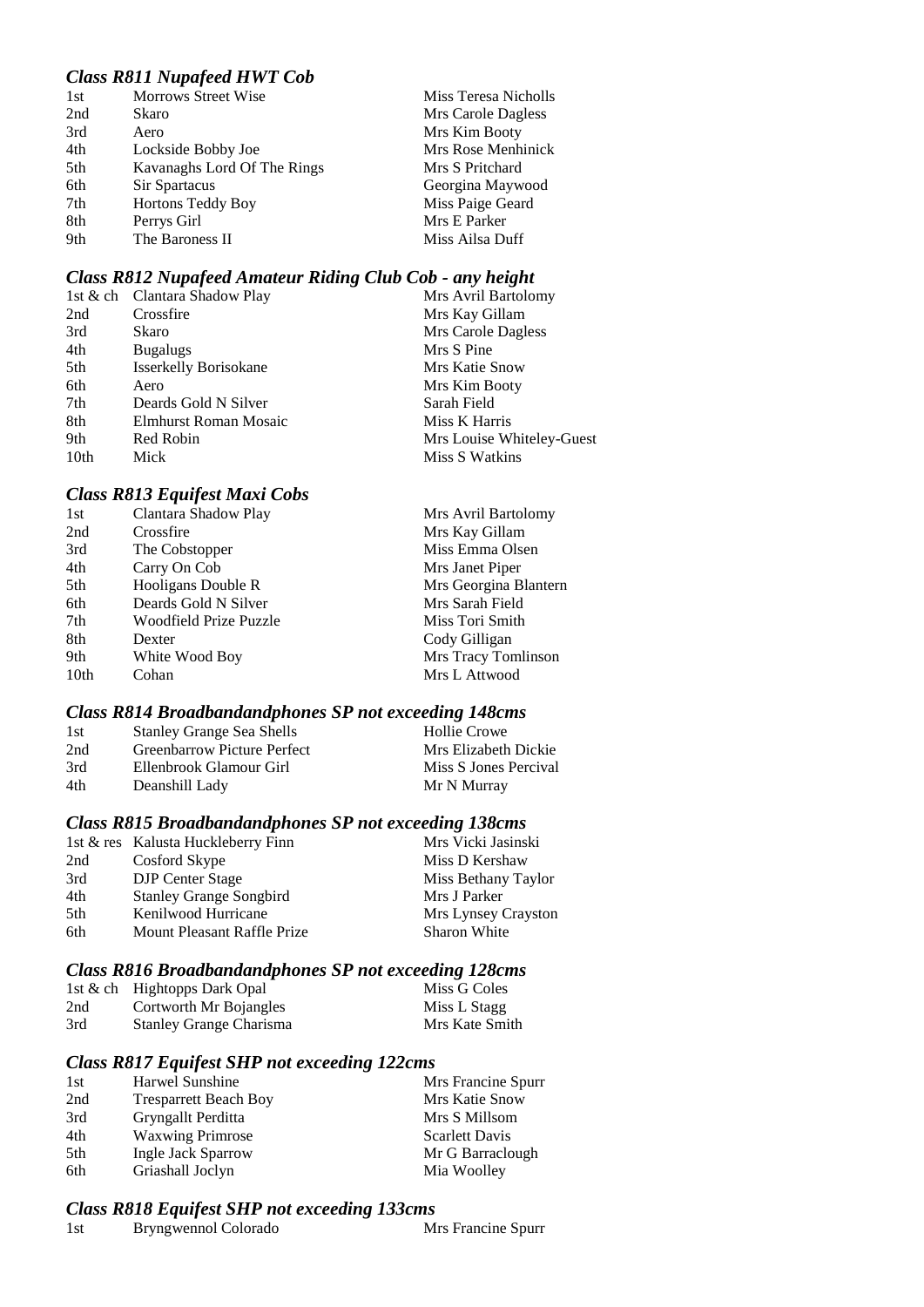|     | 2nd & ch Maplebridge Good Friday | Mrs S Millsom |
|-----|----------------------------------|---------------|
| 3rd | Thistledown Alamo                | Mrs N Wilton  |
| 4th | Chywoon Jonh Smith               | Evie Daffin   |

# *Class R819 Equifest SHP not exceeding 143cms*

| 1st | Downhills Enigma                | Alicia Roberts      |
|-----|---------------------------------|---------------------|
| 2nd | Greylands Stardust2005          | Mrs K Gillingham    |
| 3rd | Rotherwood Mr Motivator         | Emma Peel           |
| 4th | Porterhouse Sweet Raphael       | Mrs J Milner        |
| 5th | <b>Westhill Queen Of Hearts</b> | Rachel Sharp        |
| 6th | Chesswood Sandpiper             | Mrs C Excell-outram |
| 7th | Greenbarrow Art of Gold         | Miss S Simpson      |
|     |                                 |                     |

## *Class R820 Equifest SHP not exceeding 153cms*

|     | 1st & res Fielding Fairytale | Mrs Angela Hesketh |
|-----|------------------------------|--------------------|
| 2nd | Chantilly Galway Girl        | Miss J Else        |

# *Class I821 Equifest Riding Pony Brood Mare & Foal*

## *Class I822 Equifest Riding Ponies yearling*

| . .                   |  |                    |
|-----------------------|--|--------------------|
| 1st & ch Nessun Dorma |  | Mr Gavin Isherwood |
|                       |  |                    |

## *Class I823 Equifest Riding Ponies 2 years old*

|     | . .            |  |              |
|-----|----------------|--|--------------|
| 1st | Llanai Arianna |  | Mrs H Walter |
|     |                |  |              |

### *Class I824 Equifest Riding Ponies 3 years old*

| 1st | Poppets Prince Ruben     | Elisabeth Edmonds  |
|-----|--------------------------|--------------------|
| 2nd | Palmfields Dream Catcher | Mrs S M Palmer     |
| 3rd | Izzell Code Of Honour    | Miss Sharon Eldred |

### *Class I825 Equifest Riding Ponies 4 years old & over*

| 1st | <b>Stanley Grange Regal Consort</b> | Sophie Cartmell   |
|-----|-------------------------------------|-------------------|
|     | 2nd $\&$ res Stychlands Chevalier   | Tim Gibson        |
| 3rd | <b>Stanley Grange Sea Shells</b>    | Mrs Leeanne Crowe |

## *Class R826 Equifest Junior Ridden M&M Small Breeds*

| 1st | <b>Idyllic Spartacus</b> | Mrs Kate Smith        |
|-----|--------------------------|-----------------------|
| 2nd | <b>Dykes Dark Damson</b> | Mrs Sarah Field       |
| 3rd | Firle Gideon             | Mrs Fiona McNaught    |
| 4th | Coppice Brigitta         | Miss Jodie Shepherd   |
| 5th | Rose Dale Black Orchid   | Alicia Roberts        |
| 6th | Cadlanvalley Valegro     | Mrs Gemma Rice        |
| 7th | Cosford Sapphoe          | Mrs S Ramsden         |
| 8th | <b>Waxwing Panama</b>    | Mrs Pauline Hadley    |
| 9th | Meering Meteor           | Mrs T Langton-Ballard |
|     |                          |                       |

## *Class R827 Equifest Junior Ridden Welsh Sections C & D*

|                  | 1st & res Nebo Rian             | Mrs M Hatswell        |
|------------------|---------------------------------|-----------------------|
| 2nd              | <b>Foxton Fire Dancer</b>       | Mrs Louise Cartner    |
| 3rd              | Done It                         | Miss Jodie Shepherd   |
| 4th              | <b>Burghwallis Lucy Lockett</b> | Miss A Cronshaw       |
| 5th              | Glynceirch Arwel                | Mrs H Gheorghiu-Gould |
| 6th              | Halliwell Sian                  | Miss M Whittaker      |
| 7th              | Maesmynis Tywysog Banderas      | Anna Morter           |
| 8th              | Corscaron Lois                  | Miss Grace Wilson     |
| 9th              | <b>Bessalone Burleys Pride</b>  | Mrs H Roddis          |
| 10 <sub>th</sub> | Sangwyn Ifan                    | Rebecca Sharp         |

# *Class R828 Equifest Junior Ridden M&M Large Breeds*

|     | 1st & ch Stradone Prince   | Miss Mia Biggs         |
|-----|----------------------------|------------------------|
| 2nd | Mulroy Harry               | Jessica Lucy Baxandall |
| 3rd | Greenholme Falcon Fp71838g | Miss Victoria Oliver   |
| 4th | Drummersdale Black Diamond | Mrs P Relland          |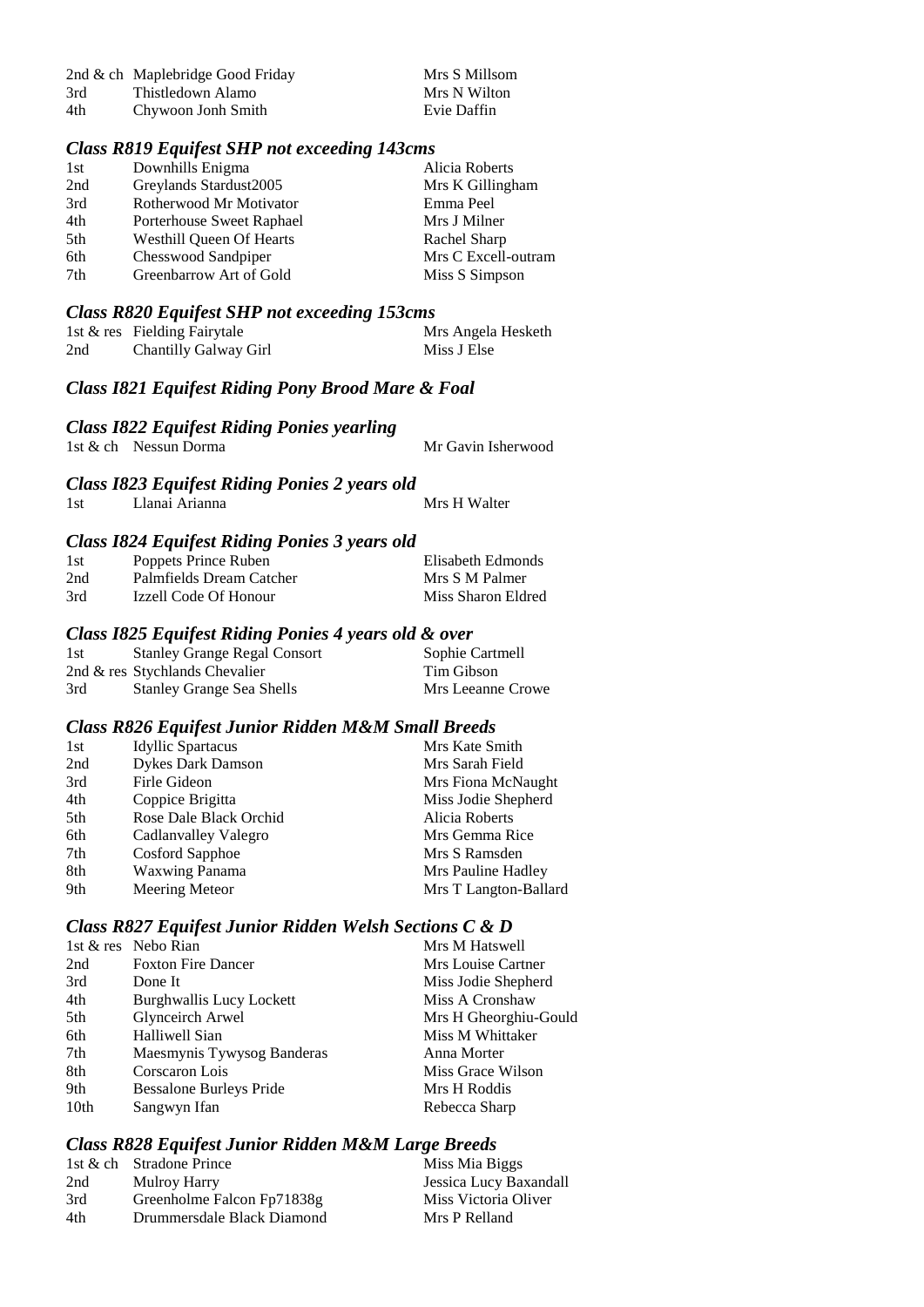| 5th              | Shanohah Finnley       | Chloe Carter     |
|------------------|------------------------|------------------|
| 6th              | Bracklinn Nacho        | Mrs J Fisher     |
| 7th              | Glencarrig Felix       | Ruby Venni       |
| 8th              | Murthwaite Think On    | Mrs Tara Buckley |
| 9th              | Byersgreen Alfie       | Amy Forsdyke     |
| 10 <sub>th</sub> | <b>Banksgate Candy</b> | Serena Cooper    |
|                  |                        |                  |

# *Class R829 Cavernoma Alliance UK Lead Rein Welsh A Gelding*

| 1st  | <b>Blanche Goldleaf</b>     | Miss Vicki Hillyard |
|------|-----------------------------|---------------------|
| 2nd  | Elberry Suilen              | Lucy Richardson     |
| 3rd  | Shamrocklake Wake Up Call   | Mrs Sheila Sulsh    |
| 4th  | Dolrhedyn Cardinal          | Jenny Wellens       |
| 5th  | <b>Boldershof Alejandro</b> | Mr Ryan Baxter      |
| 6th  | Waitwith Dekota Mist        | Mrs Z Johnstone     |
| 7th  | Rowfantina Wayfarer         | Miss Joanna Long    |
| 8th  | Islyn Tartan                | Miss S Roberts      |
| 9th  | <b>Brynseion Montague</b>   | Mrs A Holmes        |
| 10th | <b>Holthall Bantum</b>      | Miss Hannah Law     |
|      |                             |                     |

## *Class R830 Cavernoma Alliance UK Welsh A Lead Rein Mare*

| 1st              | Lucren Little Gem        | Miss Hayley Pottle      |
|------------------|--------------------------|-------------------------|
| 2nd              | Witchhill Candy Cotton   | Mrs H Aydin             |
| 3rd              | <b>Uphill Megan Fox</b>  | Gillian Neve            |
| 4th              | Elcon Heavanna           | Miss Stephanie Jaworski |
| 5th              | Idyllic Hestia           | Miss V Wigglesworth     |
| 6th              | Churchwood Obsession     | Miss E Caley            |
| 7th              | Aberhendre Cariad        | Mrs Caroline Tomkins    |
| 8th              | Nantdywyll Caramel       | Mrs Kate Burman         |
| 9th              | Coedyllan Connie         | Mrs D Garratt           |
| 10 <sub>th</sub> | Littlestones Silver Lady | <b>Shannon Meer</b>     |
|                  |                          |                         |

# *Class R831 Cavernoma Alliance UK Lead Rein M&M Small Breeds*

|      | 1st & ch Briar Snowman    | Lucy Richardson      |
|------|---------------------------|----------------------|
|      | 2nd & res Hisley Carnival | Mrs Natasha Jewson   |
| 3rd  | Lowlandview James Bond    | Miss Nikki Ashcroft  |
| 4th  | Newoak Wizard             | <b>Kate Slattery</b> |
| 5th  | Langfield Hollywood Hills | Miss Leanne Johnston |
| 6th  | Pumphill Ra Ra            | Mrs K Hulme          |
| 7th  | Hermits Bolero            | Mrs J Bush           |
| 8th  | Dixieland Liberty         | Mrs Lisa Crompton    |
| 9th  | Evies Pride               | Miss M Halsall       |
| 10th | Lathom Jangle             | Miss Daisy King      |

## *Class R832 Equifest Welsh A First Ridden*

| 1st & ch         | <b>Idyllic Spartacus</b>    | Mrs Kate Smith       |
|------------------|-----------------------------|----------------------|
| 2nd              | Thistledown Livius          | Mrs Sarah Lambert    |
| 3rd              | Nantdywyll Caramel          | Mrs Kate Burman      |
| 4th              | <b>Boldershof Alejandro</b> | Mr Ryan Baxter       |
| 5th              | Cosford Sapphoe             | Mrs S Ramsden        |
| 6th              | <b>Uphill Megan Fox</b>     | Gillian Neve         |
| 7th              | <b>Rushton Revellor</b>     | Mrs Sarah Cunningham |
| 8th              | Littlestones Silver Lady    | <b>Shannon Meer</b>  |
| 9th              | Melchael Yurianna           | Elisabeth Edmonds    |
| 10 <sub>th</sub> | Churchwood Obsession        | Miss E Caley         |
|                  |                             |                      |

## *Class R833 Equifest Welsh B First Ridden*

| 1st | Chywoon Jonh Smith     | Evie Daffin             |
|-----|------------------------|-------------------------|
| 2nd | Laithehill Choirmaster | Mrs Gail Wynne-Rogerson |
| 3rd | Menai Starlett         | Mrs Sarah Rudd          |
| 4th | Desarbre Sparrow Hawk  | Mrs Gemma Price         |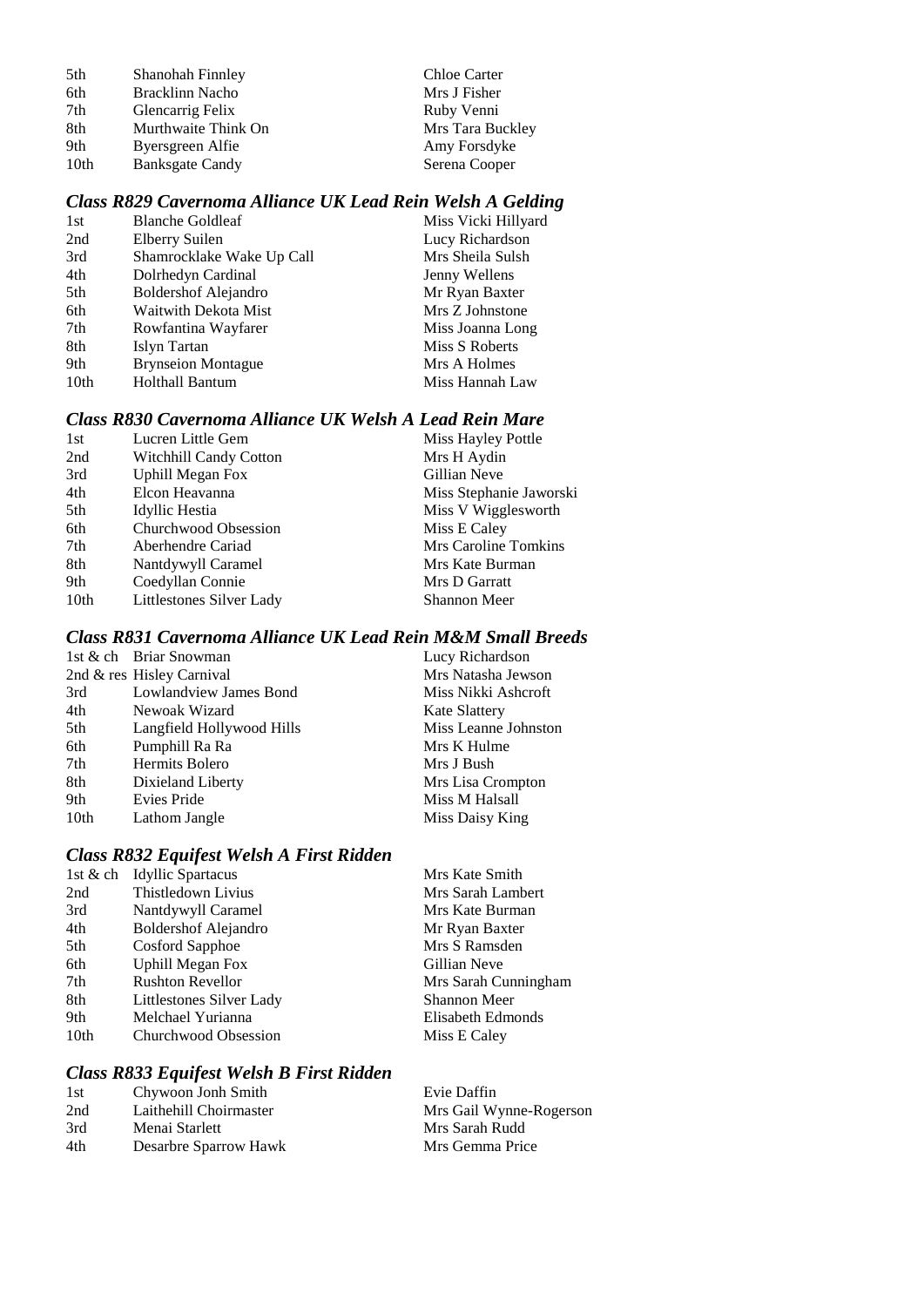## *Class R834 Equifest M&M Small Breeds First Ridden*

| 1st  | Briar Snowman              | Lucy Richardson     |
|------|----------------------------|---------------------|
| 2nd  | Cayberry Hotshot           | Daisy-May Allen     |
| 3rd  | Pumphill Brosnan           | Mrs Carrie Simmonds |
| 4th  | Vean Night Owl             | Miss V Oliver       |
| 5th  | Springwater Stop The Music | Mrs Katie Snow      |
| 6th  | <b>Dykes Dark Damson</b>   | Mrs Sarah Field     |
| 7th  | Rushfield Maltman          | Jenny Wellens       |
| 8th  | Coppice Brigitta           | Miss Jodie Shepherd |
| 9th  | <b>Upsy Daisy</b>          | Mrs Pip Wood        |
| 10th | <b>Broadspring Tango</b>   | Miss M Halsall      |
|      |                            |                     |

## *Class R835 Equifest Intermediate SHT not exceeding 158cms*

| 1st              | Chantilly Galway Girl      | Miss J Else            |
|------------------|----------------------------|------------------------|
| 2nd              | Carnsdale Irish Times      | Miss Faye Ludlow       |
| 3rd              | Parciau Wil Bach           | Mrs M Hatswell         |
| 4th              | Royal Revue                | <b>Bronte Thompson</b> |
| 5th              | Fredie Girl                | Victoria Rhodes        |
| 6th              | Whitewaters Shade And Tone | Miss J Jackman         |
| 7th              | Jeanfield Regal Prince     | Mrs J Milner           |
| 8th              | Sterling One               | Ms L Saunters          |
| 9th              | Mosstown Lord              | Jessica Davenport      |
| 10 <sub>th</sub> | <b>Fielding Fairytale</b>  | Mrs Angela Hesketh     |

## *Class R836 Equifest SRT not exceeding 153cms*

|     | 1st & ch Brindlebrook Under Suspision | Mrs L Phipps          |
|-----|---------------------------------------|-----------------------|
| 2nd | <b>Stanley Grange Sea Shells</b>      | Mrs Leeanne Crowe     |
| 3rd | <b>Lostock Silent Dreams</b>          | Miss Ashleigh Walters |
| 4th | Casanova Iv                           | Miss T Hunt           |

# *Class R837 Equifest Intermediate SRT not exceeding 158cms*

|     | 1st & res Arias Reflection | Mrs S Bott Fugett       |
|-----|----------------------------|-------------------------|
| 2nd | Leander Royale             | Mr Liam Conway          |
| 3rd |                            |                         |
| 4th | Raft House Captain Morgan  | Mrs Caroline Winstanley |
| 5th | Dreamof A Gleam            | Miss Donna Mitchell     |
| 6th | Flynns Girl                | Mrs Paula Shrimpton     |
| 7th | Free And Easy              | Miss H Jones            |
|     |                            |                         |

## *Class R838 Nupafeed Amateur Riding Club Riding Horse*

| 1st  | Romanno Anai Anai                 | Miss M Firth         |
|------|-----------------------------------|----------------------|
| 2nd  | Leander Royale                    | Mr Liam Conway       |
| 3rd  | Red Letter Day                    | Miss Melanie Taylor  |
| 4th  | Sansara Super Nova                | Miss H Bowker        |
| 5th  | <b>Atlantic Flight</b>            | Mrs Julie Edmead     |
| 6th  | Lowmoor Years Of Grace            | Miss Lorna Blake     |
| 7th  | Renelles Royal Decree             | Miss C Joslin        |
| 8th  | Ferrer De Hus                     | Mrs C Dagless        |
| 9th  | <b>Templebready Total Eclipse</b> | Miss J Steel         |
| 10th | Moylaw Monarch                    | Miss Georgia Edwards |

## *Class R839 Nupafeed Small Riding Horse*

|     | 1st & res Antsar Mr Sam     | Miss Zoe Hughes         |
|-----|-----------------------------|-------------------------|
| 2nd | Sansara Super Nova          | Miss H Bowker           |
| 3rd | <b>Anton Little Astaire</b> | Mrs F Farquharson       |
| 4th | Leander Royale              | Mr Liam Conway          |
| 5th | Raft House Captain Morgan   | Mrs Caroline Winstanley |
| 6th | Millrowes Money Talks       | Ms Deborah Oakes        |
| 7th | King Leo                    | Mrs Emma Sarah Matthews |

## *Class R840 Nupafeed Large Riding Horse*

|     | 1st & ch Fifty Shades Of Grey | Miss Helen M Radford |
|-----|-------------------------------|----------------------|
| 2nd | Romanno Anai Anai             | Miss M Firth         |
| 3rd | High Treason                  | Miss Lisa Hall       |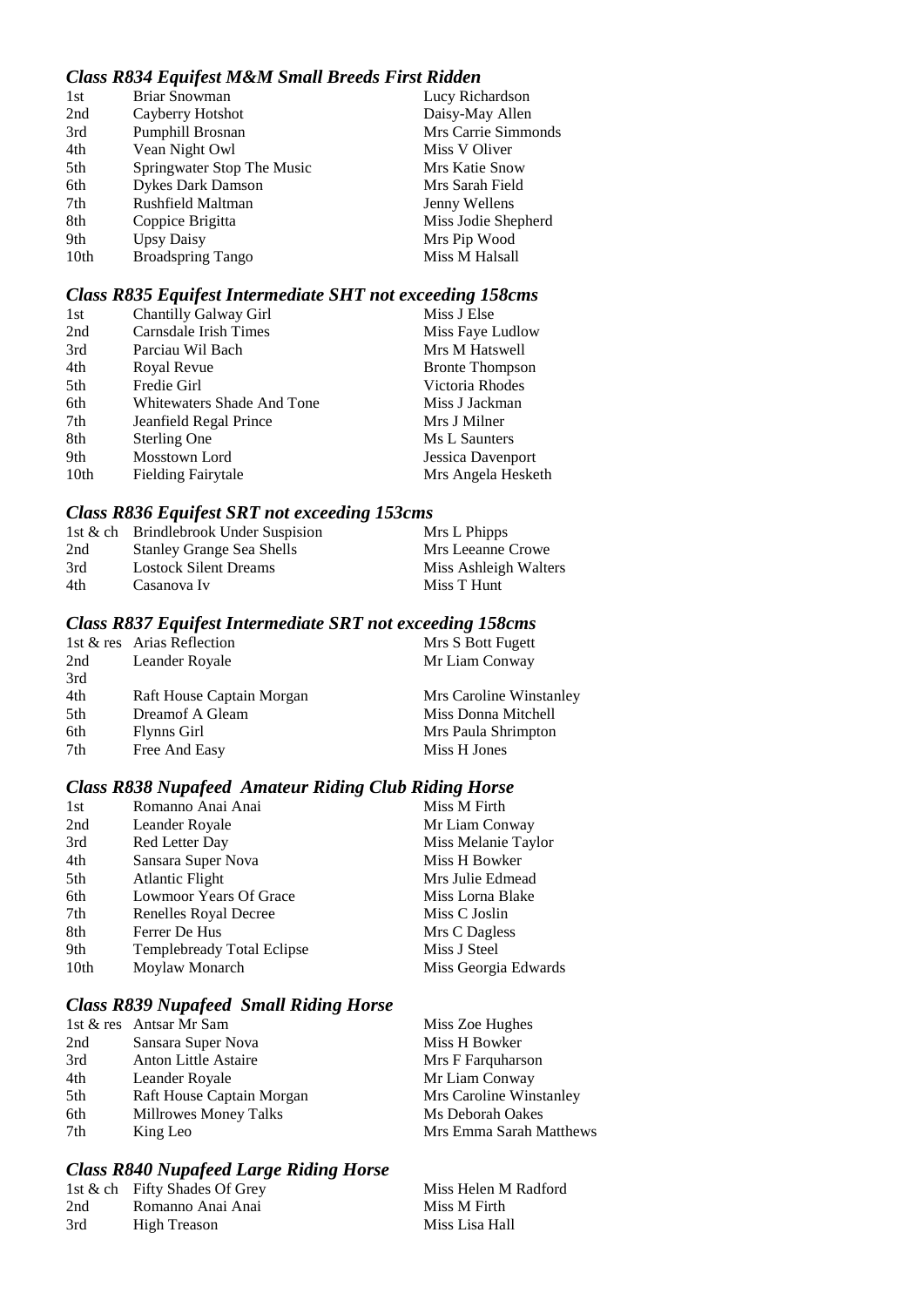| 4th  | Red Letter Day               | Miss Melanie Taylor |
|------|------------------------------|---------------------|
| 5th  | Renelles Royal Decree        | Miss C Joslin       |
| 6th  | Mojita                       | Mrs M Collings      |
| 7th  | Ferrer De Hus                | Mrs C Dagless       |
| 8th  | Lowmoor Years Of Grace       | Miss Lorna Blake    |
| 9th  | <b>Atlantic Flight</b>       | Mrs Julie Edmead    |
| 10th | <b>Bentleys Shadow Maker</b> | Mrs Lindsay Munton  |

### *Class R841 BSPA Ridden Piebald / Skewbald Native Pony not exceeding 148cms*

| 1st  | Annie Of Oakhaze         | Mrs G Platt     |
|------|--------------------------|-----------------|
| 2nd  | Nantllesg Elwyn          | Miss R Hamilton |
| 3rd  | Addien Toy Soldier       | Miss H Jackson  |
| 4th  | Kizzie Rose              | Lara Crisci     |
| .5th | Plumbuck Marmaduke Jinks | Miss S Piggott  |
| 6th  | Spellbound               | Miss Emma Bell  |

## *Class R842 BSPA Piebald/Skewbald Plaited Horse*

| 1st | <b>Rhyfel Saxon Prince</b> | Miss Ashleigh Walters |
|-----|----------------------------|-----------------------|
| 2nd | Aliyan                     | Miss Charlie Rossiter |
| 3rd | So Sweet                   | Ms R Cowan            |
| 4th | Midges Monty               | Mr & Mrs M & W Ward   |
| 5th | Kilurnay Patch             | Miss Clare Hardstone  |
| 6th | <b>Cathmor Opposition</b>  | Mr P Gaughran         |

### *Class R843 BSPA Ridden Piebald / Skewbald Hogged Cob*

|     |                              | <u>UU</u>         |
|-----|------------------------------|-------------------|
| 1st | <b>Isserkelly Borisokane</b> | Mrs Katie Snow    |
| 2nd | Snap Desion                  | Amanda Court      |
| 3rd | Colourful Life               | Miss Emma A Croft |
| 4th | Deards Gold N Silver         | Mrs Sarah Field   |
| 5th | Woodfield Prize Puzzle       | Miss Tori Smith   |
| 6th | Triplicate                   | Mr R Williams     |
| 7th | <b>Action Man</b>            | Joanne Hull       |
| 8th | <b>Hortons Teddy Boy</b>     | Miss Paige Geard  |
|     |                              |                   |

### *Class R844 BSPA Pie/Skewbald Plaited Pony not exceediing 153cms*

|     | 1st & ch Reevesgate Royal Occasion | Miss L Hillyard        |
|-----|------------------------------------|------------------------|
| 2nd | May Day                            | <b>Courtney Jones</b>  |
| 3rd | Ucs Repertoires Design             | Miss S Bradley         |
| 4th | Nijinski Lilly White               | Mrs Vicki Jasinski     |
| 5th | <b>Westceffyl Amazing Grace</b>    | Miss Ellie Coales      |
| 6th | Newoak Tabago Bay                  | Mrs Ester Vickery      |
| 7th | Call The Shots                     | Miss Charlotte Bunting |
| 8th | Kellythorpes Spot The Difference   | Mrs Janet Piper        |

### *Class R845 BSPA Ridden Piebald / Skewbald Traditional Pony*

|      | 1st & res Hot Gossip | Mrs E Souster          |
|------|----------------------|------------------------|
| 2nd  | Mr Marley            | Mrs H R Townshend-Ward |
| 3rd  | <b>Ruby Slippers</b> | Ms Laura Jane Hartley  |
| 4th  | Chico                | Mrs L Bailey           |
| 5th  | Splashdown Lenny     | Ms D Birdsey           |
| 6th  | Perfect Stranger     | Mrs V Watts            |
| 7th  | Heartbreaker Iv      | Ms L Saunters          |
| 8th  | Pride                | Miss V Oliver          |
| 9th  | Thunder              | Mrs Jillian Ward       |
| 10th | Little Charlie Brown | Joanne Hull            |
|      |                      |                        |

#### *Class R846 BSPA Ridden Piebald/Skewbald Traditional / Native Horse*

| 1st | Puzzle                             | Mrs Tina Sambucci   |
|-----|------------------------------------|---------------------|
| 2nd | Corky                              | Mrs Janet Piper     |
| 3rd | Constable                          | Miss Olivia Ciccone |
| 4th | <b>Charlie Browns Jack Daniels</b> | Mrs Jillian Ward    |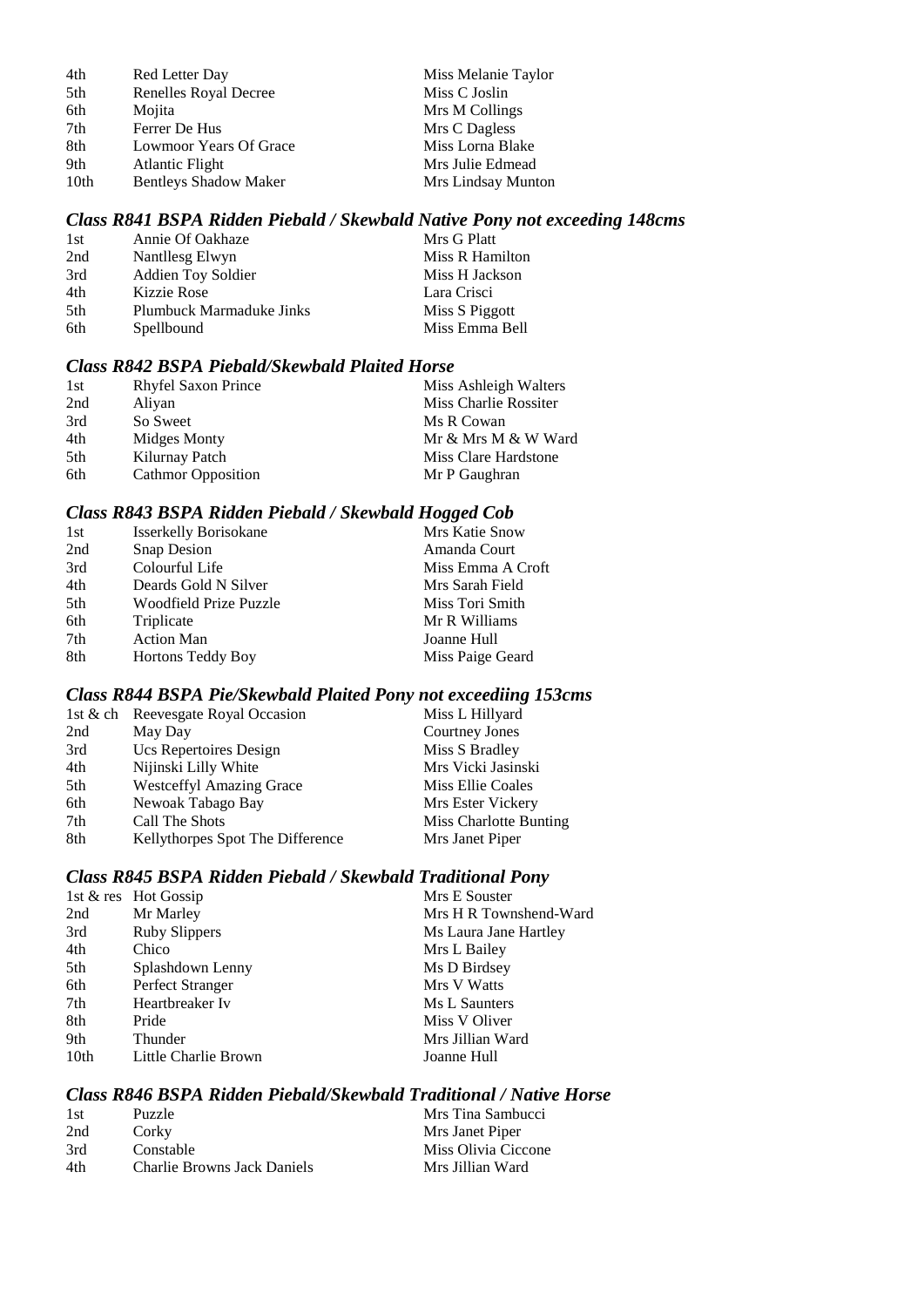## *Class R847 Black Country Saddles LWT Hunter*

| 1st | Golden Shot                  | Miss H Knibbs        |
|-----|------------------------------|----------------------|
| 2nd | Roberto C                    | Miss Emma Bell       |
| 3rd | <b>Bowland Shooting Star</b> | Mrs Nicola Bond      |
| 4th | Rathpierce Sir Lancelot      | Miss A Walsh         |
| 5th | <b>Heart Throb</b>           | Miss Farrah Sanbrook |
| 6th | Redtape                      | Amanda Court         |
| 7th | Lutz                         | Mrs Jean Smith       |

## *Class R848 Black Country Saddles MWT Hunter*

|                  | 1st & ch Ballygill Tight Fit | Miss Jessica Ely          |
|------------------|------------------------------|---------------------------|
|                  | 2nd & res Dragons Den        | Miss V Eggleston          |
| 3rd              | <b>Bally Storm Bouncer</b>   | Mrs Caroline Middleton    |
| 4th              | Kilmovee Kings View          | Mrs Caryn Wilkinson       |
| 5th              | <b>Just Riley</b>            | Mrs Sylvie ODonnell       |
| 6th              | Medlar                       | Mr Roy Hart & Mrs Di Hart |
| 7th              | King Clovers Pride           | Miss Roberta Baston       |
| 8th              | <b>Broadriver Ruby Moon</b>  | Miss C Elding             |
| 9th              | <b>Zand Edition</b>          | Miss J Prestidge King     |
| 10 <sub>th</sub> | Dawn Bouncer                 | Miss B Pope               |

## *Class R849 Black Country Saddles HWT Hunter*

| 1st | Gransha Cuhullian         | Miss Polly Coles          |
|-----|---------------------------|---------------------------|
| 2nd | Elyssiums New Dawn        | <b>Bronte Thompson</b>    |
| 3rd | <b>Ouartz Diamond Boy</b> | <b>Miss Rachel Stokes</b> |
| 4th | <b>Sandtoft Duke</b>      | Miss Karen Prince         |

## *Class R850 B Crabtree Groundworks Small Hunter*

| 1st | Carnsdale Irish Times      | Miss Faye Ludlow       |
|-----|----------------------------|------------------------|
| 2nd | <b>Rhyfel Saxon Prince</b> | Miss Ashleigh Walters  |
| 3rd | <b>Sterling One</b>        | Ms L Saunters          |
| 4th | Gadbury Northern Showgirl  | Mrs Samantha Jones     |
| 5th | <b>Forever Rose</b>        | Mrs Hannah Scaling     |
| 6th | The Time Traveller         | Mrs Juli Carter        |
| 7th | Royal Revue                | <b>Bronte Thompson</b> |
| 8th | <b>Bawnmore Boy</b>        | Mrs Ann Trenter        |
| 9th | Irish Warrior              | Miss Jordan Keal       |

### *Class R851 Equifest Small Hacks*

1st & ch Brindle Brook Little Scoundrel Miss Jessica Ely

### *Class R852 Equifest Large Hacks*

|     | 1st & res Hollycreek Sir Benson | Mrs B Hatton Ritchie |
|-----|---------------------------------|----------------------|
| 2nd | Liebling Katie                  | Miss Sharon Eldred   |
| 3rd | Dream of a Gleam                | Mrs E Whalley        |
| 4th | Lindeth Psalm                   | Mrs L Graham         |
| 5th | Lucky Score                     | Miss Beth Barrett    |
| 6th | <b>Stretcholt Hourglass</b>     | Sarah Sharp          |
|     |                                 |                      |

## *Class R853 Equifest M&M WHP exceeding 143cms*

| 1st              | Chesterhill Silverdust   | Mrs June Hill          |
|------------------|--------------------------|------------------------|
| 2nd              | Liscappul Ed             | Miss J Legge           |
| 3rd              | D S Shadows Moonlight    | Miss Bailey Mai Hodges |
| 4th              | Passford Avicii Tango    | Miss G Oliver          |
| 5th              | Pentrecoed Brigadier     | Miss J Hunt            |
| 6th              | Glencarrig Spirit        | Mrs Lorna Cade         |
| 7th              | <b>Wealdstone Prince</b> | Miss Vickey Eggleston  |
| 8th              | Pengof Jubilee           | Mrs Leeanne Crowe      |
| 9th              | Croftbank Micky Finn     | Miss Phillipa Russell  |
| 10 <sub>th</sub> | Clonberne Temple Fir Boi | Poppy Carr             |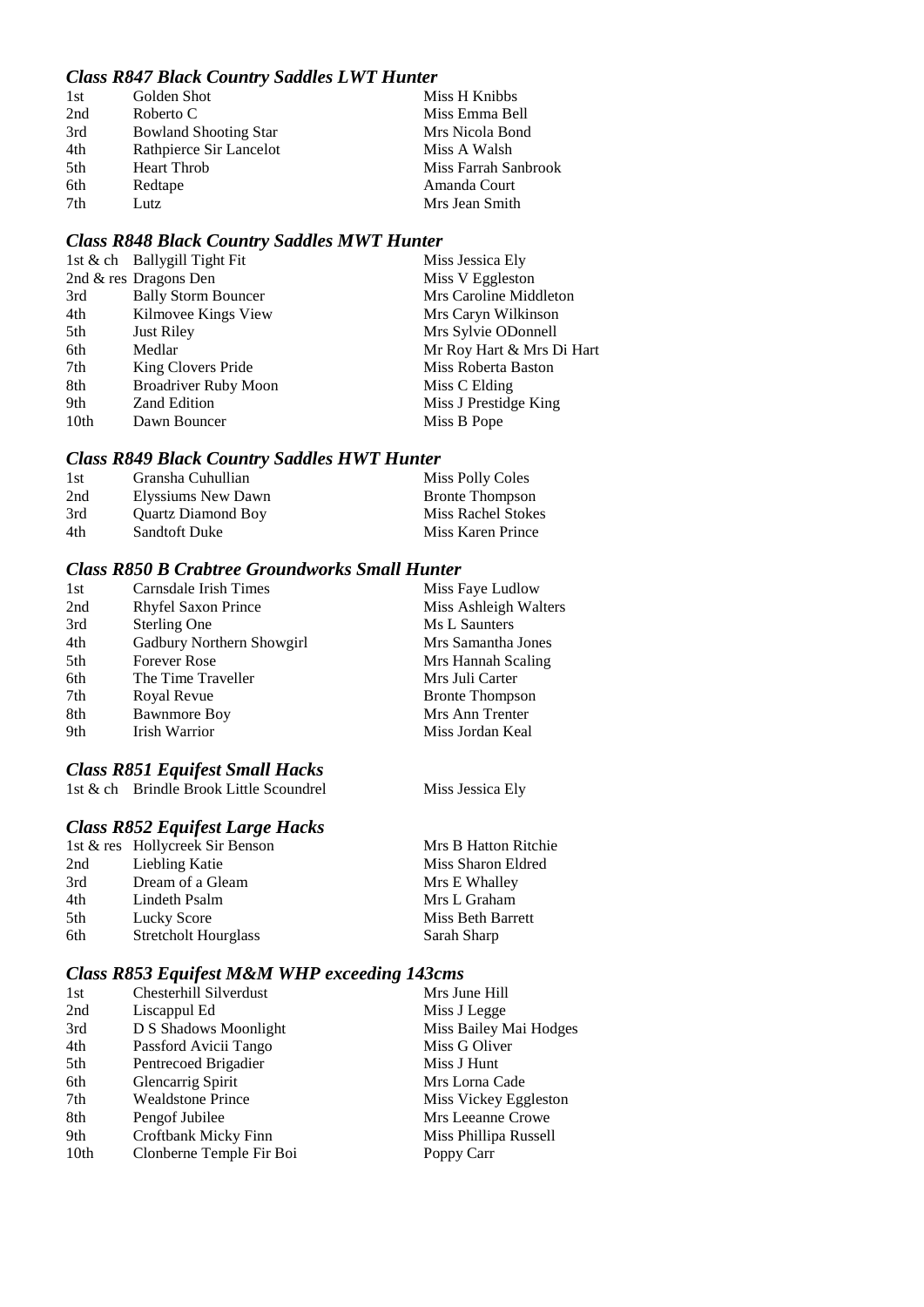## *Class R854 Equifest M&M WHP not exceeding 143cms*

| 1st & ch         | <b>Stradone Prince</b>       | Miss Mia Biggs        |
|------------------|------------------------------|-----------------------|
| 2nd              | Menai Carwyn                 | Miss Pip Smith        |
| 3rd              | Cavan Lady                   | <b>Hayley Shippey</b> |
| 4th              | Frederiksminde Volcano       | Miss V Casey          |
| 5th              | Wannie Micheleen             | <b>Holly Townsend</b> |
| 6th              | <b>Wellbrow Dewdrop</b>      | Miss Sally Baker      |
| 7th              | Willoway Ice Prince          | Mr Daniel Bailey      |
| 8th              | <b>Loxland Amazing Grace</b> | Mrs S Dobson          |
| 9th              | Taiforgan Celtic Warrior     | Miss Mikaela Gater    |
| 10 <sub>th</sub> | Tubber Cheif                 | Vanessa Lawes         |
|                  |                              |                       |

## *Class R855 Equifest M&M WHP not exceeding 133cms*

|      | 1st & res Lownthwaite Ribas | Andrea Pearman     |
|------|-----------------------------|--------------------|
| 2nd  | Brookhall Royal Admiral     | Miss L Hillyard    |
| 3rd  | <b>Tysgubor Owainn</b>      | Mrs K Priestley    |
| 4th  | Woodmoor Brandysnap         | Mr Daniel Bailey   |
| 5th  | Jolaikes Glamour Puss       | Mrs P Jauncey      |
| 6th  | Dark Storm                  | Mrs Fiona McNaught |
| 7th  | <b>Wellbrow Freddie</b>     | Ms Casey Ormrod    |
| 8th  | Horeb Boycee                | Miss F Wilson      |
| 9th  | Halliwell Sian              | Miss M Whittaker   |
| 10th | <b>Musbury Contessa</b>     | Mrs V Bignell      |

## *Class R856 Equifest M&M WHP not exceeding 122cms*

| 1st | Upsy Daisy                  | Mrs Pip Wood     |
|-----|-----------------------------|------------------|
| 2nd | Nantfforchog Blue Romishe   | Mrs Jolie Darton |
| 3rd | Pennall Sportsman           | Andrea Pearman   |
| 4th | Dunaskin Gimli              | Eleanor Crate    |
| 5th | Littleoscars Buzz Lightyear | Mrs E Gregory    |

### *Class R857 Equifest Ridden Dartmoor/Exmoor*

| 1st | Sweetcombe Sunmaker         | Miss V Casey           |
|-----|-----------------------------|------------------------|
| 2nd | Heatherden Wildflower       | Miss Charlotte Bunting |
| 3rd | Springwater Guillot         | Mrs Fiona Bailey       |
| 4th | Moseley Diamond Celebration | Miss S Rose            |
| 5th | Kingshaugh Jocasta          | Mrs D Twitchen         |

### *Class R858 Equifest Ridden Shetland*

| 1st | <b>Broadspring Tango</b> | Miss M Halsall      |
|-----|--------------------------|---------------------|
| 2nd | Firle Gideon             | Mrs Fiona McNaught  |
| 3rd | <b>Beltoy Rose Talon</b> | Bobbi Shepherd      |
| 4th | Coppice Brigitta         | Miss Jodie Shepherd |

## *Class R859 Equifest Ridden New Forest*

| 1st | Lyndhurst Blue Thunder       | Miss Amy Meller      |
|-----|------------------------------|----------------------|
| 2nd | <b>Brock Bliss</b>           | Mrs Claire Hazeldine |
| 3rd | Hollybrooke Duke             | Miss Chris Rushforth |
| 4th | Whiteladies Matilda          | Miss K Harris        |
| 5th | <b>Welham Bertie Bassett</b> | Dr Pamela Watt       |
| 6th | Harwoodhouse Hillbilly       | Mrs D Randall        |
| 7th | <b>Loxland Amazing Grace</b> | Mrs S Dobson         |
| 8th | Gatebridge Rag Time          | Miss Chris Rushforth |
|     |                              |                      |

## *Class R860 Equifest Ridden Connemara*

| 1st | Sydserff Gismo         | Mr Darren Price                |
|-----|------------------------|--------------------------------|
| 2nd | Crusheen Shadow        | Claire Smalley                 |
| 3rd | Nire Valley Charlie    | Mrs Melanie Alford             |
| 4th | Frederiksminde Volcano | Miss V Casey                   |
| 5th | Glenrevagh Heather     | Miss A Butler & Miss A Gladwin |
| 6th | Slievebloom Buster     | Miss M Atkinson                |
| 7th | Eimears Lad            | Sophie Baxandall               |
| 8th | <b>Buster Boy</b>      | Miss Rebecca Wright            |
| 9th | Rosscon Duffy          | Mrs Julie Edmead               |
|     |                        |                                |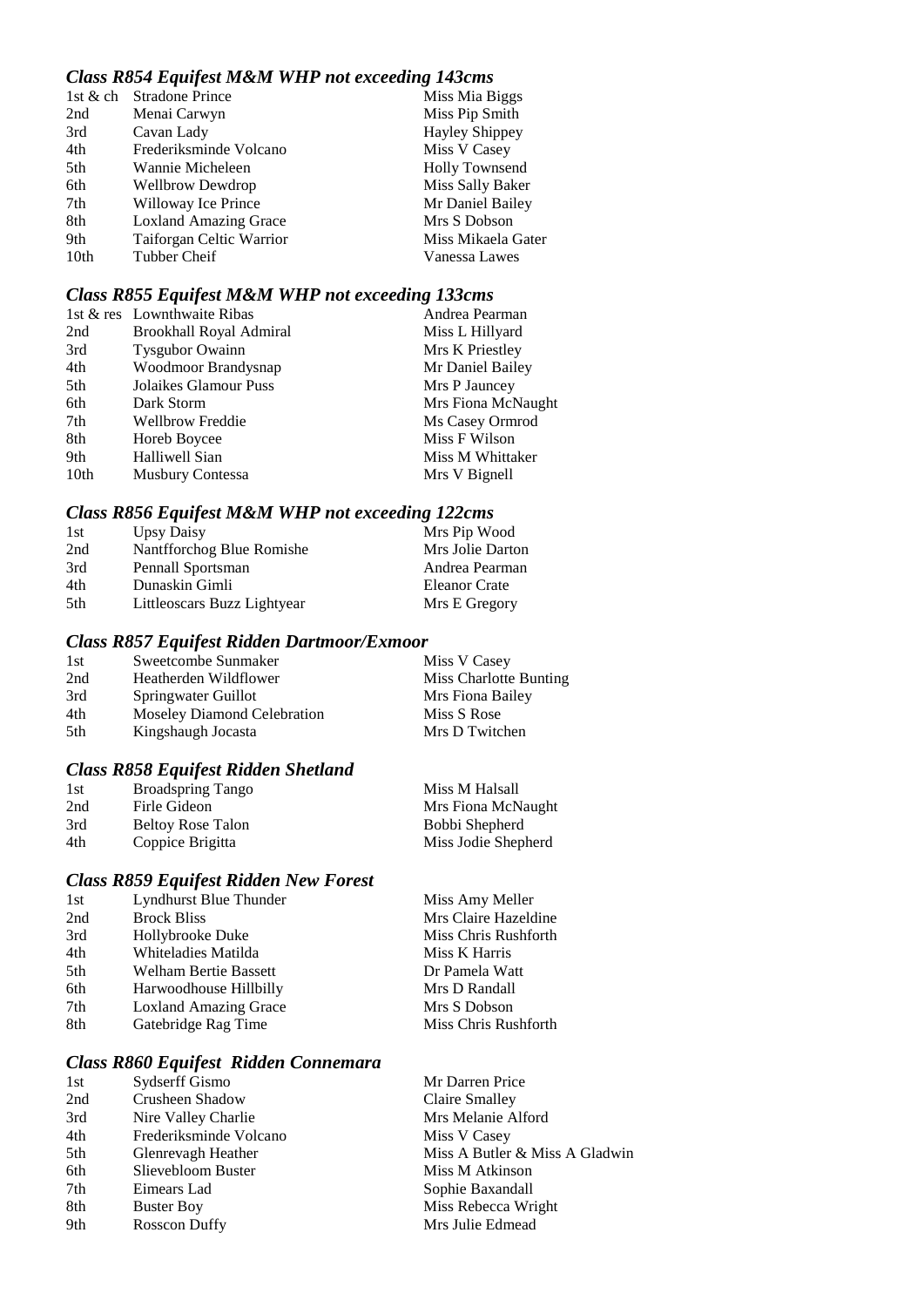### *Class R861 Equifest Ridden Dales*

|     | 1st & res Tarbarl Hogmonay | Miss Katherine Marks |
|-----|----------------------------|----------------------|
| 2nd | Lowhouses Jessica Ii       | Mrs L Hallam         |
| 3rd | Tarbarl Lang Syne          | Miss Donna Mitchell  |
| 4th | Hepworth Grey Boy          | Ms Alison Ray        |
| 5th | Byersgreen Alfie           | Amy Forsdyke         |
| 6th | Copleylane Master John     | Miss A Daniels       |
| 7th | Aquilastud Magic Merlin    | Miss G Ahmet         |

### *Class R862 Equifest Ridden Fell*

| <b>Bracklinn Dynamite</b>         | Mr Brian Williams    |
|-----------------------------------|----------------------|
| Foalskye Little Topper            | Mrs J Fisher         |
| Ludworth Viking                   | Ms Kerry Whiteman    |
| <b>Townend Kirstin</b>            | Miss L Walton        |
| <b>Townend Stevie</b>             | Miss V Casey         |
| Greenholme Falcon Fp71838g        | Miss Victoria Oliver |
| Murthwaite Think On               | Mrs Tara Buckley     |
| Stennerskeugh Harry 11            | Miss Sally Baker     |
| <b>Cheshirefells Black Beauty</b> | Mrs S Cowie-Bland    |
| <b>Wellbrow Swift</b>             | Miss T Sharp         |
|                                   |                      |

### *Class R863 Equifest Ridden Highland*

| 1st  | Gissing Military Woo Hoo | Miss M Anness       |
|------|--------------------------|---------------------|
| 2nd  | Shanohah Finnley         | Chloe Carter        |
| 3rd  | Maccallumdene            | Mrs Karen Perkowski |
| 4th  | Loandhu Silver Shadow    | Miss Sophie Robins  |
| .5th | Lochlands Lord Byron     | Ms Steph Allen      |
| 6th  | Carlung Stornoway        | Miss Cathy Palmer   |
|      |                          |                     |

## *Class R864 Equifest Ridden Welsh D*

| 1st  | <b>Willowcourt Buzz</b>        | Mrs Julie Edmead       |
|------|--------------------------------|------------------------|
| 2nd  | Kiron Jacobite                 | Ms B Wainwright        |
| 3rd  | Maesmynis Tywysog Banderas     | Anna Morter            |
| 4th  | Menai Castaway                 | <b>Holly Charnock</b>  |
| 5th  | Rangehill September Morn       | Carly Ferrier          |
| 6th  | <b>Bessalone Burleys Pride</b> | Mrs H Roddis           |
| 7th  | Taiforgan Celtic Warrior       | Mikaela Gater          |
| 8th  | Passford Avicii Tango          | Miss G Oliver          |
| 9th  | Renvarg Flyte                  | Miss S Postlethwaite   |
| 10th | Northwick Estelle              | Miss Ellie May Cannell |
|      |                                |                        |

## *Class R865 Equifest Ridden Welsh C*

| 1st              | Horeb Boycee             |
|------------------|--------------------------|
| 2nd              | Gems Malt Whiskey        |
| 3rd              | Mossgate In The Mix      |
| 4th              | Done It                  |
| 5th              | Templedruid Getz         |
| 6th              | Ashmeadow Moonstone      |
| 7th              | <b>Telaid Carys</b>      |
| 8th              | Peasedown Teddy          |
| 9th              | <b>Bluehaven Requiem</b> |
| 10 <sub>th</sub> | Atinas Classic Boy       |

## *Class R866 Equifest Ridden Welsh Section B*

| 1st | Haygate Prince John           | <b>Tracey Neal</b>    |
|-----|-------------------------------|-----------------------|
| 2nd | Moelview Colonel Mustard 2013 | Mrs P Jauncey         |
| 3rd | Cadlanvalley Valegro          | Mrs Gemma Rice        |
| 4th | Rose Dale Black Orchid        | Ms K Roberts          |
| 5th | <b>Chollerton Pizazz</b>      | Mrs K Gillingham      |
| 6th | Oakhouse Sandpiper            | Mrs Melanie Rampley   |
| 7th | Thistledown Lone Ranger       | Miss Ashleigh Walters |
| 8th | Wotfield Bari                 | Miss M Wardrobe       |
|     |                               |                       |

| Miss Katherine Marks |
|----------------------|
| Mrs L Hallam         |
| Miss Donna Mitchell  |
| Ms Alison Ray        |
| Amy Forsdyke         |
| Miss A Daniels       |
| Miss G Ahmet         |

| Miss M Anness      |
|--------------------|
| Chloe Carter       |
| Mrs Karen Perkowsk |
| Miss Sophie Robins |
| Ms Steph Allen     |
| Miss Cathy Palmer  |

| Mrs Julie Edmead      |
|-----------------------|
| Ms B Wainwright       |
| Anna Morter           |
| <b>Holly Charnock</b> |
| Carly Ferrier         |
| Mrs H Roddis          |
| Mikaela Gater         |
| Miss G Oliver         |
| Miss S Postlethwaite  |
| Miss Ellie May Canne  |

Miss F Wilson April Gilmartin Georgia Crouchman Miss Jodie Shepherd Mrs Katie Snow Miss Victoria Selfe Mrs Kerry Rule Mrs Marisa Upton Rachael Midgley Miss R Carmell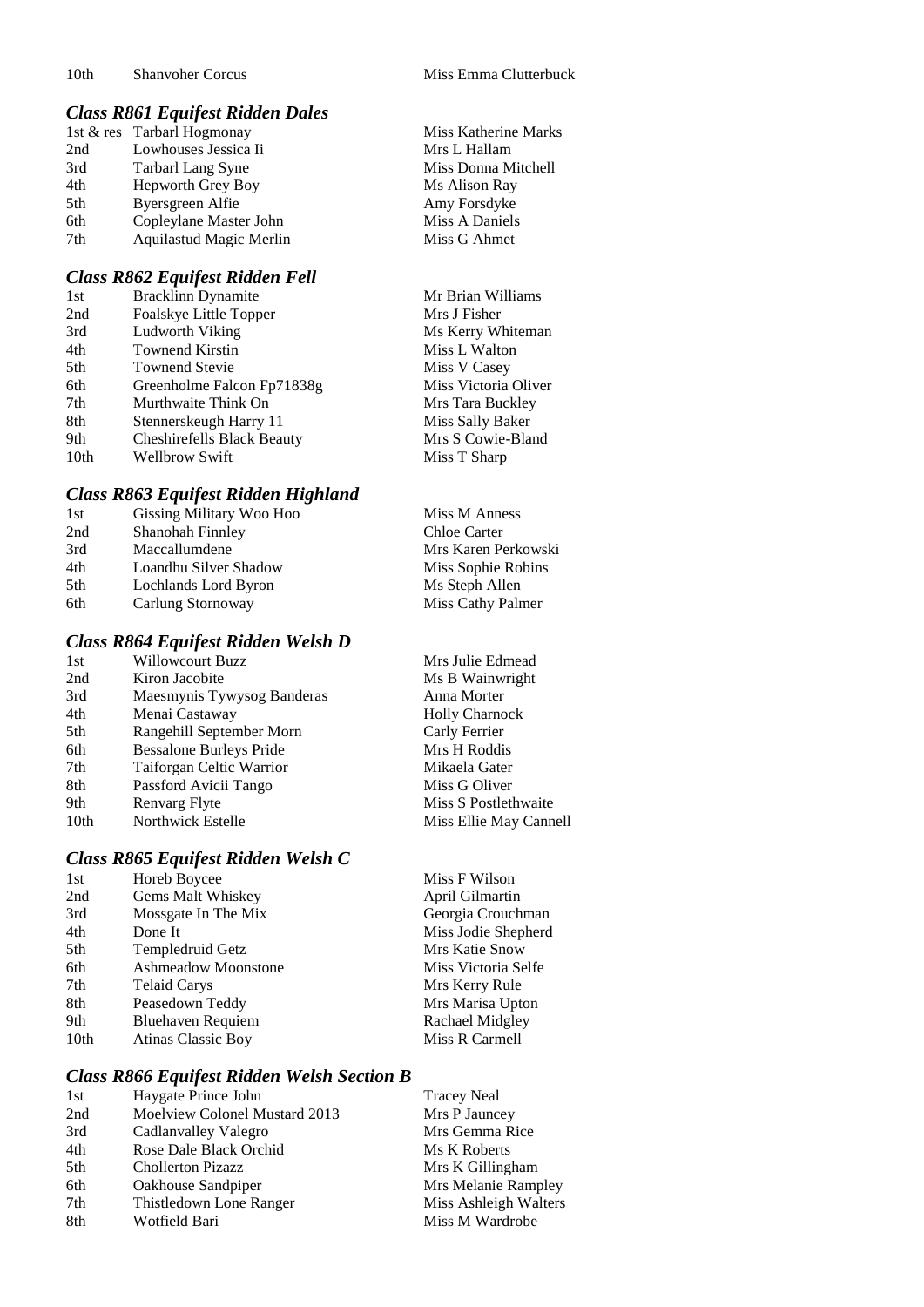## *Class R867 Equifest Ridden Welsh A*

|     | 1st & ch Idyllic Spartacus | Mrs Kate Smith     |
|-----|----------------------------|--------------------|
| 2nd | Elberry Suilen             | Lucy Richardson    |
| 3rd | Wintersend Nimbus          | Abigail Marshall   |
| 4th | Nantfforchog Blue Romishe  | Mrs Jolie Darton   |
| 5th | Holthall Delilah           | <b>Tracey Neal</b> |
| 6th | Cosford Sapphoe            | Mrs S Ramsden      |
| 7th | Amilas Slumberdown         | Mrs Jo Stewart     |
|     |                            |                    |

### *Class R868 Equifest Ridden Part Bred Traditional / Native Horses / Ponies*

### *Class R869 Equifest Ridden Part Bred / Anglo Arabs*

|     | 1st & ch Stanley Grange Sea Shells       | Mrs Leeanne Crowe    |
|-----|------------------------------------------|----------------------|
|     | 2nd & res Brindle Brook Little Scoundrel | Miss Jessica Ely     |
| 3rd | Hollycreek Sir Benson                    | Mrs B Hatton-ritchie |
| 4th | <b>Brindlebrook Under Suspision</b>      | Mrs L Phipps         |
| 5th | Casanova Iv                              | Miss T Hunt          |
| 6th | <b>Stychlands Chevalier</b>              | Tim Gibson           |
|     |                                          |                      |

## *Class R870 Equifest Ridden Part Bred Horses exceeding 148cms*

| 1st | <b>Brindle Brook Little Scoundrel</b> | Miss Jessica Ely      |
|-----|---------------------------------------|-----------------------|
| 2nd | <b>Anton Little Astaire</b>           | Mrs Fiona Farquharson |
| 3rd | <b>Lostock Silent Dreams</b>          | Miss Ashleigh Walters |
| 4th | Inkwell Little Mark                   | Ms R Cowan            |
| 5th | So Sweet                              | Ms R Cowan            |
| 6th | Carrhouse Deal Me In                  | Miss Kristie Short    |
| 7th | Crossfire                             | Mrs Kay Gillam        |
| 8th | Royal Amethyst                        | Miss V Eggleston      |
| 9th | <b>Forever Rose</b>                   | Mrs Hannah Scaling    |
|     |                                       |                       |

## *Class R871 Equifest Ridden Part Bred Ponies not exceeding 148cms*

| 1st | Hackamore Faberge       | Miss Sam Loveridge |
|-----|-------------------------|--------------------|
| 2nd | Deanshill Lady          | Mr N Murray        |
| 3rd | Greenbarrow Art of Gold | Miss S Simpson     |

### *Class R872 Equifest Working Hunter*

| 1st | Veuve Cliquot             | Mrs Jackie Minihane       |
|-----|---------------------------|---------------------------|
| 2nd | Get Set Ii                | Mrs K Priestley           |
| 3rd | <b>Ouartz Diamond Boy</b> | Miss Rachel Stokes        |
| 4th | Noble Credit Crunch       | Miss S Cloy               |
| 5th | Kingsman                  | Miss F Vaughan            |
| 6th | Spot The Difference       | Mrs J Wills               |
| 7th | Zero Cavalier             | Mr Roy Hart & Mrs Di Hart |
|     |                           |                           |

### *Class R873 Equifest WHP not exceeding 158cms*

| 1st & ch Veuve Cliquot | Mrs Jackie Minihane   |
|------------------------|-----------------------|
| 2nd & res Get Set Ii   | <b>Kate Priestley</b> |

## *Class R874 Equifest WHP not exceeding 153cms*

| 1st | Llechryd Painted Warrior | Mrs J Sheehy           |
|-----|--------------------------|------------------------|
| 2nd | Carnsdale Dun Good       | Poppy Carr             |
| 3rd | <b>Glencarrig Spirit</b> | Mrs Lorna Cade         |
| 4th | D S Shadows Moonlight    | Miss Bailey Mai Hodges |

# *Class R875 Equifest WHP not exceeding 143cms*

| 1st<br>Cavan Lady | Hayley Shippey |
|-------------------|----------------|
|-------------------|----------------|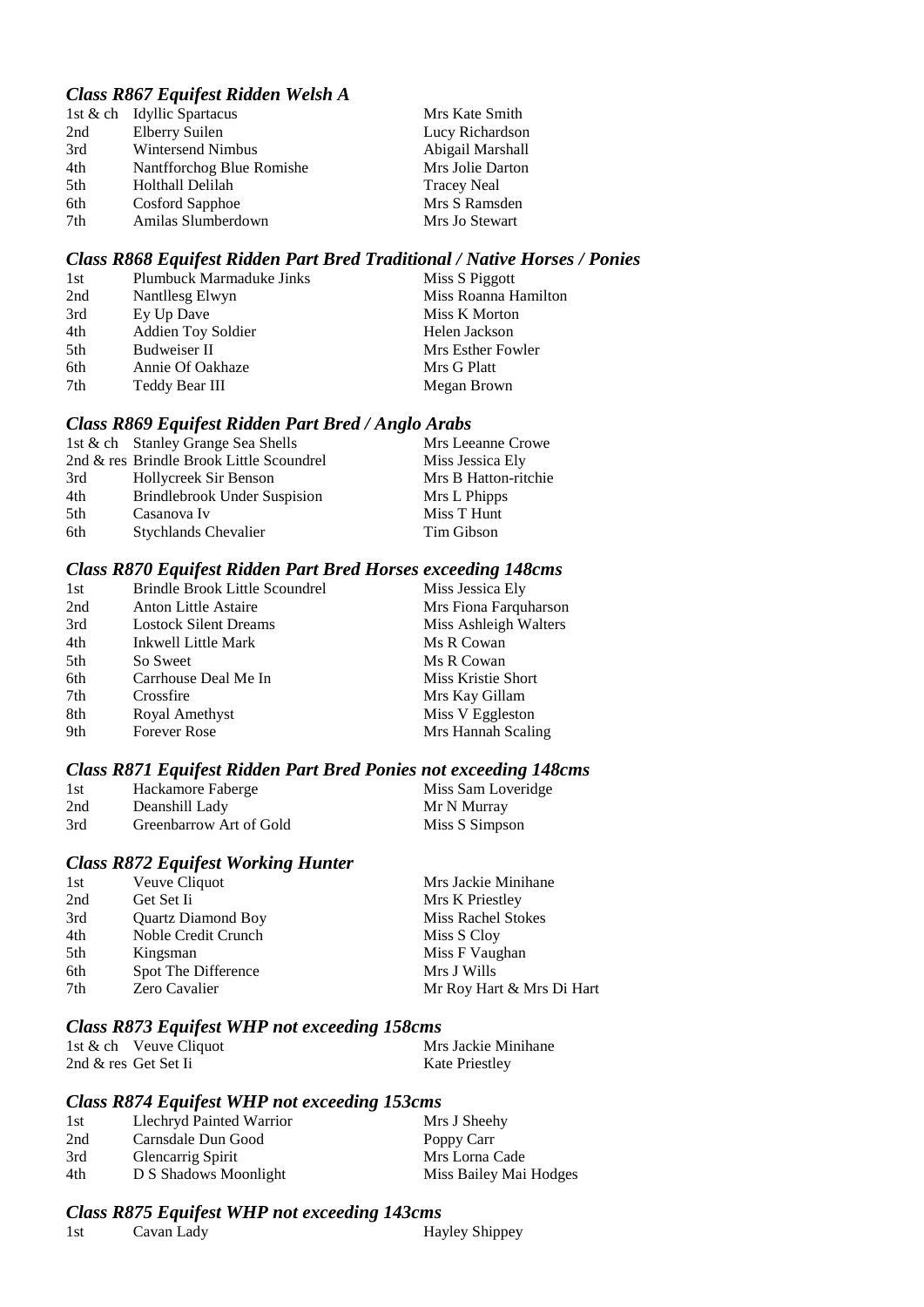| 2nd | Rotherwood Dream On    | Mrs L Furniss       |
|-----|------------------------|---------------------|
| 3rd | Tubber Cheif           | Vanessa Lawes       |
| 4th | Killoughter Gould Dust | Mrs Sarah Mcdonald  |
| 5th | Willoway Ice Prince    | Mr Daniel Bailey    |
| 6th | Wannie Micheleen       | Miss Holly Townsend |
| 7th | Highlake Lake          | Rosezena White      |
| 8th | Knockash Benji         | Mrs T Clanfield     |

## *Class R876 Equifest WHP not exceeding 133cms*

| 1st | Scarthy Gold Falcon | <b>Hayley Shippey</b> |
|-----|---------------------|-----------------------|
| 2nd | Make a Splash       | Mrs Sarah Mcdonald    |

#### *Class I877 Spillers In Hand M&M Small Breeds Yearling*

| 1st | Duradens Sweet Tobias | Mr P Ward-Burton |
|-----|-----------------------|------------------|
| 2nd | Lacy Jagger           | Mr Chris Piper   |

### *Class I878 Spillers In Hand Welsh Sections A & B 2-3 years*

| 1st | <b>Idyllic Perseus</b>     | Georgia Crouchman    |
|-----|----------------------------|----------------------|
| 2nd | Sunwillow Yarragon         | Mrs Hayley Prosser   |
| 3rd | Cosford Fair Play          | Mrs Louise Cartner   |
| 4th | Cosford Bertie Wooster     | Mrs J Ripley         |
| 5th | <b>Banksy Dauaberyn</b>    | <b>Eleanor Crate</b> |
| 6th | <b>Bunbury Sandringham</b> | Mrs D Garratt        |
| 7th | Hillcrests Skys The Limit  | Miss C Panayi        |
| 8th | Kerenelise Arabesque       | Mrs H Walter         |
|     |                            |                      |

### *Class I879 Spillers In Hand M&M Small Breeds 2-3 years old* 1st Moortown Foxtor

## *Class I880 Spillers In Hand M&M Large Breeds Yearlings*

| 1st  | Lochmore Ealasaid      | Miss K Brewster       |
|------|------------------------|-----------------------|
| 2nd  | Lochmore Eilidh        | Miss K Brewster       |
| 3rd  | Limekiln Celtic Dream  | Mrs F Enefer Harrison |
| 4th  | Sangrug Dreams Of Gold | Catherine Alton       |
| .5th | Bookshill Storm        | Mrs F Enefer Harrison |

### *Class I881 Spillers M&M Large Breeds 2-3 Years Old In Hand*

|                             | Mrs S Wooderson & Mrs M Haynes   |
|-----------------------------|----------------------------------|
| Horeb The High Roller       | Mr Timothy Hall                  |
| Carlung Viscount            | Mrs M Dagati                     |
| Morayelphin Ballo           | Miss V Leggett                   |
| Callan Of Cauldwell         | Mrs Catherine Whetton            |
| <b>Hillview Brown Bobby</b> | Miss Natasha Bentley             |
|                             | 1st & res Blackthorn Premonition |

#### *Class I882 Spillers In Hand Dartmoor/Exmoor 4 years old & over*

| 1st | Oswald                               | Lisa Mewes        |
|-----|--------------------------------------|-------------------|
| 2nd | Springwater Guillot                  | Mrs Fiona Bailey  |
| 3rd | Moseley Triad                        | Mrs M Viner       |
| 4th | <b>Shilstone Rocks Mountain Mist</b> | Mrs S Holliday    |
| 5th | Moonpenny Hati                       | Mrs S Muir        |
| 6th | Chafford Ophelia                     | Mrs Joanna Barker |
| 7th | Kingshaugh Jocasta                   | Mrs D Twitchen    |
|     |                                      |                   |

### *Class I883 Spillers Welsh Section C 4 years old & over*

| 1st | Corstan Rixton           | Lisa Mewes        |
|-----|--------------------------|-------------------|
| 2nd | Burghwallis Lucy Lockett | Miss A Cronshaw   |
| 3rd | Mossgate In The Mix      | Georgia Crouchman |

### *Class I884 Spillers Welsh D 4 years old & over*

| 1st | Mulberryfield Haf Cantaf 40136 | Miss Taliesin Wright |
|-----|--------------------------------|----------------------|
| 2nd | <b>Y</b> stwyth Royal Princess | Mrs C Waldron        |
| 3rd | Kiron Jacobite                 | Ms B Wainwright      |
| 4th | Shamrocklake Vyvyan Rose       | Miss Chloe Mcconnell |
| 5th | Nibeley White Gold             | Mr Richard Smalley   |